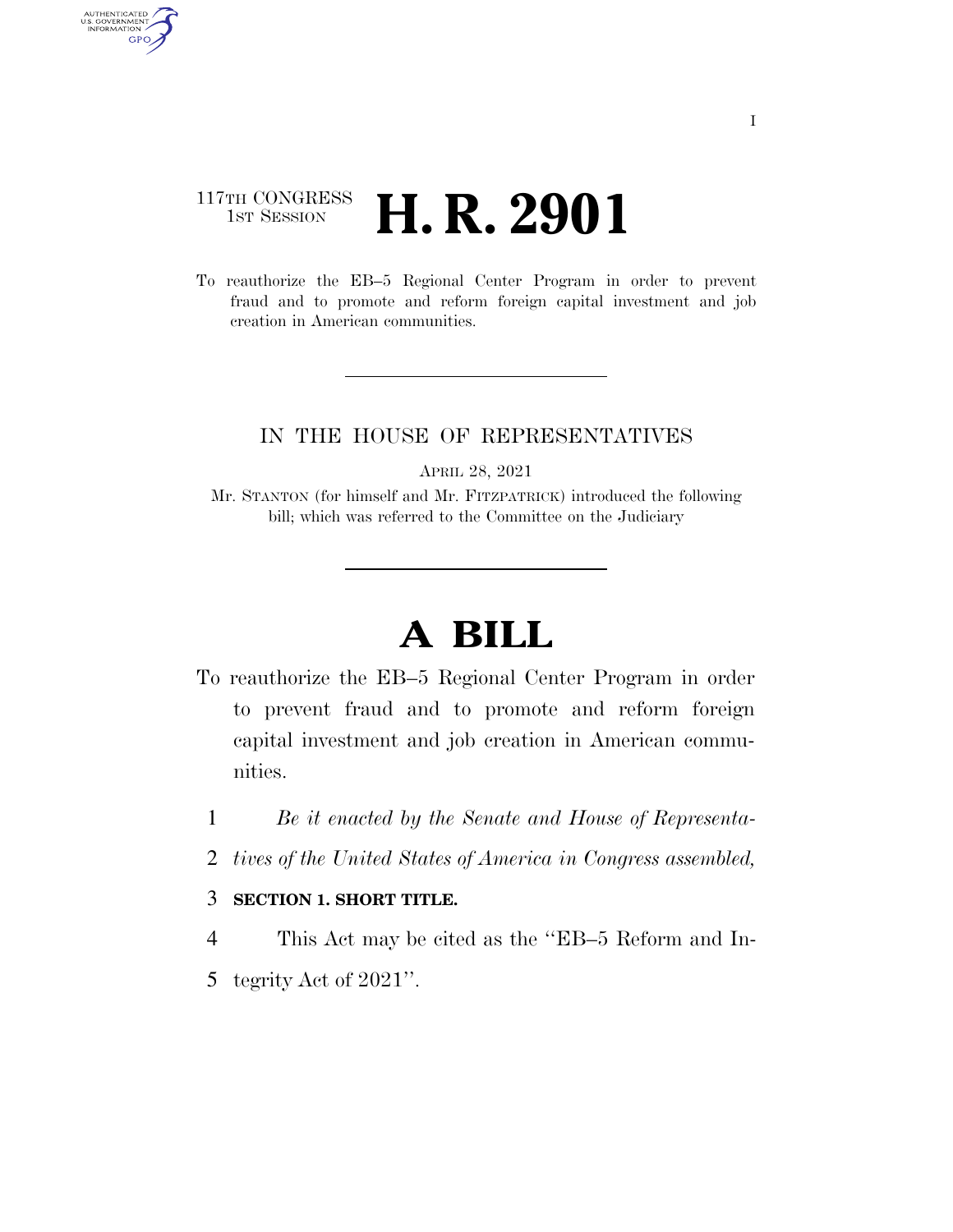## **SEC. 2. REAUTHORIZATION AND REFORM OF THE RE-GIONAL CENTER PROGRAM.**

 (a) REPEAL.—Section 610 of the Departments of Commerce, Justice, and State, the Judiciary, and Related Agencies Appropriations Act, 1993 (8 U.S.C. 1153 note) is repealed.

 (b) AUTHORIZATION.—Section 203(b)(5) of the Im- migration and Nationality Act (8 U.S.C. 1153(b)(5)) is amended by adding at the end the following:

- 10 "(E) REGIONAL CENTER PROGRAM.— 11 ''(i) In GENERAL.—Visas under this paragraph shall be made available through September 30, 2026, to qualified immi- grants (and the eligible spouses and chil- dren of such immigrants) pooling their in- vestments with 1 or more qualified immi- grants participating in a program imple- menting this paragraph that involves a re- gional center in the United States, which has been designated by the Secretary of Homeland Security on the basis of a pro- posal for the promotion of economic growth, including prospective job creation and increased domestic capital investment. 25 ""(ii) PROCESSING.—In processing pe-
- 26 titions under section  $204(a)(1)(H)$  for clas-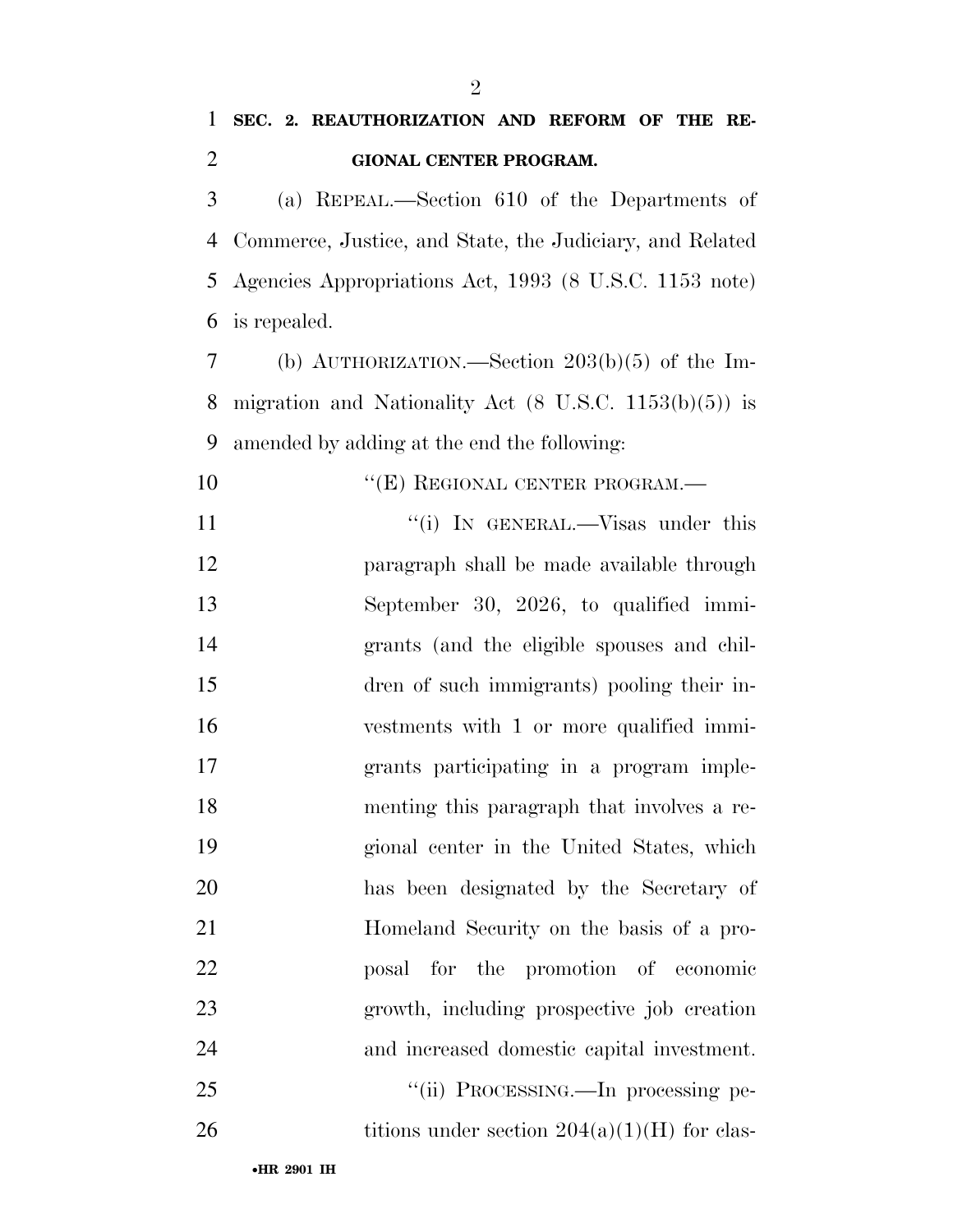| $\mathbf{1}$   | sification under this paragraph, the Sec-   |
|----------------|---------------------------------------------|
| $\overline{2}$ | retary of Homeland Security-                |
| 3              | $\lq(1)$ may process petitions in a         |
| $\overline{4}$ | manner and order established by the         |
| 5              | Secretary; and                              |
| 6              | $\lq\lq$ (II) shall deem such petitions to  |
| 7              | include records previously filed with       |
| 8              | the Secretary pursuant to subpara-          |
| 9              | $graph$ (F) if the alien petitioner cer-    |
| 10             | tifies that such records are incor-         |
| 11             | porated by reference into the alien's       |
| 12             | petition.                                   |
| 13             | ESTABLISHMENT OF A<br>``(iii)<br>$RE-$      |
| 14             | GIONAL CENTER.- A regional center shall     |
| 15             | operate within a defined, contiguous, and   |
| 16             | limited geographic area, which shall be de- |
| 17             | scribed in the proposal and be consistent   |
| 18             | with the purpose of concentrating pooled    |
| 19             | investment within such area. The proposal   |
| 20             | to establish a regional center shall dem-   |
| 21             | onstrate that the pooled investment will    |
| 22             | have a substantive economic impact on       |
| 23             | such geographic area, and shall include—    |
| 24             | "(I) reasonable predictions, sup-           |
| 25             | ported by economically and statis-          |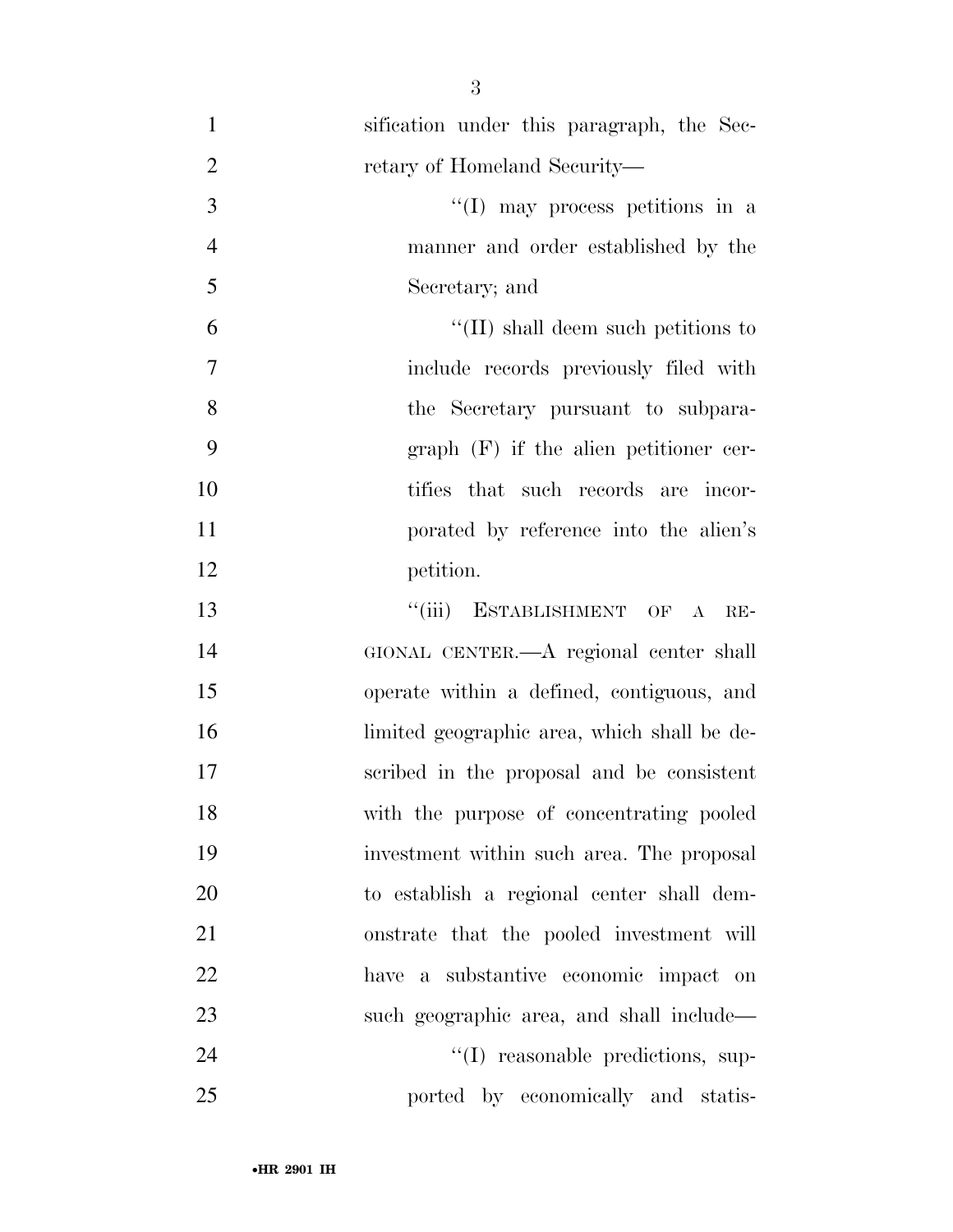| $\mathbf{1}$     | tically valid and transparent fore-      |
|------------------|------------------------------------------|
| $\overline{2}$   | casting tools, concerning the amount     |
| 3                | of investment that will be pooled, the   |
| $\overline{4}$   | kinds of commercial enterprises that     |
| 5                | will receive such investments, details   |
| 6                | of the jobs that will be created di-     |
| $\boldsymbol{7}$ | rectly or indirectly as a result of such |
| 8                | investments, and other positive eco-     |
| 9                | nomic effects such investments will      |
| 10               | have;                                    |
| 11               | "(II) a description of the policies      |
| 12               | and procedures in place reasonably       |
| 13               | designed to monitor new commercial       |
| 14               | enterprises and any associated job-      |
| 15               | creating entity to seek to ensure com-   |
| 16               | pliance with—                            |
| 17               | "(aa) all applicable laws,               |
| 18               | regulations, and executive orders        |
| 19               | of the United States, including          |
| 20               | immigration laws, criminal laws,         |
| 21               | and securities laws; and                 |
| 22               | "(bb) all securities laws of             |
| 23               | each State in which securities of-       |
| 24               | ferings will be conducted, invest-       |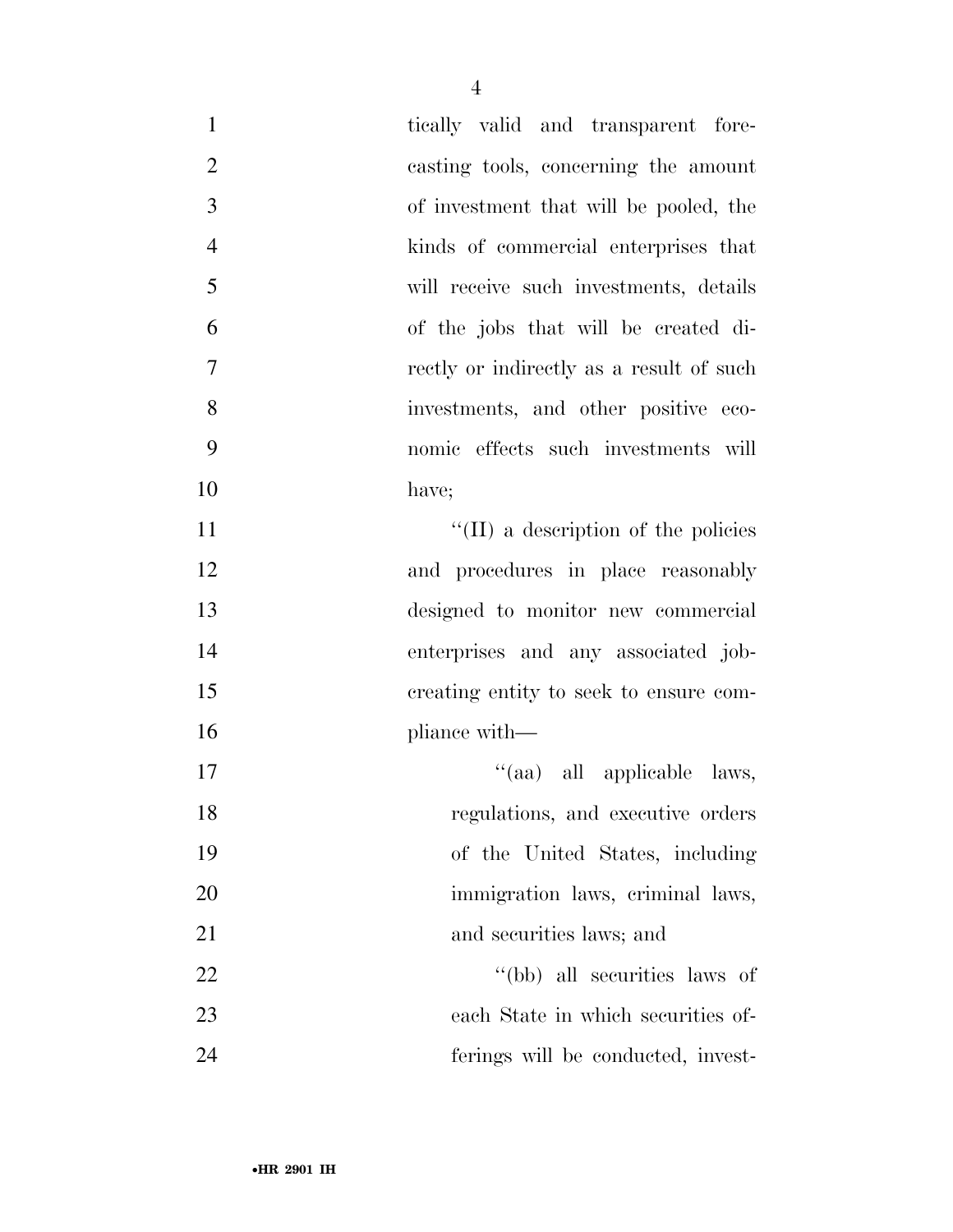| $\mathbf{1}$   | ment advice will be rendered, or            |
|----------------|---------------------------------------------|
| $\overline{2}$ | the offerors or offerees reside;            |
| 3              | "(III) attestations and informa-            |
| $\overline{4}$ | tion confirming that all persons in-        |
| 5              | volved with the regional center meet        |
| 6              | the requirements under clauses (i)          |
| 7              | and (ii) of subparagraph $(H)$ ;            |
| 8              | $\lq\lq$ (IV) a description of the policies |
| 9              | and procedures in place that are rea-       |
| 10             | sonably designed to ensure program          |
| 11             | compliance; and                             |
| 12             | $\lq\lq(V)$ the identities of all natural   |
| 13             | persons involved in the regional cen-       |
| 14             | ter, as described in subparagraph           |
| 15             | (H)(v).                                     |
| 16             | "(iv) INDIRECT JOB CREATION.-               |
| 17             | "(I) IN GENERAL.—The Sec-                   |
| 18             | retary of Homeland Security shall           |
| 19             | permit aliens seeking admission under       |
| 20             | this subparagraph to satisfy only up        |
| 21             | to 90 percent of the requirement            |
| 22             | under subparagraph $(A)(ii)$ with jobs      |
| 23             | that are estimated to be created indi-      |
| 24             | rectly through investment under this        |
| 25             | this<br>paragraph in accordance with        |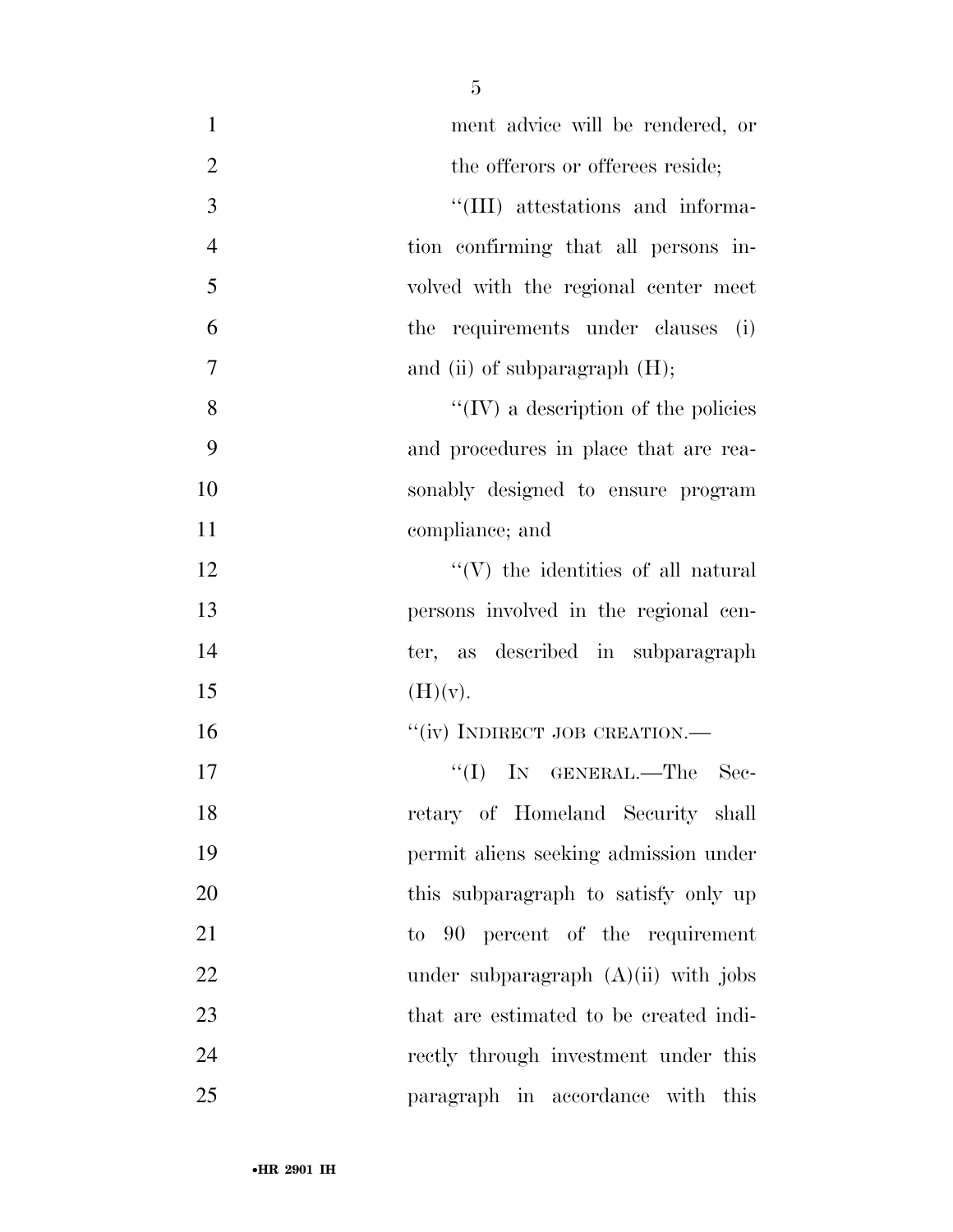| $\mathbf{1}$   | subparagraph. An employee of the          |
|----------------|-------------------------------------------|
| $\overline{2}$ | new commercial enterprise or job-cre-     |
| 3              | ating entity may be considered to hold    |
| $\overline{4}$ | a job that has been directly created.     |
| 5              | "(II) CONSTRUCTION ACTIVITY               |
| 6              | LASTING LESS THAN 2 YEARS.—If the         |
| 7              | jobs estimated to be created are cre-     |
| 8              | ated by construction activity lasting     |
| 9              | less than 2 years, the Secretary shall    |
| 10             | permit aliens seeking admission under     |
| 11             | this subparagraph to satisfy only up      |
| 12             | to 75 percent of the requirement          |
| 13             | under subparagraph $(A)(ii)$ with jobs    |
| 14             | that are estimated to be created indi-    |
| 15             | rectly through investment under this      |
| 16             | paragraph in accordance with this         |
| 17             | subparagraph.                             |
| 18             | $``(v)$ COMPLIANCE.—                      |
| 19             | $``(I)$ IN GENERAL.—In deter-             |
| 20             | mining compliance with subparagraph       |
| 21             | $(A)(ii)$ , the Secretary of Homeland Se- |
| 22             | curity shall permit aliens seeking ad-    |
| 23             | mission under this subparagraph to        |
| 24             | rely on economically and statistically    |
| 25             | valid methodologies for determining       |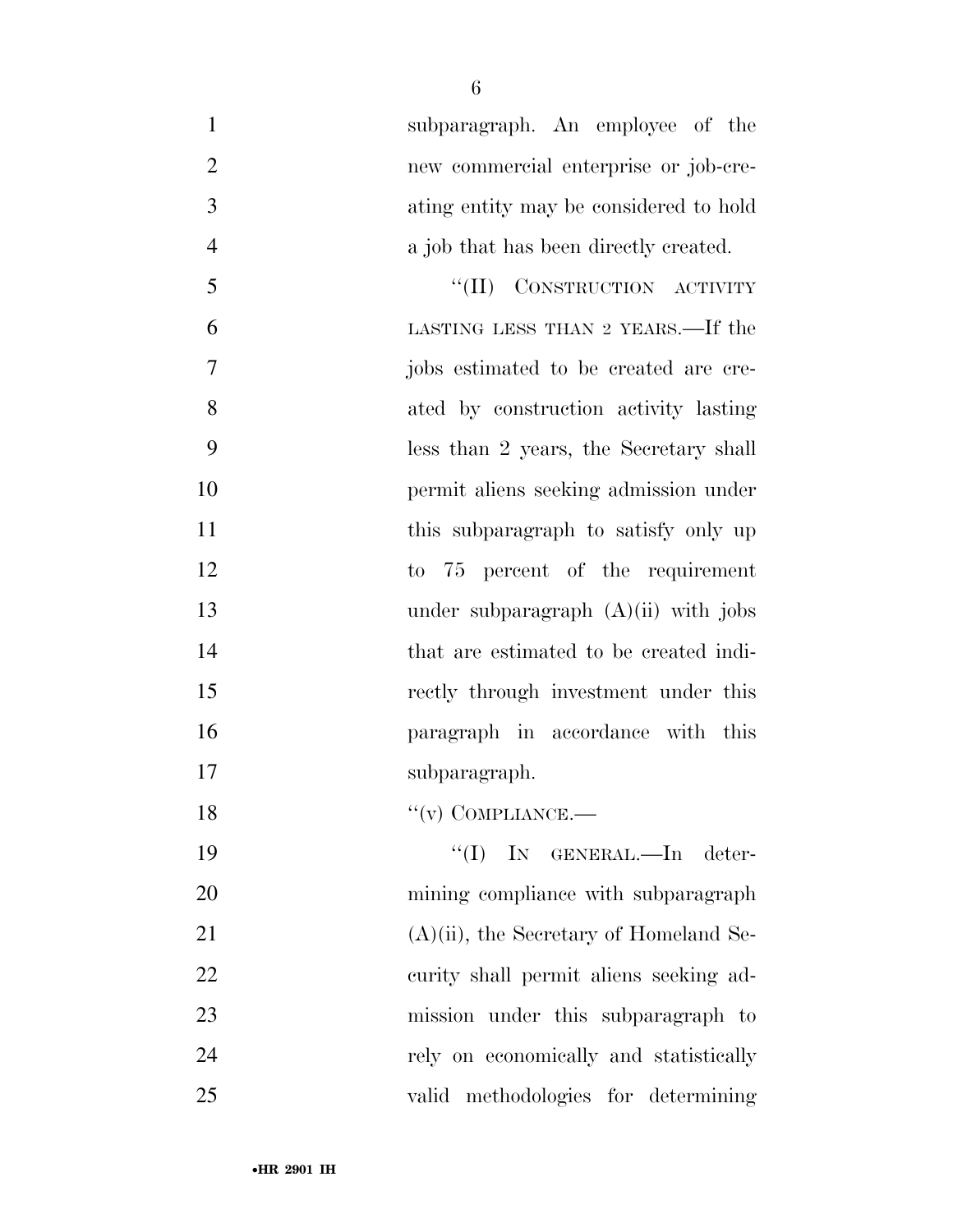| $\mathbf{1}$   | the number of jobs created by the pro- |
|----------------|----------------------------------------|
| $\overline{2}$ | $gram$ , including—                    |
| 3              | "(aa) jobs estimated to have           |
| $\overline{4}$ | been created directly, which may       |
| 5              | be verified using such methodolo-      |
| 6              | gies; and                              |
| 7              | "(bb) consistent with this             |
| 8              | subparagraph, jobs estimated to        |
| 9              | have been directly or indirectly       |
| 10             | created through capital expendi-       |
| 11             | tures, revenues generated from         |
| 12             | increased exports, improved re-        |
| 13             | gional productivity, job creation,     |
| 14             | and increased domestic capital         |
| 15             | investment resulting from the          |
| 16             | program.                               |
| 17             | "(II) JOB AND INVESTMENT RE-           |
| 18             | QUIREMENTS.-                           |
| 19             | $``(aa)$ RELOCATED JOBS.—              |
| 20             | In determining compliance with         |
| 21             | job creation requirement<br>the        |
| 22             | under subparagraph $(A)(ii)$ , the     |
| 23             | Secretary of Homeland Security         |
| 24             | may include jobs estimated to be       |
| 25             | created under a methodology that       |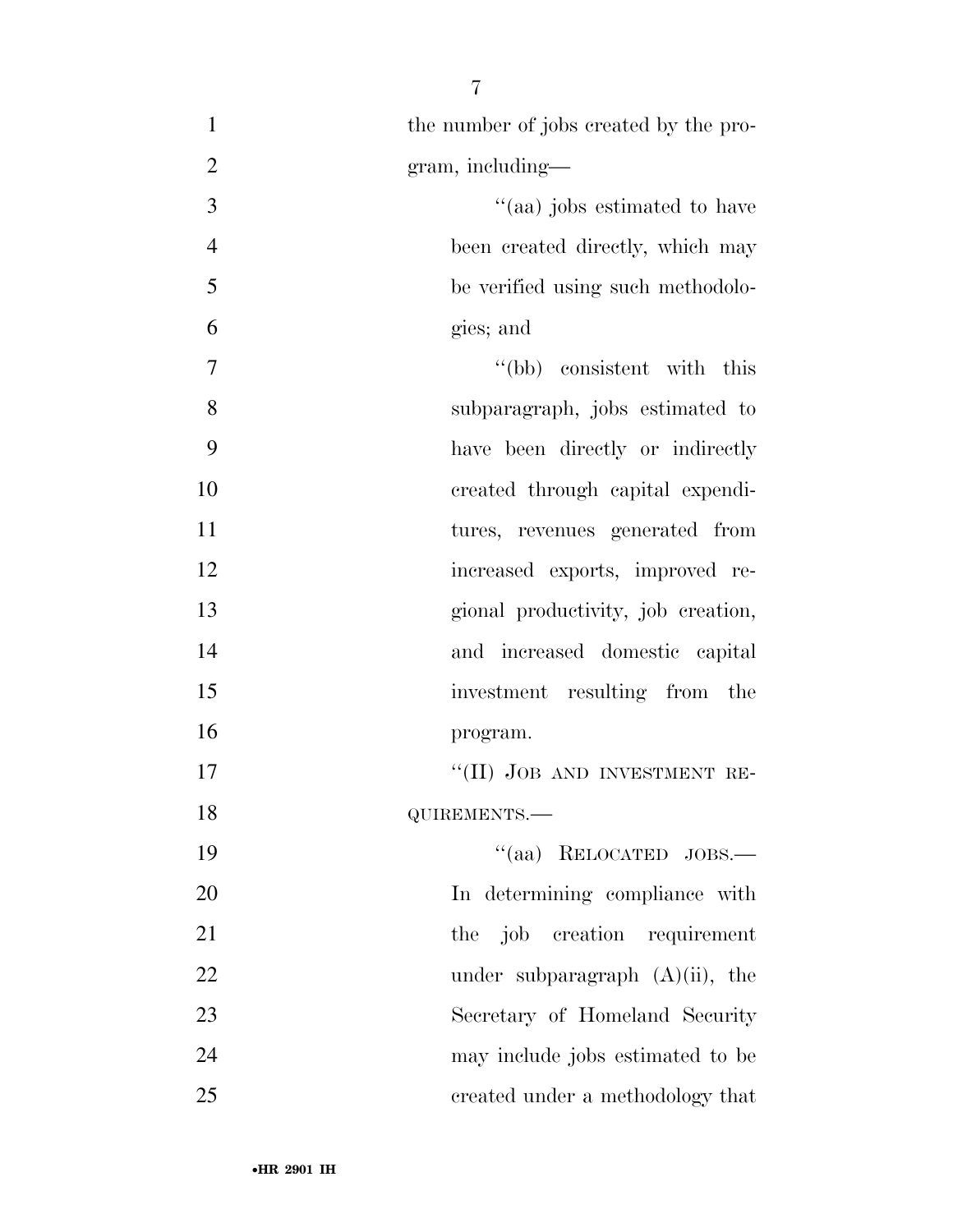| $\mathbf{1}$   | attributes jobs to prospective ten- |
|----------------|-------------------------------------|
| $\overline{2}$ | ants occupying commercial real      |
| 3              | estate created or improved by       |
| $\overline{4}$ | capital investments if the number   |
| 5              | of such jobs estimated to be cre-   |
| 6              | ated has been determined by an      |
| 7              | economically and statistically      |
| 8              | valid methodology and such jobs     |
| 9              | are not existing jobs that have     |
| 10             | been relocated.                     |
| 11             | "(bb) PUBLICLY AVAILABLE            |
| 12             | BONDS.—The Secretary of             |
| 13             | Homeland Security shall<br>pre-     |
| 14             | scribe regulations to ensure that   |
| 15             | alien investor capital may not be   |
| 16             | utilized, by a new commercial en-   |
| 17             | terprise or otherwise, to purchase  |
| 18             | municipal bonds or any other        |
| 19             | bonds, if such bonds are available  |
| 20             | to the general public, either as    |
| 21             | part of a primary offering or       |
| 22             | from a secondary market.            |
| 23             | "(ee) CONSTRUCTION ACTIV-           |
| 24             | ITY JOBS.—If the number of di-      |
| 25             | rect jobs estimated to be created   |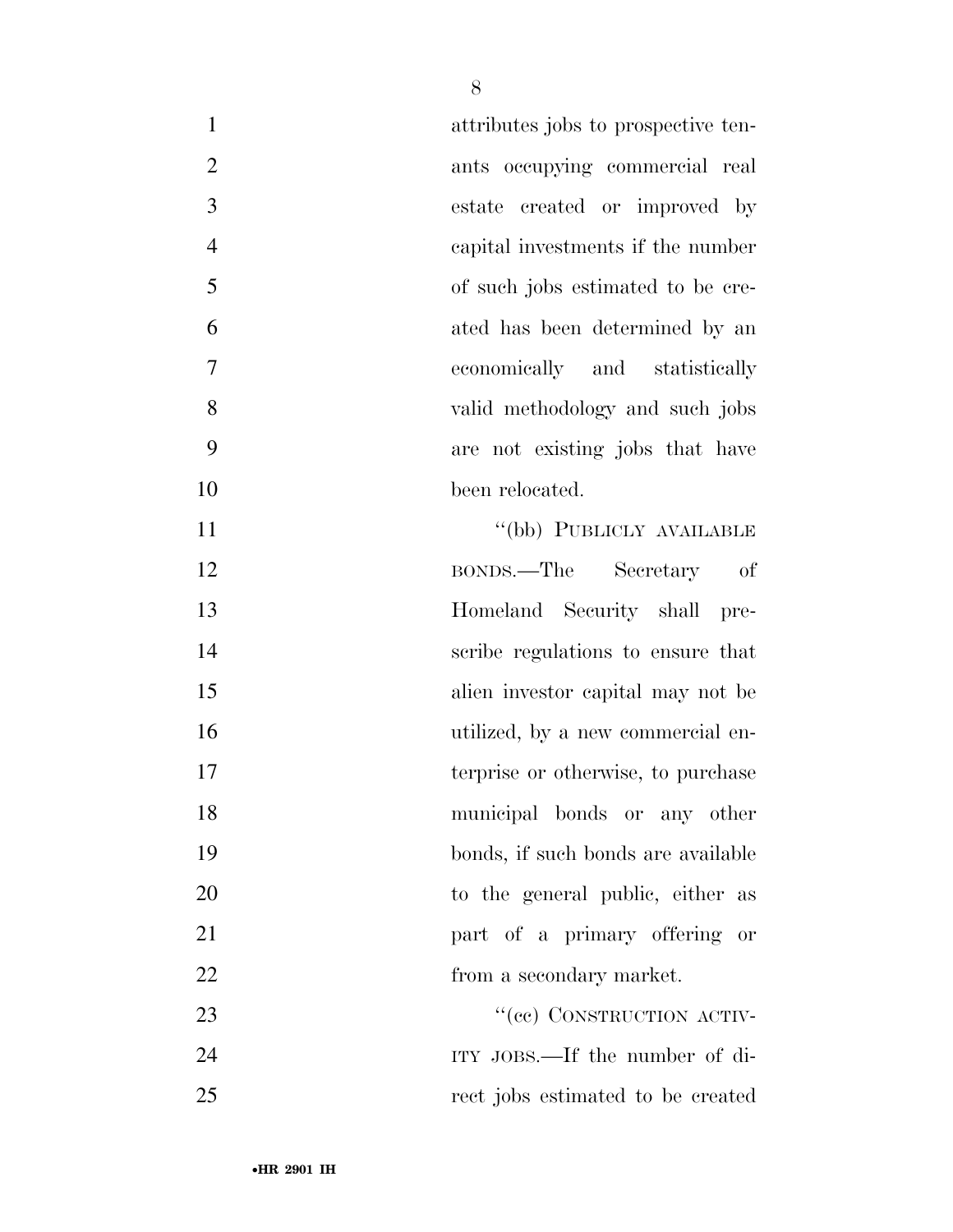| $\mathbf{1}$   | has been determined by an eco-      |
|----------------|-------------------------------------|
| $\overline{2}$ | nomically and statistically valid   |
| 3              | methodology, and such direct        |
| $\overline{4}$ | jobs are created by construction    |
| 5              | activity lasting less than 2 years, |
| 6              | the number of such jobs that        |
| 7              | may be considered direct jobs for   |
| 8              | purposes of clause (iv) shall be    |
| 9              | calculated by multiplying the       |
| 10             | total number of such jobs esti-     |
| 11             | mated to be created by the frac-    |
| 12             | tion of the 2-year period that the  |
| 13             | construction activity lasts.        |
| 14             | "(vi) AMENDMENTS.—The Secretary     |
| 15             | of Homeland Security shall—         |
| 16             | "(I) require a regional center—     |
| 17             | "(aa) to notify the Sec-            |
| 18             | retary, not later than 120 days     |
| 19             | before the implementation of sig-   |
| 20             | nificant proposed changes to its    |
| 21             | organizational structure, owner-    |
| 22             | ship, or administration, including  |
| 23             | the sale of such center, or other   |
| 24             | arrangements which would result     |
| 25             | in individuals not previously sub-  |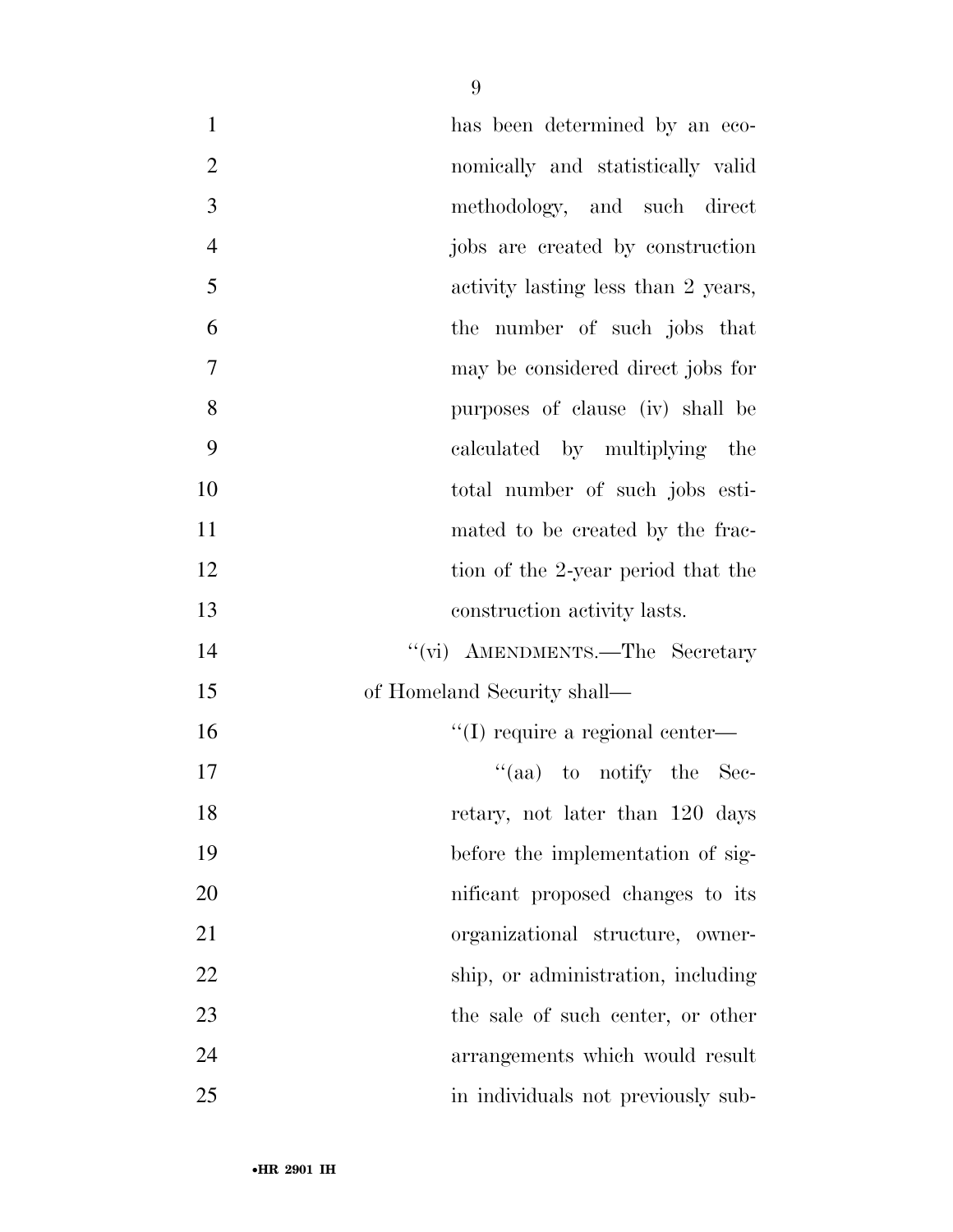| $\mathbf{1}$   | ject to the requirements under             |
|----------------|--------------------------------------------|
| $\overline{2}$ | subparagraph (H) becoming in-              |
| 3              | volved with the regional center;           |
| $\overline{4}$ | <b>or</b>                                  |
| 5              | "(bb) if exigent cir-                      |
| 6              | cumstances are present, to pro-            |
| $\overline{7}$ | vide the notice described in item          |
| 8              | (aa) to the Secretary not later            |
| 9              | than 5 business days after a               |
| 10             | change described in such item;             |
| 11             | and                                        |
| 12             | "(II) adjudicate business plans            |
| 13             | under subparagraph $(F)$ and petitions     |
| 14             | under section $204(a)(1)(H)$ during        |
| 15             | any notice period as long as the           |
| 16             | amendment to the business or petition      |
| 17             | does not negatively impact program         |
| 18             | eligibility.                               |
| 19             | $``(\text{vii})$<br>RECORD KEEPING AND AU- |
| 20             | $DITS$ .                                   |
| 21             | "(I) RECORD KEEPING.—Each                  |
| 22             | regional center shall make and pre-        |
| 23             | serve, during the 5-year period begin-     |
| 24             | ning on the last day of the Federal        |
| 25             | fiscal year in which any transactions      |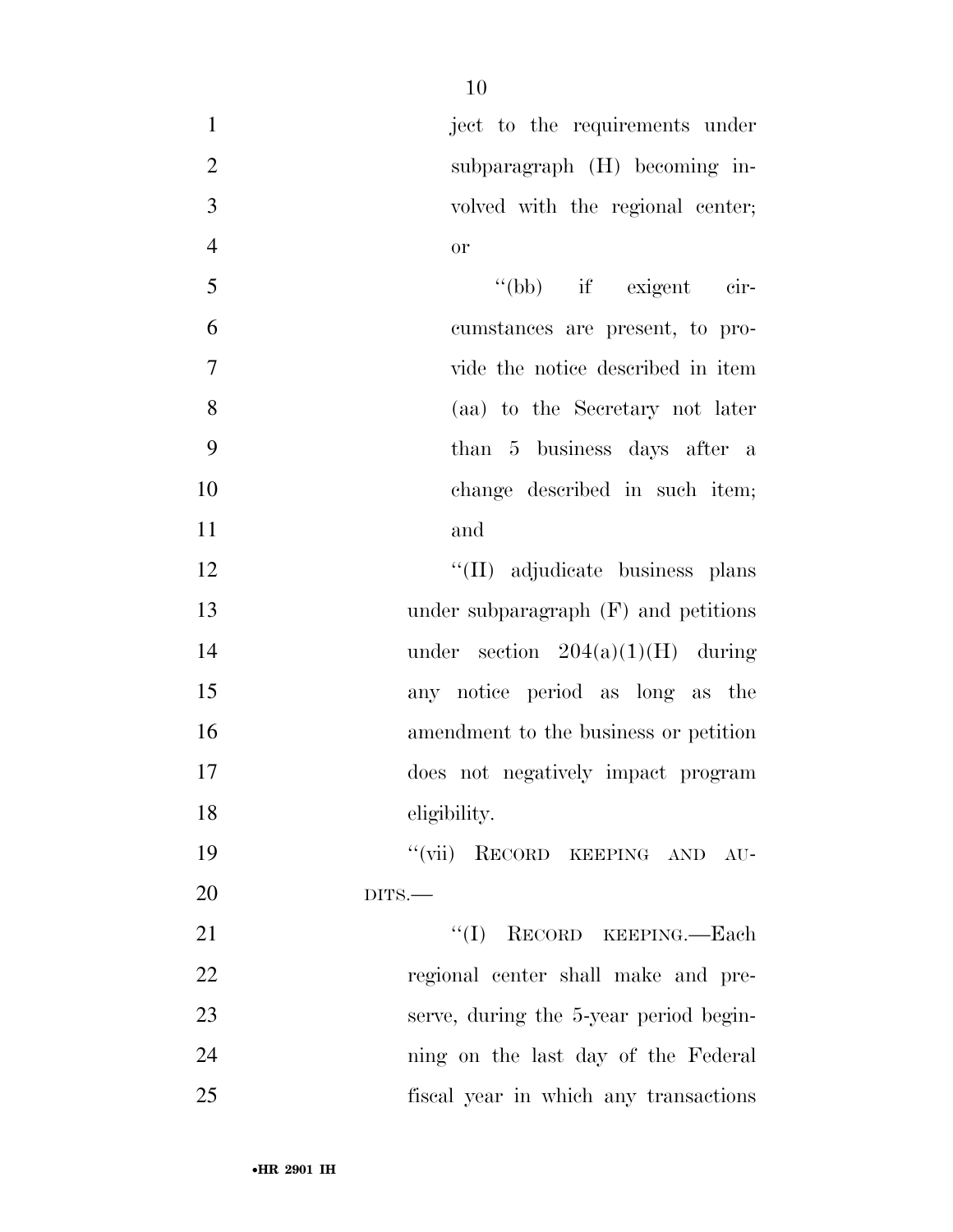| $\mathbf{1}$   | occurred, books, ledgers, records, and |
|----------------|----------------------------------------|
| $\overline{2}$ | other documentation from the regional  |
| 3              | center, new commercial enterprise, or  |
| $\overline{4}$ | job-creating entity used to support—   |
| 5              | "(aa) any claims, evidence,            |
| 6              | or certifications contained in the     |
| 7              | regional center's annual state-        |
| 8              | ments under subparagraph (G);          |
| 9              | and                                    |
| 10             | "(bb) associated petitions by          |
| 11             | aliens seeking classification under    |
| 12             | this section or removal of condi-      |
| 13             | tions under section 216A.              |
| 14             | "(II) AUDITS.—The Secretary            |
| 15             | shall audit each regional center not   |
| 16             | less frequently than once every 5      |
| 17             | years. Each such audit shall include a |
| 18             | review of any documentation required   |
| 19             | to be maintained under subclause (I)   |
| 20             | for the preceding 5 years and a review |
| 21             | of the flow of alien investor capital  |
| 22             | into any capital investment project.   |
| 23             | To the extent multiple regional cen-   |
| 24             | ters are located at a single site, the |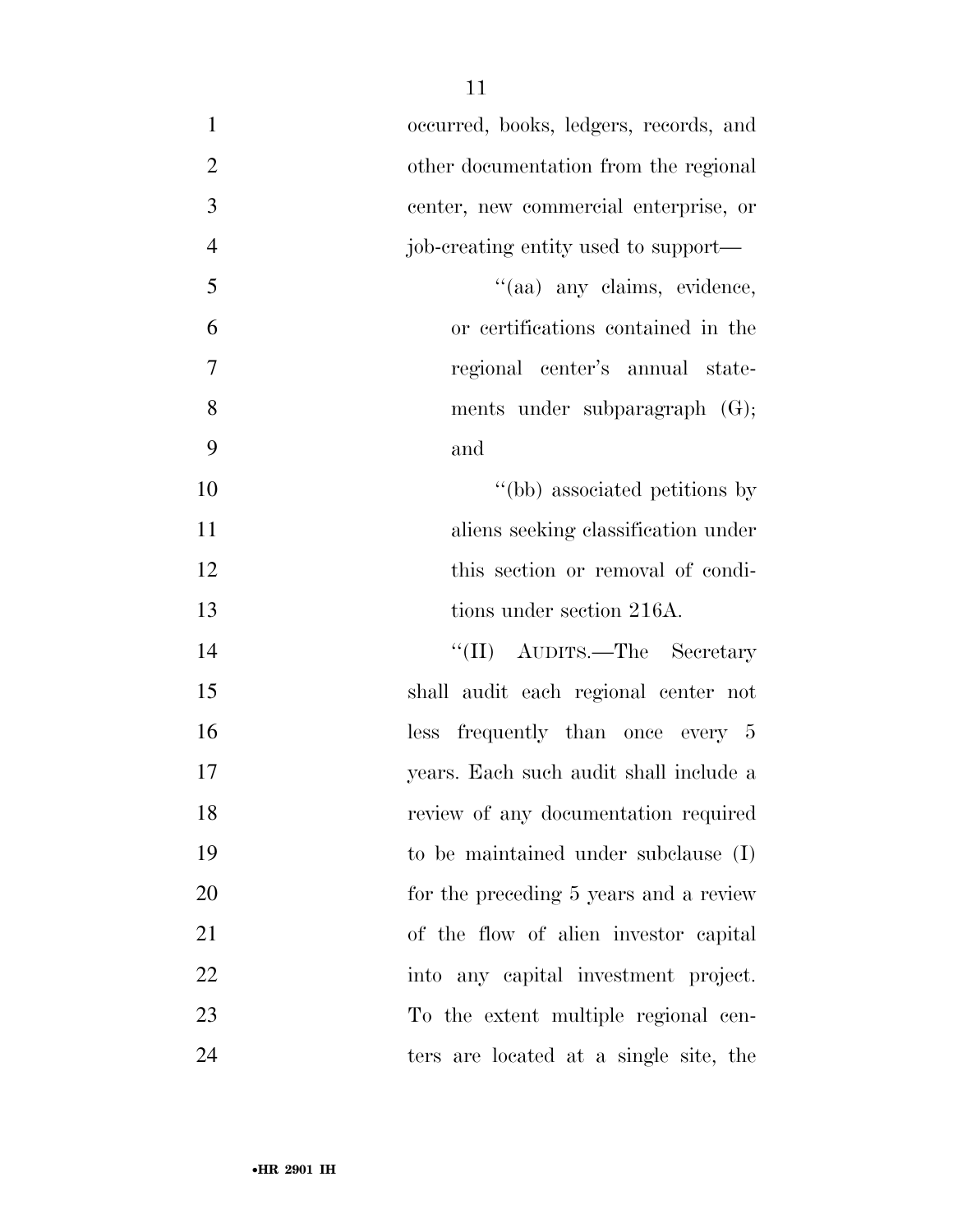| $\mathbf{1}$   | Secretary may audit multiple regional        |
|----------------|----------------------------------------------|
| $\overline{2}$ | centers in a single site visit.              |
| 3              | "(III) TERMINATION.—The Sec-                 |
| $\overline{4}$ | retary shall terminate the designation       |
| 5              | of a regional center that fails to con-      |
| 6              | sent to an audit under subclause (II)        |
| $\overline{7}$ | or deliberately attempts to impede           |
| 8              | such an audit.                               |
| 9              | "(F) BUSINESS PLANS FOR REGIONAL             |
| 10             | CENTER INVESTMENTS.-                         |
| 11             | "(i) APPLICATION FOR APPROVAL OF             |
| 12             | AN INVESTMENT IN A COMMERCIAL EN-            |
| 13             | TERPRISE.—A regional center shall file an    |
| 14             | application with the Secretary of Home-      |
| 15             | land Security for each particular invest-    |
| 16             | ment offering through an associated new      |
| 17             | commercial enterprise before any alien files |
| 18             | a petition for classification under this     |
| 19             | paragraph by reason of investment in that    |
| 20             | offering. The application shall include—     |
| 21             | $\lq\lq$ (I) a comprehensive business        |
| 22             | plan for a specific capital investment       |
| 23             | project;                                     |
| 24             | "(II) a credible economic analysis           |
| 25             | regarding estimated job creation that        |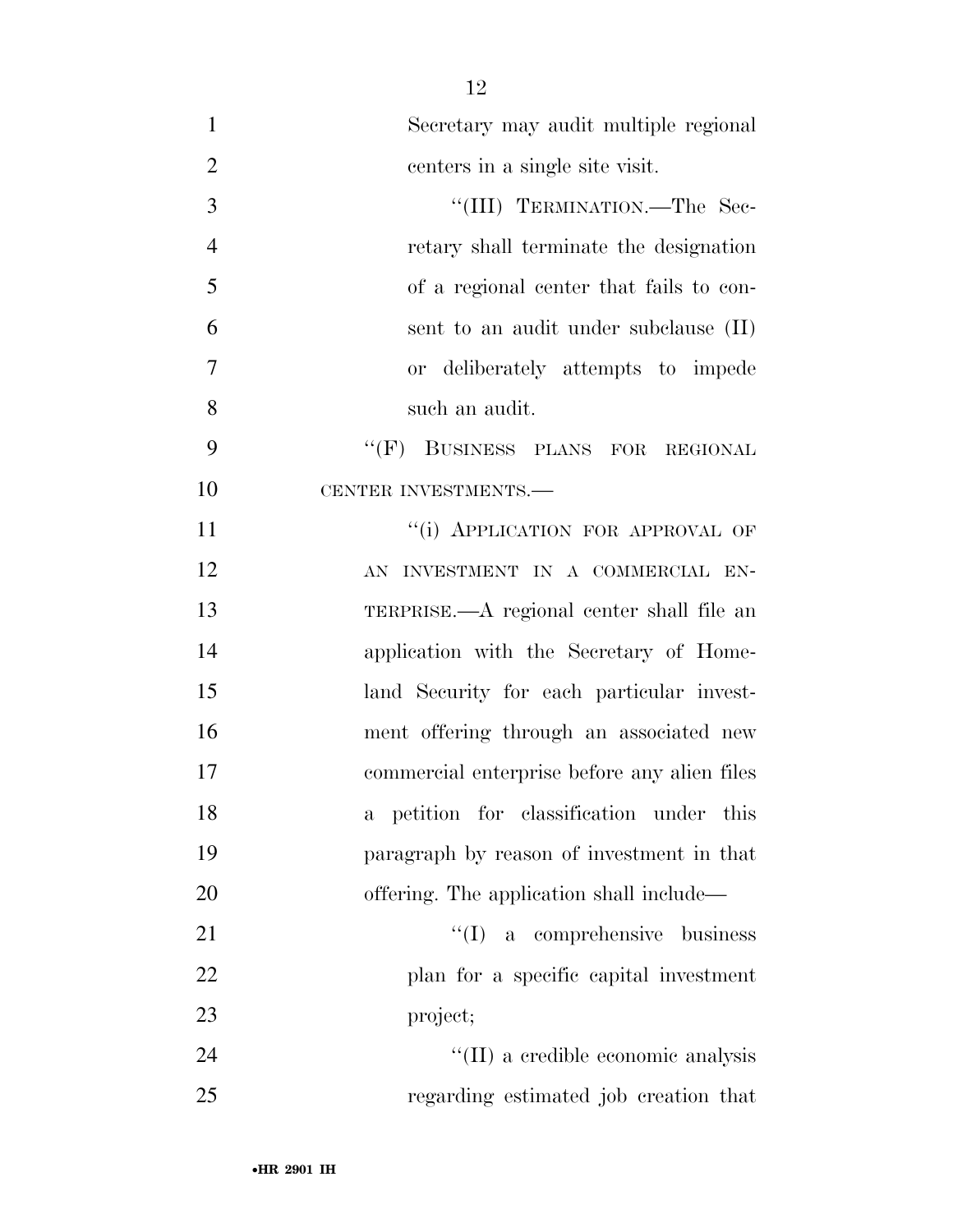| $\mathbf{1}$   | is based upon economically and statis-                 |
|----------------|--------------------------------------------------------|
| $\overline{2}$ | tically valid and transparent meth-                    |
| 3              | odologies;                                             |
| $\overline{4}$ | "(III) any documents filed with                        |
| 5              | the Securities and Exchange Commis-                    |
| 6              | sion under the Securities Act of 1933                  |
| 7              | $(15 \text{ U.S.C. } 77a \text{ et seq.})$ or with the |
| 8              | securities regulator of any State, as                  |
| 9              | required by law;                                       |
| 10             | $\lq\lq$ (IV) any investment and offer-                |
| 11             | ing documents, including subscription,                 |
| 12             | investment, partnership, and oper-                     |
| 13             | ating agreements, private placement                    |
| 14             | memoranda, term sheets, biographies                    |
| 15             | of management, officers, directors,                    |
| 16             | and any person with similar respon-                    |
| 17             | sibilities, the description of the busi-               |
| 18             | ness plan to be provided to potential                  |
| 19             | alien investors, and marketing mate-                   |
| 20             | rials used, or drafts prepared for use,                |
| 21             | in connection with the offering, which                 |
| 22             | contain references, as appro-<br>shall                 |
| 23             | priate, to—                                            |
| 24             | "(aa) all material invest-                             |
| 25             | ment risks associated with the                         |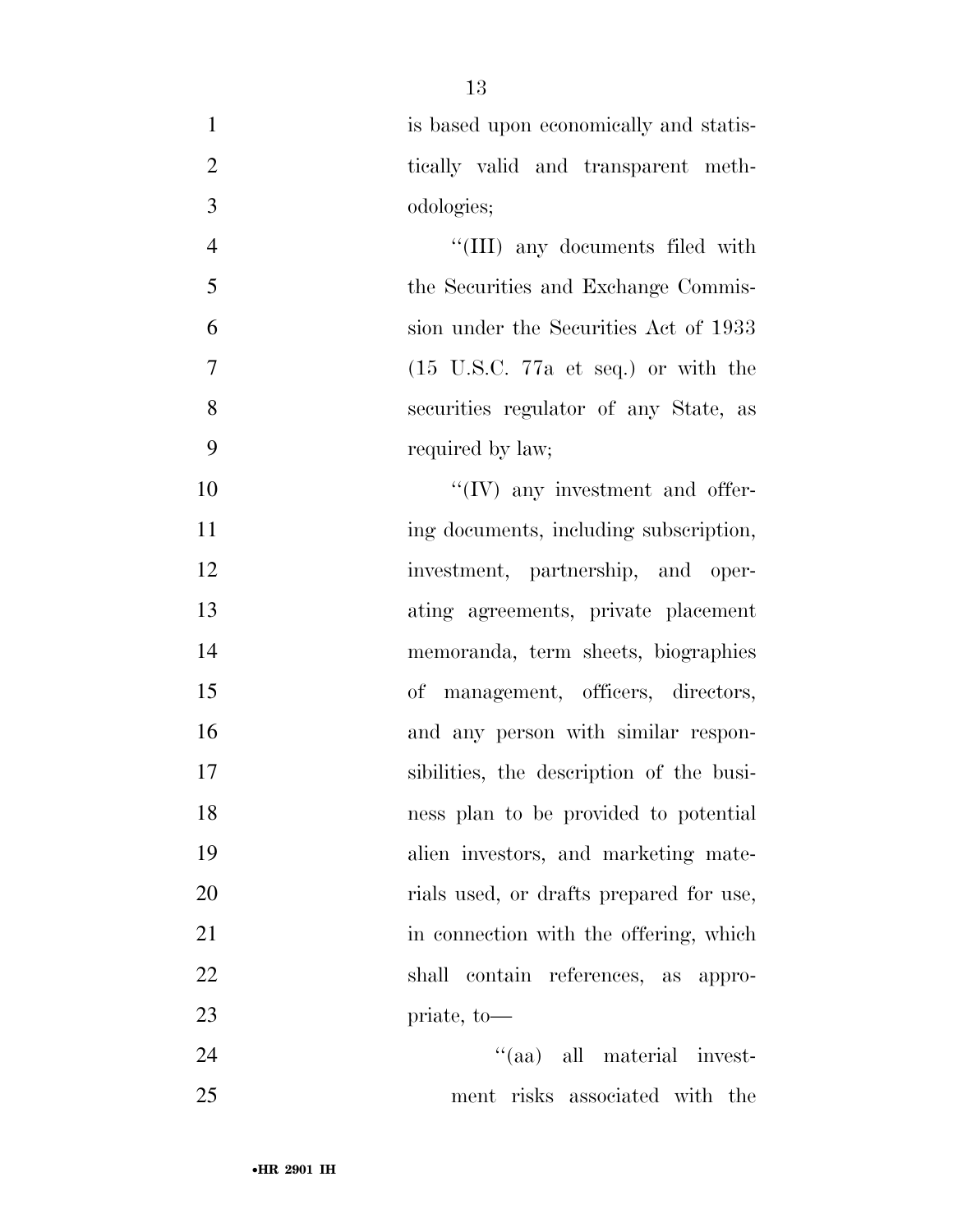new commercial enterprise and 2 the job-creating entity;

 ''(bb) any conflicts of inter- est that currently exist or may arise among the regional center, the new commercial enterprise, the job-creating entity, or the principals, attorneys, or individ- uals responsible for recruitment 10 or promotion of such entities;

 $"({\rm cc})$  any pending material 12 litigation or bankruptcy, or mate- rial adverse judgments or bank- ruptcy orders issued during the most recent 10-year period, in the United States or in another country, affecting the regional 18 center, the new commercial enter- prise, any associated job-creating entity, or any other enterprise in which any principal of any of the aforementioned entities held ma-23 jority ownership at the time; and ''(dd)(AA) any fees, ongoing interest, or other compensation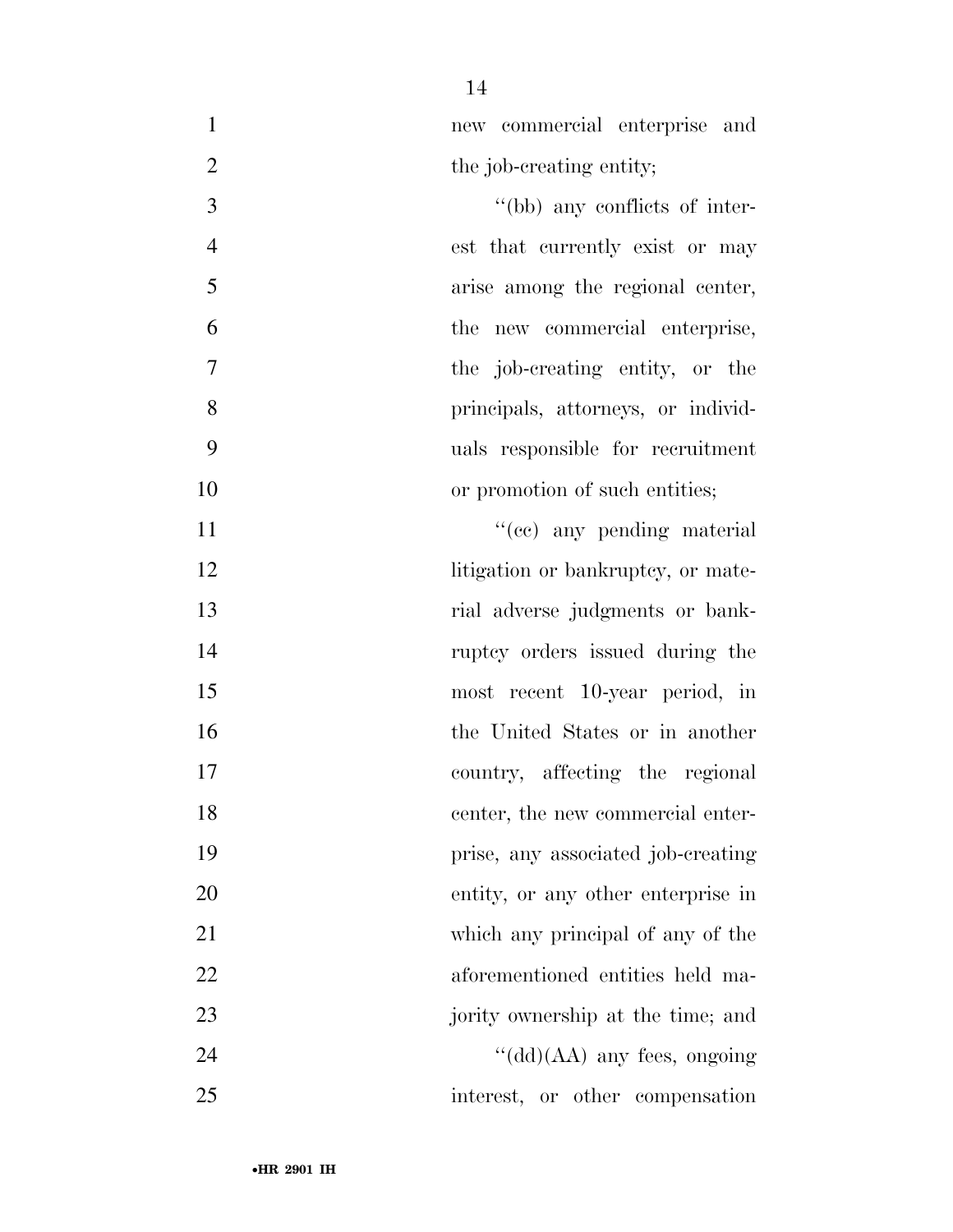| $\mathbf{1}$   | paid, or to be paid by the re-            |
|----------------|-------------------------------------------|
| $\overline{2}$ | gional center, the new commer-            |
| $\mathfrak{Z}$ | cial enterprise, or any issuer of         |
| $\overline{4}$ | securities intended to be offered         |
| 5              | to alien investors, to agents, find-      |
| 6              | ers, or broker dealers involved in        |
| 7              | the offering of securities to alien       |
| 8              | investors in connection with the          |
| 9              | investment;                               |
| 10             | "(BB) a description of the                |
| 11             | services performed, or that will          |
| 12             | be performed, by such person to           |
| 13             | entitle the person to such fees,          |
| 14             | interest, or compensation; and            |
| 15             | $\lq\lq$ (CC) the name and contact        |
| 16             | information of any such person,           |
| 17             | if known at the time of filing;           |
| 18             | $\lq\lq(V)$ a description of the policies |
| 19             | and procedures, such as those related     |
| 20             | to internal and external due diligence,   |
| 21             | reasonably designed to cause the re-      |
| 22             | gional center and any issuer of securi-   |
| 23             | ties intended to be offered to alien in-  |
| 24             | vestors in connection with the relevant   |
| 25             | capital investment project, to comply,    |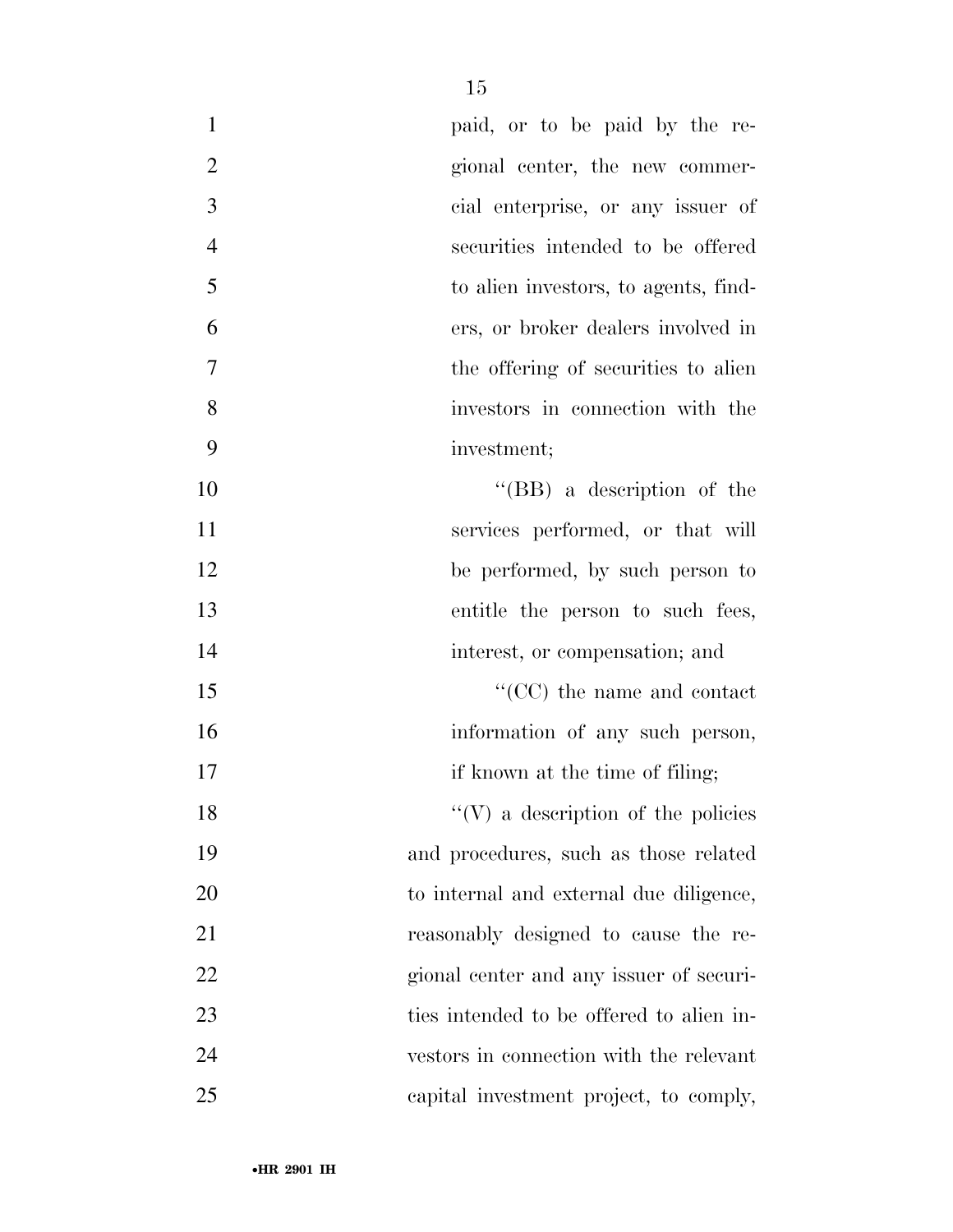| $\mathbf{1}$   | as applicable, with the securities laws    |
|----------------|--------------------------------------------|
| $\overline{2}$ | of the United States and the laws of       |
| 3              | the applicable States in connection        |
| $\overline{4}$ | with the offer, purchase, or sale of its   |
| 5              | securities; and                            |
| 6              | $\lq\lq$ (VI) a certification from the re- |
| 7              | gional center, and any issuer of secu-     |
| 8              | rities intended to be offered to alien     |
| 9              | investors in connection with the rel-      |
| 10             | evant capital investment project, that     |
| 11             | their respective agents and employees,     |
| 12             | and any parties associated with the        |
| 13             | regional center and such issuer of se-     |
| 14             | curities affiliated with the regional      |
| 15             | center are in compliance with the se-      |
| 16             | curities laws of the United States and     |
| 17             | the laws of the applicable States in       |
| 18             | connection with the offer, purchase, or    |
| 19             | sale of its securities, to the best of the |
| 20             | eertifier's knowledge, after a due dili-   |
| 21             | gence investigation.                       |
| 22             | "(ii) EFFECT OF APPROVAL OF A              |
| 23             | BUSINESS PLAN FOR AN INVESTMENT IN A       |
| 24             | REGIONAL CENTER'S COMMERCIAL ENTER-        |
| 25             | PRISE.—The approval of an application      |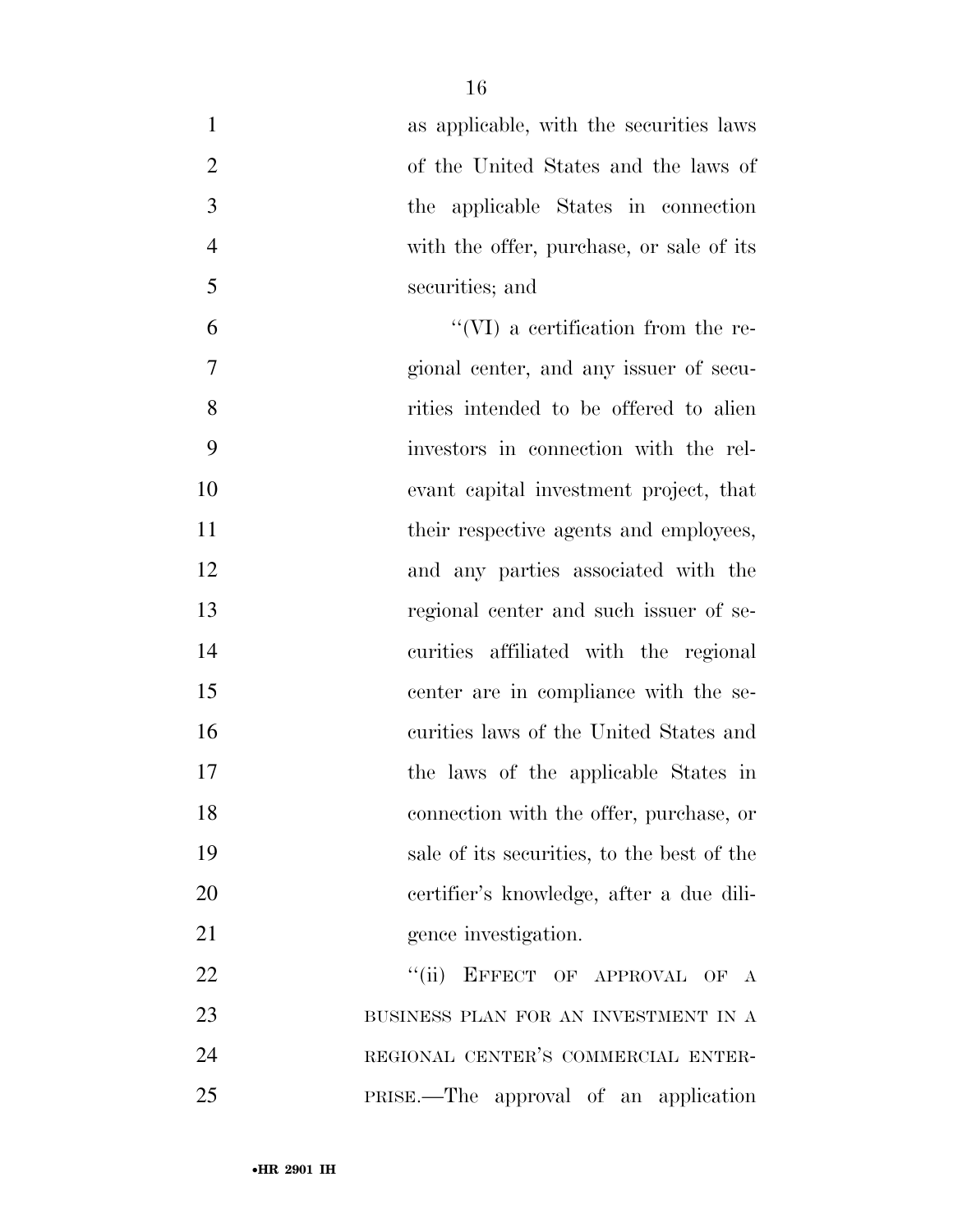| $\mathbf{1}$   | under this subparagraph, including an ap-   |
|----------------|---------------------------------------------|
| $\overline{2}$ | proval before the date of the enactment of  |
| 3              | this subparagraph, shall be binding for     |
| $\overline{4}$ | purposes of the adjudication of subsequent  |
| 5              | petitions seeking classification under this |
| 6              | paragraph by immigrants investing in the    |
| $\overline{7}$ | same offering described in such applica-    |
| 8              | tion, and of petitions by the same immi-    |
| 9              | grants filed under section 216A unless—     |
| 10             | $\lq(1)$ the applicant engaged in           |
| 11             | fraud, misrepresentation, or criminal       |
| 12             | misuse;                                     |
| 13             | "(II) such approval would threat-           |
| 14             | en public safety or national security;      |
| 15             | "(III) there has been a material            |
| 16             | change that affects eligibility;            |
| 17             | "(IV) the discovery of other evi-           |
| 18             | dence affecting program eligibility was     |
| 19             | not disclosed by the applicant during       |
| 20             | the adjudication process; or                |
| 21             | $\lq\lq(V)$ the previous adjudication       |
| 22             | involved a material mistake of law or       |
| 23             | fact.                                       |
| 24             | "(iii) AMENDMENTS.-                         |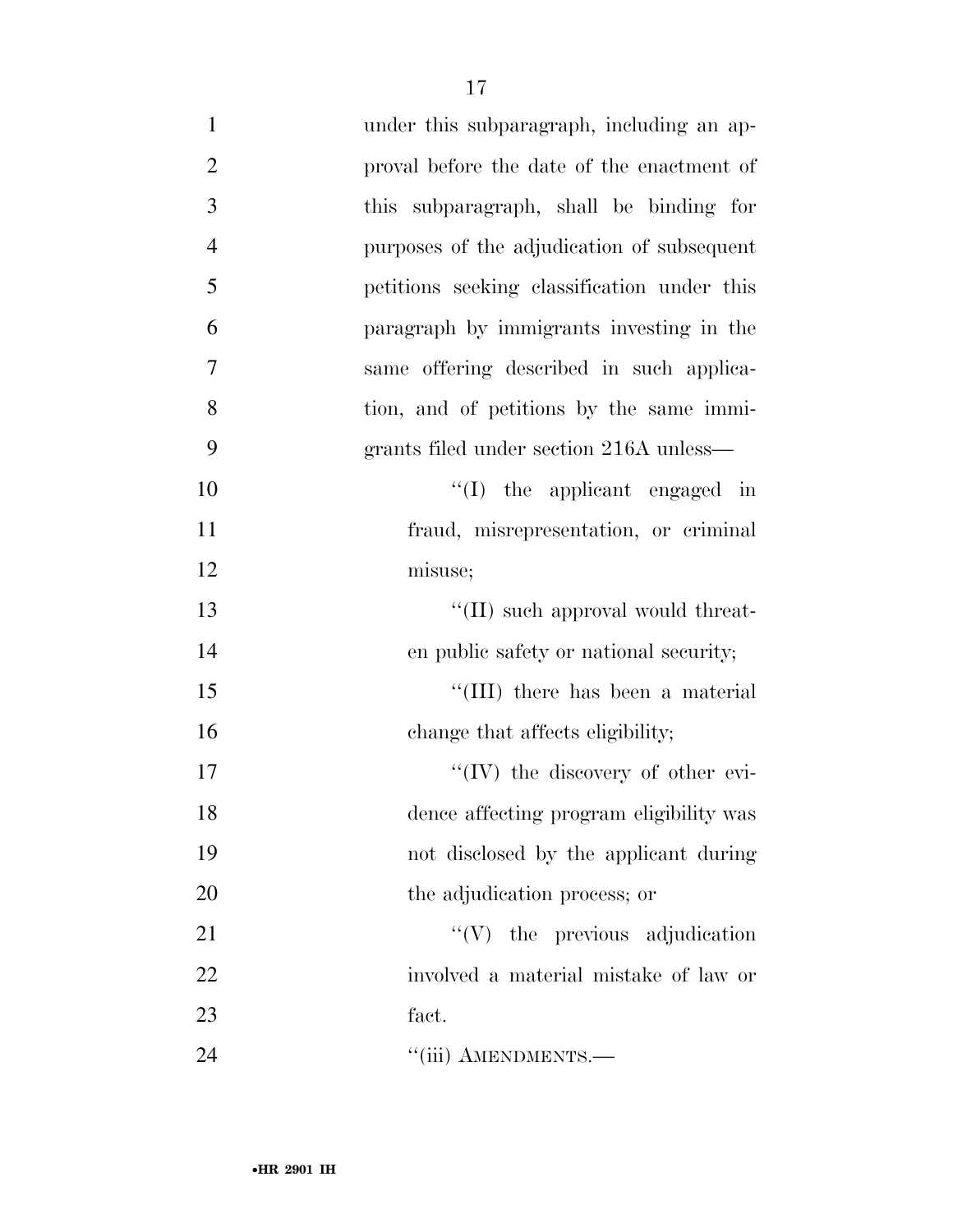| $\mathbf{1}$   | "(I) APPROVAL.—The Secretary            |
|----------------|-----------------------------------------|
| $\overline{2}$ | of Homeland Security may establish      |
| 3              | procedures by which a regional center   |
| $\overline{4}$ | may seek approval of an amendment       |
| 5              | to an approved application under this   |
| 6              | subparagraph that reflects changes      |
| 7              | specified by the Secretary to any in-   |
| 8              | formation, documents, or other as-      |
| 9              | pects of the investment offering de-    |
| 10             | scribed in such approved application    |
| 11             | not later than 30 days after any such   |
| 12             | changes.                                |
| 13             | "(II) INCORPORATION.—Upon               |
| 14             | the approval of a timely filed amend-   |
| 15             | ment to an approved application, any    |
| 16             | changes reflected in such amendment     |
| 17             | may be incorporated into and consid-    |
| 18             | ered in determining program eligibility |
| 19             | through adjudication of-                |
| 20             | "(aa) pending petitions from            |
| 21             | immigrants investing in the offer-      |
| 22             | ing described in the approved ap-       |
| 23             | plication who are seeking classi-       |
| 24             | fication under this paragraph;          |
| 25             | and                                     |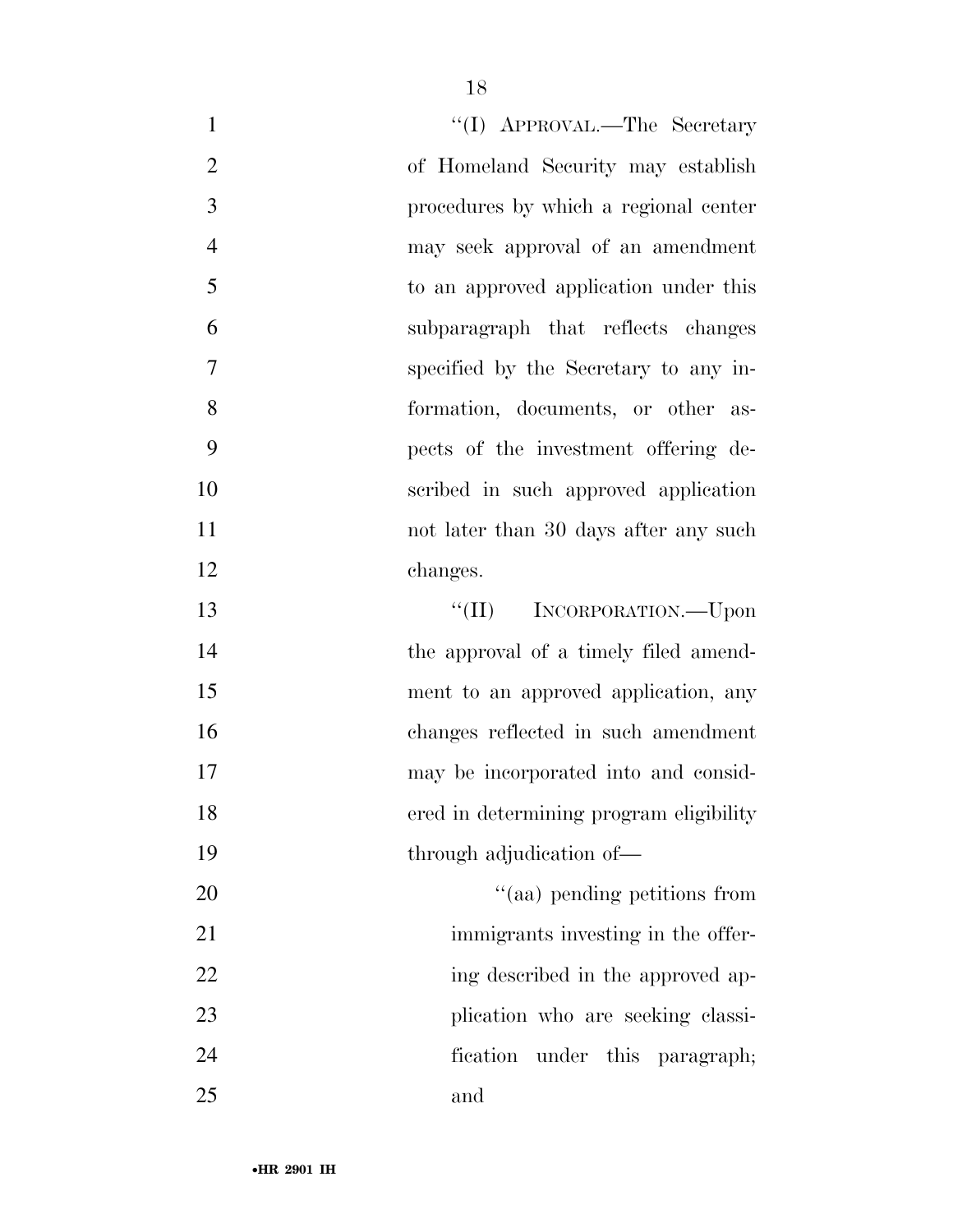| $\mathbf{1}$   | "(bb) petitions by immi-               |
|----------------|----------------------------------------|
| $\overline{2}$ | grants described in item (aa)          |
| 3              | that are filed under section           |
| $\overline{4}$ | 216A.                                  |
| 5              | "(iv) SITE VISITS.—The Secretary of    |
| 6              | Homeland Security shall—               |
| $\tau$         | $\lq(1)$ perform site visits to re-    |
| 8              | gional centers not earlier than 24     |
| 9              | hours after providing notice of such   |
| 10             | site visit; and                        |
| 11             | "(II) perform at least 1 site visit    |
| 12             | to, as applicable, each new commercial |
| 13             | enterprise or job-creating entity, or  |
| 14             | the business locations where any jobs  |
| 15             | that are claimed as being created.     |
| 16             | "(G) REGIONAL CENTER ANNUAL STATE-     |
| 17             | MENTS.-                                |
| 18             | "(i) IN GENERAL.—Each regional cen-    |
| 19             | ter designated under subparagraph (E)  |
| 20             | shall submit an annual statement, in a |
| 21             | manner prescribed by the Secretary of  |
| 22             | Homeland Security. Each such statement |
| 23             | shall include—                         |
| 24             | $\lq\lq$ a certification stating that, |
| 25             | to the best of the certifier's knowl-  |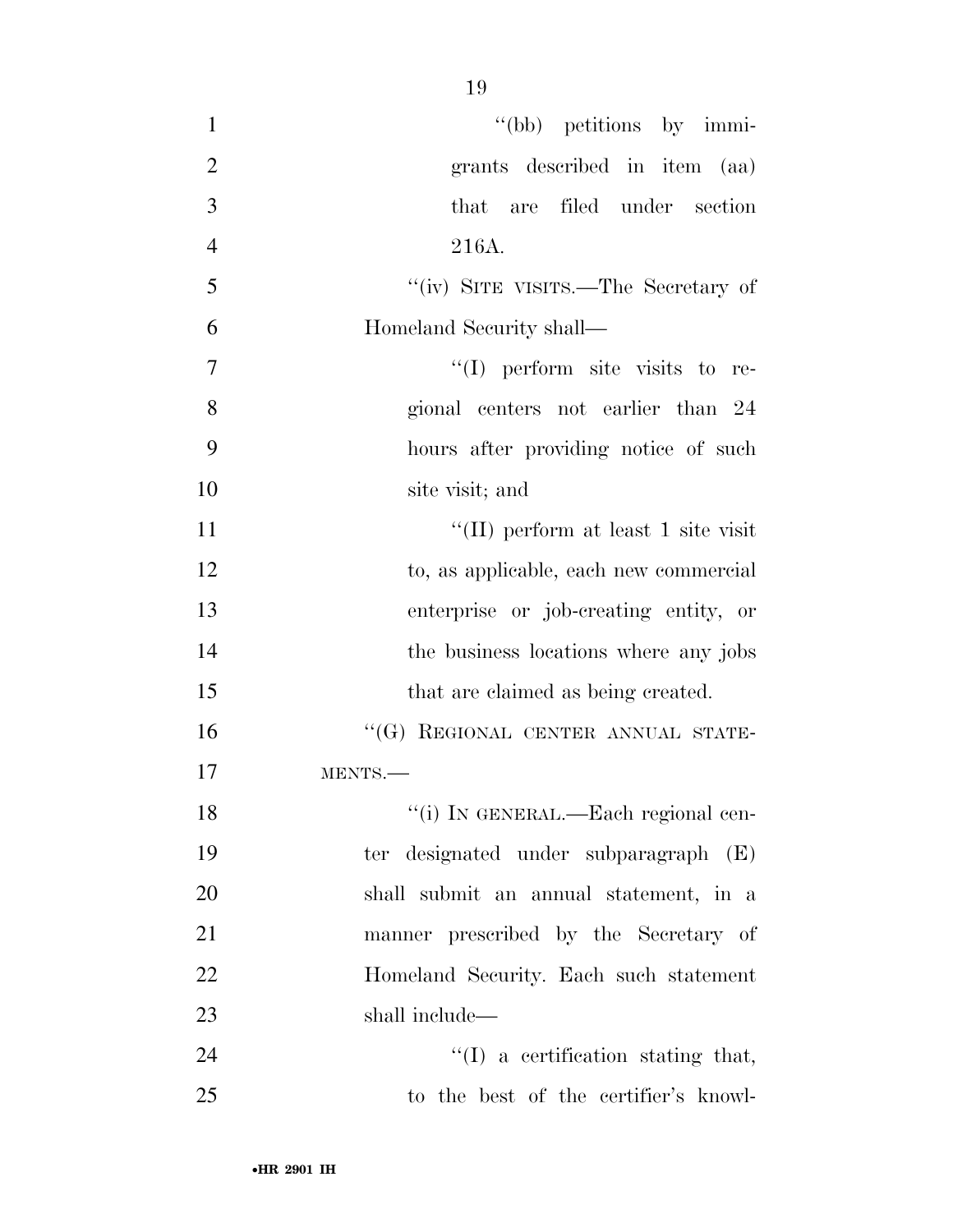| $\mathbf{1}$     | edge, after a due diligence investiga-     |
|------------------|--------------------------------------------|
| $\overline{2}$   | tion, the regional center is in compli-    |
| 3                | ance with clauses (i) and (ii) of sub-     |
| $\overline{4}$   | paragraph $(H)$ ;                          |
| 5                | $\lq\lq$ (II) a certification described in |
| 6                | subparagraph $(I)(ii)(II);$                |
| $\boldsymbol{7}$ | "(III) a certification stating that,       |
| 8                | to the best of the certifier's knowl-      |
| 9                | edge, after a due diligence investiga-     |
| 10               | tion, the regional center is in compli-    |
| 11               | ance with subparagraph $(K)(iii)$ ;        |
| 12               | $\lq\lq (IV)$ a description of any pend-   |
| 13               | ing material litigation or bankruptcy      |
| 14               | proceedings, or material litigation or     |
| 15               | bankruptcy proceedings resolved dur-       |
| 16               | ing the preceding fiscal year, involving   |
| 17               | the regional center, the new commer-       |
| 18               | cial enterprise, or any affiliated job-    |
| 19               | creating entity;                           |
| 20               | $\lq\lq (V)$ an accounting of all indi-    |
| 21               | vidual alien investor capital invested     |
| 22               | in the regional center, new commercial     |
| 23               | enterprise, and job-creating entity;       |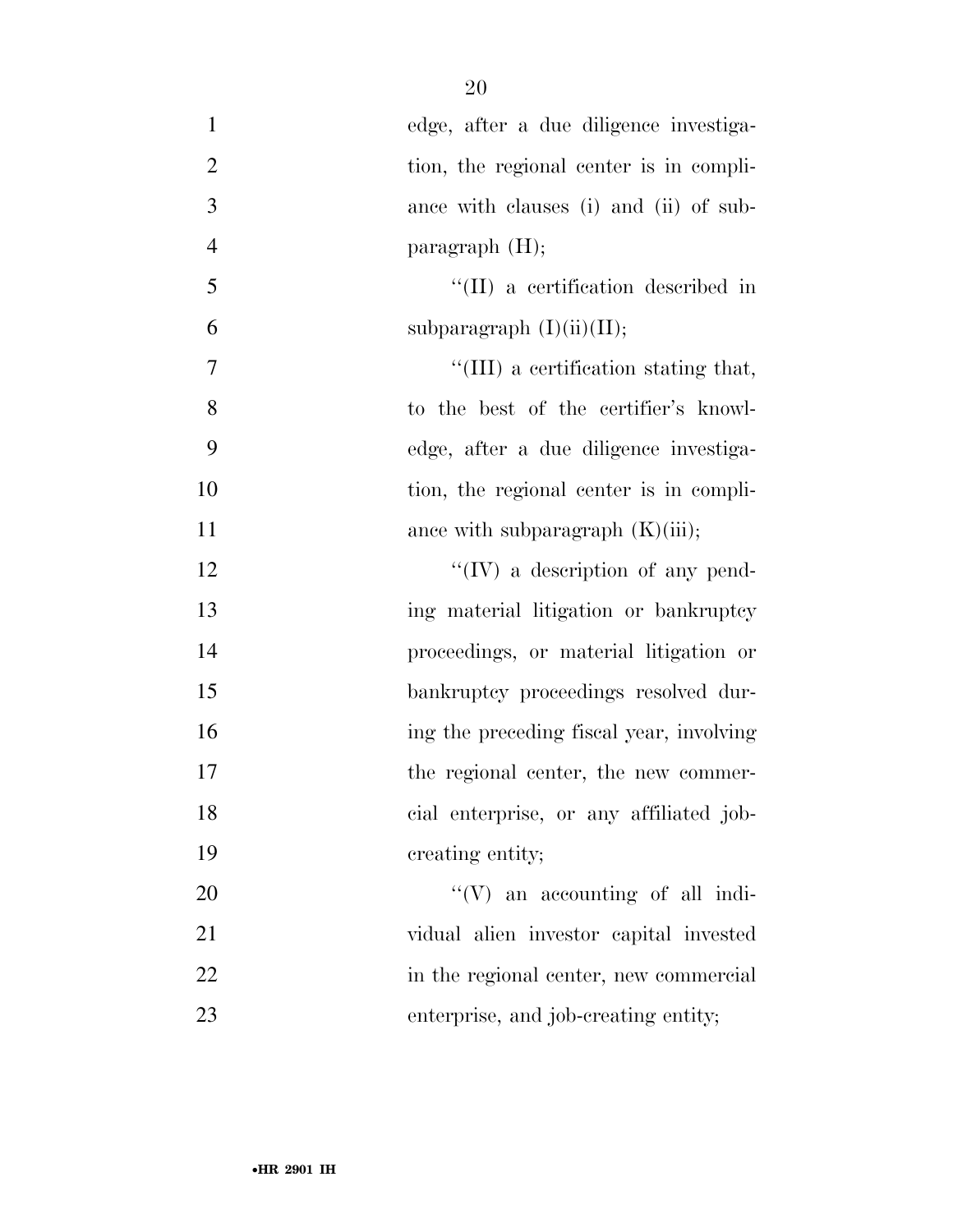| $\mathbf{1}$     | "(VI) for each new commercial           |
|------------------|-----------------------------------------|
| $\overline{2}$   | enterprise associated with the regional |
| 3                | center—                                 |
| $\overline{4}$   | "(aa) an accounting of the              |
| 5                | aggregate capital invested in the       |
| 6                | new commercial enterprise and           |
| $\boldsymbol{7}$ | any job-creating entity by alien        |
| 8                | investors under this paragraph          |
| 9                | each capital investment<br>for          |
| 10               | project being undertaken by the         |
| 11               | new commercial enterprise;              |
| 12               | "(bb) a description of how              |
| 13               | the capital described in item (aa)      |
| 14               | is being used to execute each           |
| 15               | capital investment project in the       |
| 16               | filed business plan or plans;           |
| 17               | $\cdot$ (ce) evidence that 100 per-     |
| 18               | cent of the capital described in        |
| 19               | item (aa) has been committed to         |
| 20               | each capital investment project;        |
| 21               | "(dd) detailed evidence of              |
| 22               | the progress made toward the            |
| 23               | completion of each capital invest-      |
| 24               | ment project;                           |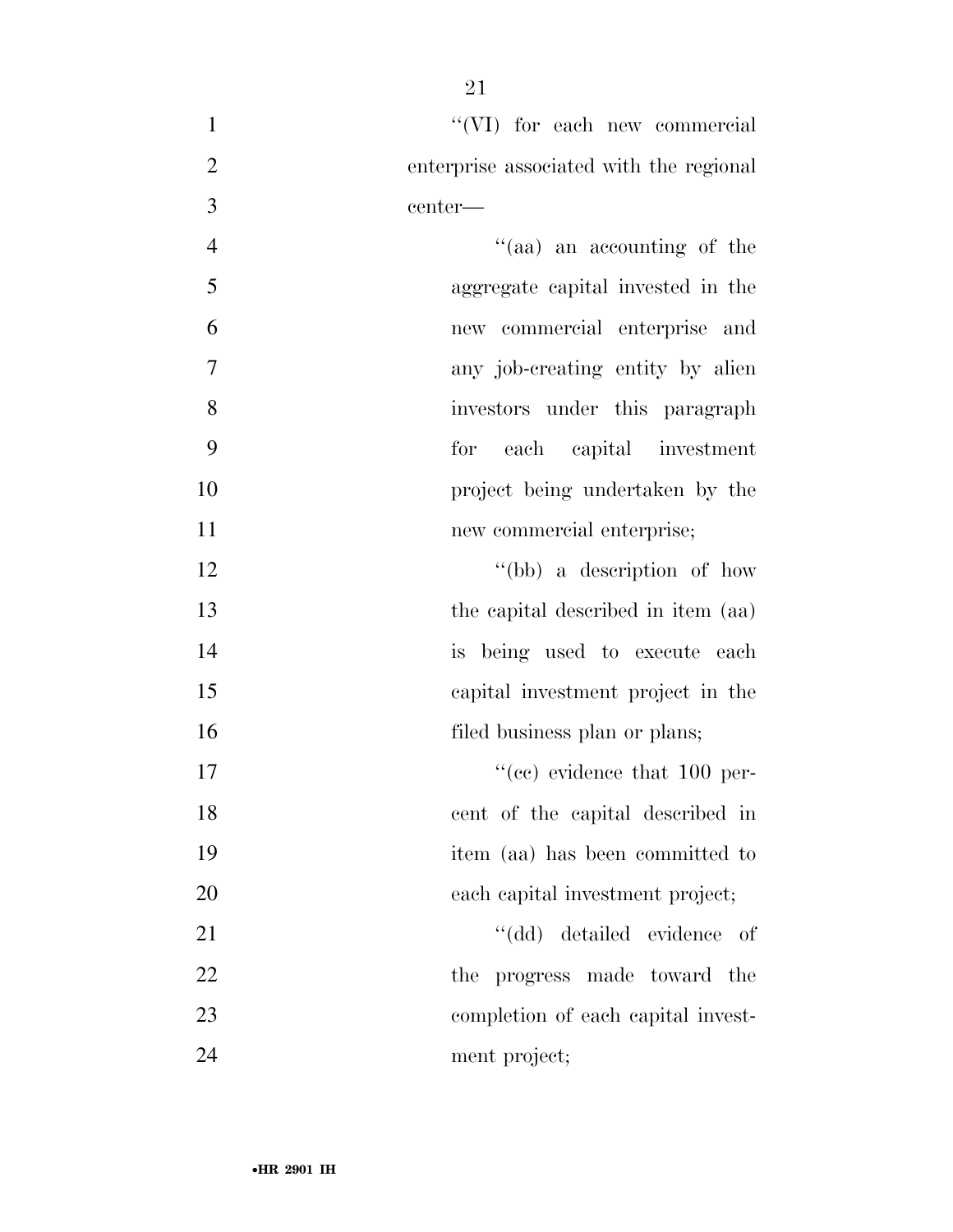1  $"$ (ee) an accounting of the 2 aggregate direct jobs created or 3 preserved;

4 ''(ff) to the best of the re-5 gional center's knowledge, for all 6 fees, including administrative 7 fees, loan monitoring fees, loan 8 management fees, commissions 9 and similar transaction-based 10 compensation, collected from 11 alien investors by the regional 12 center, the new commercial enter-13 prise, any affiliated job-creating 14 entity, any affiliated issuer of se-15 curities intended to be offered to 16 alien investors, or any promoter, 17 finder, broker-dealer, or other en-18 tity engaged by any of the afore-19 mentioned entities to locate indi-20 vidual investors— 21 ''(AA) a description of 22 all fees collected; 23 ''(BB) an accounting of 24 the entities that received 25 such fees; and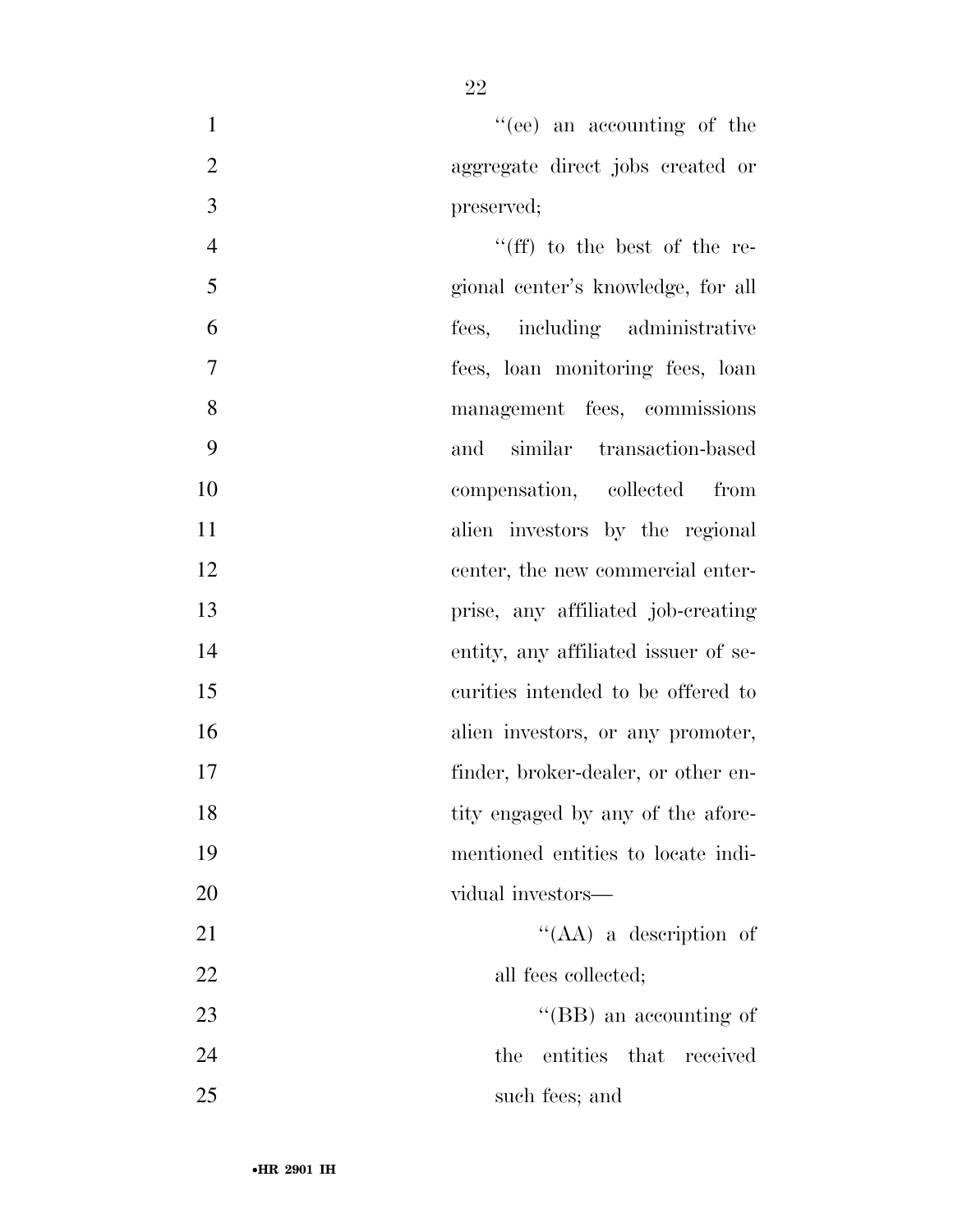| $\mathbf{1}$   | $\lq\lq$ (CC) the purpose for           |
|----------------|-----------------------------------------|
| $\overline{2}$ | which such fees were col-               |
| 3              | lected;                                 |
| $\overline{4}$ | "(gg) any documentation re-             |
| 5              | ferred to in subparagraph               |
| 6              | $(F)(i)(IV)$ if there has been a        |
| 7              | material change during the pre-         |
| 8              | ceding fiscal year; and                 |
| 9              | "(hh) a certification by the            |
| 10             | regional center that the informa-       |
| 11             | tion provided under items (aa)          |
| 12             | through (gg) is accurate, to the        |
| 13             | best of the certifier's knowledge,      |
| 14             | after a due diligence investiga-        |
| 15             | tion; and                               |
| 16             | "(VII) a description of the re-         |
| 17             | gional center's policies and procedures |
| 18             | that are designed to enable the re-     |
| 19             | gional center to comply with applica-   |
| 20             | ble Federal labor laws.                 |
| 21             | "(ii) AMENDMENT OF ANNUAL STATE-        |
| 22             | MENTS.—The Secretary of Homeland Se-    |
| 23             | curity—                                 |
| 24             | "(I) shall require the regional         |
| 25             | center to amend or supplement an an-    |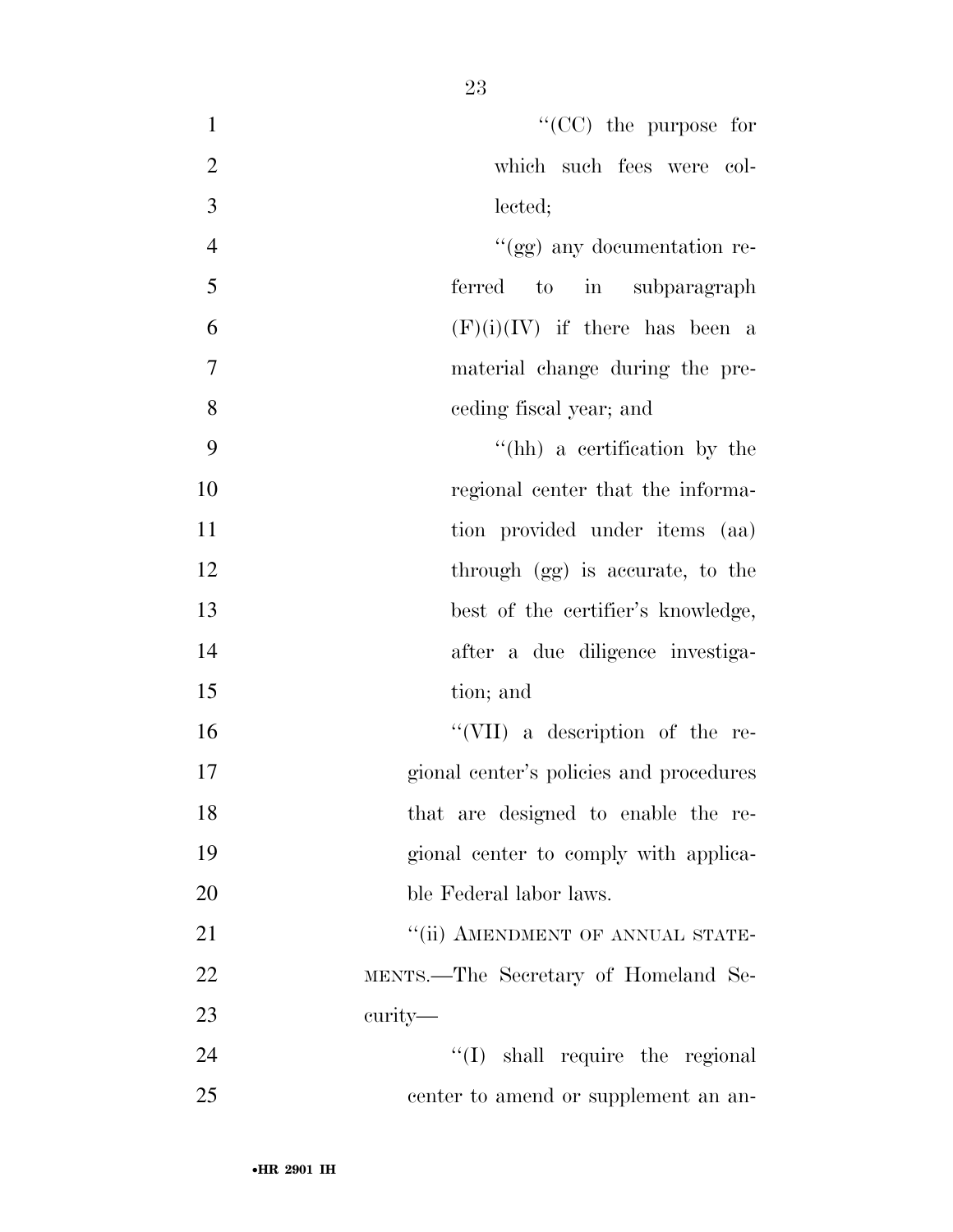| $\mathbf{1}$   | nual statement required under clause         |
|----------------|----------------------------------------------|
| $\overline{2}$ | (i) if the Secretary determines that         |
| 3              | such statement is deficient; and             |
| $\overline{4}$ | "(II) may require the regional               |
| 5              | center to amend or supplement such           |
| 6              | annual statement if the Director de-         |
| 7              | termines that such an amendment or           |
| 8              | supplement is appropriate.                   |
| 9              | "(iii) SANCTIONS.-                           |
| 10             | "(I) EFFECT OF VIOLATION.-                   |
| 11             | The Director shall sanction any re-          |
| 12             | gional center entity in accordance           |
| 13             | with subclause (II) if the regional cen-     |
| 14             | ter fails to submit an annual state-         |
| 15             | ment or if the Director determines           |
| 16             | that the regional center—                    |
| 17             | "(aa) knowingly submitted                    |
| 18             | caused to be submitted a<br><b>or</b>        |
| 19             | statement, certification, or any             |
| 20             | information submitted pursuant               |
| 21             | to this subparagraph that con-               |
| 22             | tained an untrue statement of                |
| 23             | material fact; or                            |
| 24             | "(bb) is conducting itself in                |
| 25             | manner inconsistent with its<br>$\mathbf{a}$ |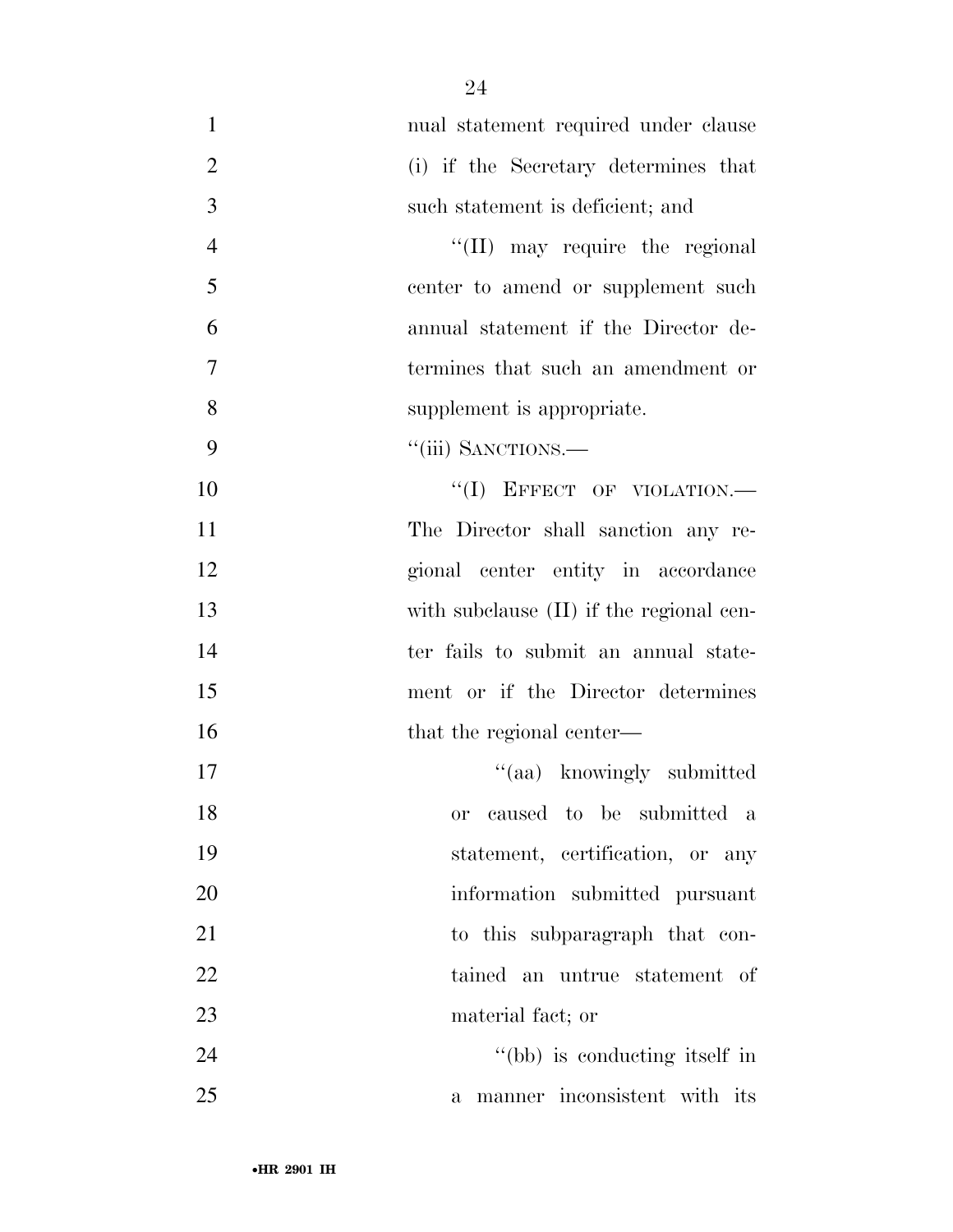| $\mathbf{1}$   | designation under subparagraph            |
|----------------|-------------------------------------------|
| $\overline{2}$ | $(E)$ , including any willful, undis-     |
| 3              | closed, and material deviation by         |
| $\overline{4}$ | new commercial enterprises from           |
| 5              | any filed business plan for such          |
| 6              | new commercial enterprises.               |
| 7              | "(II) AUTHORIZED SANCTIONS.-              |
| 8              | The Director shall establish a grad-      |
| 9              | uated set of sanctions based on the       |
| 10             | severity of the violations referred to in |
| 11             | subclause $(I)$ , including—              |
| 12             | "(aa) fines equal to not                  |
| 13             | more than 10 percent of the total         |
| 14             | capital invested by alien investors       |
| 15             | in the regional center's new com-         |
| 16             | mercial enterprises or job-cre-           |
| 17             | ating entities directly involved in       |
| 18             | such violations, the payment of           |
| 19             | which shall not in any cir-               |
| 20             | cumstance utilize any of such             |
| 21             | alien investors' capital invest-          |
| 22             | ments, and which shall be depos-          |
| 23             | ited into the EB-5 Integrity              |
| 24             | Fund established under subpara-           |
| 25             | graph (J);                                |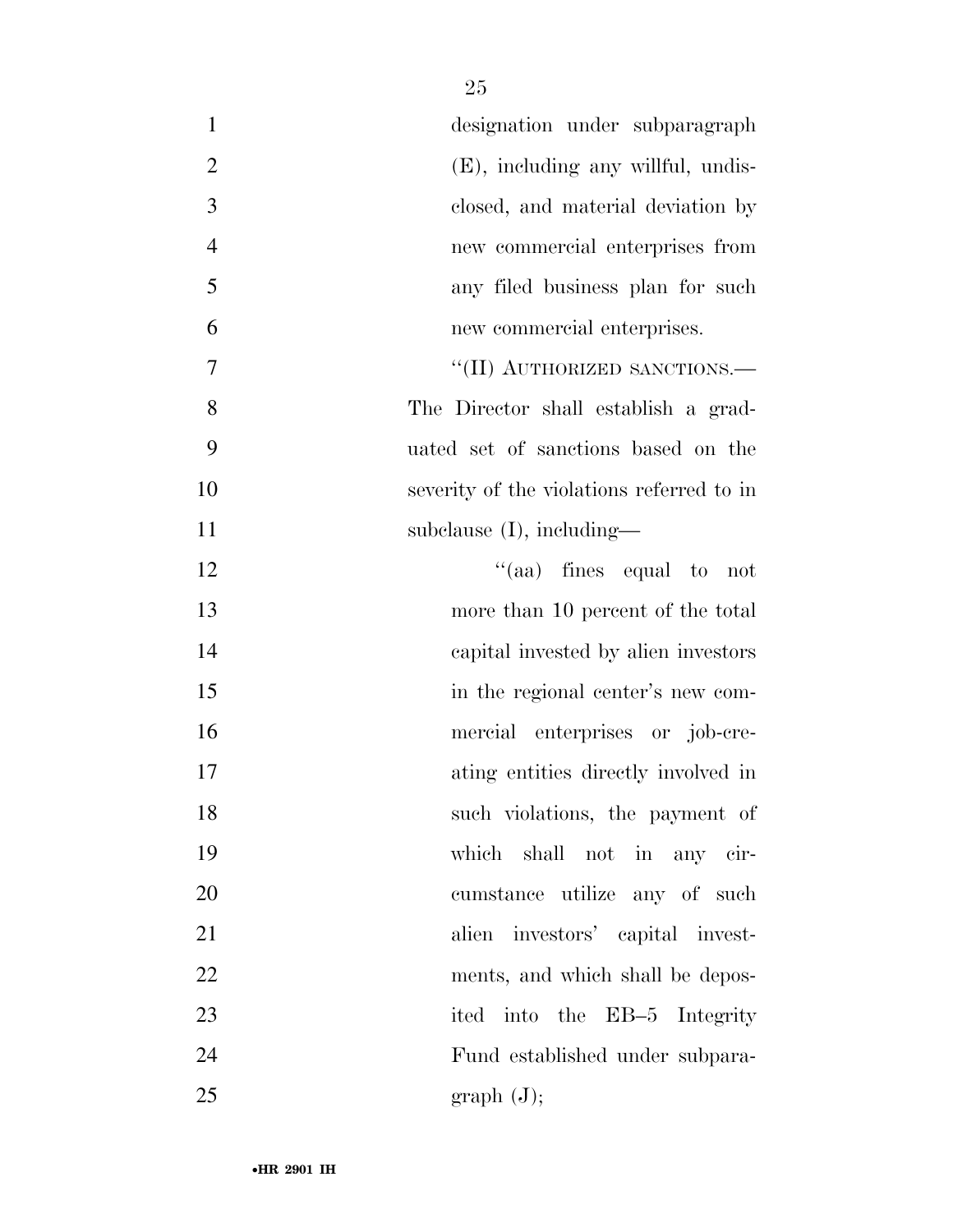| "(bb) temporary suspension<br>$\mathbf{1}$           |  |
|------------------------------------------------------|--|
| $\overline{2}$<br>from participation in the pro-     |  |
| 3<br>gram described in subparagraph                  |  |
| $\overline{4}$<br>$(E)$ , which may be lifted by the |  |
| 5<br>Director if the individual or enti-             |  |
| 6<br>ty cures the alleged violation                  |  |
| 7<br>after being provided such an op-                |  |
| 8<br>portunity by the Director;                      |  |
| 9<br>$f'(ce)$ permanent bar from                     |  |
| 10<br>participation in the program de-               |  |
| 11<br>scribed in subparagraph $(E)$ for              |  |
| 12<br>1 or more individuals or business              |  |
| 13<br>entities associated with the re-               |  |
| 14<br>gional center, new commercial                  |  |
| 15<br>enterprise, or job-creating entity;            |  |
| 16<br>and                                            |  |
| "(dd) termination of re-<br>17                       |  |
| gional center designation.<br>18                     |  |
| "(iv) AVAILABILITY OF ANNUAL<br>19                   |  |
| 20<br>STATEMENTS TO INVESTORS.—Not later             |  |
| 21<br>than 30 days after a request from an alien     |  |
| 22<br>investor, a regional center shall make         |  |
| 23<br>available to such alien investor a copy of     |  |
| 24<br>the filed annual statement and any amend-      |  |
| 25<br>ments filed to such statement, which shall     |  |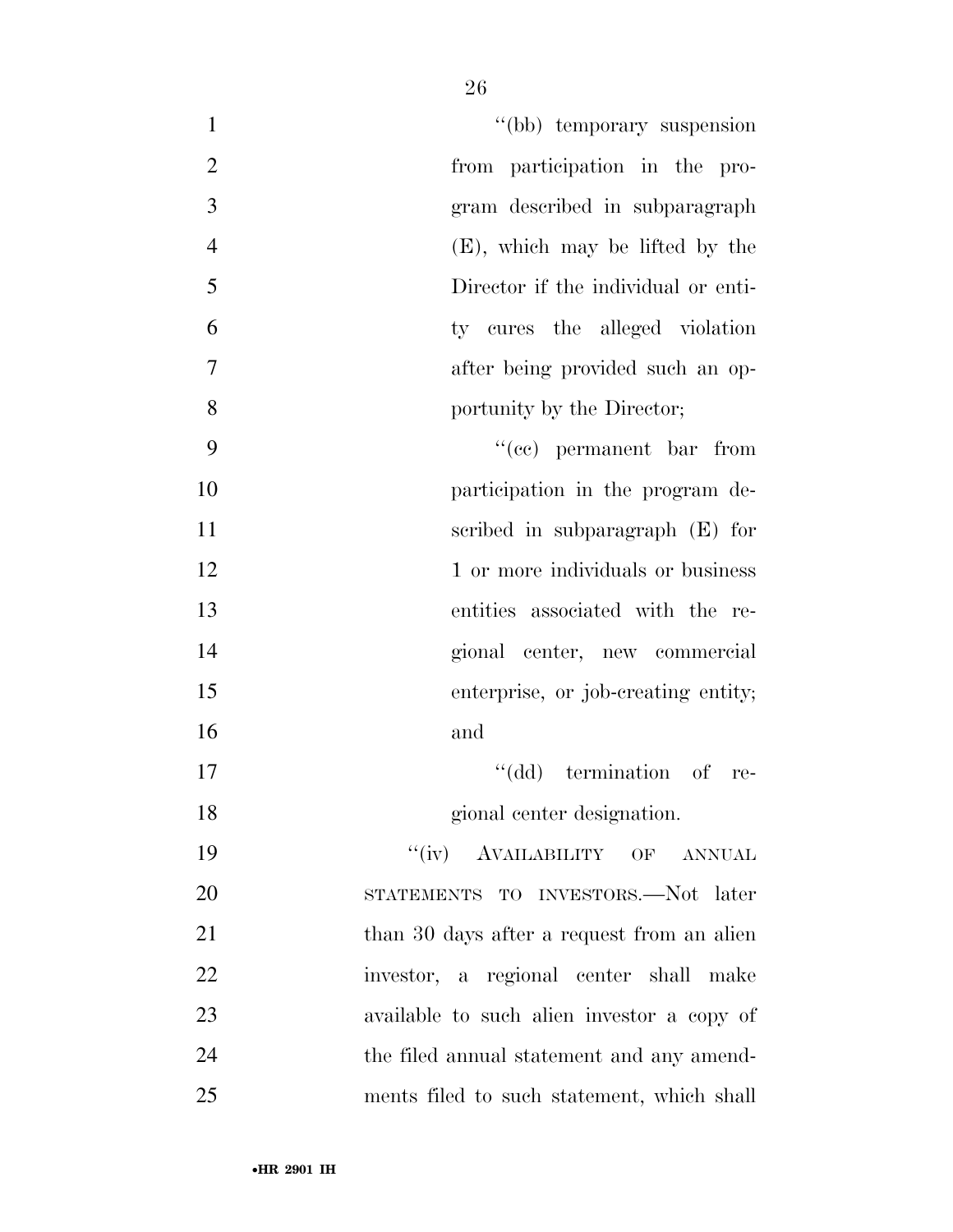| $\mathbf{1}$   | be redacted to exclude any information un-  |
|----------------|---------------------------------------------|
| $\overline{2}$ | related to such alien investor or the new   |
| 3              | commercial enterprise or job creating enti- |
| $\overline{4}$ | ty into which the alien investor invested.  |
| 5              | "(H) BONA FIDES OF PERSONS INVOLVED         |
| 6              | WITH REGIONAL CENTER PROGRAM.-              |
| 7              | "(i) IN GENERAL.—The Secretary of           |
| 8              | Homeland Security may not permit any        |
| 9              | person to be involved with any regional     |
| 10             | center, new commercial enterprise, or job-  |
| 11             | creating entity if—                         |
| 12             | $\lq\lq$ the person has been found to       |
| 13             | have committed—                             |
| 14             | "(aa) a criminal or civil of-               |
| 15             | fense involving fraud or deceit             |
| 16             | within the previous 10 years;               |
| 17             | "(bb) a civil offense involv-               |
| 18             | ing fraud or deceit that resulted           |
| 19             | liability in excess<br>οf<br>in<br>$a -$    |
| 20             | $$1,000,000;$ or                            |
| 21             | $f''(ce)$ a crime for which the             |
| 22             | person was convicted and sen-               |
| 23             | tenced to a term of imprisonment            |
| 24             | of more than 1 year;                        |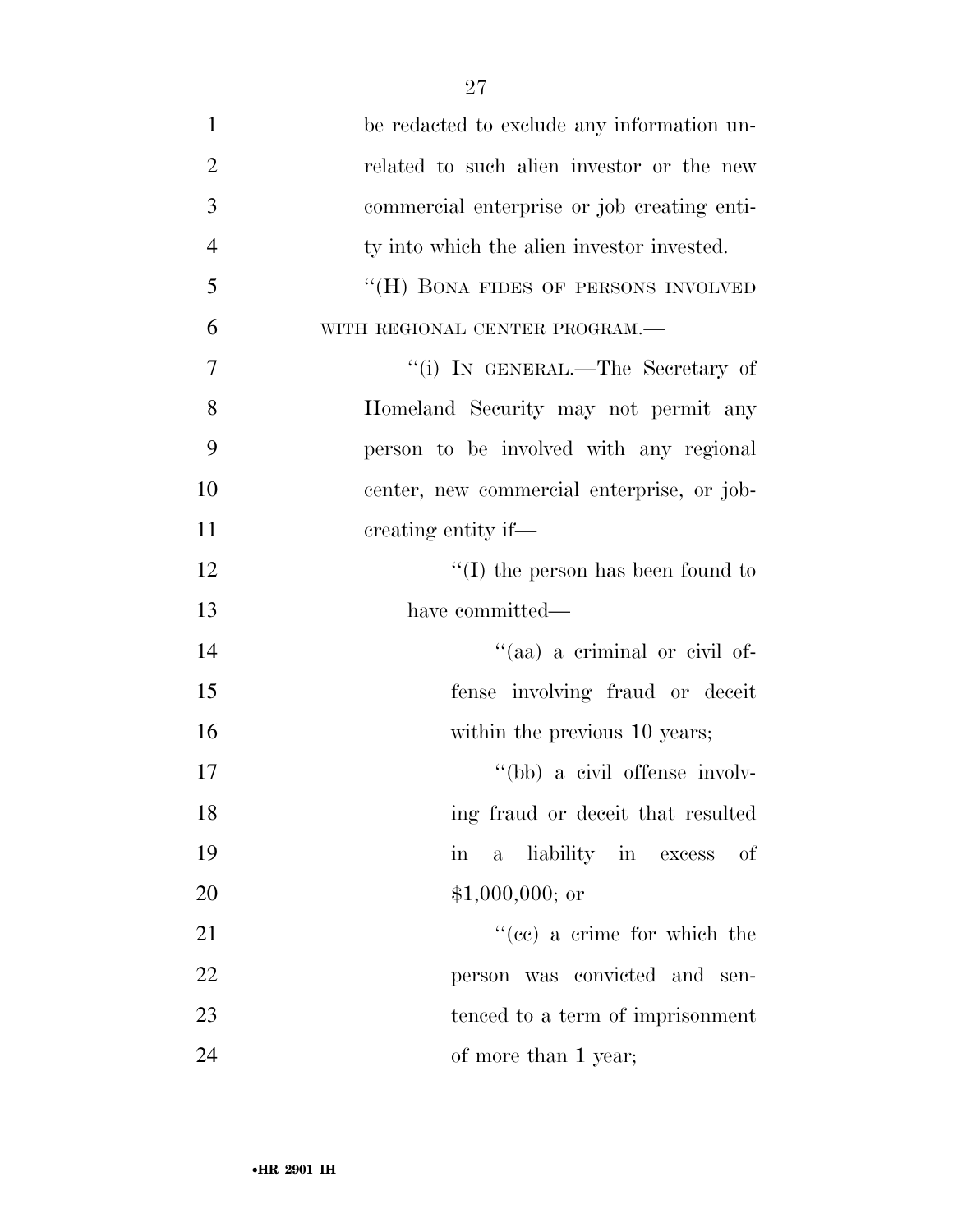| $\mathbf{1}$   | "(II) the person is subject to a         |
|----------------|------------------------------------------|
| $\overline{2}$ | final order, for the duration of any     |
| 3              | penalty imposed by such order, of a      |
| $\overline{4}$ | State securities commission (or an       |
| 5              | agency or officer of a State per-        |
| 6              | forming similar functions), a State      |
| 7              | authority that supervises or examines    |
| 8              | banks, savings associations, or credit   |
| 9              | unions, a State insurance commission     |
| 10             | (or an agency or officer of a State      |
| 11             | performing similar functions), an ap-    |
| 12             | propriate Federal banking agency, the    |
| 13             | Commodity Futures Trading Commis-        |
| 14             | sion, the Securities and Exchange        |
| 15             | Commission, a financial self-regu-       |
| 16             | latory organization recognized by the    |
| 17             | Securities and Exchange Commission,      |
| 18             | or the National Credit Union Admin-      |
| 19             | istration, which is based on a violation |
| 20             | of any law or regulation that—           |
| 21             | "(aa) prohibits fraudulent,              |
| 22             | manipulative, or deceptive con-          |
| 23             | duct; or                                 |
| 24             | $\lq\lq(bb)$ bars the<br>person          |
| $25\,$         | $from-$                                  |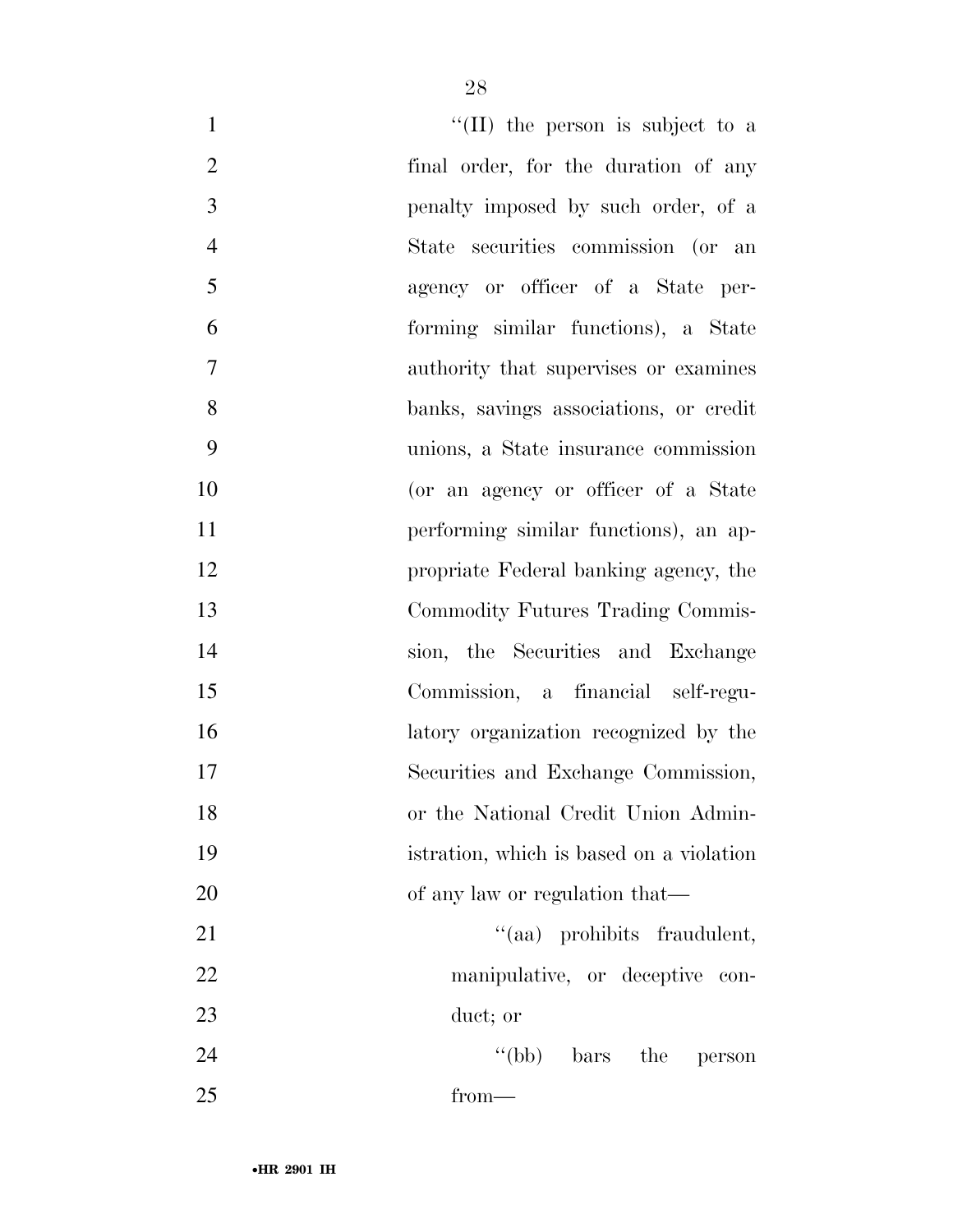1 ''(AA) association with 2 an entity regulated by such 2 commission, authority, agen- cy, or officer; ''(BB) appearing before such commission, authority, agency, or officer; ''(CC) engaging in the business of securities, insur-10 ance, or banking; or 11 ''(DD) engaging in sav- ings association or credit union activities; 14 ''(III) the Secretary determines 15 that the person is engaged in, has ever been engaged in, or seeks to en- gage in— 18 ''(aa) any illicit trafficking in any controlled substance or in any listed chemical (as defined in section 102 of the Controlled 22 Substances Act); 23 ''(bb) any activity relating to espionage, sabotage, or theft of

25 intellectual property;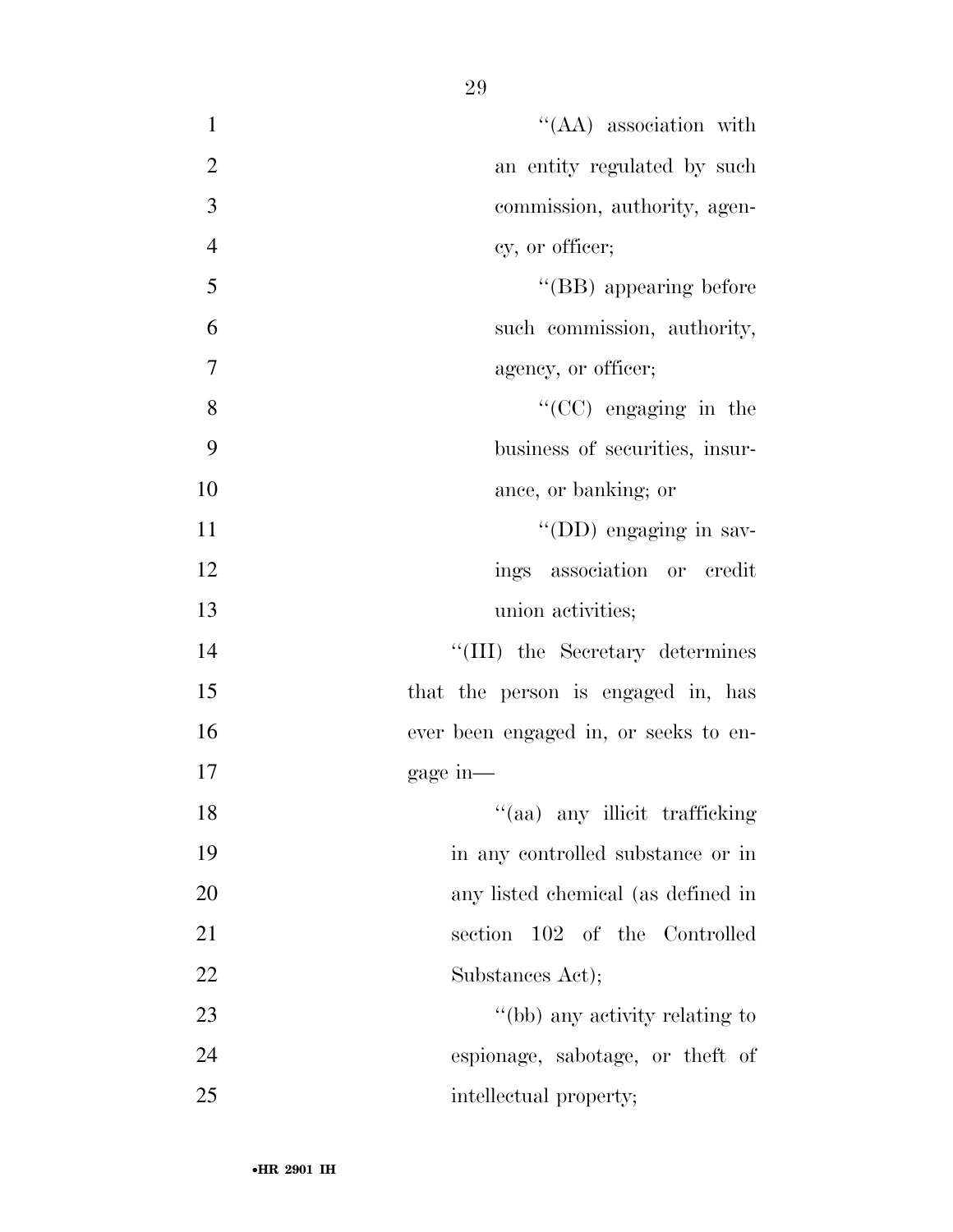| $\mathbf{1}$   | "(ee) any activity related to       |
|----------------|-------------------------------------|
| $\overline{2}$ | money laundering (as described      |
| 3              | in section 1956 or 1957 of title    |
| $\overline{4}$ | 18, United States Code);            |
| 5              | "(dd) any terrorist activity        |
| 6              | defined in section<br>(as)          |
| $\overline{7}$ | 212(a)(3)(B));                      |
| 8              | "(ee) any activity consti-          |
| 9              | tuting or facilitating human traf-  |
| 10             | ficking or a human rights of-       |
| 11             | fense;                              |
| 12             | "(ff) any activity described        |
| 13             | in section $212(a)(3)(E)$ ; or      |
| 14             | " $(gg)$ the violation of any       |
| 15             | statute, regulation, or Executive   |
| 16             | order regarding foreign financial   |
| 17             | transactions or foreign asset con-  |
| 18             | trol; or                            |
| 19             | "(IV) the person—                   |
| 20             | $\cdot$ (aa) is, or during the pre- |
| 21             | ceding 10 years has been, in-       |
| 22             | cluded on the Department of         |
| 23             | Justice's List of Currently Dis-    |
| 24             | ciplined Practitioners; or          |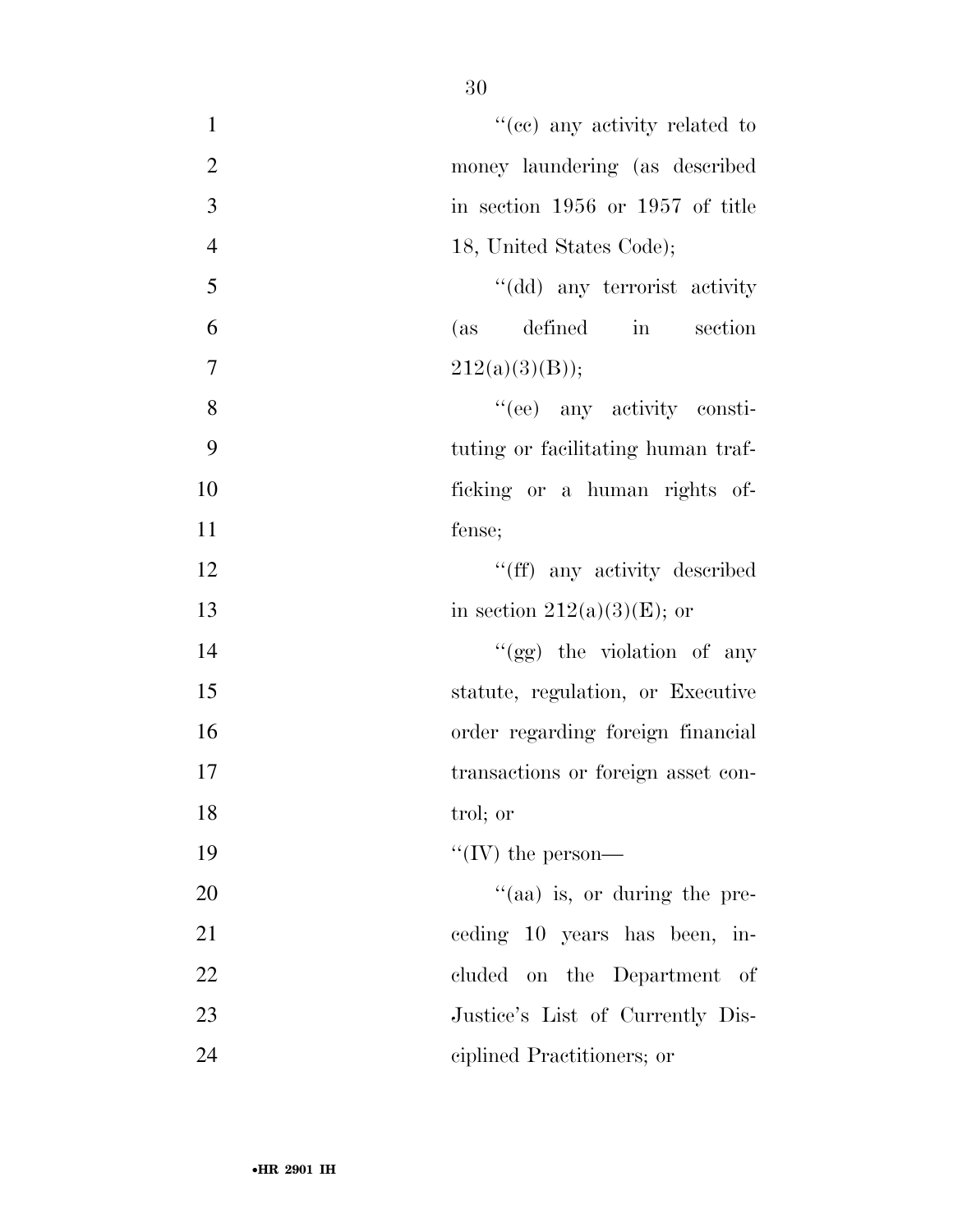| "(bb) during the preceding              |
|-----------------------------------------|
| 10 years, has received a rep-           |
| rimand or has otherwise been            |
| publicly disciplined for conduct        |
| related to fraud or deceit by a         |
| State bar association of which          |
| the person is or was a member.          |
| "(ii) FOREIGN INVOLVEMENT IN RE-        |
| GIONAL CENTER PROGRAM.-                 |
| $``(I)$ LAWFUL STATUS<br>$RE-$          |
| QUIRED.—A person may not be in-         |
| volved with a regional center unless    |
|                                         |
| the person—                             |
| "(aa) is a national of the              |
| United States or an individual          |
| who has been lawfully admitted          |
| for permanent residence (as such        |
| terms are defined in paragraphs         |
| $(20)$ and $(22)$ of section $101(a)$ ; |
| and                                     |
| "(bb) is not the subject of             |
| rescission or<br>removal<br>pro-        |
| ceedings.                               |
| "(II) FOREIGN GOVERNMENTS.-             |
| No agency, official, or other similar   |
|                                         |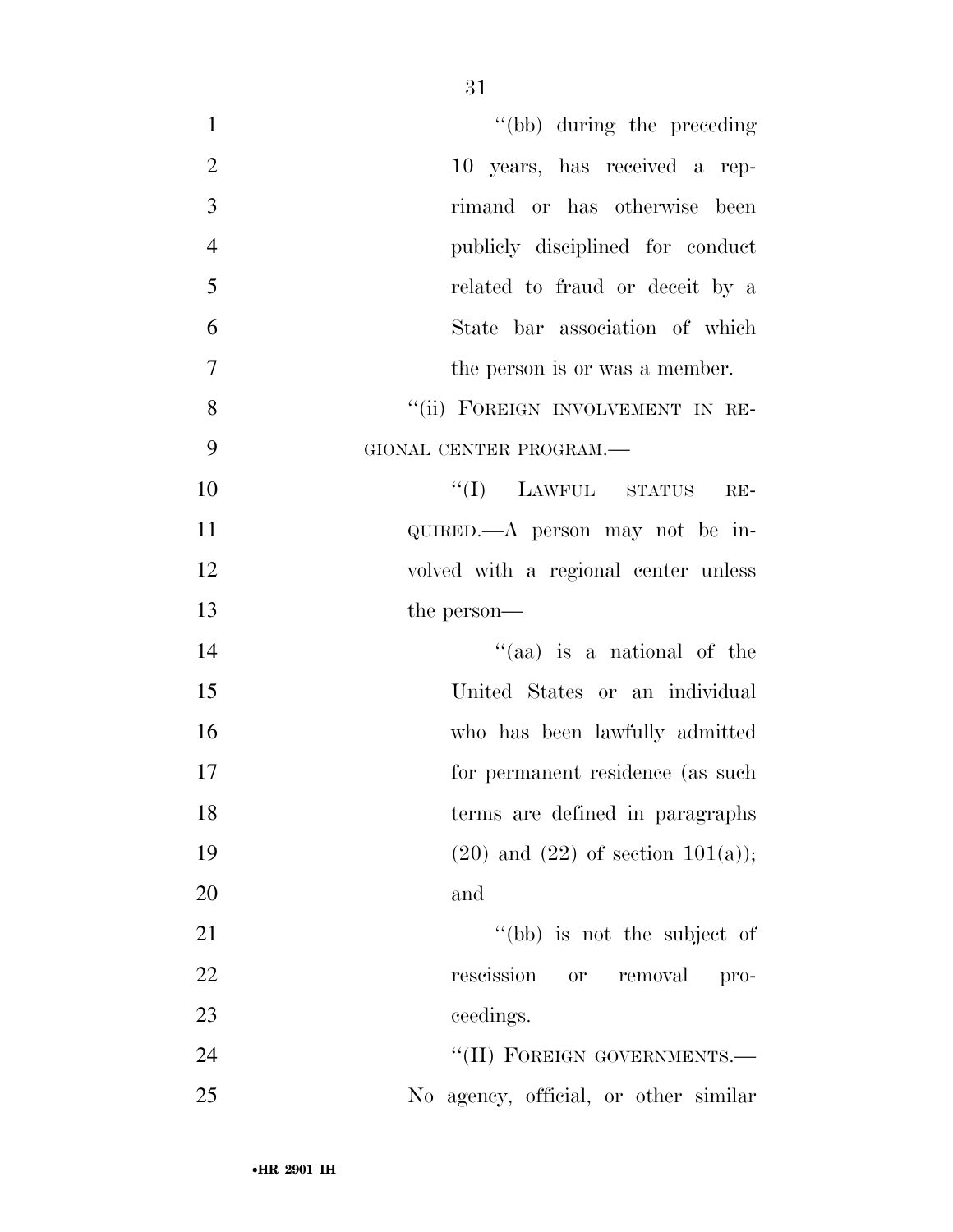| $\mathbf{1}$   | entity or representative of a foreign     |
|----------------|-------------------------------------------|
| $\overline{2}$ | government entity may provide capital     |
| 3              | to, or be directly or indirectly involved |
| $\overline{4}$ | with the ownership or administration      |
| 5              | of, a regional center, a new commer-      |
| 6              | cial enterprise, or a job-creating enti-  |
| 7              | ty, except that a foreign or domestic     |
| 8              | investment fund or other investment       |
| 9              | vehicle that is wholly or partially       |
| 10             | owned, directly or indirectly, by a       |
| 11             | bona fide foreign sovereign wealth        |
| 12             | fund or a foreign state-owned enter-      |
| 13             | prise otherwise permitted to do busi-     |
| 14             | ness in the United States may be in-      |
| 15             | volved with the ownership, but not the    |
| 16             | administration, of a job-creating enti-   |
| 17             | ty that is not an affiliated job-creating |
| 18             | entity.                                   |
| 19             | "(III) RULEMAKING.—Not later              |
| 20             | than 270 days after the date of the       |
| 21             | enactment of the EB-5 Reform and          |
| 22             | Integrity Act of 2021, the Secretary      |
| 23             | shall issue regulations implementing      |
| 24             | subparagraphs $(I)$ and $(II)$ .          |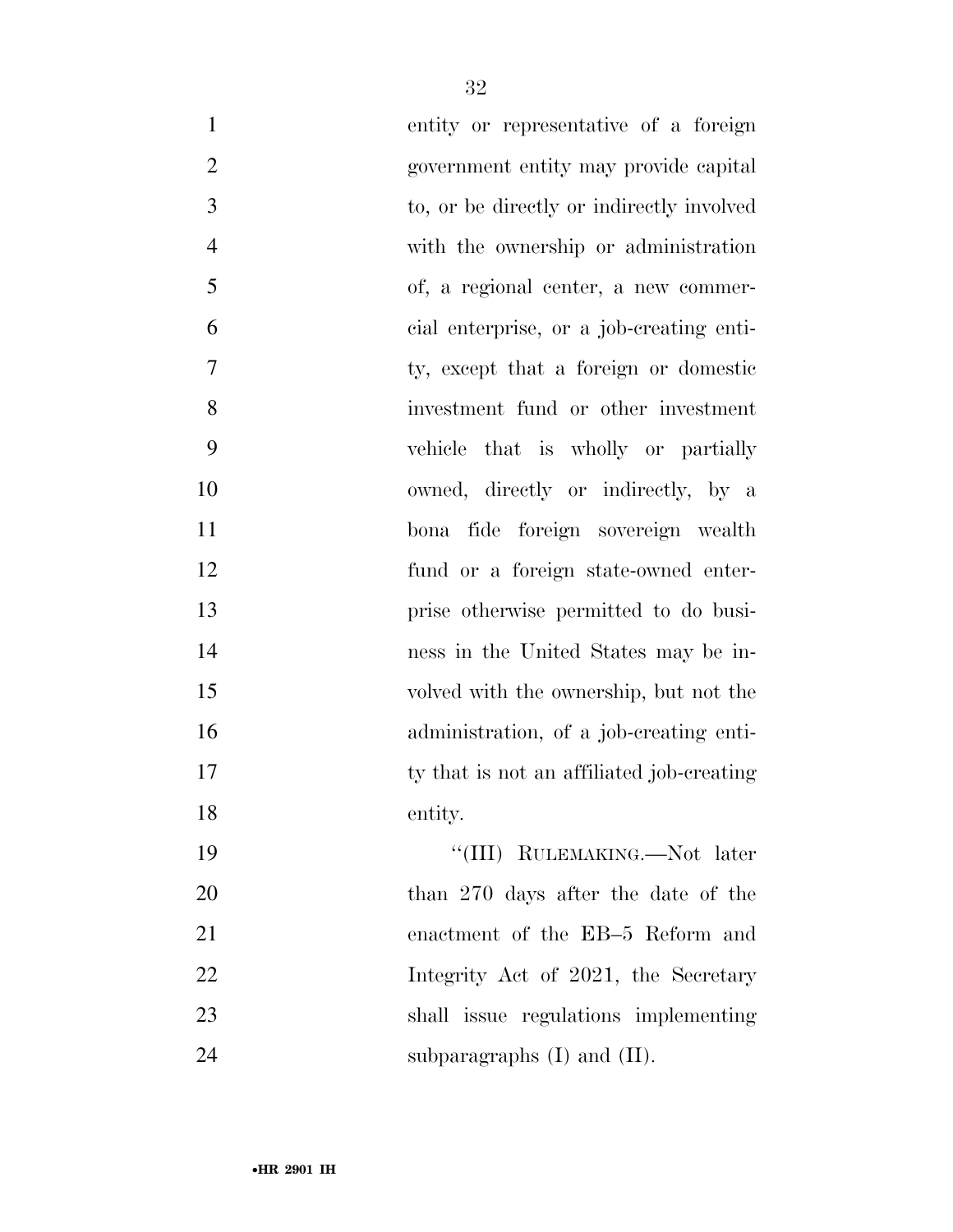| $\mathbf{1}$   | "(iii) INFORMATION REQUIRED.—The             |
|----------------|----------------------------------------------|
| $\overline{2}$ | Secretary of Homeland Security—              |
| 3              | "(I) shall require such attesta-             |
| $\overline{4}$ | tions and information, including the         |
| 5              | submission of fingerprints or other          |
| 6              | biometrics to the Federal Bureau of          |
| $\overline{7}$ | Investigation with respect to a re-          |
| 8              | gional center, a new commercial enter-       |
| 9              | prise, and any affiliated job creating       |
| 10             | entity, and persons involved with such       |
| 11             | entities (as described in clause $(v)$ ), as |
| 12             | may be necessary to determine wheth-         |
| 13             | er such entities are in compliance with      |
| 14             | clauses $(i)$ and $(ii)$ ;                   |
| 15             | "(II) shall perform such criminal            |
| 16             | record checks and other background           |
| 17             | and database checks with respect to a        |
| 18             | regional center, a new commercial en-        |
| 19             | terprise, and any affiliated job-cre-        |
| 20             | ating entity, and persons involved           |
| 21             | with such entities (as described in          |
| 22             | clause $(v)$ , as may be necessary to de-    |
| 23             | termine whether such entities are in         |
| 24             | compliance with clauses (i) and (ii);        |
| 25             | and                                          |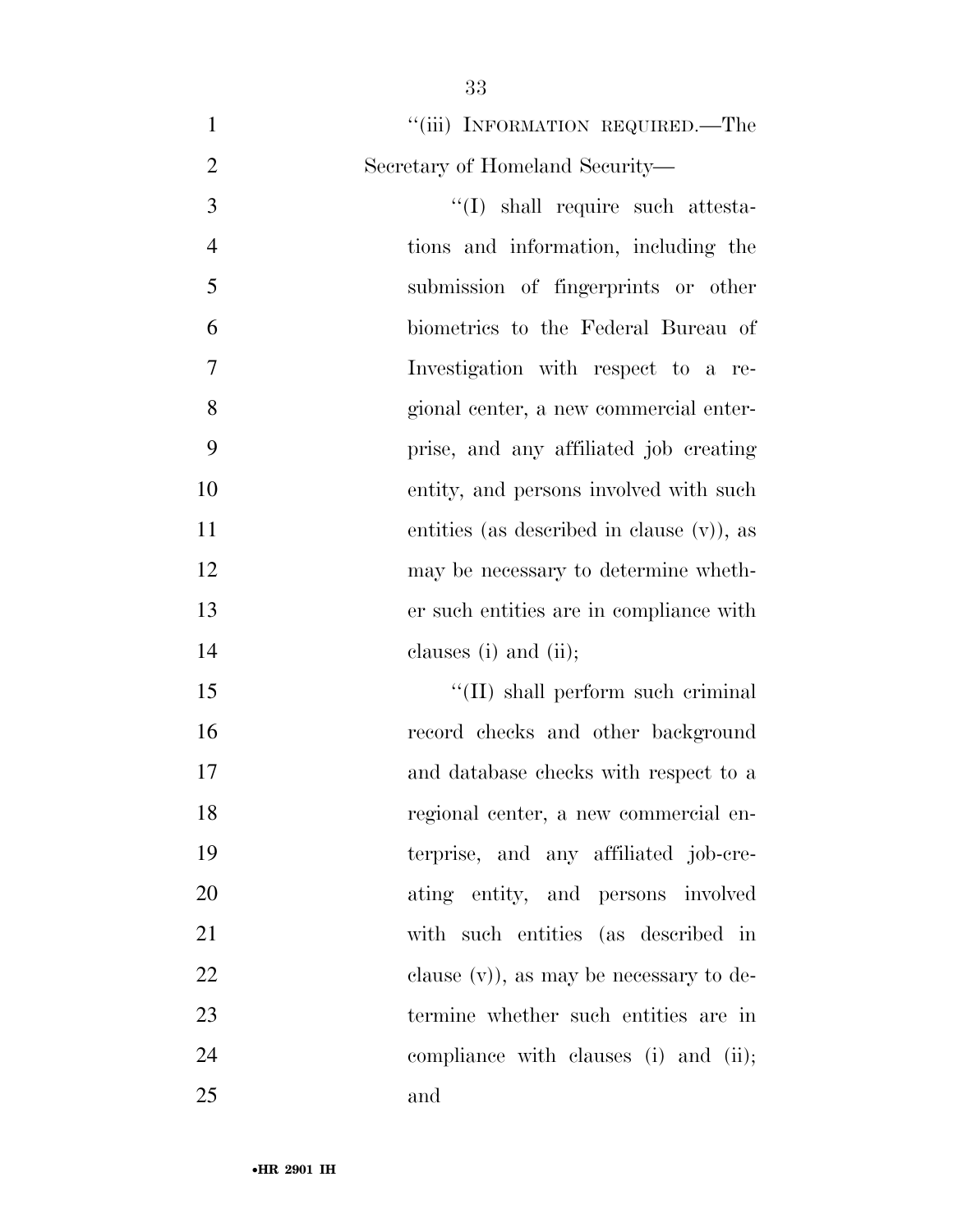| $\mathbf{1}$   | "(III) may, at the Secretary's           |
|----------------|------------------------------------------|
| $\overline{2}$ | discretion, require the information de-  |
| 3              | scribed to in subclause (I) and may      |
| $\overline{4}$ | perform the checks described in sub-     |
| 5              | clause (II) with respect to any job cre- |
| 6              | ating entity and persons involved with   |
| 7              | such entity if there is a reasonable     |
| 8              | basis to believe such entity or person   |
| 9              | is not in compliance with clauses (i)    |
| 10             | and (ii).                                |
| 11             | "(iv) TERMINATION.—                      |
| 12             | "(I) IN GENERAL.—The<br>Sec-             |
| 13             | retary of Homeland Security may sus-     |
| 14             | pend or terminate the designation of     |
| 15             | any regional center, or the participa-   |
| 16             | tion under the program of any new        |
| 17             | commercial enterprise or job-creating    |
| 18             | entity under this paragraph if the       |
| 19             | Secretary determines that such enti-     |
| 20             | $ty-$                                    |
| 21             | "(aa) knowingly involved a               |
| 22             | person with such entity in viola-        |
| 23             | tion of clause (i) or (ii) by fail-      |
| 24             | ing, within 14 days of acquiring         |
| 25             | such knowledge—                          |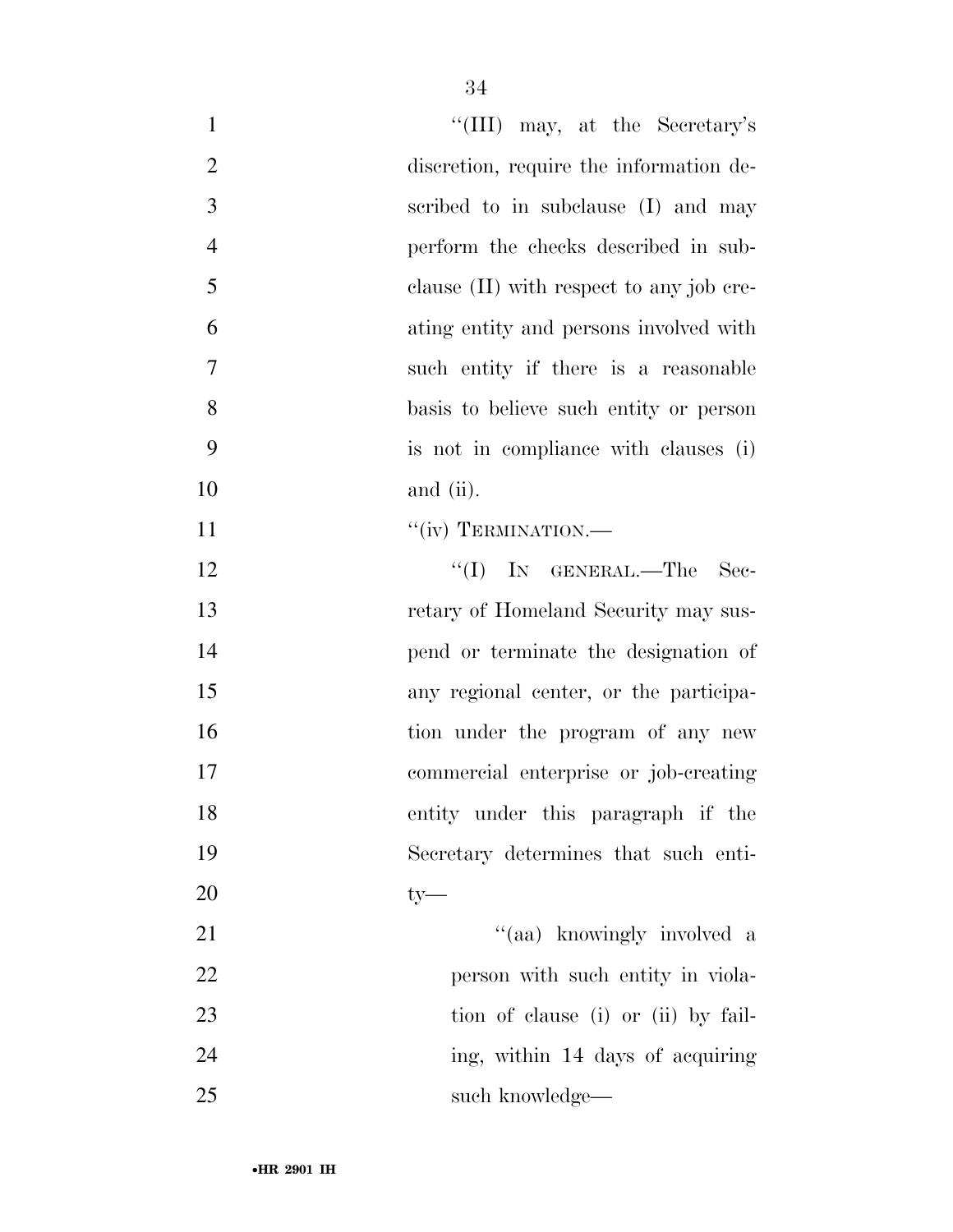| $\mathbf{1}$   | "(AA) to take commer-                   |
|----------------|-----------------------------------------|
| $\overline{2}$ | cially reasonable efforts to            |
| 3              | discontinue the prohibited              |
| $\overline{4}$ | person's involvement; or                |
| 5              | "(BB) to provide notice"                |
| 6              | to the Secretary;                       |
| $\overline{7}$ | "(bb) failed to provide an              |
| 8              | attestation or information re-          |
| 9              | quested by the Secretary under          |
| 10             | clause (iii)(I); or                     |
| 11             | "(cc) knowingly provided                |
| 12             | any false attestation or informa-       |
| 13             | tion under clause $(iii)(I)$ .          |
| 14             | "(II) LIMITATION.—The<br>Sec-           |
| 15             | retary's authorized sanctions under     |
| 16             | subclause (I) shall be limited to enti- |
| 17             | ties that have engaged in any activity  |
| 18             | described in subclause (I).             |
| 19             | "(III) INFORMATION.-                    |
| 20             | "(aa) NOTIFICATION.—The                 |
| 21             | Secretary, after performing the         |
| 22             | criminal record checks and other        |
| 23             | background checks described in          |
| 24             | clause (iii), shall notify a regional   |
| 25             | center, new commercial<br>enter-        |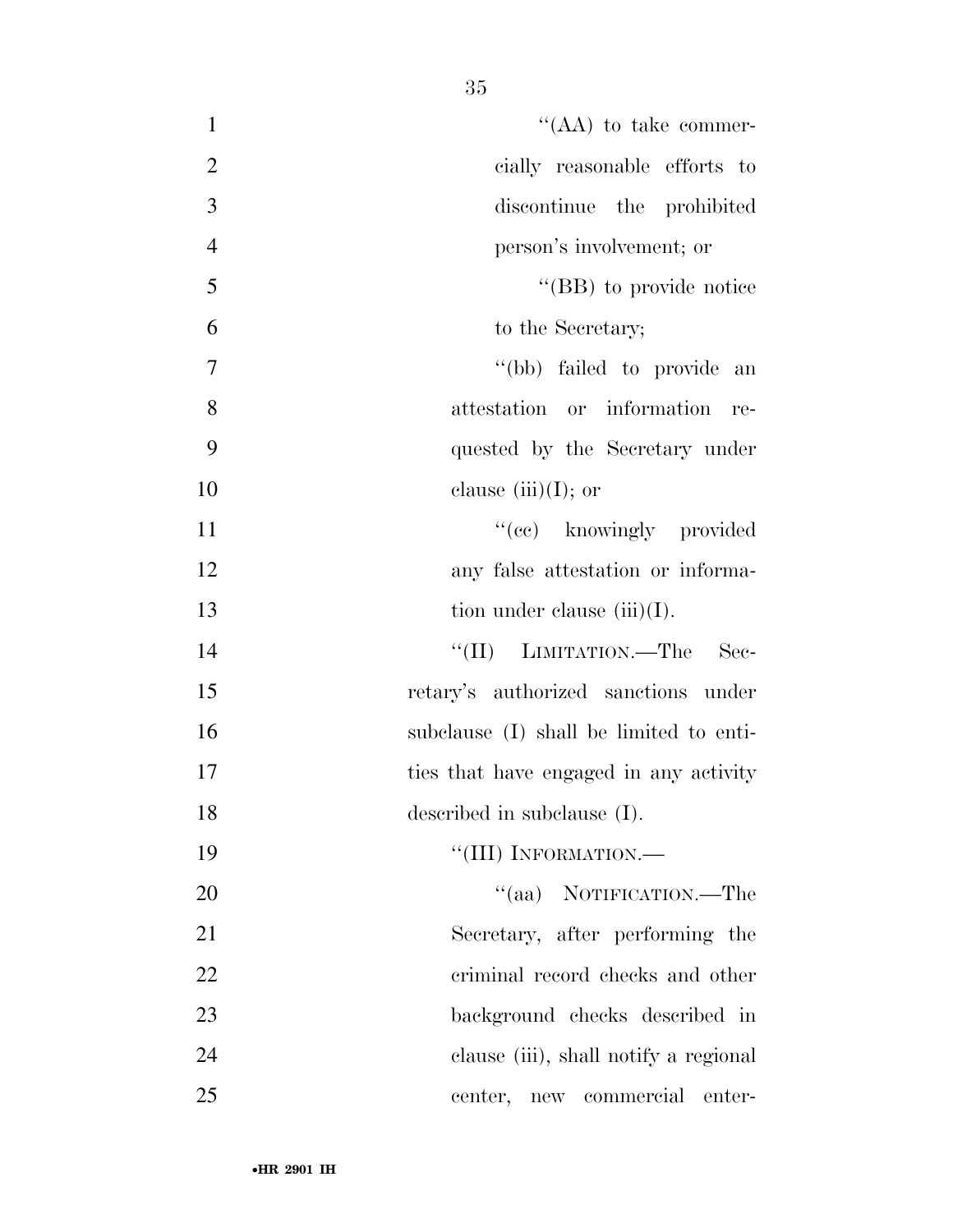| $\mathbf{1}$   | prise, or job-creating entity       |
|----------------|-------------------------------------|
| $\overline{2}$ | whether any person involved with    |
| 3              | such entities is not in compliance  |
| $\overline{4}$ | with clause (i) or (ii), unless the |
| 5              | information that provides the       |
| 6              | basis for the determination is      |
| $\tau$         | classified or disclosure is other-  |
| 8              | wise prohibited under law.          |
| 9              | "(bb) EFFECT OF FAILURE             |
| 10             | TO RESPOND.—If the regional         |
| 11             | center, new commercial enter-       |
| 12             | prise, or job-creating entity fails |
| 13             | to discontinue the prohibited per-  |
| 14             | son's involvement with the re-      |
| 15             | gional center, new commercial       |
| 16             | enterprise, or job-creating entity, |
| 17             | applicable, within 30 days<br>as    |
| 18             | after receiving such notification,  |
| 19             | such entity shall be deemed to      |
| 20             | have knowledge under subclause      |
| 21             | $(I)(aa)$ that the involvement of   |
| 22             | such person with the entity is in   |
| 23             | violation of clause (i) or (ii).    |
| 24             | "(v) PERSONS INVOLVED WITH A RE-    |
| 25             | GIONAL CENTER, NEW COMMERCIAL EN-   |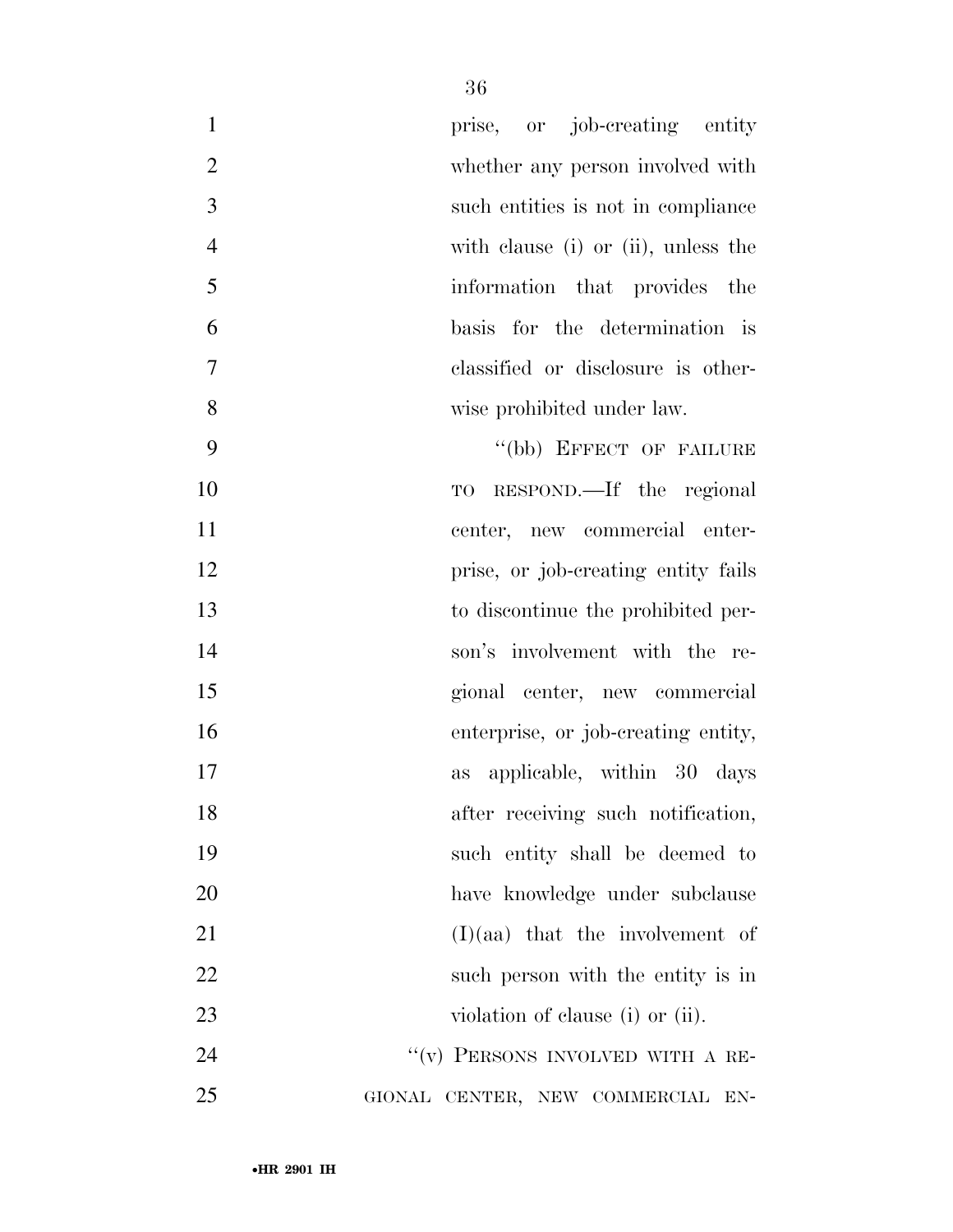| $\mathbf{1}$   | TERPRISE, OR JOB-CREATING ENTITY.-                      |
|----------------|---------------------------------------------------------|
| $\mathfrak{2}$ | For the purposes of this paragraph, unless              |
| 3              | otherwise determined by the Secretary of                |
| $\overline{4}$ | Homeland Security, a person is involved                 |
| 5              | with a regional center, a new commercial                |
| 6              | enterprise, any affiliated job-creating enti-           |
| 7              | ty, as applicable, if the person is, directly           |
| 8              | or indirectly, in a position of substantive             |
| 9              | authority to make operational or manage-                |
| 10             | rial decisions over pooling, securitization,            |
| 11             | investment, release, acceptance, or control             |
| 12             | or use of any funding that was procured                 |
| 13             | under the program described in subpara-                 |
| 14             | $graph$ (E). An individual may be in a posi-            |
| 15             | tion of substantive authority if the person             |
| 16             | serves as a principal, a representative, an             |
| 17             | administrator, an owner, an officer, a                  |
| 18             | board member, a manager, an executive, a                |
| 19             | general partner, a fiduciary, an agent, or              |
| 20             | in a similar position at the regional center,           |
| 21             | new commercial enterprise, or job-creating              |
| 22             | entity, respectively.                                   |
| 23             | COMPLIANCE<br>``(I)<br><b>WITH</b><br><b>SECURITIES</b> |
| 24             | LANS.                                                   |
| 25             | "(i) JURISDICTION.—                                     |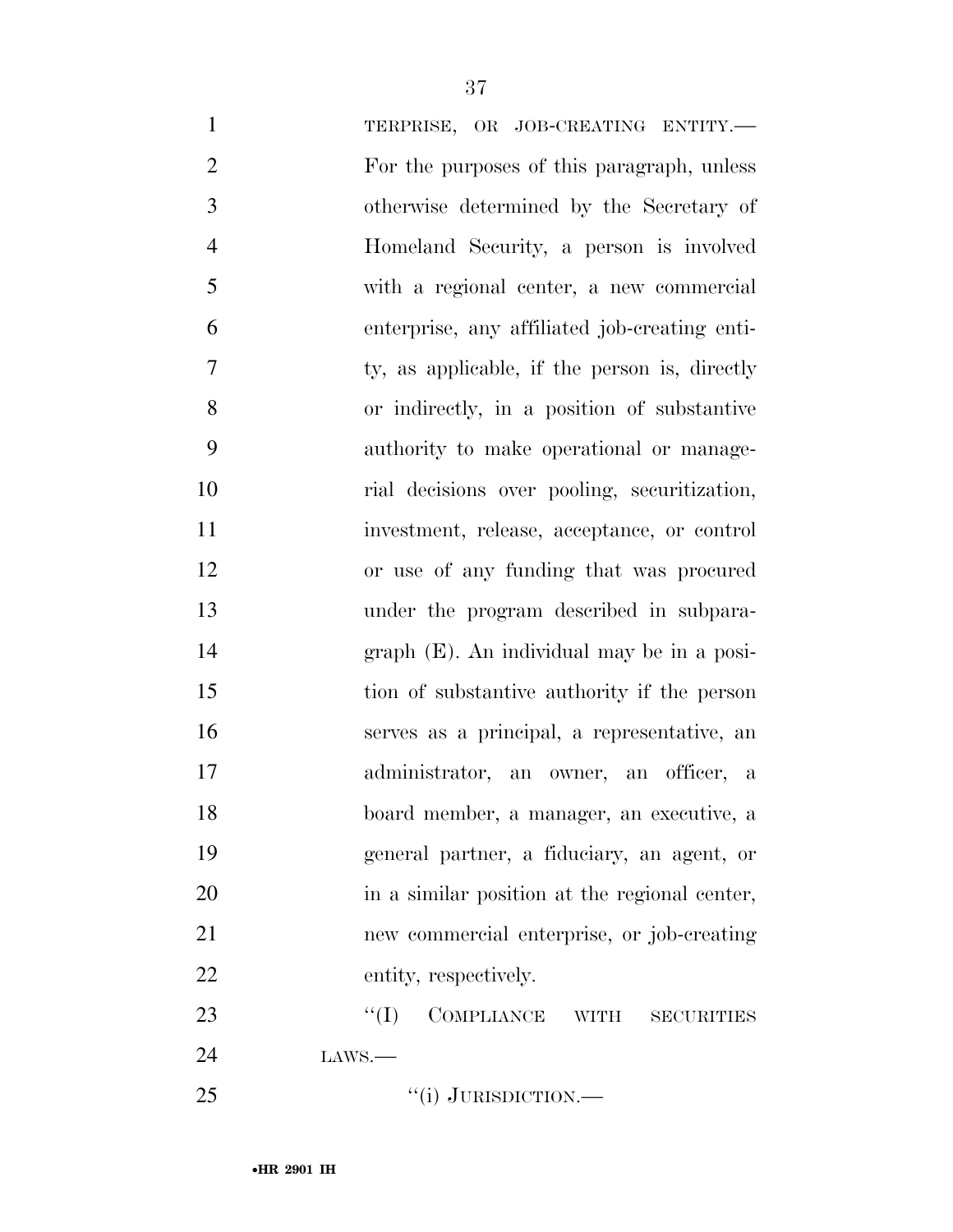| $\mathbf{1}$   | "(I) IN GENERAL.—The United                              |
|----------------|----------------------------------------------------------|
| $\overline{2}$ | States has jurisdiction, including sub-                  |
| 3              | ject matter jurisdiction, over the pur-                  |
| $\overline{4}$ | chase or sale of any security offered                    |
| 5              | or sold, or any investment advice pro-                   |
| 6              | vided, by any regional center or any                     |
| $\overline{7}$ | party associated with a regional cen-                    |
| 8              | ter for purposes of the securities laws.                 |
| 9              | "(II) COMPLIANCE WITH REGU-                              |
| 10             | LATION S.—For purposes of section 5                      |
| 11             | of the Securities Act of 1933 (15                        |
| 12             | U.S.C. 77e), a regional center or any                    |
| 13             | party associated with a regional cen-                    |
| 14             | ter is not precluded from offering or                    |
| 15             | selling a security pursuant to Regula-                   |
| 16             | tion S $(17 \text{ C.F.R. } 230.901 \text{ et seq.})$ to |
| 17             | the extent that such offering or selling                 |
| 18             | otherwise complies with that regula-                     |
| 19             | tion.                                                    |
| 20             | "(III) SAVINGS PROVISION.—                               |
| 21             | Subclause (I) is not intended to mod-                    |
| 22             | ify any existing rules or regulations of                 |
| 23             | the Securities and Exchange Commis-                      |
| 24             | sion related to the application of sec-                  |
| 25             | tion $15(a)$ of the Securities and Ex-                   |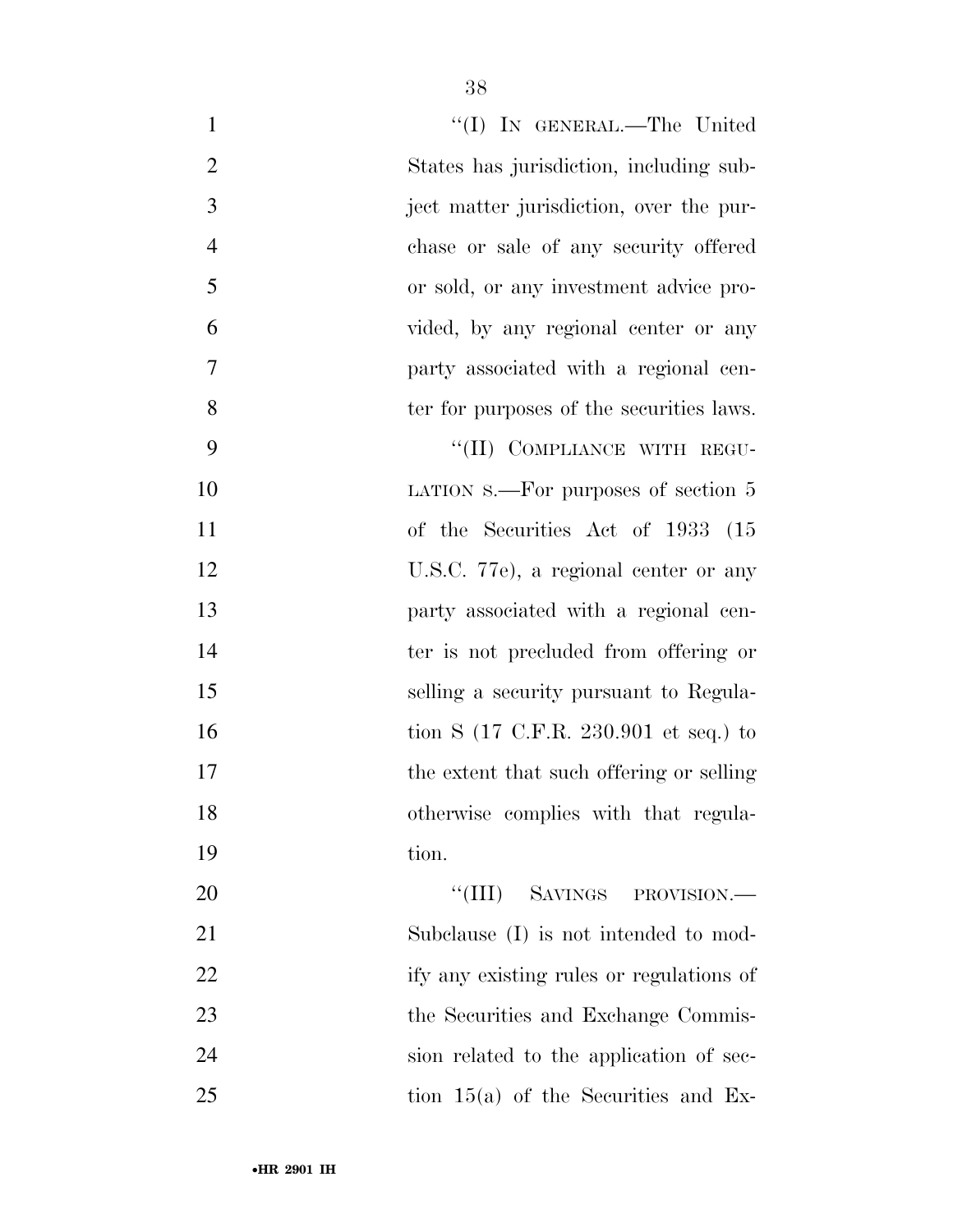| $\mathbf{1}$   | change Act of $1934$ $(15 \text{ U.S.C.})$ |
|----------------|--------------------------------------------|
| $\overline{2}$ | $78o(a)$ to foreign brokers or dealers.    |
| 3              | ``(ii)<br>REGIONAL CENTER CERTIFI-         |
| $\overline{4}$ | CATIONS REQUIRED.                          |
| 5              | $``(I)$ INITIAL CERTIFICATION.—            |
| 6              | The Secretary of Homeland Security         |
| 7              | may not approve an application for re-     |
| 8              | gional center designation or regional      |
| 9              | center amendment unless the regional       |
| 10             | center certifies that, to the best of the  |
| 11             | certifier's knowledge, after a due dili-   |
| 12             | gence investigation, the regional cen-     |
| 13             | ter is in compliance with and has poli-    |
| 14             | cies and procedures, including those       |
| 15             | related to internal and external due       |
| 16             | diligence, reasonably designed to con-     |
| 17             | firm, as applicable, that all parties as-  |
| 18             | sociated with the regional center are      |
| 19             | and will remain in compliance with         |
| 20             | the<br>securities laws of the United       |
| 21             | States and of any State in which—          |
| 22             | $\lq(aa)$ the offer, purchase, or          |
| 23             | sale of securities was conducted;          |
| 24             | "(bb) the issuer of securities             |
| 25             | was located; or                            |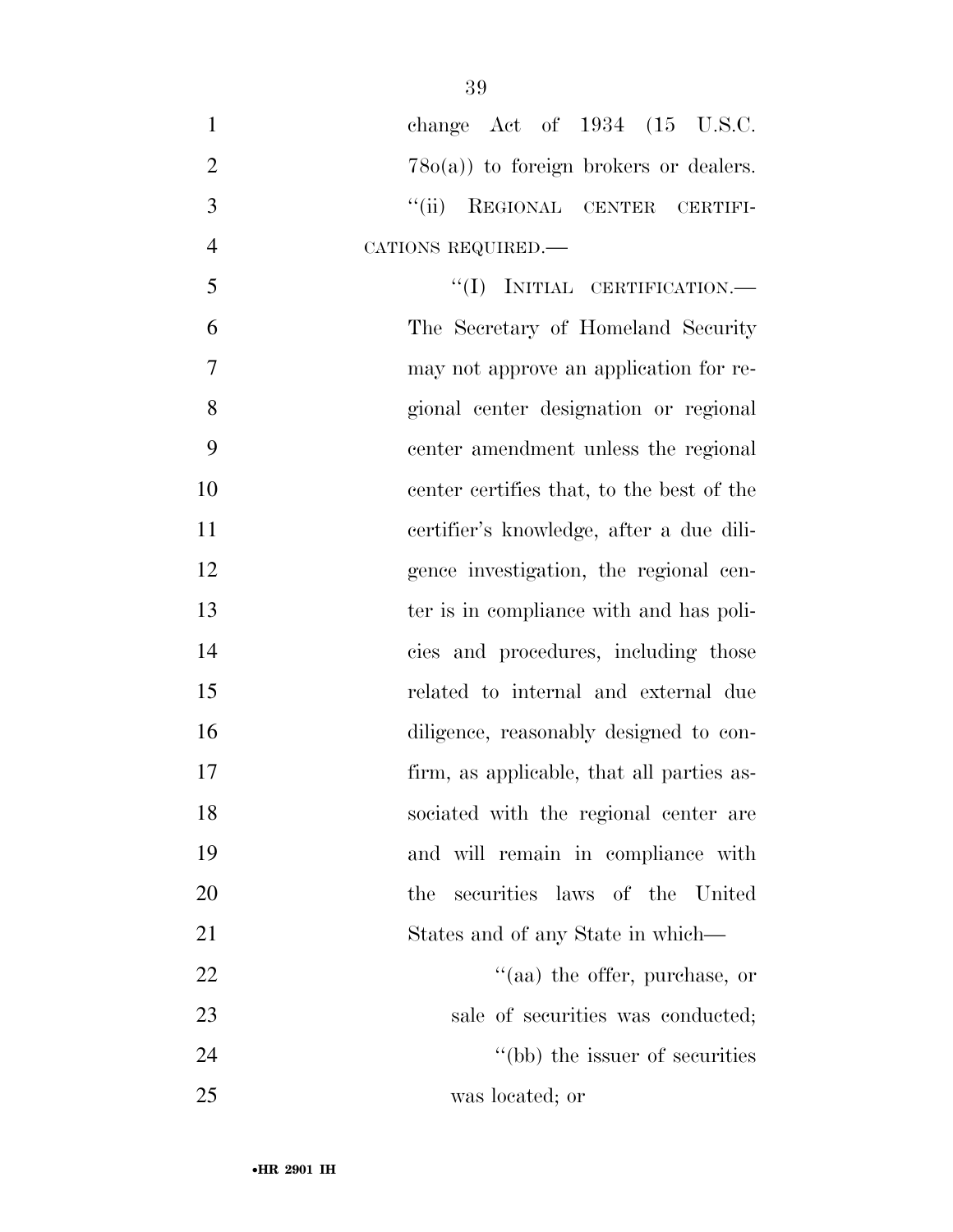| $\mathbf{1}$   | $f''(ee)$ the investment advice          |
|----------------|------------------------------------------|
| $\overline{2}$ | was provided by the regional cen-        |
| 3              | ter or parties associated with the       |
| $\overline{4}$ | regional center.                         |
| 5              | "(II) REISSUE.—A regional cen-           |
| 6              | ter shall annually reissue a certifi-    |
| 7              | cation described in subclause (I), in    |
| 8              | accordance with subparagraph $(G)$ , to  |
| 9              | certify compliance with clause (iii) by  |
| 10             | stating that—                            |
| 11             | "(aa) the certification<br>$\frac{1}{1}$ |
| 12             | made by a certifier;                     |
| 13             | "(bb) to the best of the cer-            |
| 14             | tifier's knowledge, after a due          |
| 15             | diligence investigation, all such        |
| 16             | offers, purchases, and sales of se-      |
| 17             | curities or the provision of invest-     |
| 18             | ment advice complied with the se-        |
| 19             | curities laws of the United States       |
| 20             | and the securities laws of any           |
| 21             | State in which—                          |
| 22             | $\lq\lq (AA)$ the offer, pur-            |
| 23             | chase, or sale of securities             |
| 24             | was conducted;                           |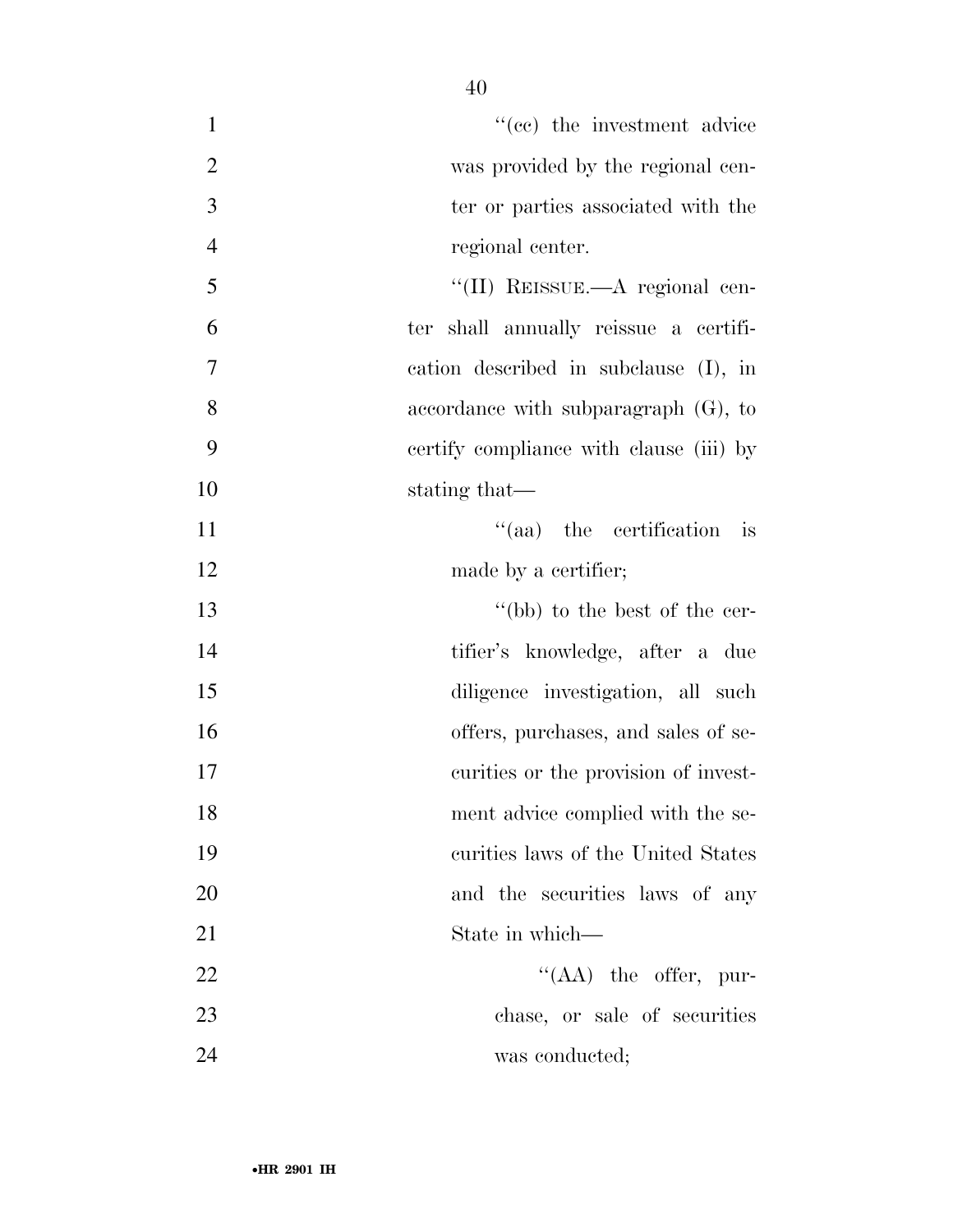- 1 ''(BB) the issuer of se- curities was located; or 3 ''(CC) the investment advice was provided; and ''(cc) records, data, and in- formation related to such offers, purchases, and sales have been maintained. 9 "(III) EFFECT OF NONCOMPLI- ANCE.—If a regional center, through its due diligence, discovered during the previous fiscal year that the re- gional center or any party associated with the regional center was not in compliance with the securities laws of the United States or the securities laws of any State in which the securi-18 ties activities were conducted by any **party** associated with the regional cen-20 ter, the certifier shall— 21 ''(aa) describe the activities 22 that led to noncompliance; 23 ''(bb) describe the actions taken to remedy the noncompli-
	-

ance; and

•**HR 2901 IH**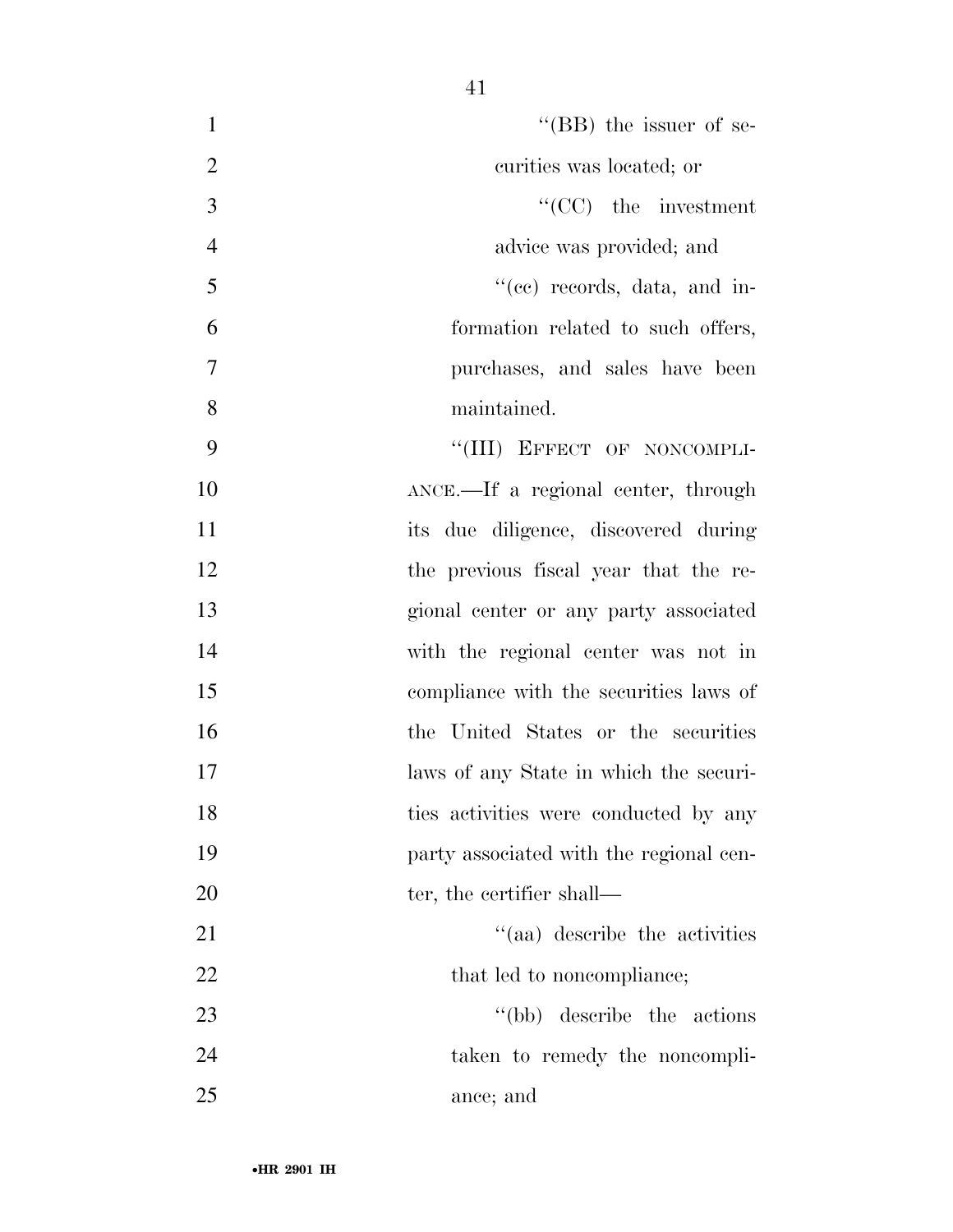| $\mathbf{1}$   | "(cc) certify that the re-                |
|----------------|-------------------------------------------|
| $\overline{2}$ | gional center and all parties asso-       |
| 3              | ciated with the regional center           |
| $\overline{4}$ | are currently in compliance, to           |
| 5              | the best of the certifier's knowl-        |
| 6              | edge, after a due diligence inves-        |
| 7              | tigation.                                 |
| 8              | "(iii) OVERSIGHT REQUIRED.—Each           |
| 9              | regional center shall—                    |
| 10             | "(I) use commercially reasonable          |
| 11             | efforts to monitor and supervise com-     |
| 12             | pliance with the securities laws in re-   |
| 13             | lations to all offers, purchases, and     |
| 14             | sales of, and investment advice relat-    |
| 15             | ing to, securities made by parties as-    |
| 16             | sociated with the regional center;        |
| 17             | $\lq\lq$ (II) maintain records, data, and |
| 18             | information relating to all such offers,  |
| 19             | purchases, sales, and investment ad-      |
| 20             | vice during the 5-year period begin-      |
| 21             | ning on the date of their creation; and   |
| 22             | "(III) make the records, data,            |
| 23             | and information described in sub-         |
| 24             | clause (II) available to the Secretary    |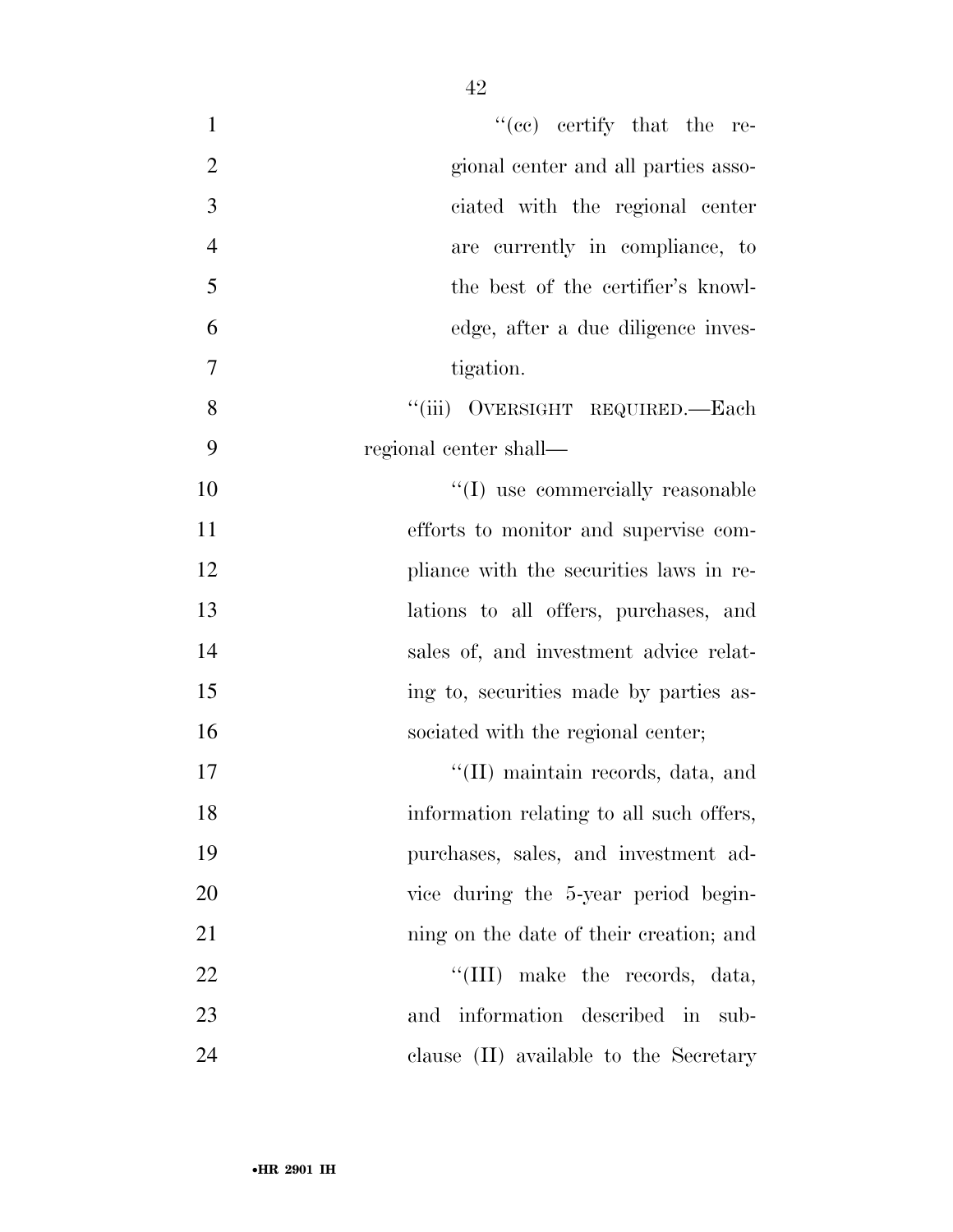or to the Securities and Exchange Commission upon request.

3 "(iv) SUSPENSION OR TERMI- NATION.—In addition to any other author- ity provided to the Secretary under this paragraph, the Secretary, in the Sec- retary's discretion, may suspend or termi- nate the designation of any regional center or impose other sanctions against the re- gional center if the regional center, or any parties associated with the regional center that the regional center knew or reason-ably should have known—

 $\text{``(I)}$  are permanently or tempo- rarily enjoined by order, judgment, or decree of any court of competent ju-17 risdiction in connection with the offer, purchase, or sale of a security or the 19 provision of investment advice;

 $\text{``(II)}$  are subject to any final 21 order of the Securities and Exchange Commission or a State securities reg-ulator that—

24 ''(aa) bars such person from association with an entity regu-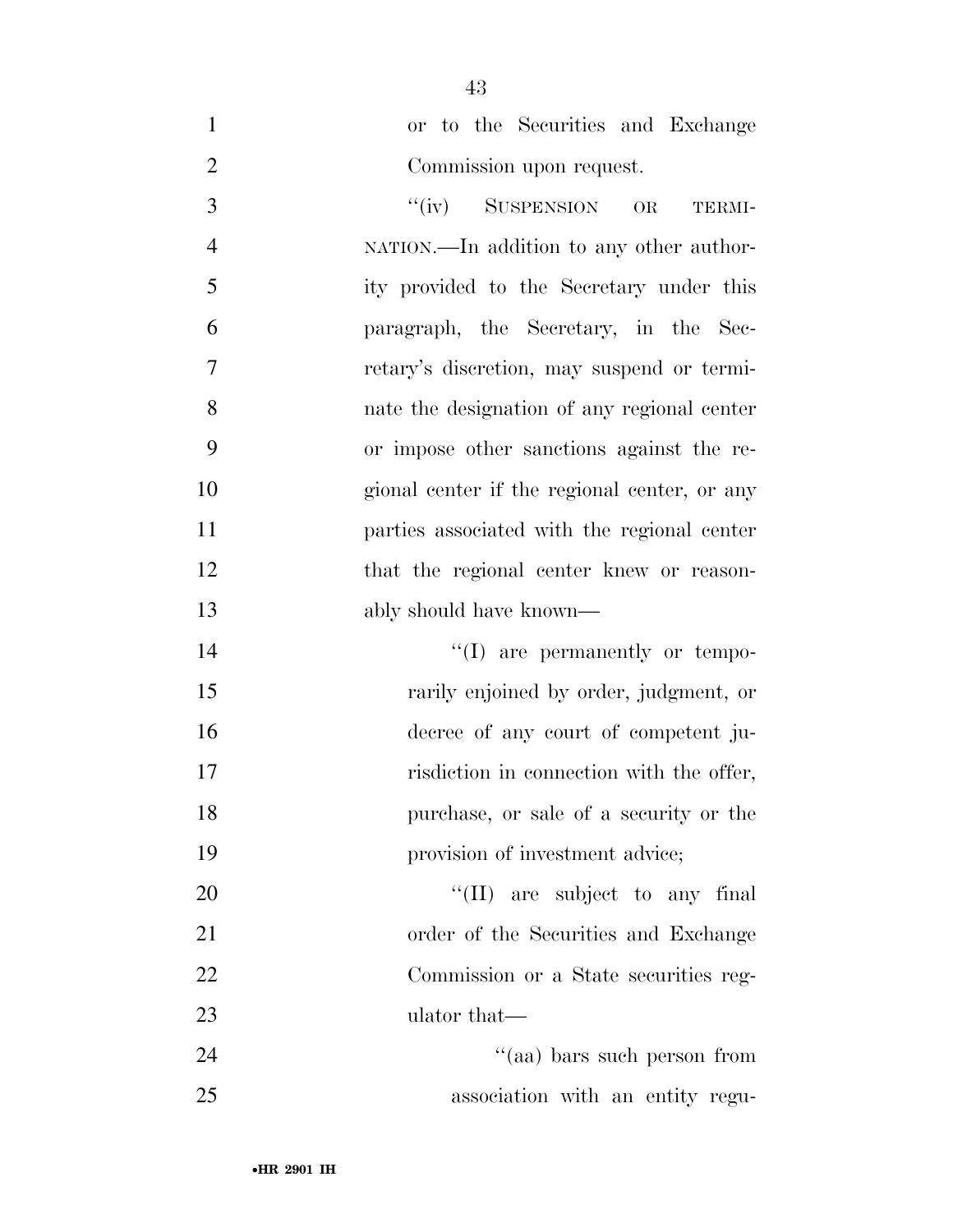| $\mathbf{1}$   | lated by the Securities and Ex-         |
|----------------|-----------------------------------------|
| $\overline{2}$ | change Commission or a State            |
| 3              | securities regulator; or                |
| $\overline{4}$ | "(bb) constitutes a<br>final            |
| 5              | order based on a finding of an in-      |
| 6              | tentional violation or a violation      |
| 7              | related to fraud or deceit in con-      |
| 8              | nection with the offer, purchase,       |
| 9              | or sale of, or investment advice        |
| 10             | relating to, a security; or             |
| 11             | "(III) submitted, or caused to be       |
| 12             | submitted, a certification described in |
| 13             | clause (ii) that contained an untrue    |
| 14             | statement of a material fact or omit-   |
| 15             | ted to state a material fact necessary  |
| 16             | in order to make the statements         |
| 17             | made, in light of the circumstances     |
| 18             | under which they were made, not mis-    |
| 19             | leading.                                |
| 20             | "(v) DEFINED TERM.—In this sub-         |
| 21             | paragraph, the term 'parties associated |
| 22             | with a regional center' means—          |
| 23             | $\lq\lq$ (I) the regional center;       |
| 24             | "(II) any new commercial enter-         |
| 25             | prise or affiliated job-creating entity |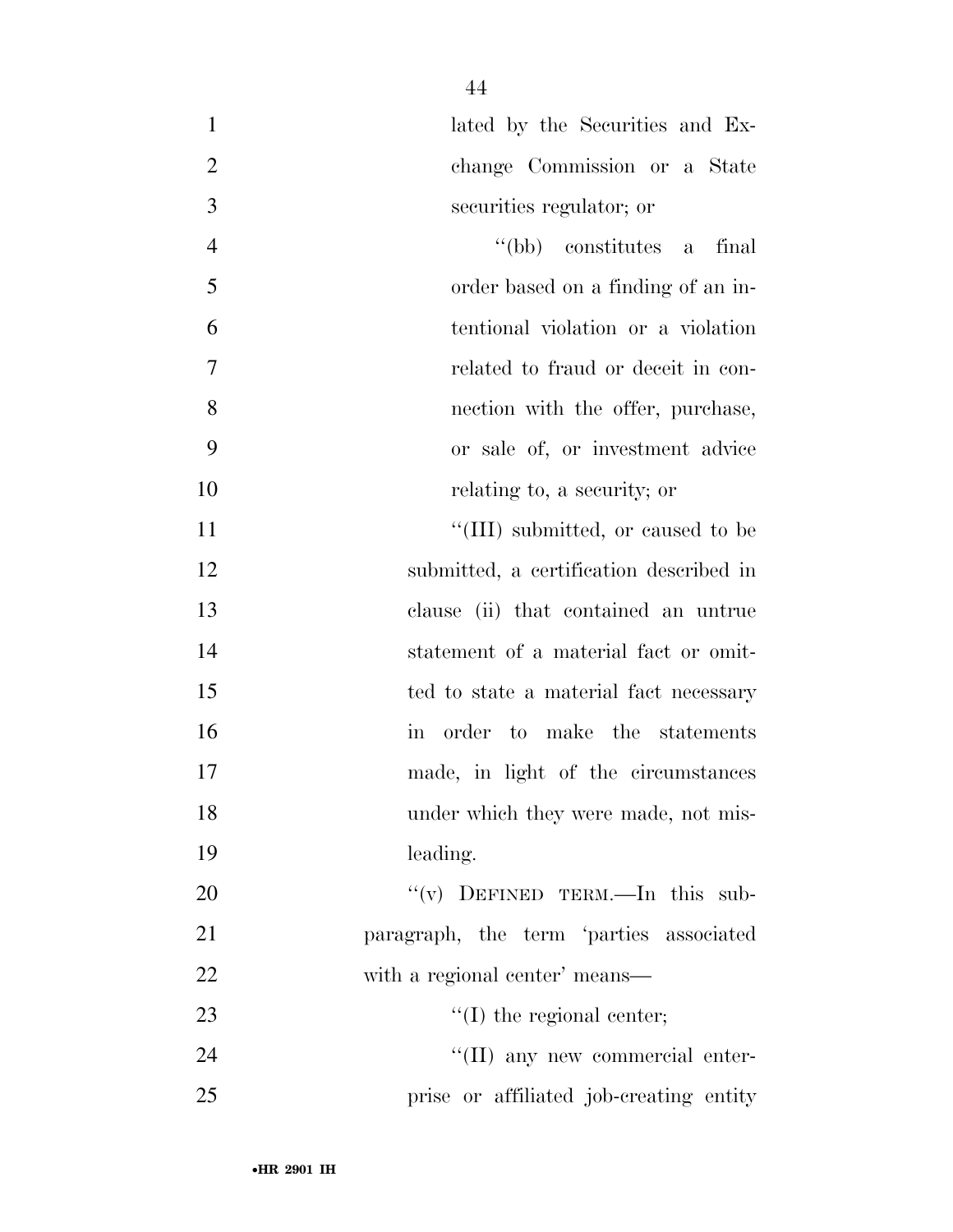| $\mathbf{1}$   | or issuer of securities associated with      |
|----------------|----------------------------------------------|
| $\overline{2}$ | the regional center;                         |
| 3              | "(III) the regional center's and             |
| $\overline{4}$ | new commercial enterprise's owners,          |
| 5              | officers, directors, managers, partners,     |
| 6              | agents, employees, promoters and at-         |
| 7              | torneys, or similar position, as deter-      |
| 8              | mined by the Secretary; and                  |
| 9              | $\lq\lq$ (IV) any person under the con-      |
| 10             | trol of the regional center, new com-        |
| 11             | mercial enterprise, or issuer of securi-     |
| 12             | ties associated with the regional cen-       |
| 13             | ter who is responsible for the mar-          |
| 14             | keting, offering, or sale of any secu-       |
| 15             | rity offered in connection with the          |
| 16             | capital investment project.                  |
| 17             | "(vi) SAVINGS PROVISION.—Nothing             |
| 18             | in this subparagraph may be construed to     |
| 19             | impair or limit the authority of the Securi- |
| 20             | ties and Exchange Commission under the       |
| 21             | Federal securities laws or any State securi- |
| 22             | ties regulator under State securities laws.  |
| 23             | "(J) EB-5 INTEGRITY FUND.—                   |
| 24             | "(i) ESTABLISHMENT.—There is es-             |
| 25             | tablished in the United States Treasury a    |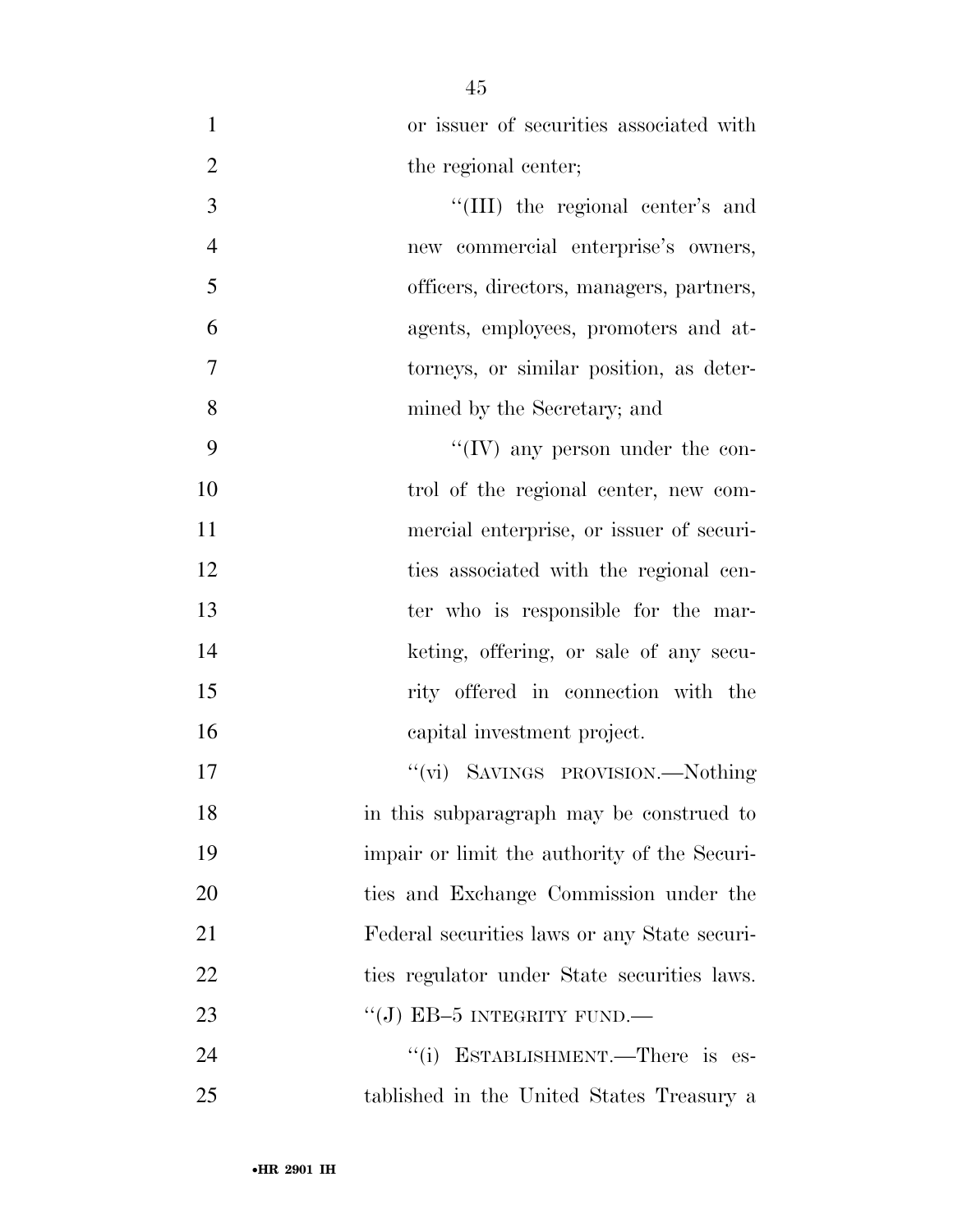| $\mathbf{1}$   | special fund, which shall be known as the   |
|----------------|---------------------------------------------|
| $\overline{2}$ | 'EB-5 Integrity Fund' (referred to in this  |
| $\mathfrak{Z}$ | subparagraph as the 'Fund'). Amounts de-    |
| $\overline{4}$ | posited into the Fund shall be available to |
| 5              | the Secretary of Homeland Security until    |
| 6              | expended for the purposes set forth in      |
| $\tau$         | clause (iii).                               |
| 8              | $``(ii)$ FEES.—                             |
| 9              | "(I) ANNUAL FEE.—On October                 |
| 10             | 1, 2021, and each October 1 there-          |
| 11             | after, the Secretary of Homeland Se-        |
| 12             | curity shall collect for the Fund an        |
| 13             | annual fee—                                 |
| 14             | "(aa) except as provided in                 |
| 15             | item (bb), of $$20,000$ from each           |
| 16             | regional center designated under            |
| 17             | subparagraph $(E)$ ; and                    |
| 18             | "(bb) of $$10,000$ from each                |
| 19             | such regional center with 20 or             |
| 20             | fewer total investors in the pre-           |
| 21             | eeding fiscal year in its new com-          |
| 22             | mercial enterprises.                        |
| 23             | "(II) PETITION FEE.—Beginning               |
| 24             | on October 1, 2021, the Secretary           |
| 25             | shall collect a fee of $$1,000$ for the     |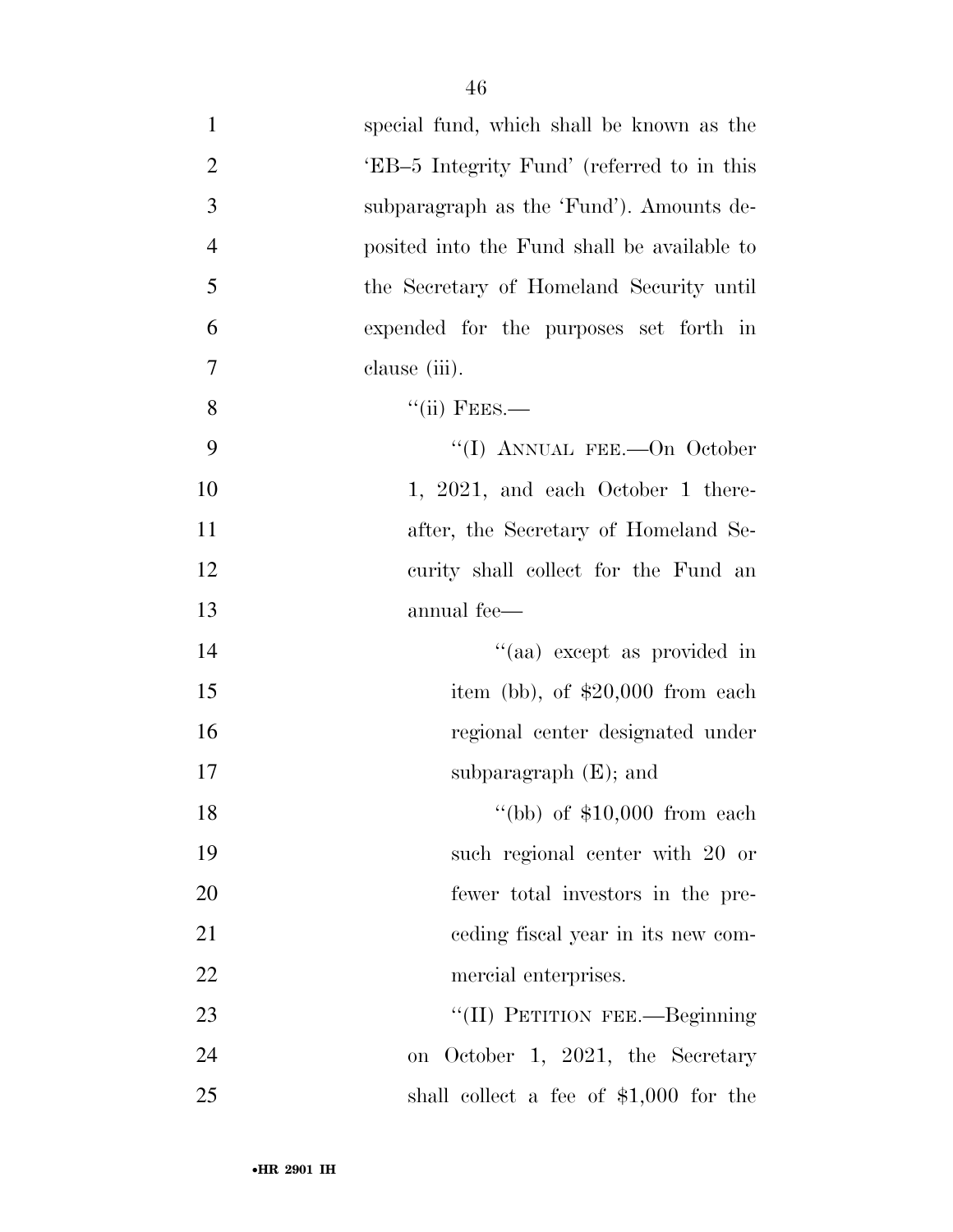| $\mathbf{1}$   | Fund with each petition filed under         |
|----------------|---------------------------------------------|
| $\overline{2}$ | section $204(a)(1)(H)$ for classification   |
| 3              | under subparagraph $(E)$ . The fee          |
| $\overline{4}$ | under this subclause is in addition to      |
| 5              | the fee that the Secretary is author-       |
| 6              | ized to establish and collect for each      |
| 7              | petition to recover the costs of adju-      |
| 8              | dication and naturalization services        |
| 9              | under section $286(m)$ .                    |
| 10             | "(III) INCREASES.—The<br>– Sec-             |
| 11             | retary may increase the amounts             |
| 12             | under this clause by prescribing such       |
| 13             | regulations as may be necessary to en-      |
| 14             | sure that amounts in the Fund are           |
| 15             | sufficient to carry out the purposes        |
| 16             | set forth in clause (iii).                  |
| 17             | "(iii) PERMISSIBLE USES OF FUND.-           |
| 18             | The Secretary shall—                        |
| 19             | "(I) use not less than $\frac{1}{3}$ of the |
| 20             | amounts deposited into the Fund for         |
| 21             | investigations based outside of the         |
| 22             | United States, including—                   |
| 23             | "(aa) monitoring and inves-                 |
| 24             | tigating program-related events             |
| 25             | and promotional activities; and             |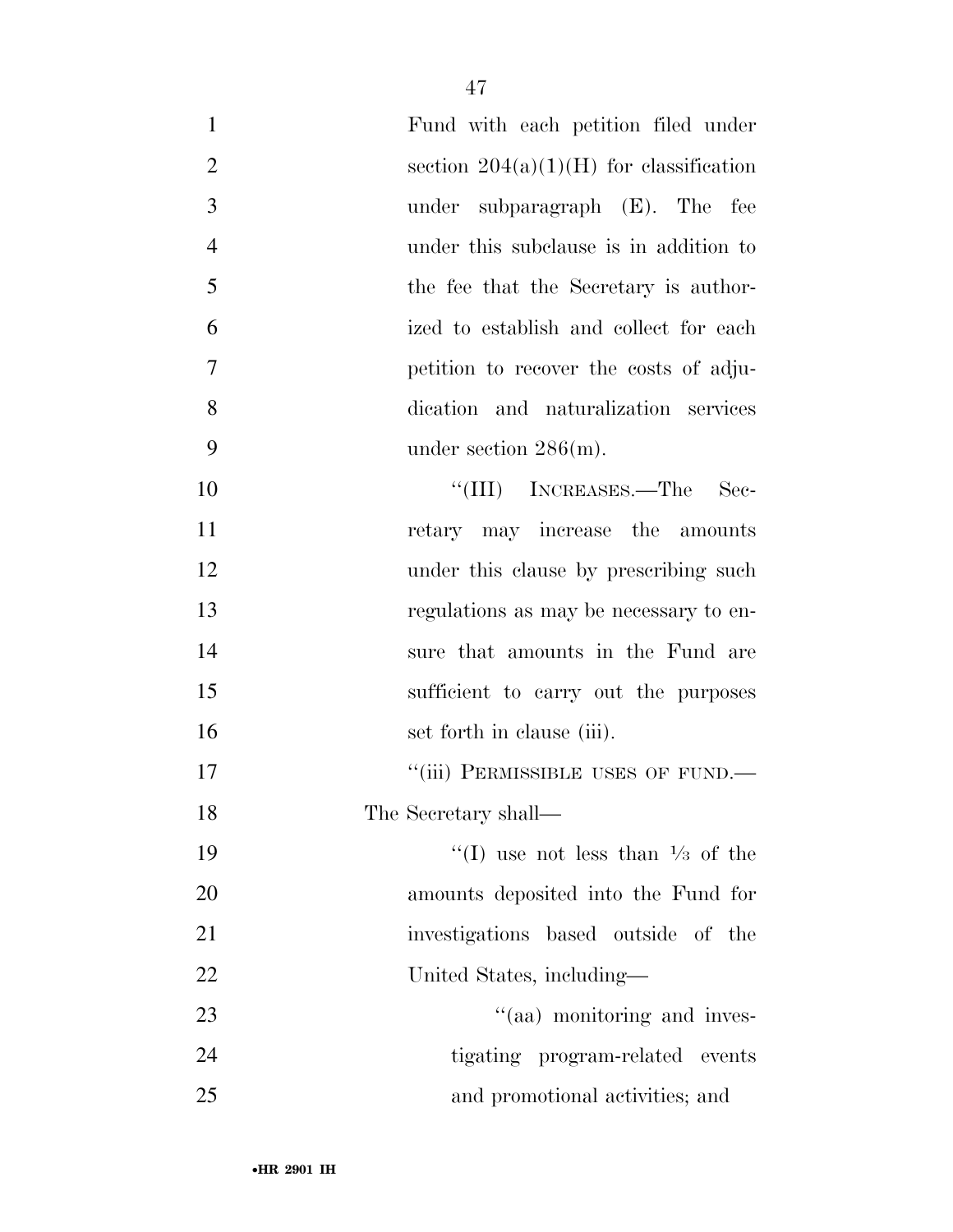| $\mathbf{1}$   | "(bb) ensuring an alien in-             |
|----------------|-----------------------------------------|
| $\overline{2}$ | vestor's compliance with subpara-       |
| 3              | graph (L); and                          |
| $\overline{4}$ | "(II) use amounts deposited into        |
| 5              | the Fund—                               |
| 6              | $\mathcal{L}$ (aa) to detect and inves- |
| $\overline{7}$ | tigate fraud or other crimes;           |
| 8              | "(bb) to determine whether              |
| 9              | regional centers, new commercial        |
| 10             | enterprises, job-creating entities,     |
| 11             | and alien investors (and their          |
| 12             | alien spouses and alien children)       |
| 13             | comply with the immigration             |
| 14             | laws;                                   |
| 15             | "(ee) to conduct audits and             |
| 16             | site visits; and                        |
| 17             | "(dd) as the Secretary de-              |
| 18             | termines to be necessary, includ-       |
| 19             | ing monitoring compliance with          |
| 20             | the requirements under section 7        |
| 21             | of the EB-5 Reform and Integ-           |
| 22             | rity Act of 2021.                       |
| 23             | "(iv) FAILURE TO PAY FEE.—The           |
| 24             | Secretary of Homeland Security shall—   |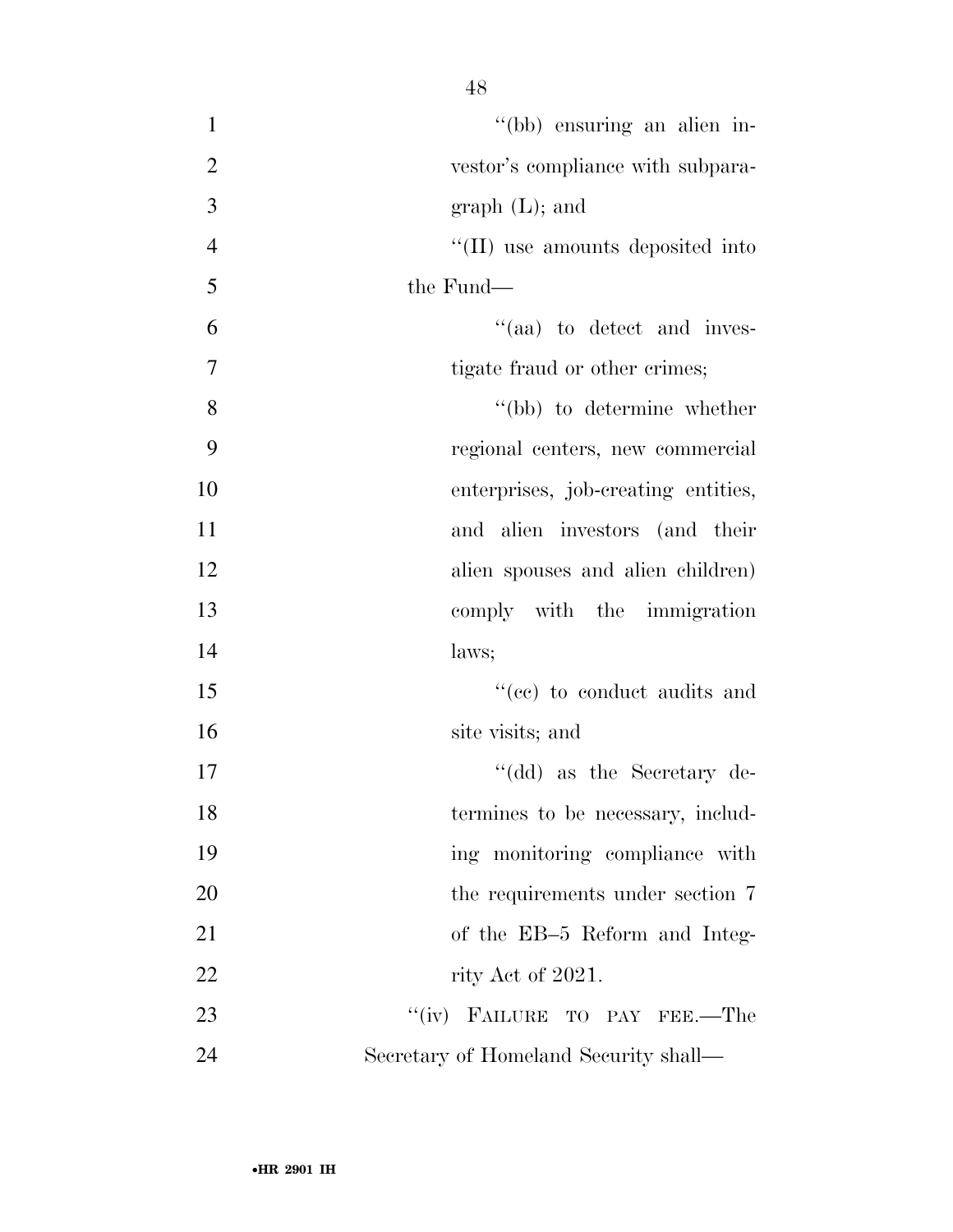| $\mathbf{1}$   | $\lq\lq$ (I) impose a reasonable penalty,    |
|----------------|----------------------------------------------|
| $\overline{2}$ | which shall be deposited into the            |
| 3              | Fund, if any regional center does not        |
| $\overline{4}$ | pay the fee required under clause (ii)       |
| 5              | within 30 days after the date on             |
| 6              | which such fee is due; and                   |
| 7              | $\lq\lq$ (II) terminate the designation      |
| 8              | of any regional center that does not         |
| 9              | pay the fee required under clause (ii)       |
| 10             | within 90 days after the date on             |
| 11             | which such fee is due.                       |
| 12             | "(v) REPORT.—The Secretary shall             |
| 13             | submit an annual report to the Committee     |
| 14             | on the Judiciary of the Senate and the       |
| 15             | Committee on the Judiciary of the House      |
| 16             | of Representatives that describes how        |
| 17             | amounts in the Fund were expended dur-       |
| 18             | ing the previous fiscal year.                |
| 19             | "(K) DIRECT AND THIRD-PARTY PRO-             |
| 20             | MOTERS.-                                     |
| 21             | "(i) RULES AND STANDARDS.—Direct             |
| 22             | and third party promoters (including mi-     |
| 23             | gration agents) of a regional center, any    |
| 24             | new commercial enterprise, an affiliated     |
| 25             | job-creating entity, or an issuer of securi- |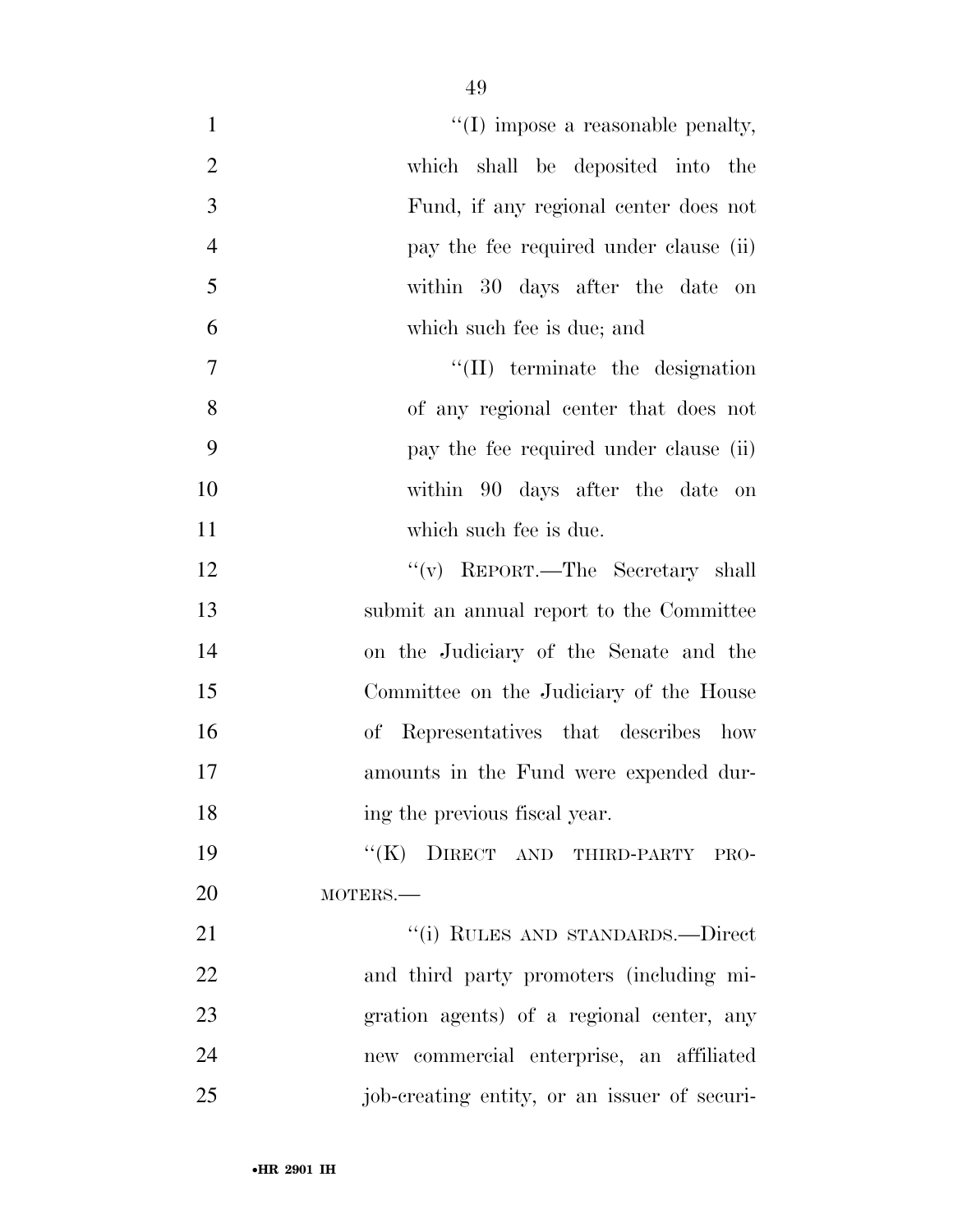| $\mathbf{1}$   | ties intended to be offered to alien inves-   |
|----------------|-----------------------------------------------|
| $\overline{2}$ | tors in connection with a particular capital  |
| 3              | investment project shall comply with the      |
| $\overline{4}$ | rules and standards prescribed by the Sec-    |
| 5              | retary of Homeland Security and any ap-       |
| 6              | plicable Federal or State securities laws, to |
| 7              | oversee promotion of any offering of secu-    |
| 8              | rities related to the EB-5 Program, in-       |
| 9              | $cluding$ —                                   |
| 10             | $\lq(1)$ registration with U.S. Citi-         |
| 11             | zenship and Immigration Services,             |
| 12             | which-                                        |
| 13             | "(aa) includes identifying                    |
| 14             | and contact information for such              |
| 15             | promoter and confirmation of the              |
| 16             | existence of the written agree-               |
| 17             | ment required under clause (iii);             |
| 18             | and                                           |
| 19             | "(bb) may be made publicly                    |
| 20             | available at the discretion of the            |
| 21             | Secretary;                                    |
| 22             | "(II) certification by each pro-              |
| 23             | moter that such promoter is not ineli-        |
| 24             | gible under subparagraph $(H)(i)$ ;           |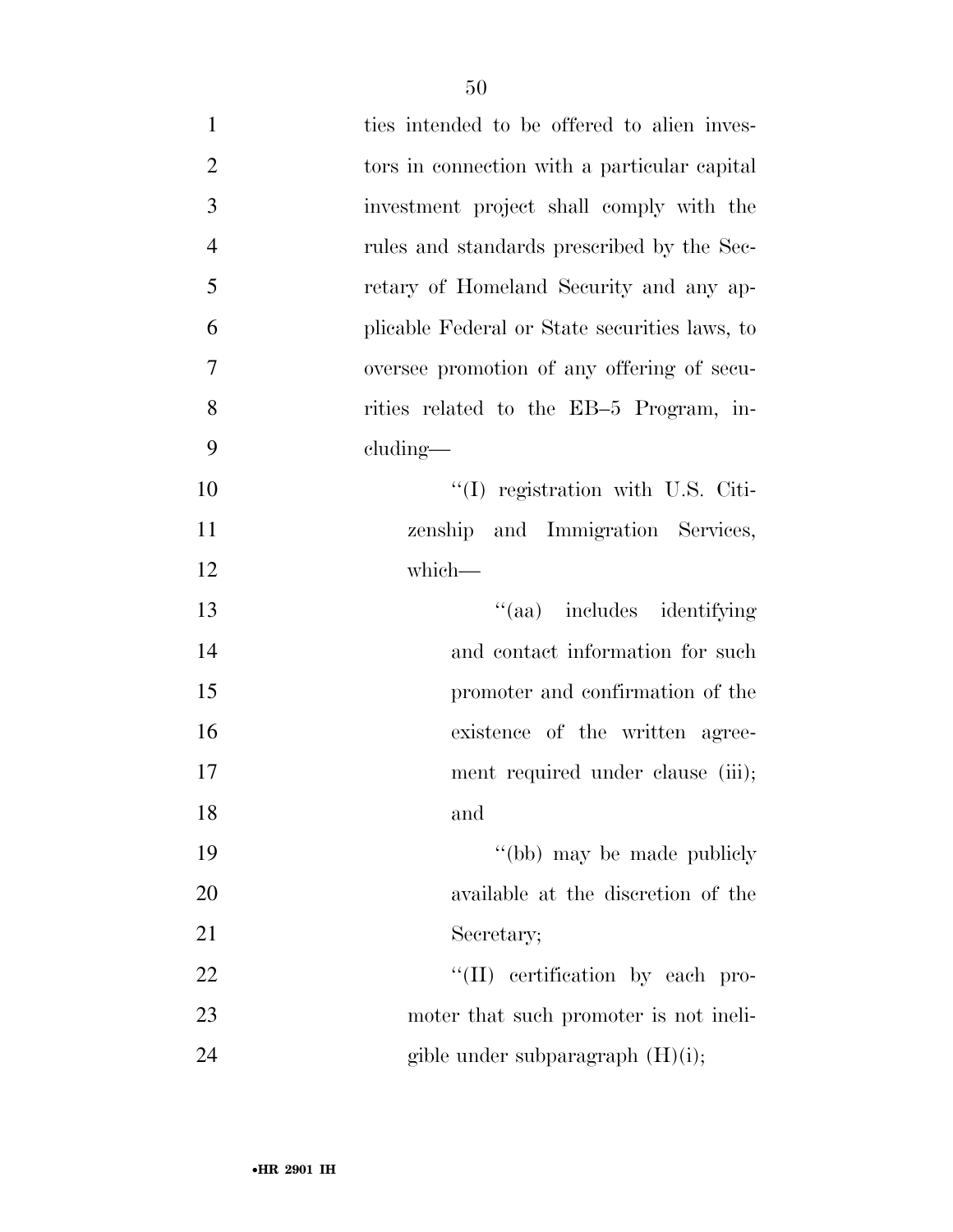| $\mathbf{1}$   | "(III) guidelines for accurately              |
|----------------|-----------------------------------------------|
| $\overline{2}$ | representing the visa process to for-         |
| 3              | eign investors; and                           |
| $\overline{4}$ | $\lq\lq$ (IV) guidelines describing per-      |
| 5              | missible fee arrangements under ap-           |
| 6              | plicable securities and immigration           |
| 7              | laws.                                         |
| 8              | "(ii) EFFECT OF VIOLATION.—If the             |
| 9              | Secretary determines that a direct or         |
| 10             | third-party promoter has violated clause      |
| 11             | (i), the Secretary shall suspend or perma-    |
| 12             | nently bar such individual from participa-    |
| 13             | tion in the program described in subpara-     |
| 14             | graph(E).                                     |
| 15             | "(iii) COMPLIANCE.—Each regional              |
| 16             | center, new commercial enterprise, and af-    |
| 17             | filiated job-creating entity shall maintain a |
| 18             | written agreement between or among such       |
| 19             | entities and each direct or third-party pro-  |
| 20             | moter operating on behalf of such entities    |
| 21             | that outlines the rules and standards pre-    |
| 22             | scribed under clause (i).                     |
| 23             | "(iv) DISCLOSURE.—Each petition               |
| 24             | filed under section $204(a)(1)(H)$ shall in-  |
| 25             | clude a disclosure, signed by the investor,   |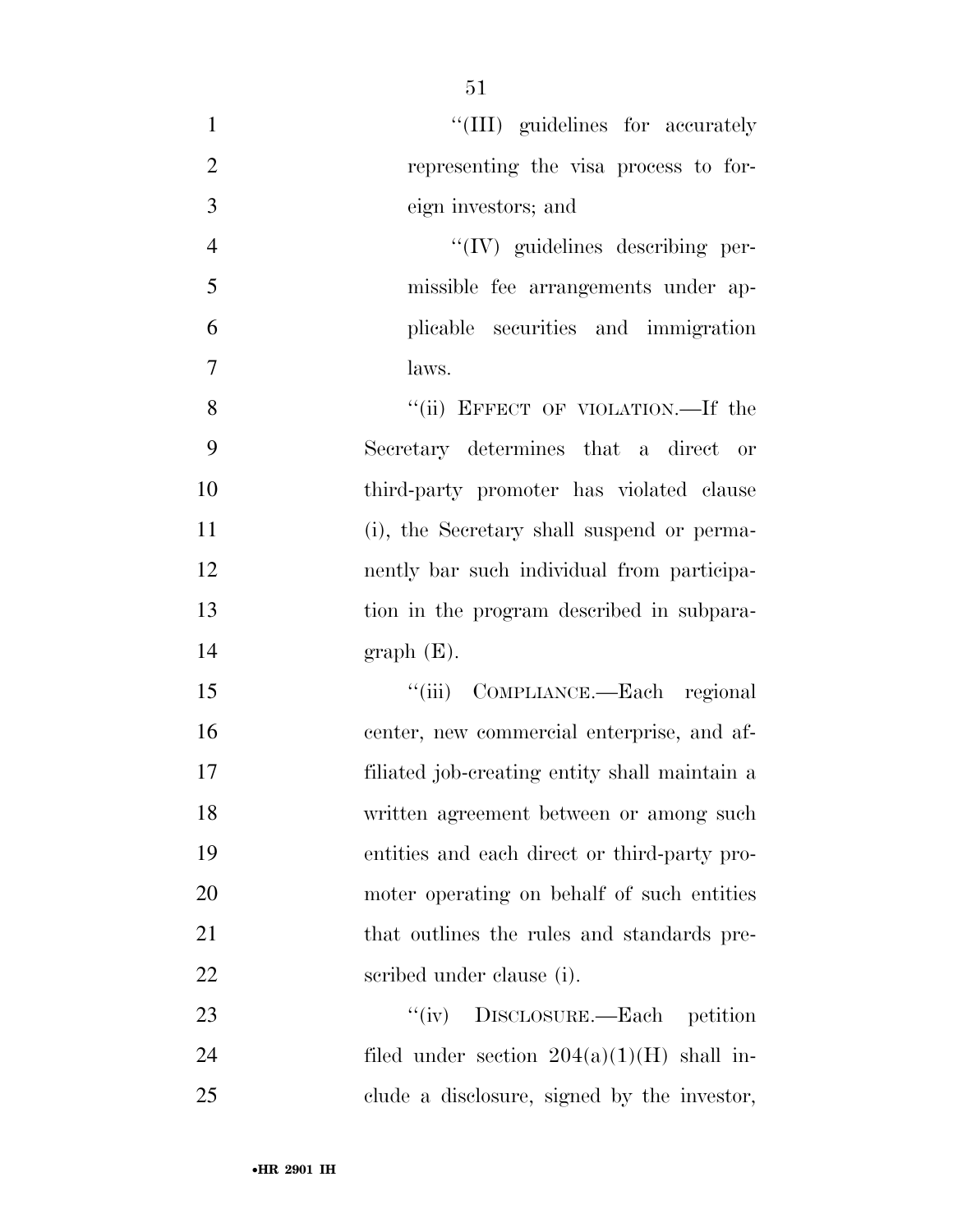| $\mathbf{1}$   | that reflects all fees, ongoing interest, and  |
|----------------|------------------------------------------------|
| $\overline{2}$ | other compensation paid to any person          |
| 3              | that the regional center or new commercial     |
| $\overline{4}$ | enterprise knows has received, or will re-     |
| 5              | ceive, in connection with the investment,      |
| 6              | including compensation to agents, finders,     |
| 7              | or broker dealers involved in the offering,    |
| 8              | to the extent not already specifically identi- |
| 9              | fied in the business plan filed under sub-     |
| 10             | paragraph $(F)$ .                              |
| 11             | "(L) SOURCE OF FUNDS.—                         |
| 12             | "(i) IN GENERAL.—An alien investor             |
| 13             | shall demonstrate that the capital required    |
| 14             | under subparagraph (A) and any funds           |
| 15             | used to pay administrative costs and fees      |
| 16             | associated with the alien's investment were    |
| 17             | obtained from a lawful source and through      |
| 18             | lawful means.                                  |
| 19             | "(ii) REQUIRED INFORMATION.—The                |
| 20             | Secretary of Homeland Security shall re-       |
| 21             | quire that an alien investor's petition        |
| 22             | under this paragraph contain, as applica-      |
| 23             | $ble-$                                         |
| 24             | "(I) business and tax records, or              |
| 25             | similar records, including—                    |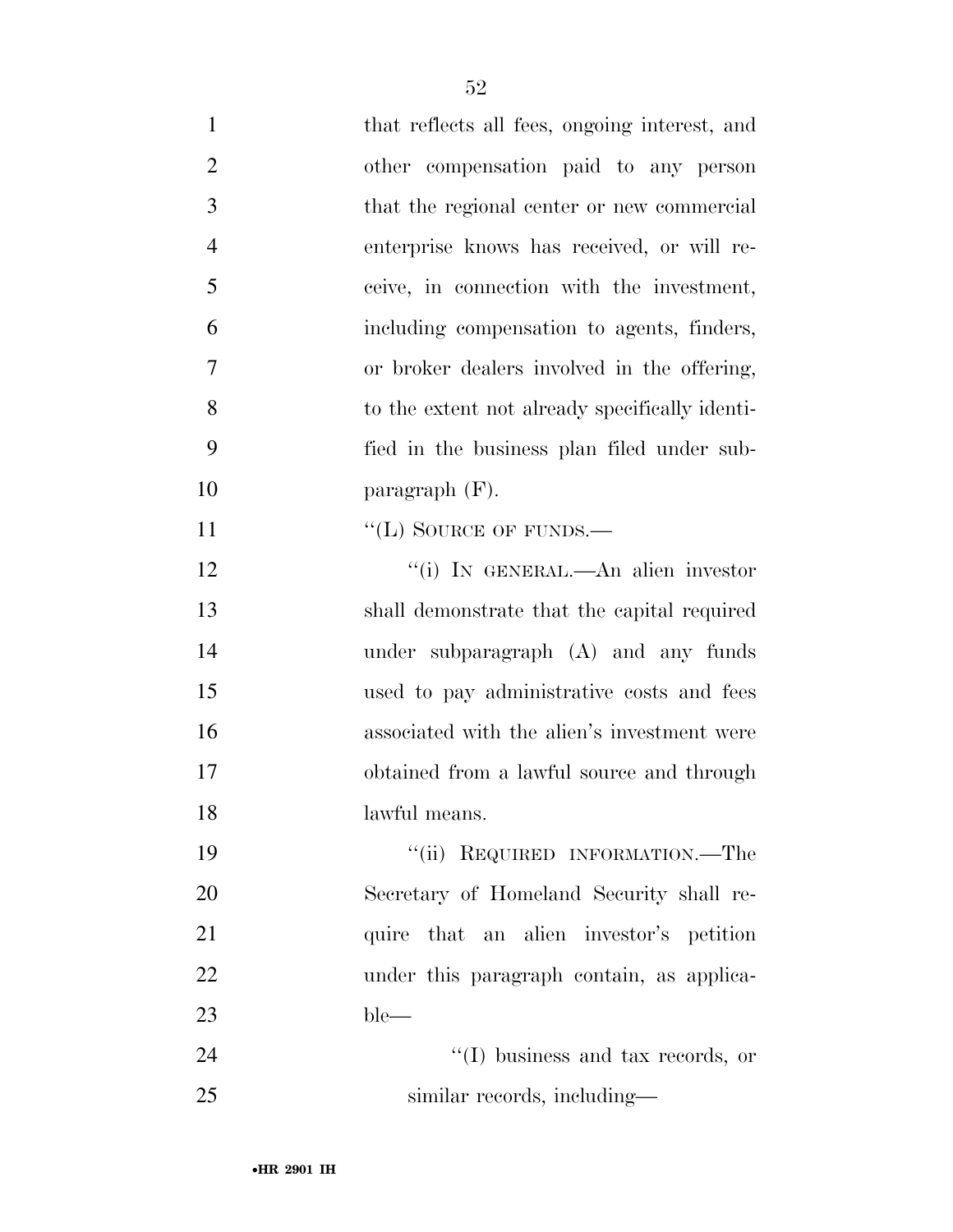1  $''(aa)$  foreign business reg-2 istration records;

 ''(bb) corporate or partner- ship tax returns (or tax returns of any other entity in any form filed in any country or subdivi- sion of such country), and per- sonal tax returns, including in- come, franchise, property (wheth- er real, personal, or intangible), or any other tax returns of any 12 kind, filed during the past 7 years (or another period to be de- termined by the Secretary to en- sure that the investment is ob- tained from a lawful source of funds) with any taxing jurisdic- tion within or outside the United States by or on behalf of the alien investor; and 21 ''(cc) any other evidence 22 identifying any other source of 23 capital or administrative fees;  $\text{``(II)}$  evidence related to mone-

tary judgments against the alien in-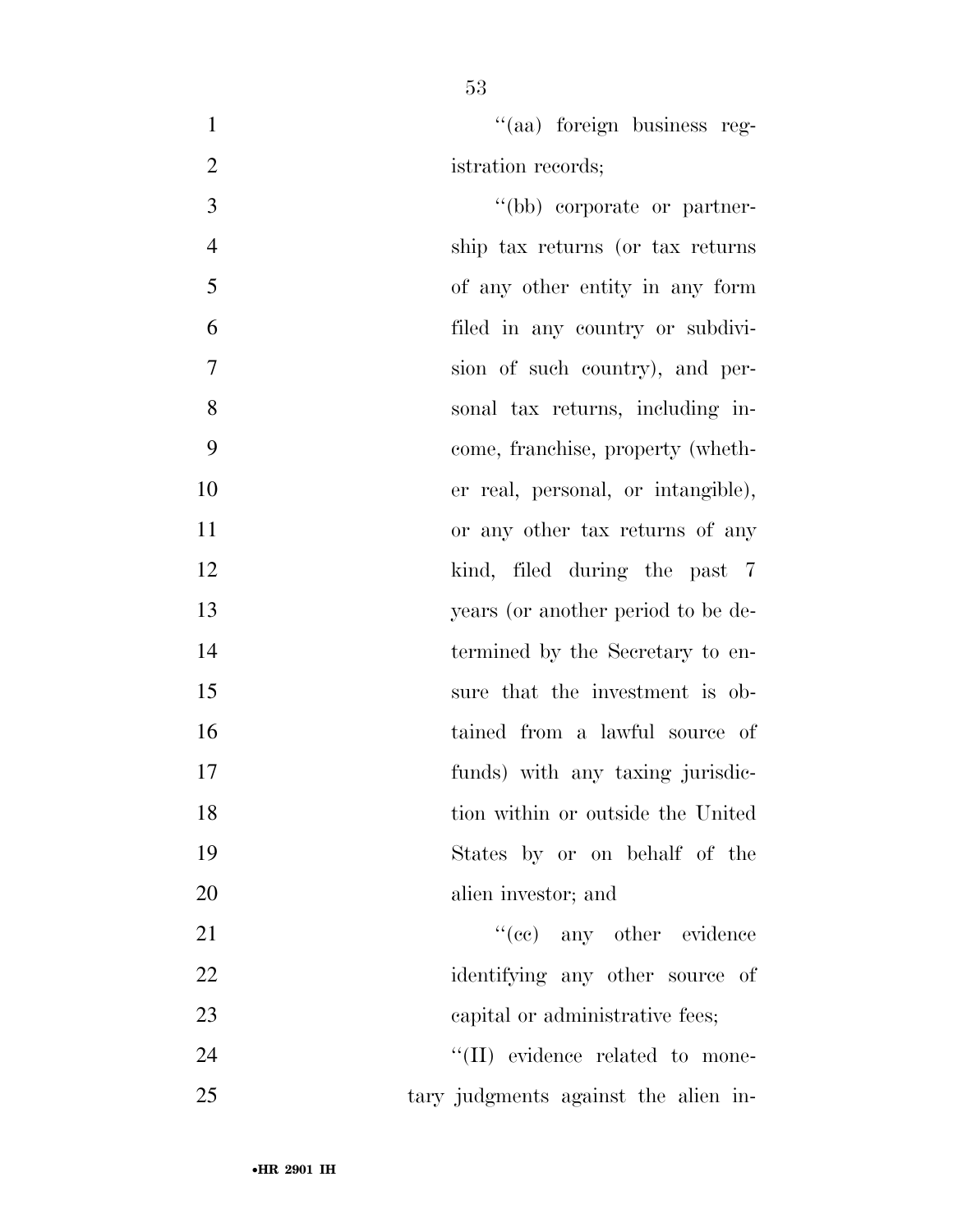| $\mathbf{1}$   | vestor, including certified copies of  |
|----------------|----------------------------------------|
| $\overline{2}$ | any judgments, and evidence of all     |
| 3              | pending governmental civil or criminal |
| $\overline{4}$ | actions, governmental administrative   |
| 5              | proceedings, and any private civil ac- |
| 6              | tions (pending or otherwise) involving |
| $\tau$         | possible monetary judgments against    |
| 8              | the alien investor from any court      |
| 9              | within or outside the United States;   |
| 10             | and                                    |
| 11             | "(III) the identity of all persons     |
| 12             | who transfer into the United States,   |
| 13             | on behalf of the investor, any funds   |
| 14             | that are used to meet the capital re-  |
| 15             | quirement under subparagraph (A).      |
| 16             | "(iii) GIFT AND LOAN RESTRIC-          |
| 17             | TIONS.                                 |
| 18             | "(I) IN GENERAL.—Gifted and            |
| 19             | borrowed funds may not be counted      |
| 20             | toward the minimum capital invest-     |
| 21             | ment requirement under subpara-        |
| 22             | $graph (C)$ unless such funds—         |
| 23             | "(aa) were gifted or loaned            |
| 24             | to the alien investor in good          |
| 25             | faith; and                             |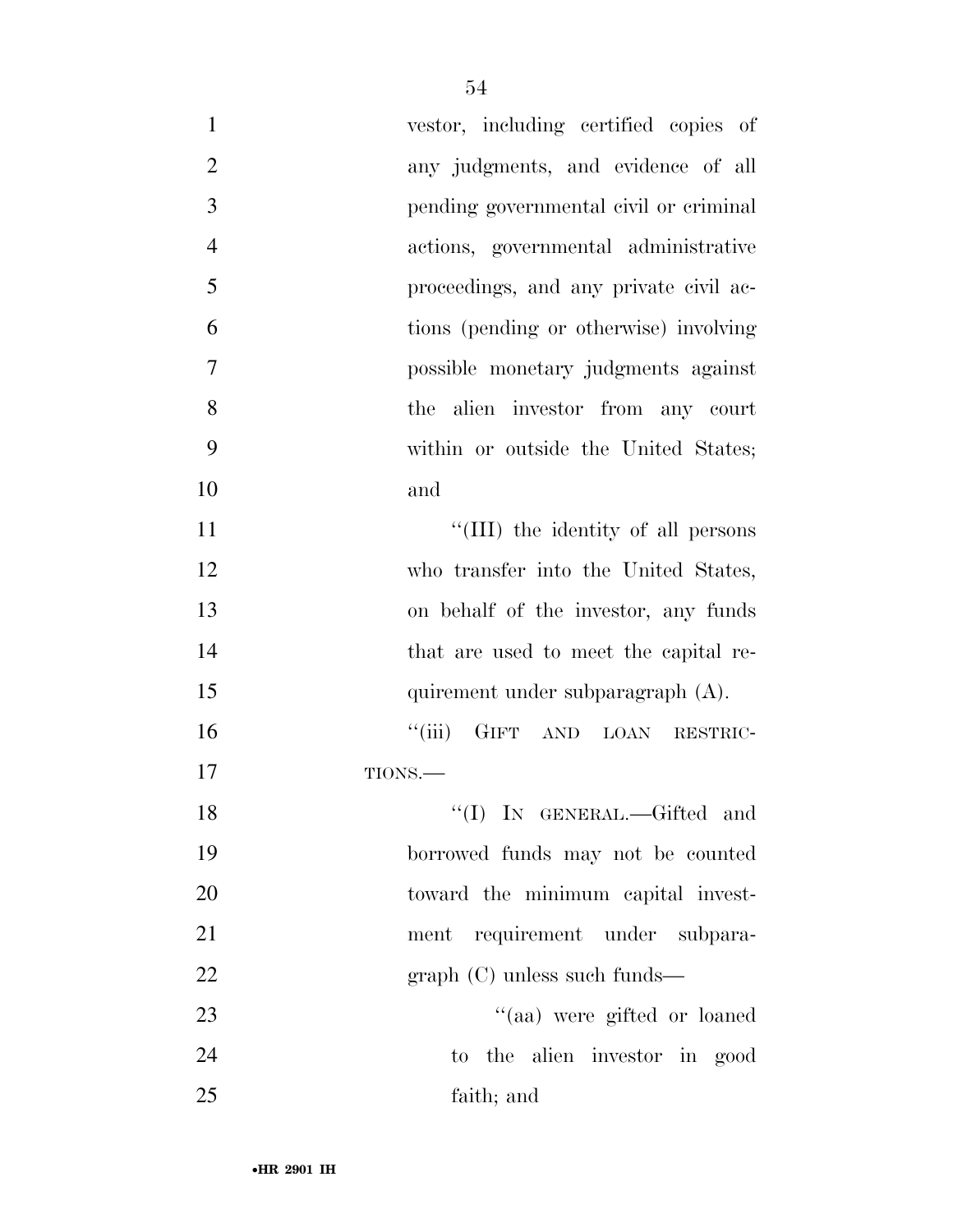| $\mathbf{1}$   | "(bb) were not gifted or                       |
|----------------|------------------------------------------------|
| $\overline{2}$ | loaned to circumvent any limita-               |
| 3              | tions imposed on permissible                   |
| $\overline{4}$ | sources of capital under this sub-             |
| 5              | paragraph, including but not lim-              |
| 6              | ited to proceeds from illegal ac-              |
| $\overline{7}$ | tivity.                                        |
| 8              | "(II) RECORDS REQUIREMENT.-                    |
| 9              | If funds invested under subparagraph           |
| 10             | $(A)$ are gifted or loaned to the alien        |
| 11             | investor, the Secretary shall require          |
| 12             | that the alien investor's petition under       |
| 13             | this paragraph includes the records            |
| 14             | described in subclauses $(I)$ and $(II)$ of    |
| 15             | clause (ii) from the donor or, if other        |
| 16             | than a bank, the lender.                       |
| 17             | "(M) TREATMENT OF GOOD FAITH INVES-            |
| 18             | FOLLOWING<br>PROGRAM NONCOMPLI-<br><b>TORS</b> |
| 19             | $ANCE$ .                                       |
| 20             | "(i) TERMINATION OR DEBARMENT                  |
| 21             | OF EB-5 ENTITY.—Except as provided in          |
| 22             | clause (vi), upon the termination or debar-    |
| 23             | ment, as applicable, from the program          |
| 24             | under this paragraph of a regional center,     |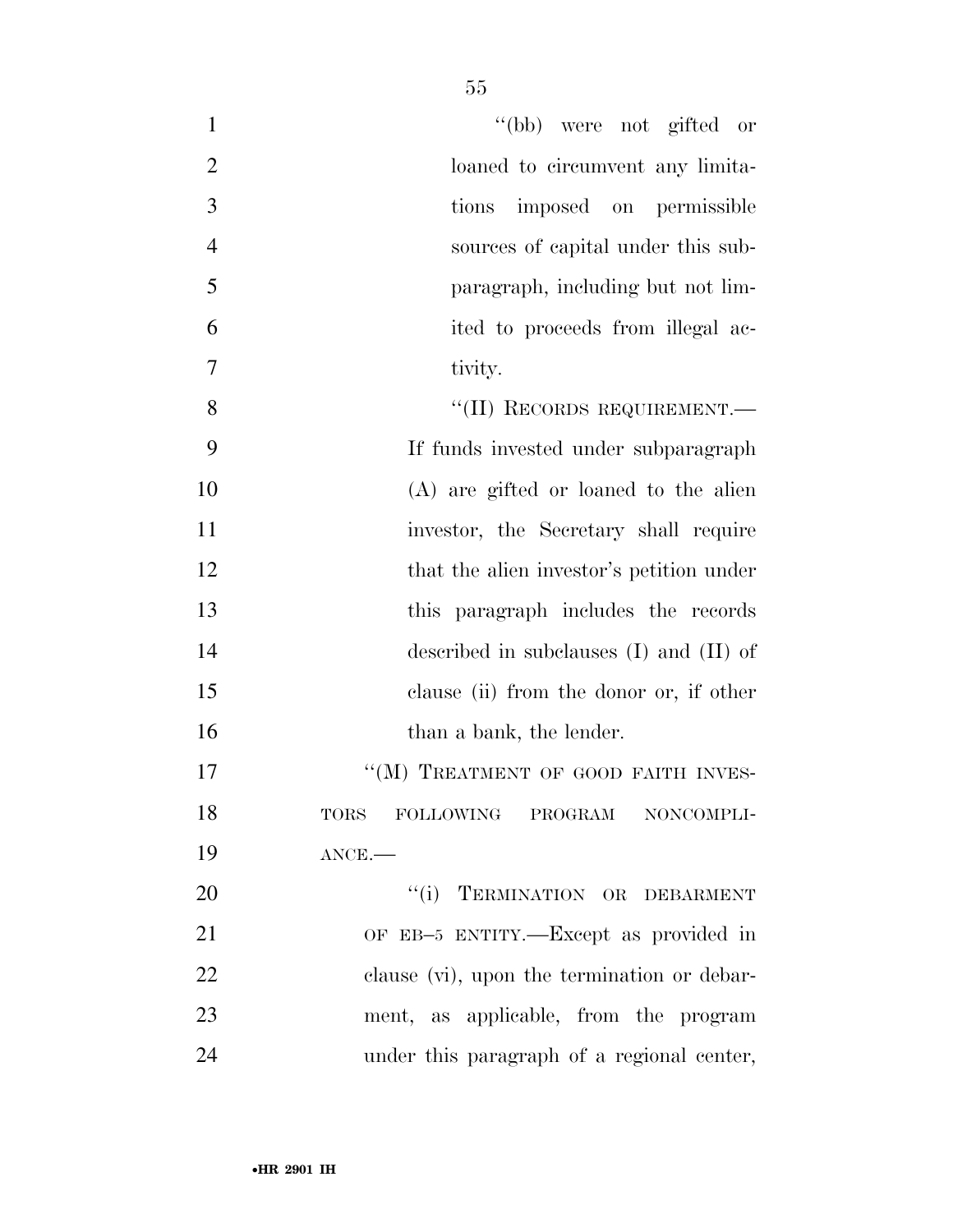| $\mathbf{1}$   | a new commercial enterprise, or a job-cre-      |
|----------------|-------------------------------------------------|
| $\overline{2}$ | ating entity—                                   |
| 3              | "(I) an otherwise qualified peti-               |
| $\overline{4}$ | tion under section $204(a)(1)(H)$ or            |
| 5              | the conditional permanent residence of          |
| 6              | an alien who has been admitted to the           |
| 7              | United States pursuant to section               |
| 8              | $216A(a)(1)$ based on an investment in          |
| 9              | terminated regional center, new<br>$\mathbf{a}$ |
| 10             | commercial enterprise, or job-creating          |
| 11             | entity shall remain valid or continue           |
| 12             | to be authorized, as applicable, con-           |
| 13             | sistent with this subparagraph; and             |
| 14             | "(II) the Secretary of Homeland                 |
| 15             | Security shall notify the alien bene-           |
| 16             | ficiaries of such petitions of such ter-        |
| 17             | mination or debarment.                          |
| 18             | "(ii) NEW REGIONAL CENTER OR IN-                |
| 19             | VESTMENT.—The petition under section            |
| 20             | $204(a)(1)(H)$ of an alien described in         |
| 21             | clause (i) and the conditional permanent        |
| 22             | resident status of an alien described in        |
| 23             | clause (i) shall be terminated 180 days         |
| 24             | after notification of the termination from      |
| 25             | the program under this paragraph of a re-       |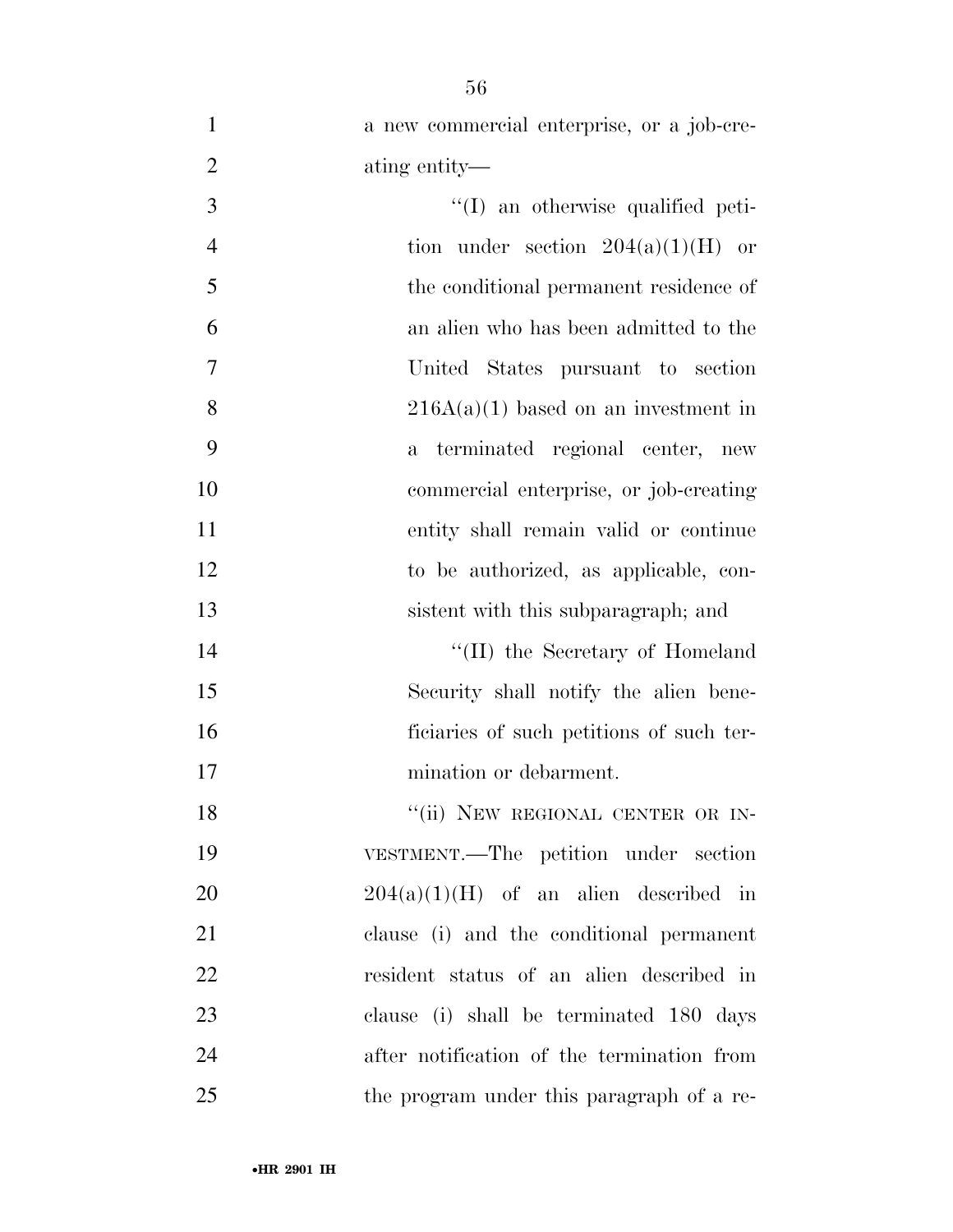| $\mathbf{1}$   | gional center, a new commercial enterprise, |
|----------------|---------------------------------------------|
| $\overline{2}$ | or a job creating entity (but not sooner    |
| 3              | than 180 days after the date of the enact-  |
| $\overline{4}$ | ment of the EB-5 Reform and Integrity       |
| 5              | Act of $2021$ ) unless—                     |
| 6              | $\lq\lq$ (I) in the case of the termi-      |
| $\tau$         | nation of a regional center—                |
| 8              | "(aa) the new commercial                    |
| 9              | enterprise associates with an ap-           |
| 10             | proved regional center, regardless          |
| 11             | of the approved geographical                |
| 12             | boundaries of such regional cen-            |
| 13             | ter's designation; or                       |
| 14             | "(bb) such alien makes a                    |
| 15             | qualifying investment in another            |
| 16             | new commercial enterprise; or               |
| 17             | $\lq\lq$ (II) in the case of the debar-     |
| 18             | ment of a new commercial enterprise         |
| 19             | or job-creating entity, such alien—         |
| 20             | "(aa) associates with a new                 |
| 21             | commercial enterprise in good               |
| 22             | standing; and                               |
| 23             | "(bb) invests additional in-                |
| 24             | vestment capital solely to the ex-          |
| 25             | tent necessary to satisfy remain-           |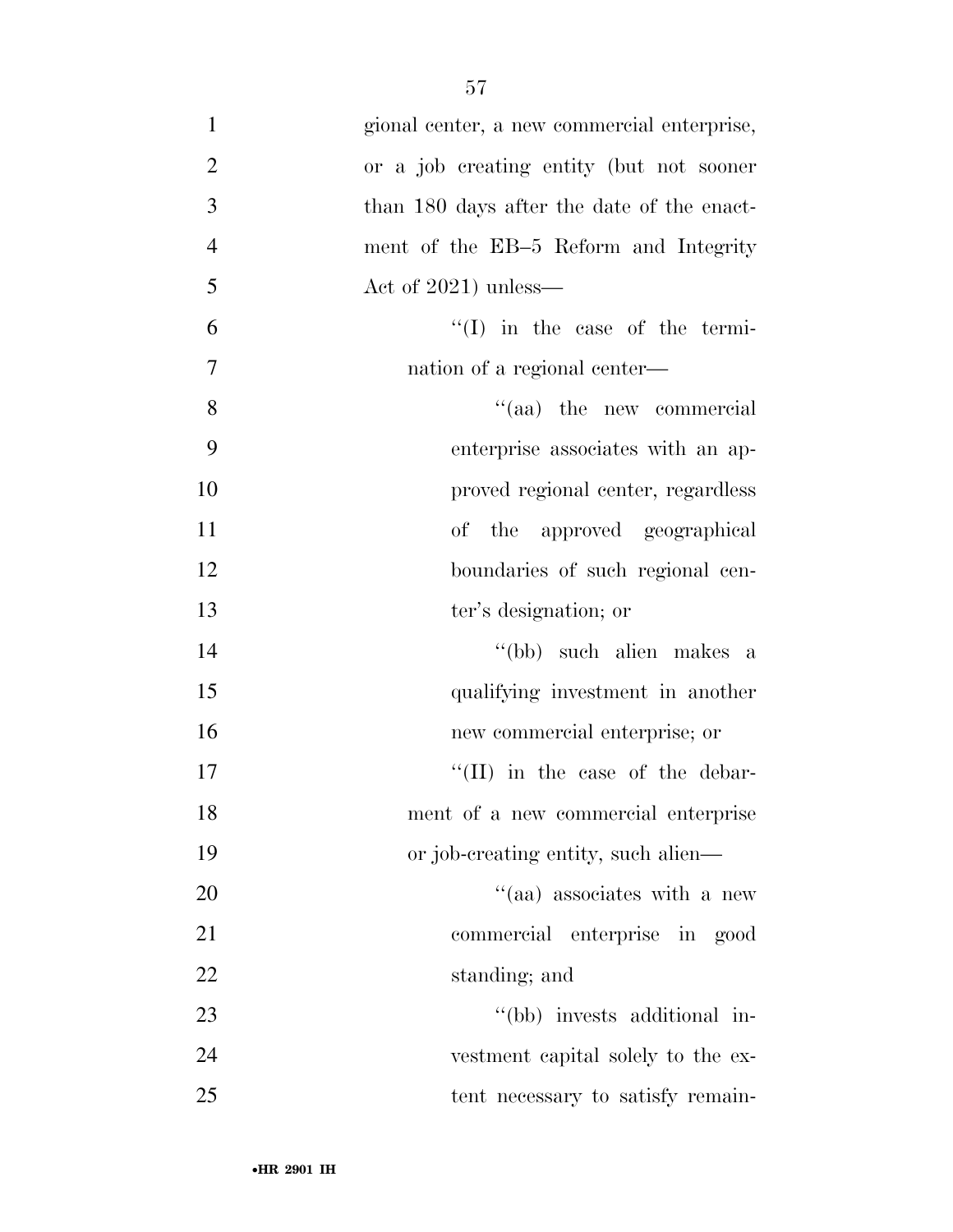| $\mathbf{1}$   | ing job creation requirements             |
|----------------|-------------------------------------------|
| $\overline{2}$ | under subparagraph $(A)(ii)$ .            |
| 3              | "(iii) AMENDMENTS.-                       |
| $\overline{4}$ | "(I) FILING REQUIREMENT.                  |
| 5              | The Secretary shall permit a petition     |
| 6              | described in clause $(i)(I)$ to be amend- |
| 7              | ed to allow such petition to meet the     |
| 8              | applicable eligibility requirements       |
| 9              | under clause (ii), or to notify the Sec-  |
| 10             | retary that a pending or approved pe-     |
| 11             | tition continues to meet the eligibility  |
| 12             | requirements described in clause<br>(ii)  |
| 13             | notwithstanding termination or debar-     |
| 14             | ment described in clause (i) if such      |
| 15             | amendment is filed not later than 180     |
| 16             | days after the Secretary provides noti-   |
| 17             | fication of termination or debarment      |
| 18             | of a regional center, a new commercial    |
| 19             | enterprise, or a job-creating entity, as  |
| 20             | applicable.                               |
| 21             | "(II) DETERMINATION OF ELIGI-             |
| 22             | BILITY.—For purposes of determining       |
| 23             | eligibility under subclause $(I)$ —       |
| 24             | "(aa) the Secretary shall                 |
| 25             | permit amendments to the busi-            |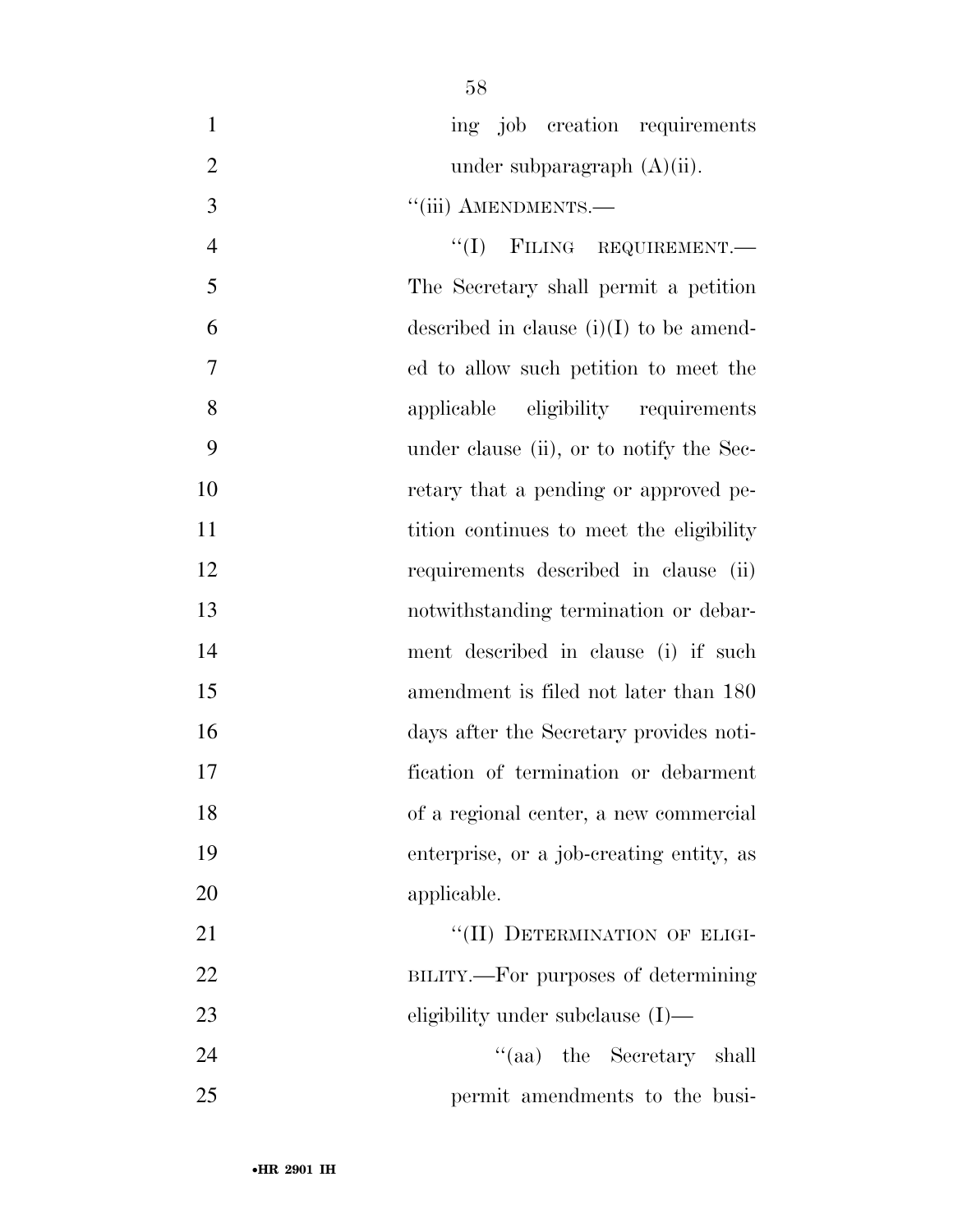|               | ness plan, without such facts un- |
|---------------|-----------------------------------|
|               | derlying the amendment being      |
| $\mathcal{R}$ | deemed a material change; and     |

| 4      | "(bb) may deem any funds                      |
|--------|-----------------------------------------------|
| 5      | obtained or recovered by an alien             |
| 6      | investor, directly or indirectly,             |
| $\tau$ | from claims against third parties,            |
| 8      | including insurance proceeds, or              |
| 9      | any additional investment capital             |
| 10     | provided by the alien, to be such             |
| 11     | alien's investment capital for the            |
| 12     | purposes of subparagraph $(A)$ if             |
| 13     | such investment otherwise com-                |
| 14     | plies with the requirements under             |
| 15     | this paragraph and section 216A.              |
| 16     | ``(iv)<br>REMOVAL OF CONDITIONS.              |
| 17     | Aliens described in subclauses $(I)(bb)$ and  |
| 18     | (II) of clause (ii) shall be eligible to have |
| 19     | their conditions removed pursuant to sec-     |
| 20     | tion 216A beginning on the date that is 2     |
| 21     | years after the date of the subsequent in-    |
| 22     | vestment.                                     |
|        |                                               |

23 "(v) REMEDIES.—For petitions ap-proved under clause (ii), including fol-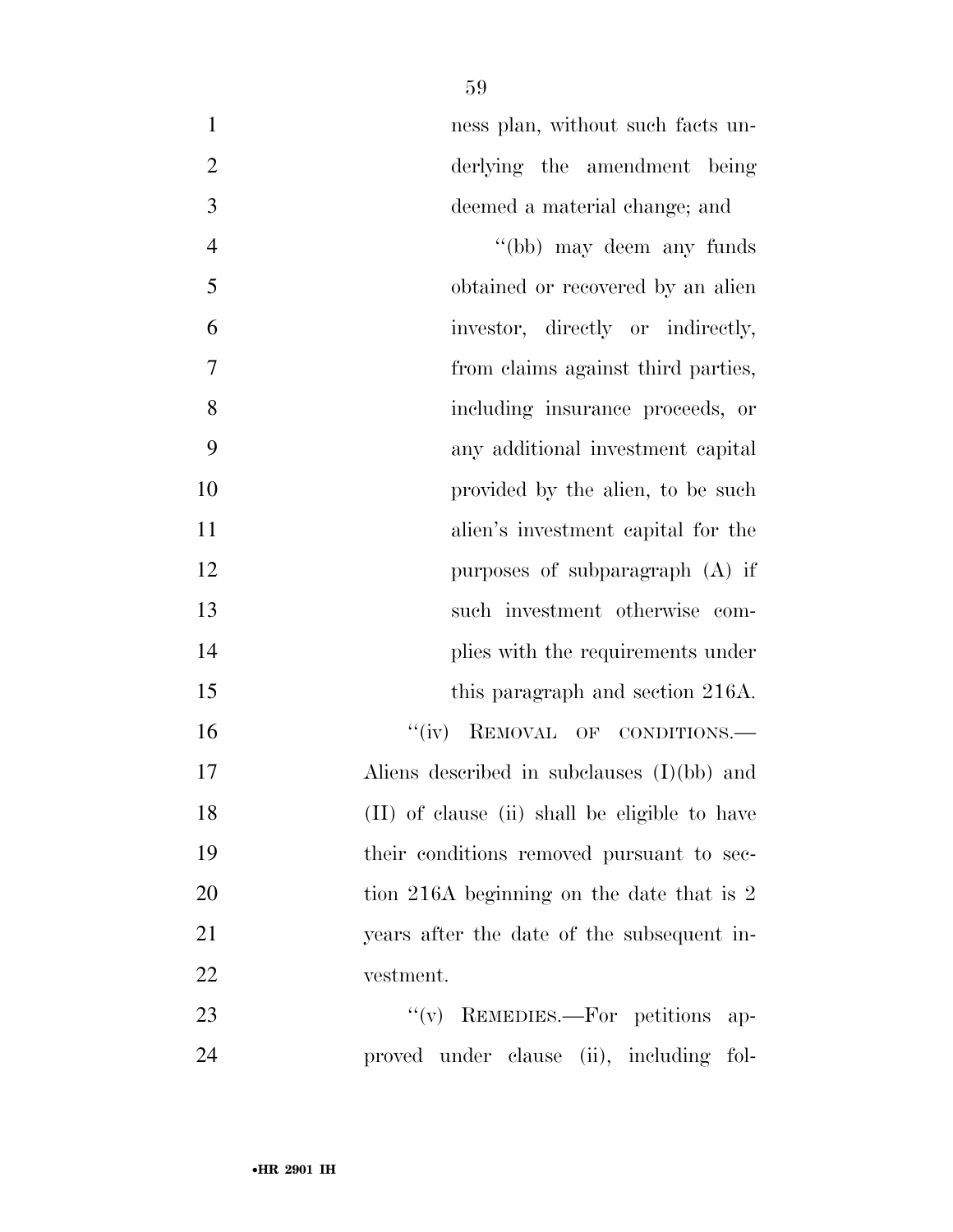| $\mathbf{1}$   | lowing an amendment filed under clause      |
|----------------|---------------------------------------------|
| $\overline{2}$ | (iii), the Secretary—                       |
| 3              | $\lq\lq$ shall retain the immigrant         |
| $\overline{4}$ | visa priority date related to the origi-    |
| 5              | nal petition and prevent age-out of de-     |
| 6              | rivative beneficiaries; and                 |
| $\overline{7}$ | "(II) may hold such petition in             |
| 8              | abeyance and extend any applicable          |
| 9              | deadlines under this paragraph.             |
| 10             | "(vi) EXCEPTION.—If the Secretary           |
| 11             | has reason to believe that an alien was a   |
| 12             | knowing participant in the conduct that led |
| 13             | to the termination of a regional center,    |
| 14             | new commercial enterprise, or job-creating  |
| 15             | entity described in clause (i)—             |
| 16             | $\lq\lq$ (I) the alien shall not be ac-     |
| 17             | corded any benefit under this sub-          |
| 18             | paragraph; and                              |
| 19             | $\lq\lq$ (II) the Secretary shall—          |
| 20             | "(aa) notify the alien of                   |
| 21             | such belief; and                            |
| 22             | "(bb) subject to section                    |
| 23             | $216A(b)(2)$ , shall deny or initiate       |
| 24             | proceedings to revoke the<br>$ap-$          |
| 25             | proval of such alien's petition,            |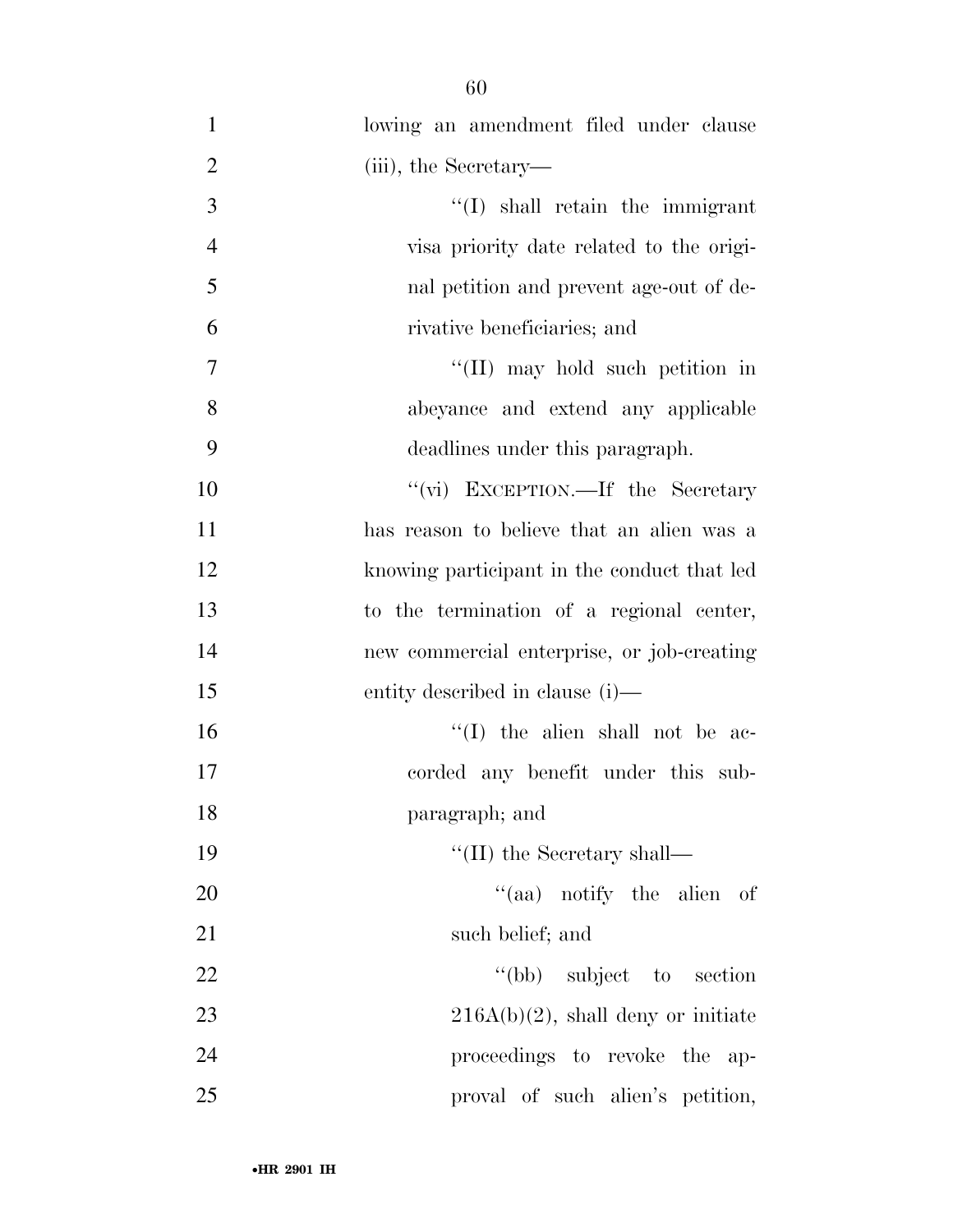| $\mathbf{1}$   | application, or benefit (and that             |
|----------------|-----------------------------------------------|
| $\overline{2}$ | of any spouse or child, if applica-           |
| 3              | ble) described in this paragraph.             |
| $\overline{4}$ | "(N) THREATS TO THE NATIONAL INTER-           |
| 5              | EST.                                          |
| 6              | "(i) DENIAL OR REVOCATION.—The                |
| 7              | Secretary of Homeland Security shall deny     |
| 8              | or revoke the approval of a petition, appli-  |
| 9              | cation, or benefit described in this para-    |
| 10             | graph, including the documents described      |
| 11             | in clause (ii), if the Secretary determines,  |
| 12             | in the Secretary's discretion, that the ap-   |
| 13             | proval of such petition, application, or ben- |
| 14             | efit is contrary to the national interest of  |
| 15             | the United States for reasons relating to     |
| 16             | threats to public safety or national secu-    |
| 17             | rity.                                         |
| 18             | DOCUMENTS.—The documents                      |
| 19             | described in this clause are—                 |
| 20             | $\lq(1)$ a certification, designation,        |
| 21             | or amendment to the designation of a          |
| 22             | regional center;                              |
| 23             | $\lq\lq$ (II) a petition seeking classifica-  |
| 24             | tion of an alien as an alien investor         |
| 25             | under this paragraph;                         |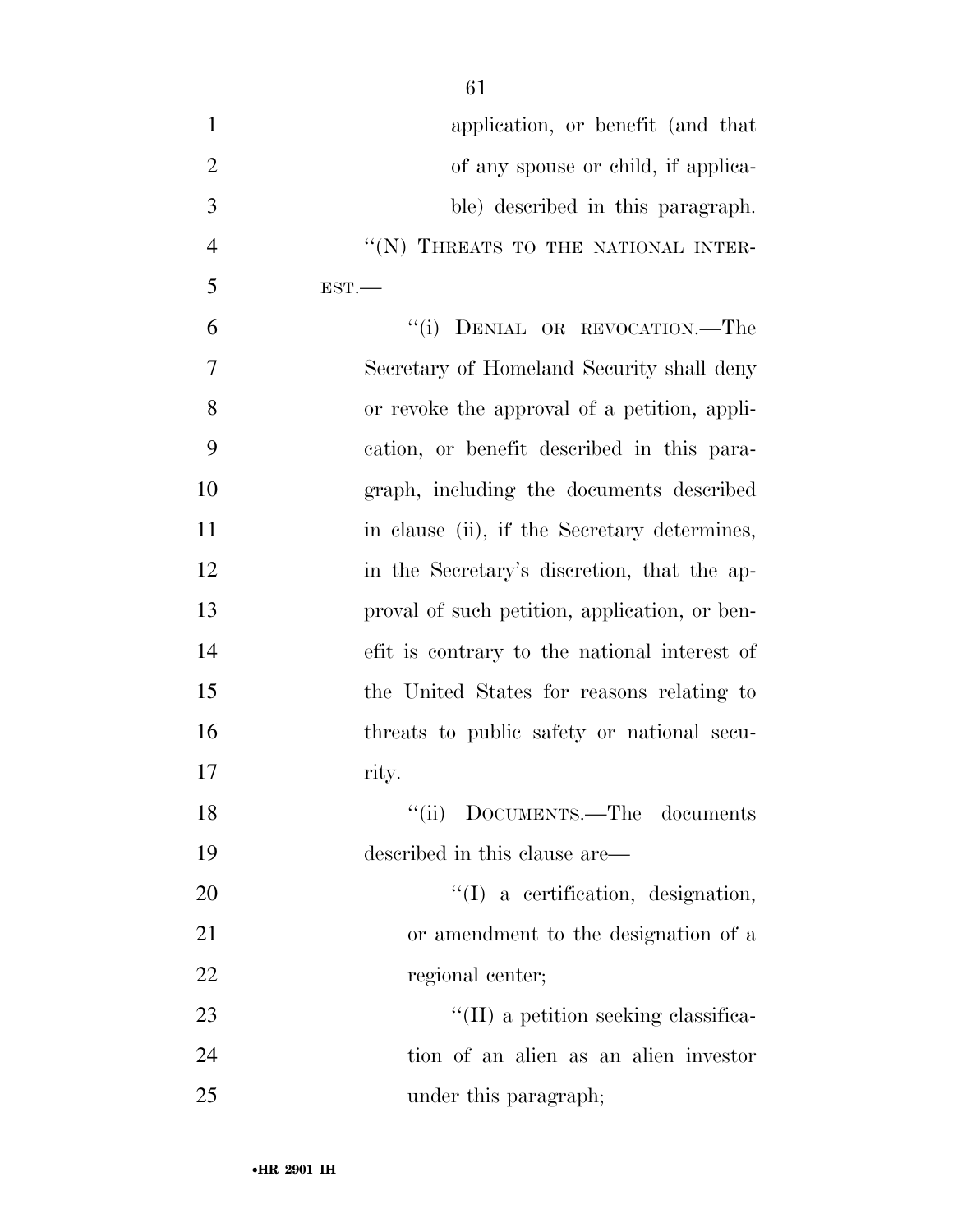| $\mathbf{1}$   | "(III) a petition to remove condi-            |
|----------------|-----------------------------------------------|
| $\overline{2}$ | tions under section 216A;                     |
| 3              | $\lq\lq (IV)$ an application for approval     |
| $\overline{4}$ | of a business plan in a new commer-           |
| 5              | cial enterprise under subparagraph            |
| 6              | $(F)$ ; or                                    |
| 7              | $\lq\lq(V)$ a document evidencing con-        |
| 8              | ditional permanent resident status            |
| 9              | that was issued to an alien pursuant          |
| 10             | to section 216A.                              |
| 11             | "(iii) DEBARMENT.—If a regional               |
| 12             | center, new commercial enterprise, or job-    |
| 13             | creating entity has its designation or par-   |
| 14             | ticipation in the program under this para-    |
| 15             | graph terminated for reasons relating to      |
| 16             | public safety or national security, any per-  |
| 17             | son associated with such regional center,     |
| 18             | new commercial enterprise, or job-creating    |
| 19             | entity, including an alien investor, shall be |
| 20             | permanently barred from future participa-     |
| 21             | tion in the program under this paragraph      |
| 22             | if the Secretary of Homeland Security, in     |
| 23             | the Secretary's discretion, determines, by a  |
| 24             | preponderance of the evidence, that such      |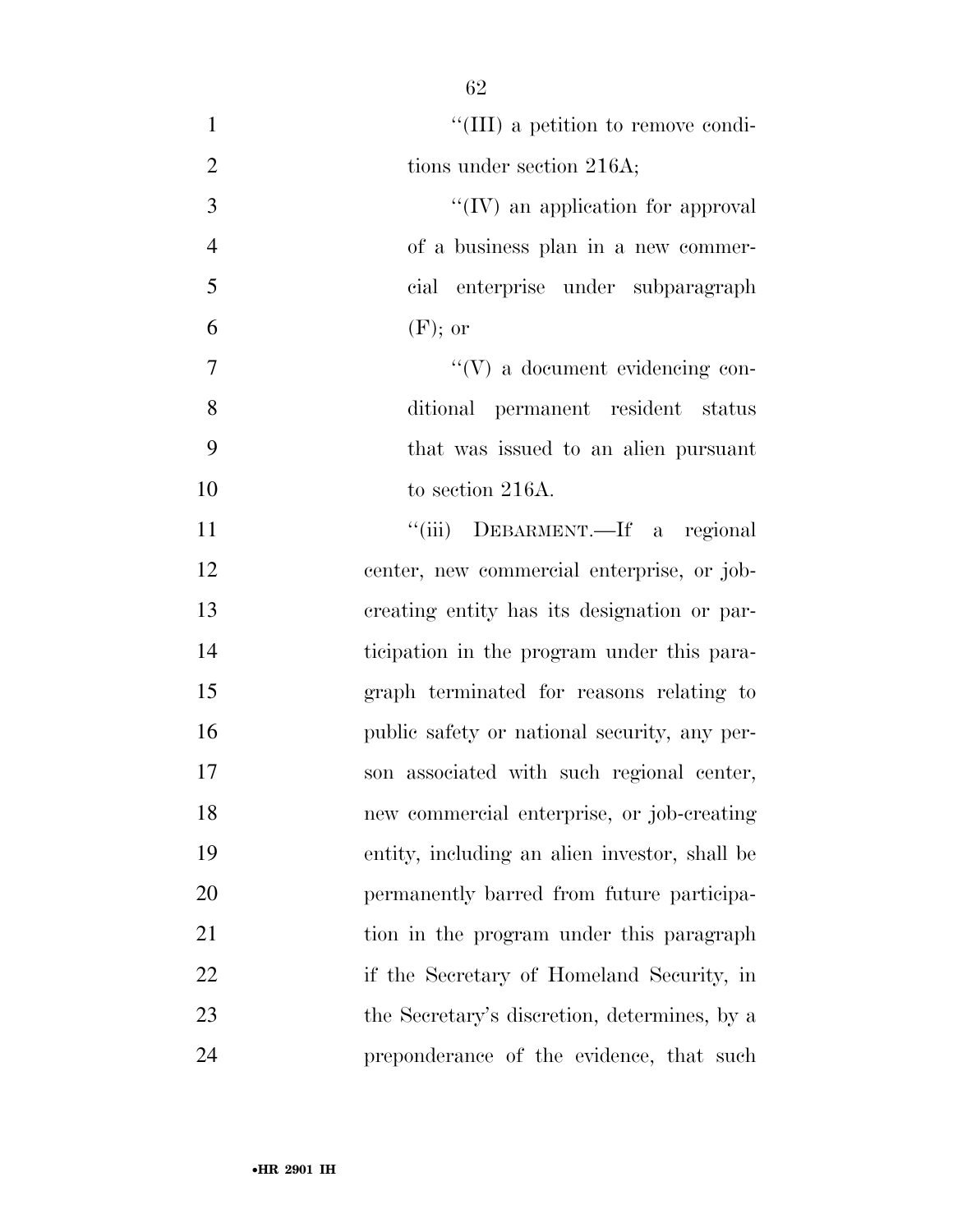| $\mathbf{1}$   | person was a knowing participant in the       |
|----------------|-----------------------------------------------|
| $\overline{2}$ | conduct that led to the termination.          |
| $\mathfrak{Z}$ | "(iv) NOTICE.—If the Secretary of             |
| $\overline{4}$ | Homeland Security determines that the ap-     |
| 5              | proval of a petition, application, or benefit |
| 6              | described in this paragraph should be de-     |
| $\tau$         | nied or revoked pursuant to clause (i), the   |
| 8              | Secretary shall—                              |
| 9              | $\lq\lq$ notify the relevant indi-            |
| 10             | vidual, regional center, or commercial        |
| 11             | entity of such determination;                 |
| 12             | $\lq\lq$ (II) deny or revoke such peti-       |
| 13             | tion, application, or benefit or termi-       |
| 14             | nate the permanent resident status of         |
| 15             | the alien (and the alien spouse and           |
| 16             | alien children of such immigrant), as         |
| 17             | of the date of such determination; and        |
| 18             | "(III) provide any United States-             |
| 19             | owned regional center, new commer-            |
| 20             | cial enterprise, or job creating entity       |
| 21             | an explanation for such determination         |
| 22             | unless the relevant information is            |
| 23             | classified or disclosure is otherwise         |
| 24             | prohibited under law.                         |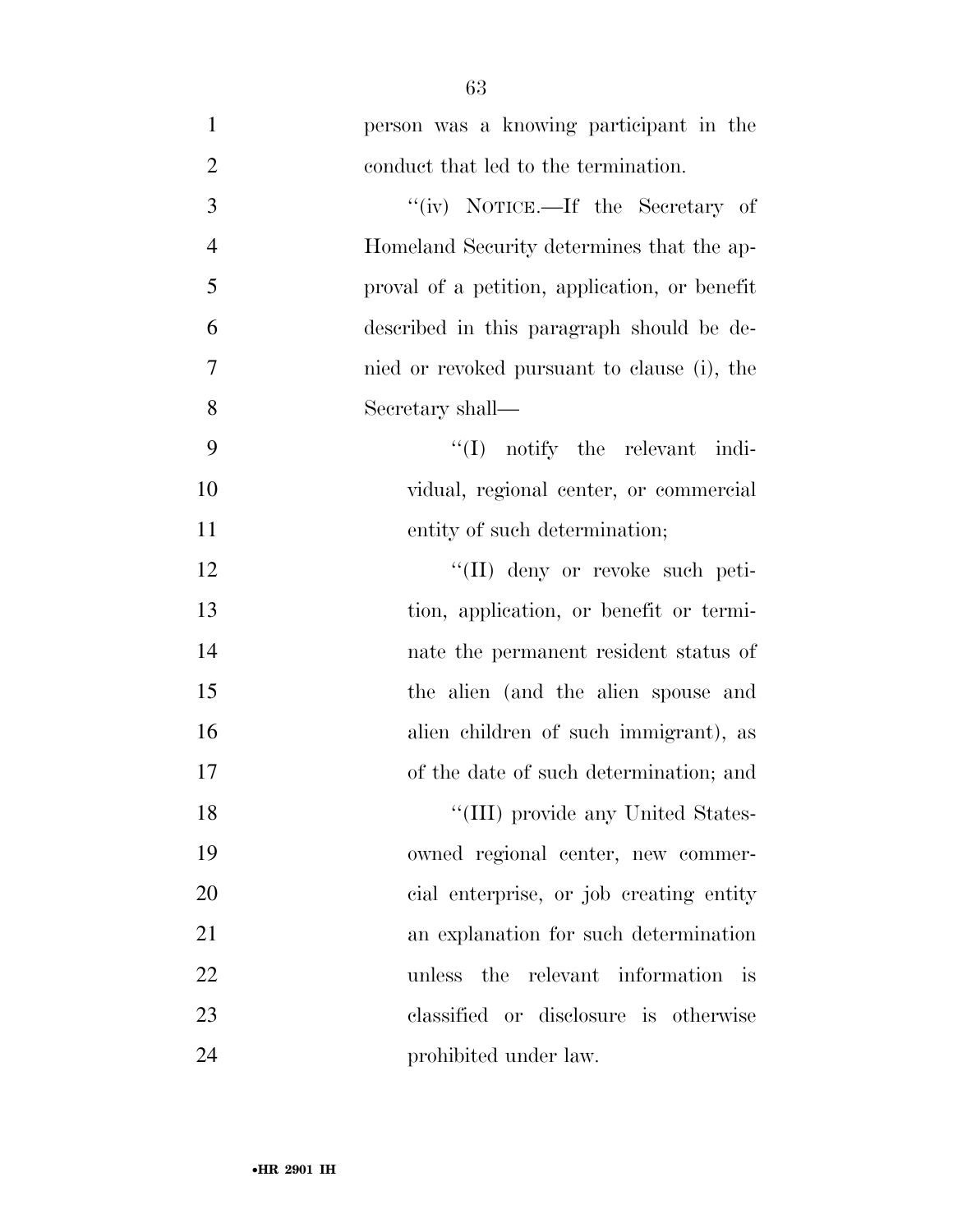| $\mathbf{1}$   | "(v) JUDICIAL REVIEW.—Notwith-                 |
|----------------|------------------------------------------------|
| $\overline{2}$ | standing any other provision of law (statu-    |
| 3              | tory or nonstatutory), including section       |
| $\overline{4}$ | 2241 of title 28, United States Code, or       |
| 5              | any other habeas corpus provision, and         |
| 6              | sections 1361 and 1651 of such title, no       |
| $\overline{7}$ | court shall have jurisdiction to review a de-  |
| 8              | mial or revocation under this subparagraph.    |
| 9              | Nothing in this clause may be construed as     |
| 10             | precluding review of constitutional claims     |
| 11             | or questions of law raised upon a petition     |
| 12             | for review filed with an appropriate court     |
| 13             | of appeals in accordance with section 242.     |
| 14             | "(O) FRAUD, MISREPRESENTATION, AND             |
| 15             | CRIMINAL MISUSE.-                              |
| 16             | "(i) DENIAL OR REVOCATION.-Sub-                |
| 17             | ject to subparagraph (M), the Secretary of     |
| 18             | Homeland Security shall deny or revoke         |
| 19             | the approval of a petition, application, or    |
| 20             | benefit described in this paragraph, includ-   |
| 21             | ing the documents described in subpara-        |
| 22             | graph $(N)(ii)$ , if the Secretary determines, |
| 23             | in the Secretary's discretion, that such pe-   |
| 24             | tition, application, or benefit was predi-     |
| 25             | cated on or involved fraud, deceit, inten-     |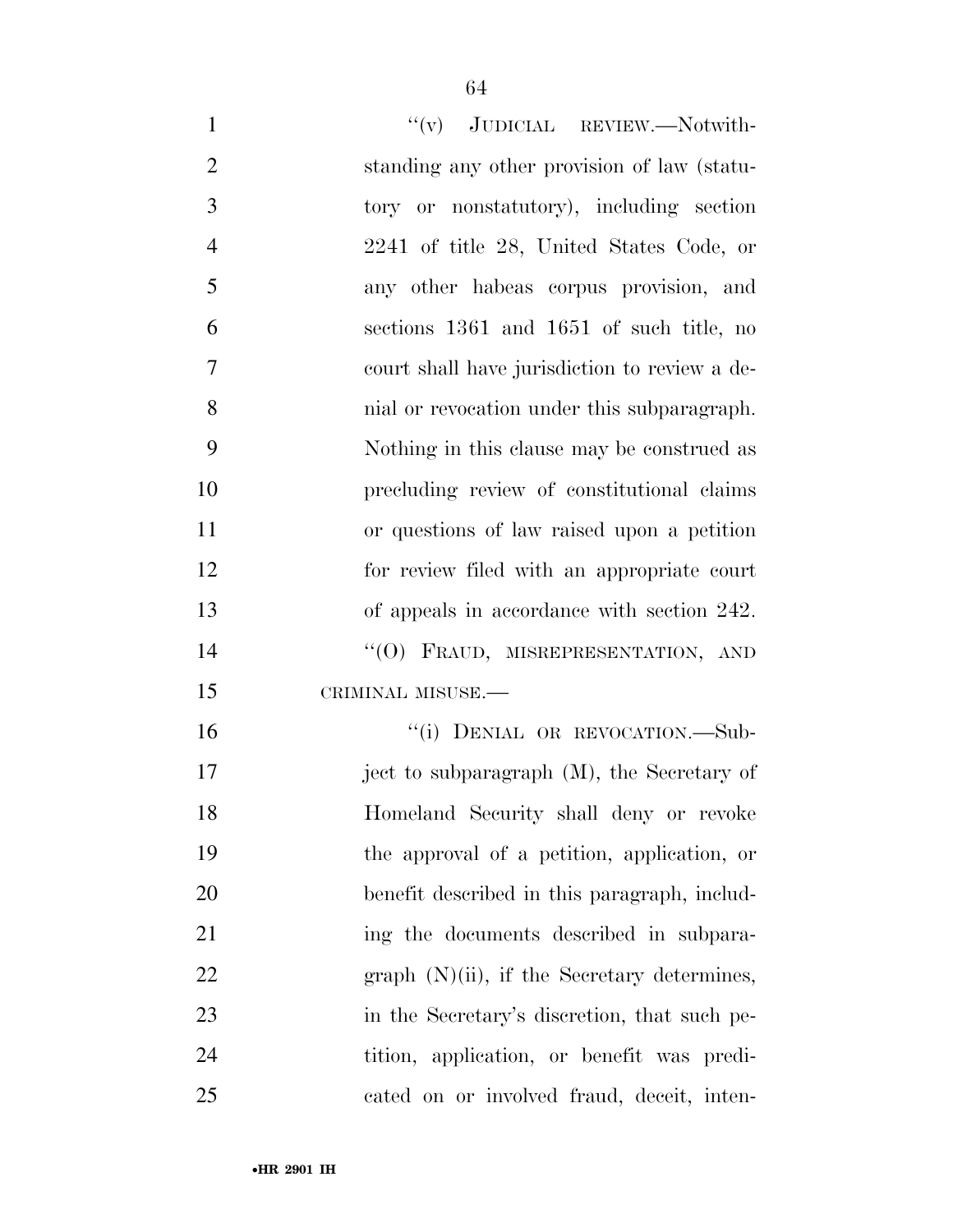| tional material misrepresentation, or crimi- |
|----------------------------------------------|
| nal misuse.                                  |

 $"(*ii*) DEBARMENT.—If a regional cen-$  ter, new commercial enterprise, or job-cre- ating entity has its designation or partici- pation in the program under this para- graph terminated for reasons relating to fraud, intentional material misrepresenta- tion, or criminal misuse, any person associ- ated with such regional center, new com- mercial enterprise, or job-creating entity, including an alien investor, shall be perma- nently barred from future participation in the program if the Secretary determines, in the Secretary's discretion, by a prepon- derance of the evidence, that such person was a knowing participant in the conduct 18 that led to the termination.

19 ''(iii) NOTICE.—If the Secretary de- termines that the approval of a petition, application, or benefit described in this paragraph should be denied or revoked pursuant to clause (i), the Secretary shall—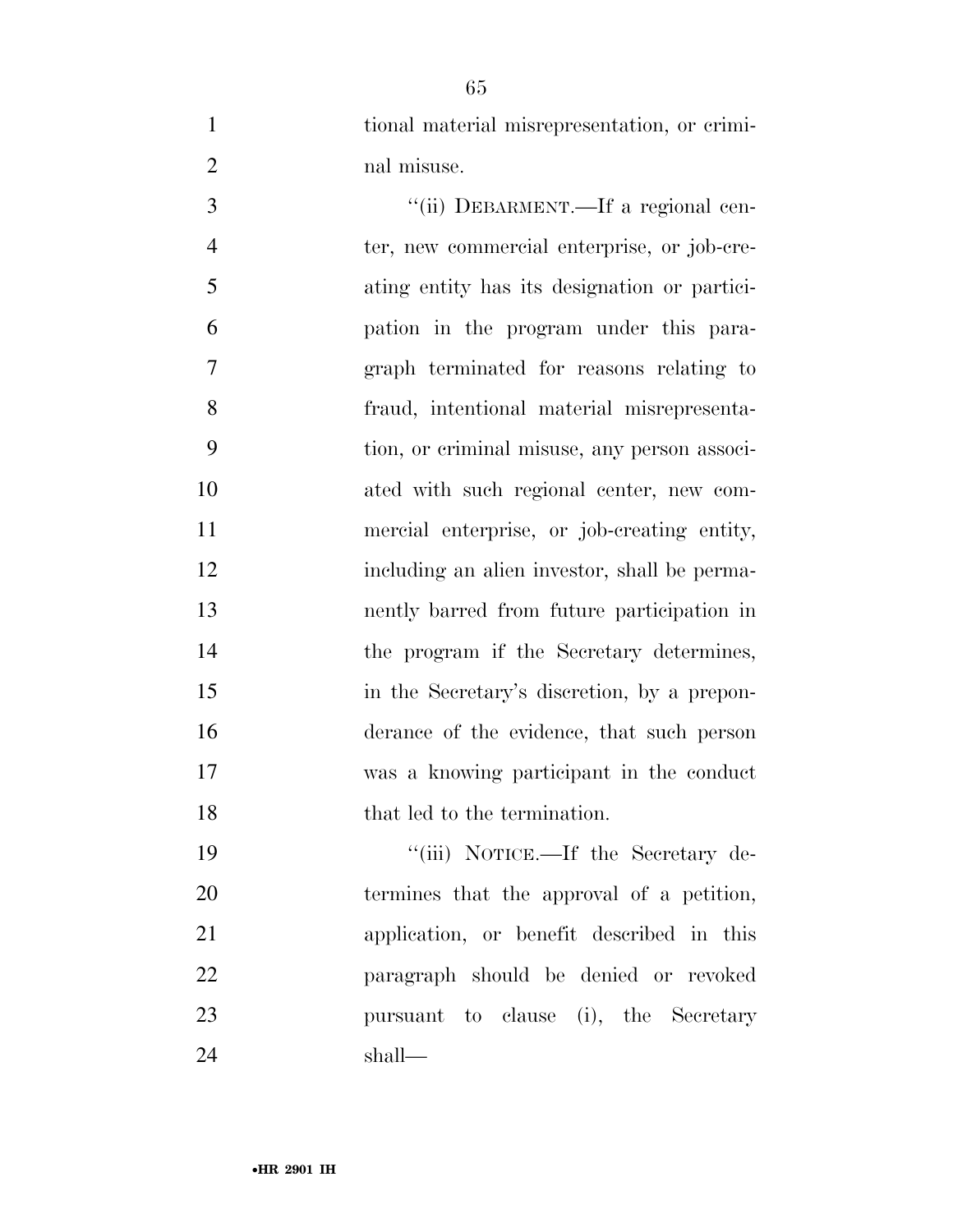| $\mathbf{1}$   | $\lq\lq$ notify the relevant indi-         |
|----------------|--------------------------------------------|
| $\overline{2}$ | vidual, regional center, or commercial     |
| $\mathfrak{Z}$ | entity of such determination; and          |
| $\overline{4}$ | "(II) deny or revoke such peti-            |
| 5              | tion, application, or benefit or termi-    |
| 6              | nate the permanent resident status of      |
| $\overline{7}$ | the alien (and the alien spouse and        |
| 8              | alien children of such immigrant), in      |
| 9              | accordance with clause (i), as of the      |
| 10             | date of such determination.                |
| 11             | "(P) ADMINISTRATIVE APPELLATE<br>$RE-$     |
| 12             | VIEW.                                      |
| 13             | "(i) IN GENERAL.—The Director of           |
| 14             | U.S. Citizenship and Immigration Services  |
| 15             | shall provide an opportunity for an admin- |
| 16             | istrative appellate review by the Adminis- |
| 17             | trative Appeals Office of U.S. Citizenship |
| 18             | and Immigration Services of any deter-     |
| 19             | mination made under this paragraph, in-    |
| 20             | cluding—                                   |
| 21             | "(I) an application for regional           |
| 22             | center designation or regional center      |
| 23             | amendment;                                 |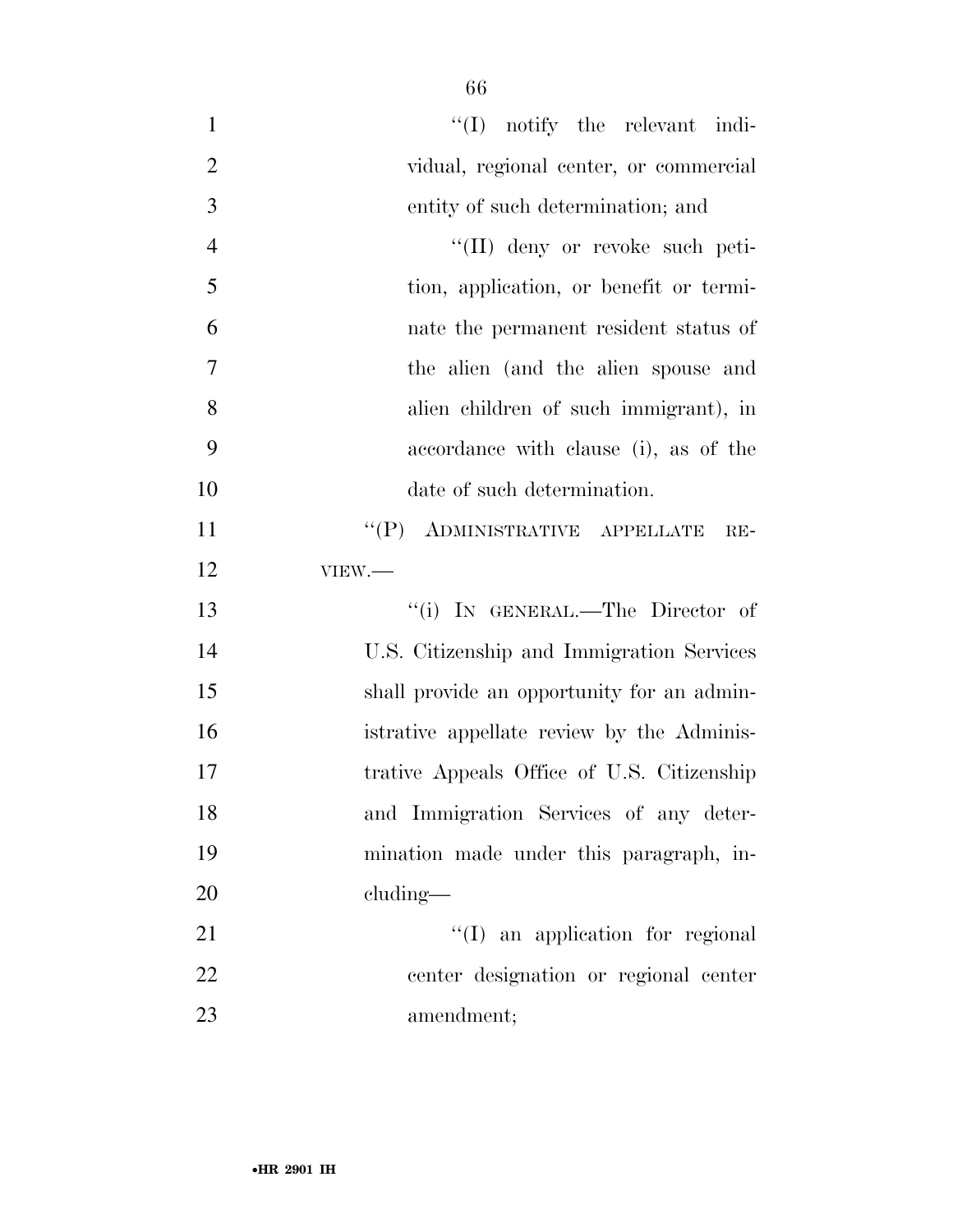| $\mathbf{1}$   | "(II) an application for approval               |
|----------------|-------------------------------------------------|
| $\mathbf{2}$   | of a business plan filed under sub-             |
| 3              | paragraph $(F)$ ;                               |
| $\overline{4}$ | "(III) a petition by an alien in-               |
| 5              | vestor for status as an immigrant               |
| 6              | under this paragraph;                           |
| 7              | $\lq\lq (IV)$ the termination or suspen-        |
| 8              | sion of any benefit accorded under              |
| 9              | this paragraph; and                             |
| 10             | $\lq\lq(V)$ any sanction imposed by the         |
| 11             | Secretary under this paragraph.                 |
| 12             | "(ii) JUDICIAL REVIEW.—Subject to               |
| 13             | subparagraph $(N)(v)$ and section               |
| 14             | $242(a)(2)$ , and notwithstanding any other     |
| 15             | provision of law (statutory or nonstatu-        |
| 16             | tory), including section $2241$ of title $28$ , |
| 17             | United States Code, or any other habeas         |
| 18             | corpus provision, and sections 1361 and         |
| 19             | 1651 of such title, no court shall have ju-     |
| 20             | risdiction to review a determination under      |
| 21             | this paragraph until the regional center, its   |
| 22             | associated entities, or the alien investor      |
| 23             | has exhausted all administrative appeals.       |
| 24             | "( $Q$ ) FUND ADMINISTRATION.—                  |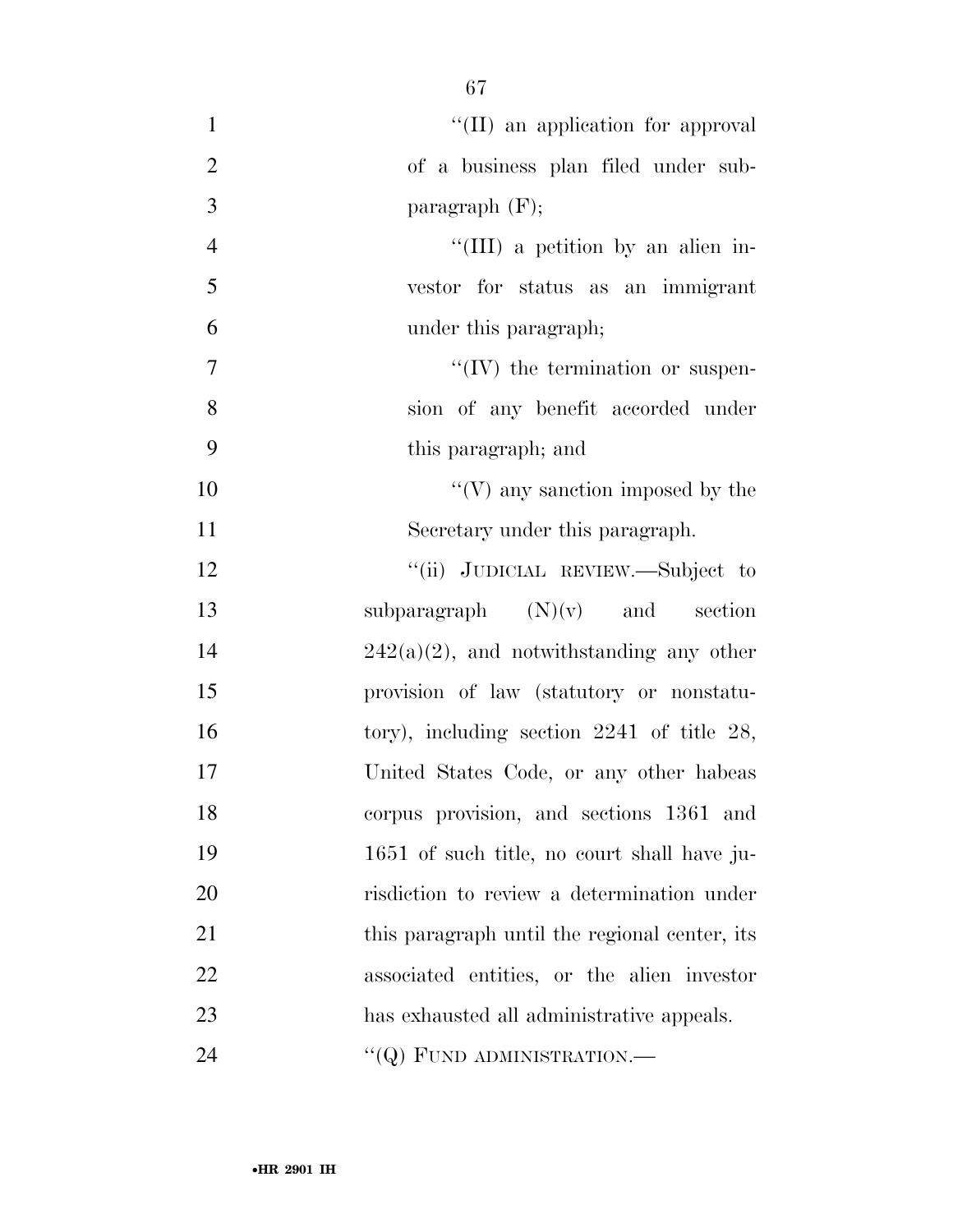| $\mathbf{1}$   | "(i) IN GENERAL.—Each new com-              |
|----------------|---------------------------------------------|
| $\overline{2}$ | mercial enterprise shall deposit and main-  |
| 3              | tain the capital investment of each alien   |
| $\overline{4}$ | investor in a separate account, including   |
| 5              | amounts held in escrow.                     |
| 6              | "(ii) USE OF FUNDS.—Amounts in a            |
| $\overline{7}$ | separate account may only—                  |
| 8              | $\lq\lq$ be transferred to another          |
| 9              | separate account or a job creating en-      |
| 10             | tity;                                       |
| 11             | "(II) otherwise be deployed into            |
| 12             | the capital investment project for          |
| 13             | which the funds were intended; or           |
| 14             | "(III) be transferred to the alien          |
| 15             | investor who contributed the funds as       |
| 16             | a refund of that investor's capital in-     |
| 17             | vestment, if otherwise permitted            |
| 18             | under this paragraph.                       |
| 19             | "(iii) DEPLOYMENT OF FUNDS INTO             |
| 20             | AN AFFILIATED JOB-CREATING ENTITY.-         |
| 21             | If amounts are transferred to an affiliated |
| 22             | job-creating entity pursuant to clause      |
| 23             | $(ii)(I)$ —                                 |
| 24             | $\lq\lq$ (I) the affiliated job-creating    |
| 25             | entity shall maintain such amounts in       |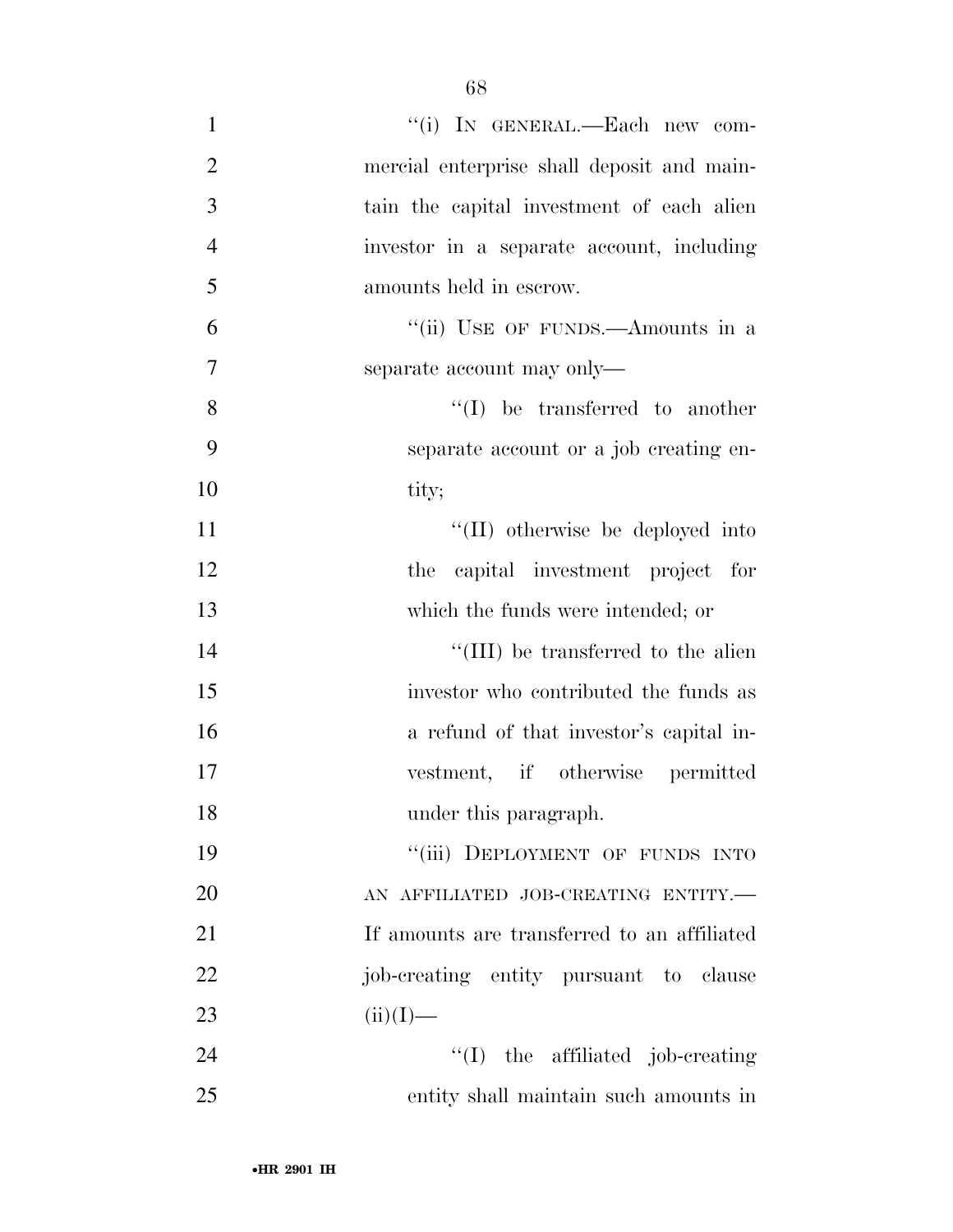| $\mathbf{1}$   | a separate account until they are de-         |
|----------------|-----------------------------------------------|
| $\overline{2}$ | ployed into the capital investment            |
| 3              | project for which they were intended;         |
| $\overline{4}$ | and                                           |
| 5              | "(II) not later than 30 days after            |
| 6              | such amounts are deployed pursuant            |
| 7              | to subclause $(I)$ , the affiliated job-cre-  |
| 8              | ating entity shall provide written no-        |
| 9              | tice to the fund administrator re-            |
| 10             | tained pursuant to clause (iv) that a         |
| 11             | construction consultant or other indi-        |
| 12             | vidual authorized by the Secretary has        |
| 13             | verified that such amounts have been          |
| 14             | deployed into the project.                    |
| 15             | "(iv) FUND ADMINISTRATOR.—Except              |
| 16             | as provided in clause $(v)$ , the new commer- |
| 17             | cial enterprise shall retain a fund adminis-  |
| 18             | trator to fulfill the requirements under this |
| 19             | subparagraph. The fund administrator—         |
| 20             | $\lq\lq$ (I) shall be independent of, and     |
| 21             | not directly related to, the new com-         |
| 22             | mercial enterprise, the regional center       |
| 23             | associated with the new commercial            |
| 24             | enterprise, the job creating entity, or       |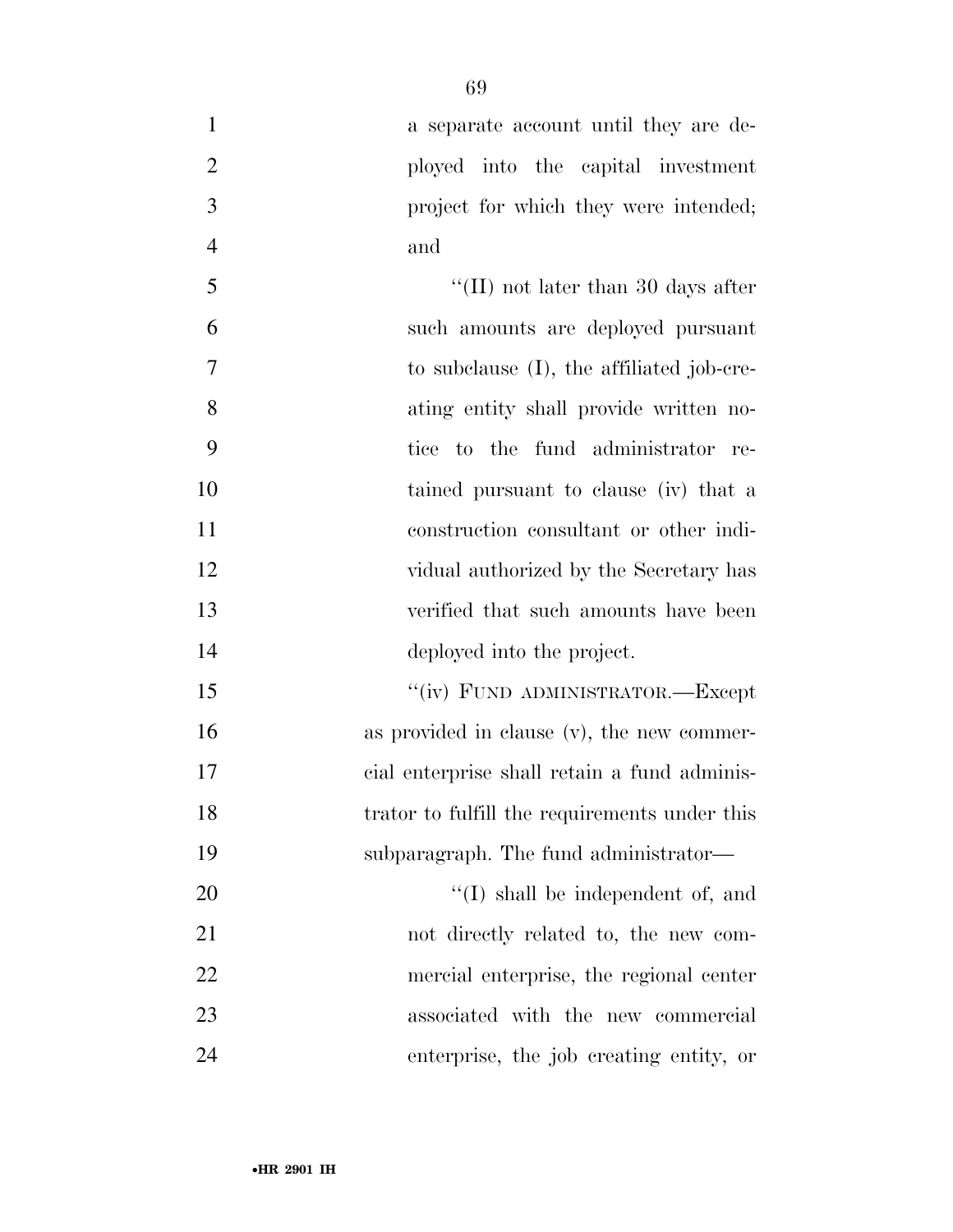| $\mathbf{1}$   | any of the principals or managers of  |
|----------------|---------------------------------------|
| $\overline{2}$ | such entities;                        |
| 3              | "(II) shall be licensed, active,      |
| $\overline{4}$ | and in good standing as—              |
| 5              | "(aa) a certified public ac-          |
| 6              | countant;                             |
| $\tau$         | $\lq\lq(bb)$ an attorney;             |
| 8              | "(cc) a broker-dealer or in-          |
| 9              | vestment adviser registered with      |
| 10             | the Securities and Exchange           |
| 11             | Commission; or                        |
| 12             | "(dd) an individual or com-           |
| 13             | pany that otherwise meets such        |
| 14             | requirements as may be estab-         |
| 15             | lished by the Secretary;              |
| 16             | "(III) shall monitor and track        |
| 17             | any transfer of amounts from the sep- |
| 18             | arate account;                        |
| 19             | "(IV) shall serve as a cosignatory    |
| 20             | on all separate accounts;             |
| 21             | $``(V)$ before any transfer of        |
| 22             | amounts from a separate account,      |
| 23             | shall—                                |
| 24             | "(aa) verify that the trans-          |
| 25             | fer complies with all governing       |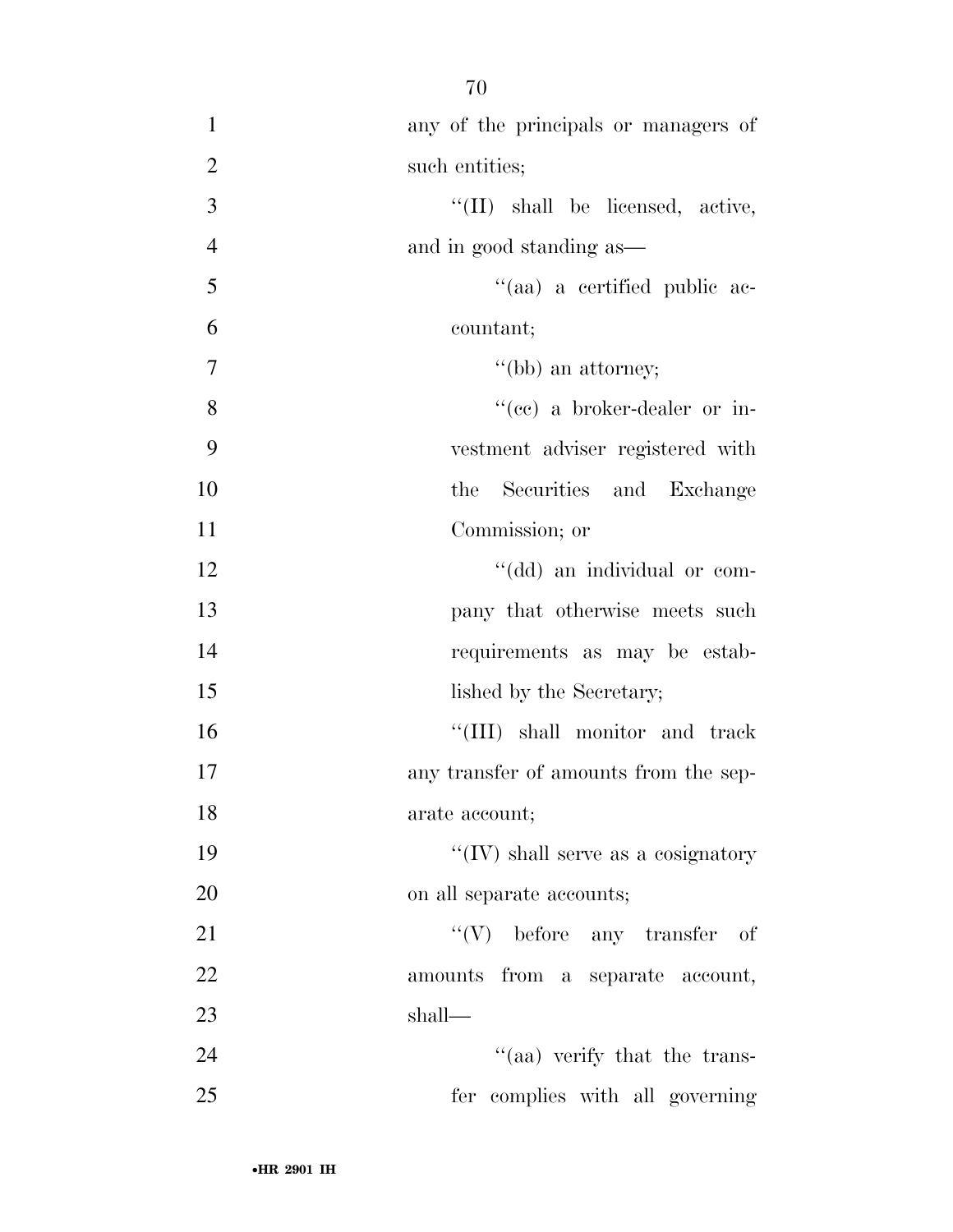| $\mathbf{1}$   | documents, including organiza-          |
|----------------|-----------------------------------------|
| $\overline{2}$ | tional, operational, and invest-        |
| 3              | ment documents; and                     |
| $\overline{4}$ | "(bb) approve such transfer             |
| 5              | with a written or electronic sig-       |
| 6              | nature;                                 |
| $\tau$         | "(VI) shall periodically provide        |
| 8              | each alien investor with information    |
| 9              | about the activity of the account in    |
| 10             | which the investor's capital invest-    |
| 11             | ment is held, including—                |
| 12             | "(aa) the name and location             |
| 13             | of the bank or financial institu-       |
| 14             | tion at which the account is            |
| 15             | maintained;                             |
| 16             | "(bb) the history of the ac-            |
| 17             | count; and                              |
| 18             | $f'(ce)$ any additional infor-          |
| 19             | mation required by the Secretary;       |
| 20             | and                                     |
| 21             | "(VII) shall make and preserve,         |
| 22             | during the 5-year period beginning on   |
| 23             | the last day of the Federal fiscal year |
| 24             | in which any transactions occurred,     |
| 25             | books, ledgers, records, and other doc- |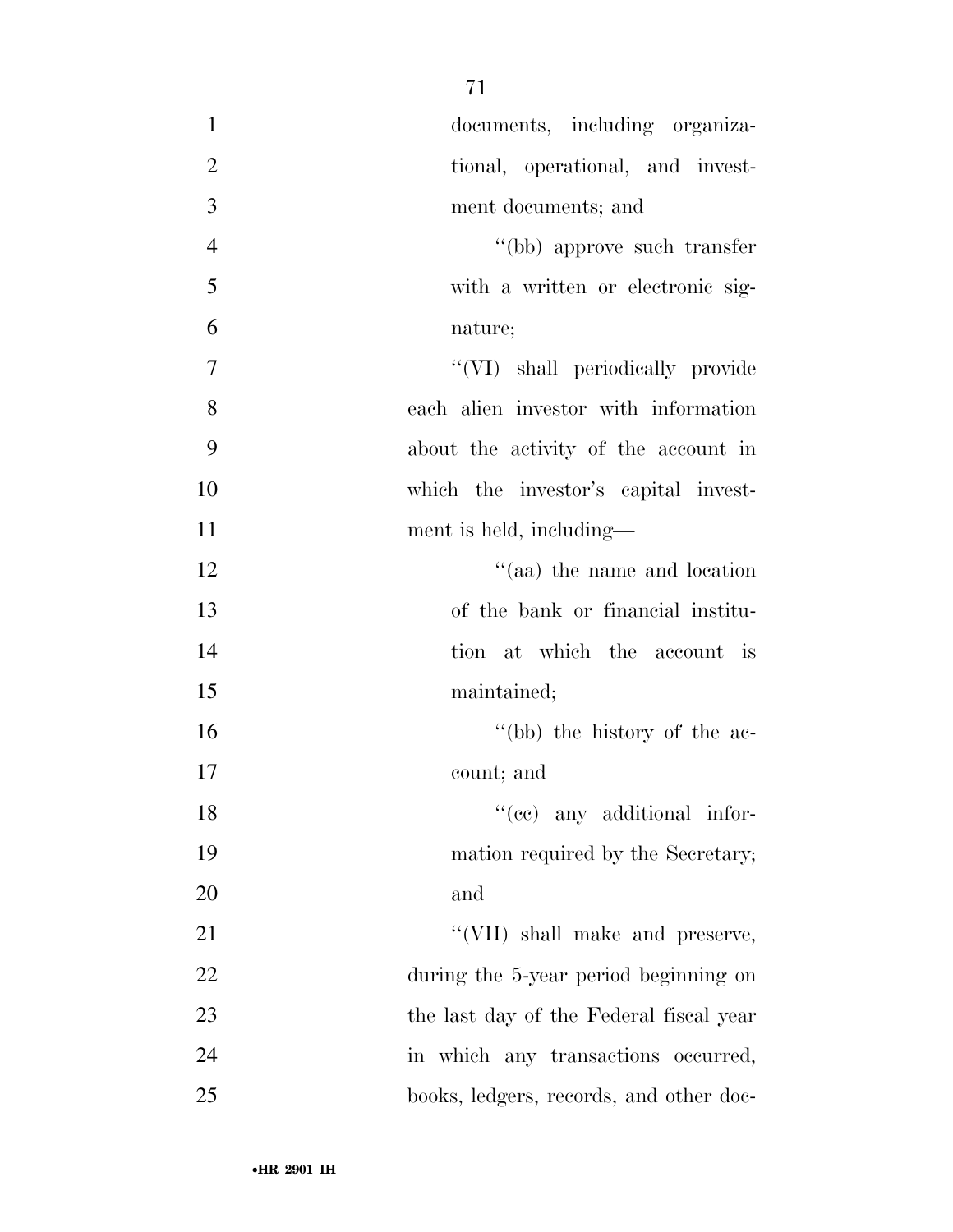| $\mathbf{1}$   | umentation necessary to comply with                            |
|----------------|----------------------------------------------------------------|
| 2              | this clause, which shall be provided to                        |
| $\overline{3}$ | the Secretary upon request.                                    |
| $\overline{4}$ | $``(v)$ WAIVER.—                                               |
| 5              | "(I) WAIVER PERMITTED.—The                                     |
| 6              | Secretary of Homeland Security, after                          |
| 7              | consultation with the Securities and                           |
| 8              | Exchange Commission, may waive the                             |
| $\mathbf Q$    | requirements under clause (iv) for any                         |
| $\Omega$       | $\mathbf{r}$ are comparable onto $\mathbf{r}$ and $\mathbf{r}$ |

| 9  | requirements under clause (iv) for any |
|----|----------------------------------------|
| 10 | new commercial enterprise or affili-   |
| 11 | ated job-creating entity that is con-  |
| 12 | trolled by or under common control of  |
| 13 | an investment adviser or broker-dealer |
| 14 | that is registered with the Securities |
| 15 | and Exchange Commission if the Sec-    |
| 16 | retary, in the Secretary's discretion, |
| 17 | determines that the Securities and     |
| 18 | Exchange Commission provides com-      |
| 19 | parable protections and transparency   |
| 20 | for alien investors as the protections |
| 21 | and transparency provided under        |

23 ''(II) WAIVER REQUIRED.—The Secretary of Homeland Security shall waive the requirements under clause

clause (iv).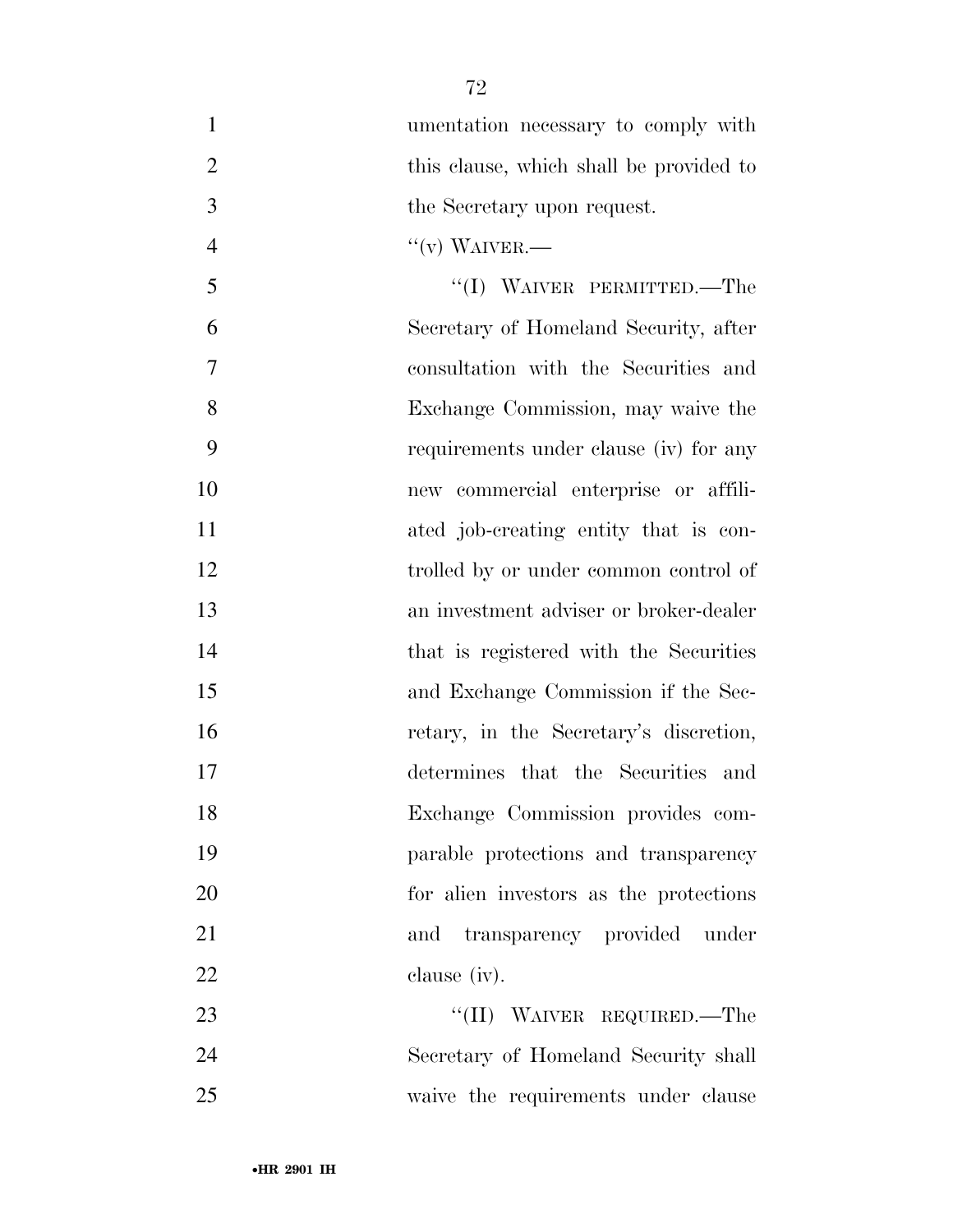| $\mathbf{1}$   | (iv) for any new commercial enterprise   |
|----------------|------------------------------------------|
| $\overline{2}$ | that commissions an annual inde-         |
| 3              | pendent financial audit of such new      |
| $\overline{4}$ | commercial enterprise or job creating    |
| 5              | entity conducted in accordance with      |
| 6              | Generally Accepted Auditing Stand-       |
| $\overline{7}$ | ards, which audit shall be provided to   |
| 8              | the Secretary and all investors in the   |
| 9              | new commercial enterprise.               |
| 10             | "(vi) DEFINED TERM.—In this sub-         |
| 11             | paragraph, the term 'separate account'   |
| 12             | means an account that—                   |
| 13             | $\lq\lq$ (I) is maintained in the United |
| 14             | States by a new commercial enterprise    |
| 15             | or job creating entity at a Federally    |
| 16             | regulated bank or at another financial   |
| 17             | institution (as defined in section 20 of |
| 18             | title 18, United States Code) in the     |
| 19             | United States;                           |
| 20             | $\lq\lq$ (II) is insured; and            |
| 21             | "(III) contains only the pooled          |
| 22             | investment funds of alien investors in   |
| 23             | a new commercial enterprise with re-     |
| 24             | spect to a single capital investment     |
| 25             | project.".                               |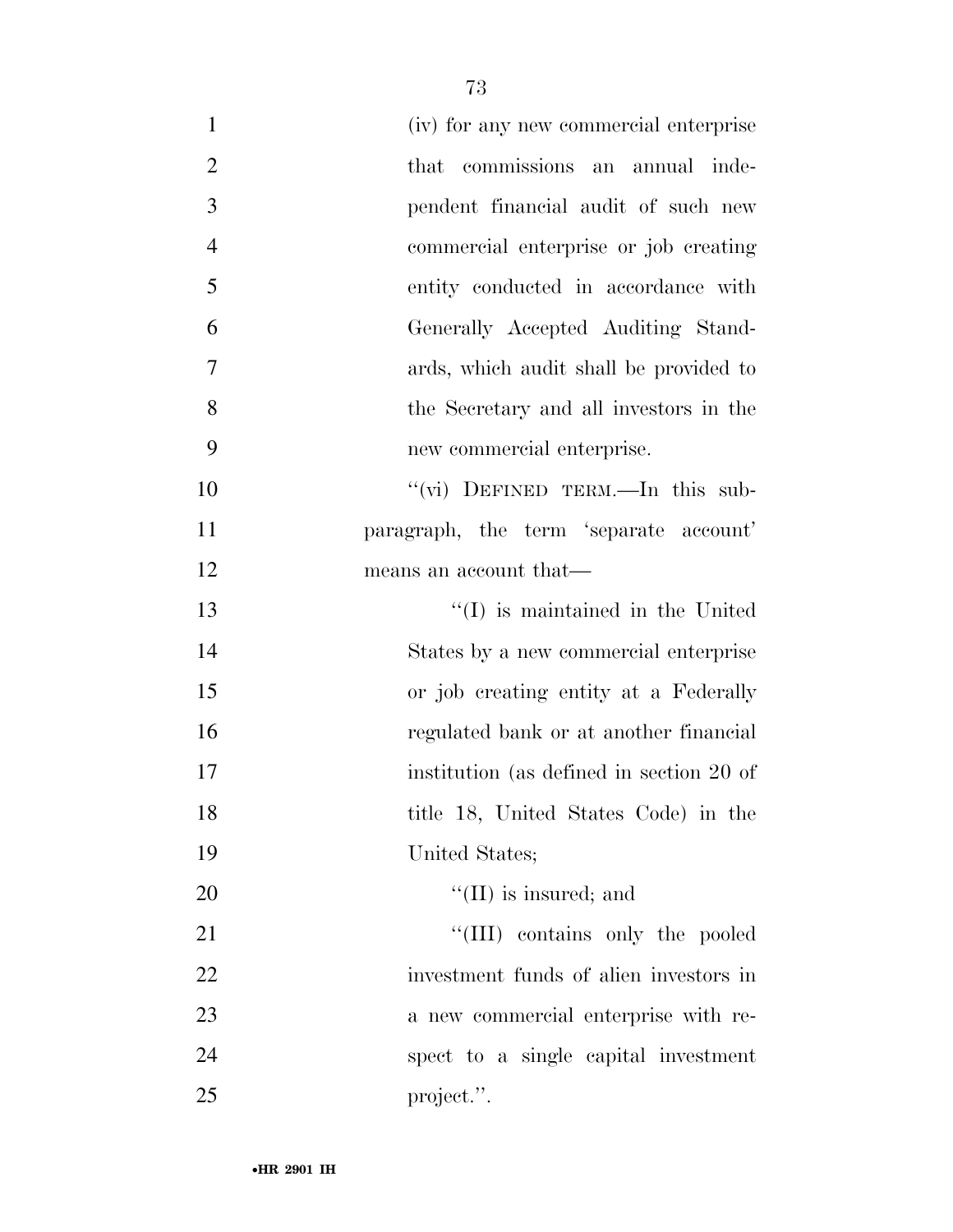(c) EFFECTIVE DATE.—Unless otherwise provided in this section, the amendments made by this section shall take effect on the date that is 90 days after the date of the enactment of this Act. **SEC. 3. CONDITIONAL PERMANENT RESIDENT STATUS FOR ALIEN INVESTORS, SPOUSES, AND CHILDREN.**  (a) IN GENERAL.—Section 216A of the Immigration and Nationality Act (8 U.S.C. 1186b) is amended— (1) by striking ''Attorney General'' each place 10 such term appears (except in subsection  $(d)(2)(C)$ ) and inserting ''Secretary of Homeland Security''; (2) by striking ''entrepreneur'' each place such term appears and inserting ''investor''; (3) in subsection (a), by amending paragraph (1) to read as follows: ''(1) CONDITIONAL BASIS FOR STATUS.—An alien investor, alien spouse, and alien child shall be considered, at the time of obtaining status as an alien lawfully admitted for permanent residence, to have obtained such status on a conditional basis sub- ject to the provisions of this section.''; 22 (4) in subsection (b)— (A) in the subsection heading, by striking ''ENTREPRENEURSHIP'' and inserting ''INVEST-MENT''; and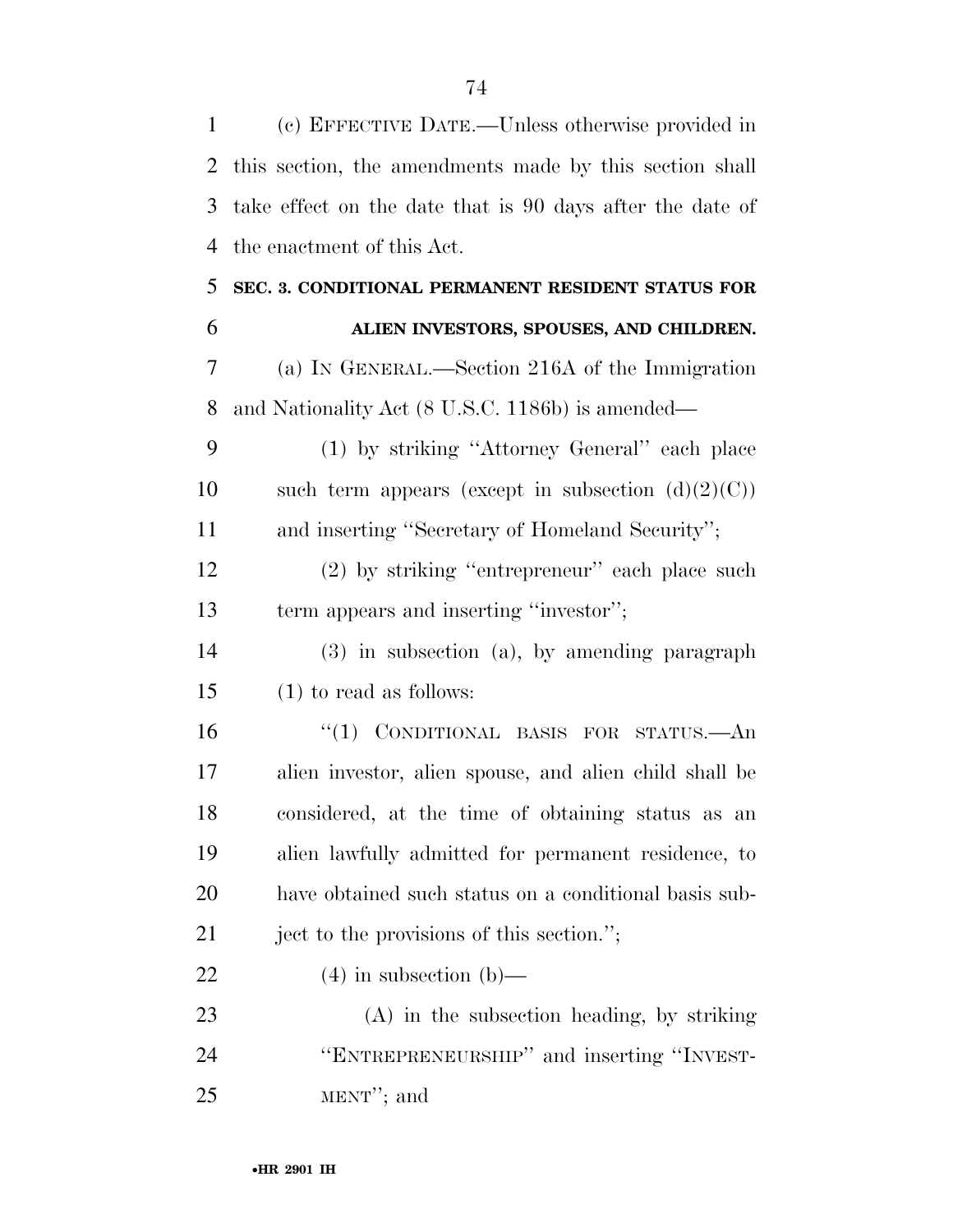| $\mathbf{1}$   | $(B)$ by amending paragraph $(1)(B)$ to read        |
|----------------|-----------------------------------------------------|
| $\overline{2}$ | as follows:                                         |
| 3              | $\lq\lq$ (B) the alien did not invest the requisite |
| $\overline{4}$ | capital; or";                                       |
| 5              | $(5)$ in subsection $(e)$ —                         |
| 6              | (A) in the subsection heading, by striking          |
| 7              | "OF TIMELY PETITION AND INTERVIEW";                 |
| 8              | $(B)$ in paragraph $(1)$ —                          |
| 9              | (i) in the matter preceding subpara-                |
| 10             | graph $(A)$ , by striking "In order" and in-        |
| 11             | serting "Except as provided in paragraph"           |
| 12             | $(3)(D)$ , in order";                               |
| 13             | (ii) in subparagraph $(A)$ —                        |
| 14             | $(I)$ by striking "must" and in-                    |
| 15             | serting "shall"; and                                |
| 16             | (II) by striking ", and" and in-                    |
| 17             | serting a semicolon;                                |
| 18             | (iii) in subparagraph $(B)$ —                       |
| 19             | (I) by striking "must" and in-                      |
| 20             | serting "shall";                                    |
| 21             | (II) by striking "Service" and in-                  |
| 22             | serting "Department of Homeland Se-                 |
| 23             | curity"; and                                        |
| 24             | (III) by striking the period at the                 |
| 25             | end and inserting "; and"; and                      |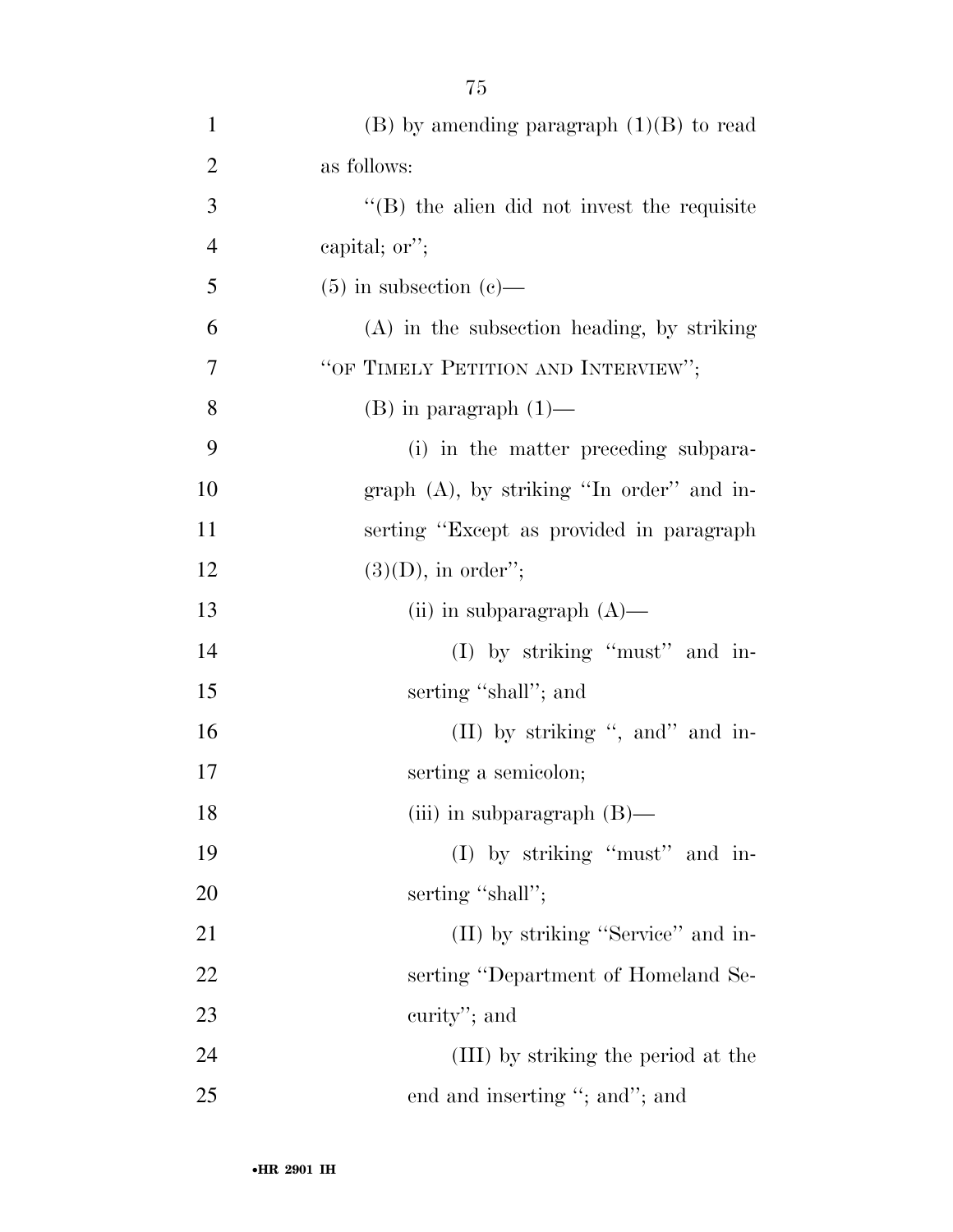(iv) by adding at the end the fol- lowing: ''(C) the Secretary shall have performed a site visit to the relevant corporate office or busi- ness location described in section 6 203(b)(5)(F)(iv)."; and 7 (C) in paragraph  $(3)$ — (i) in subparagraph (A), in the undes- ignated matter following clause (ii), by 10 striking "the" before "such filing"; and 11 (ii) by amending subparagraph (B) to read as follows: 13 "(B) REMOVAL OR EXTENSION OF CONDI- TIONAL BASIS.— 15  $\text{``(i)}$  In GENERAL.—Except as pro-16 vided in clause (ii), if the Secretary deter- mines that the facts and information con- tained in a petition submitted under para- graph (1)(A) are true, including dem- onstrating that the alien complied with 21 subsection  $(d)(1)(B)(i)$ , the Secretary shall— 23 ''(I) notify the alien involved of such determination; and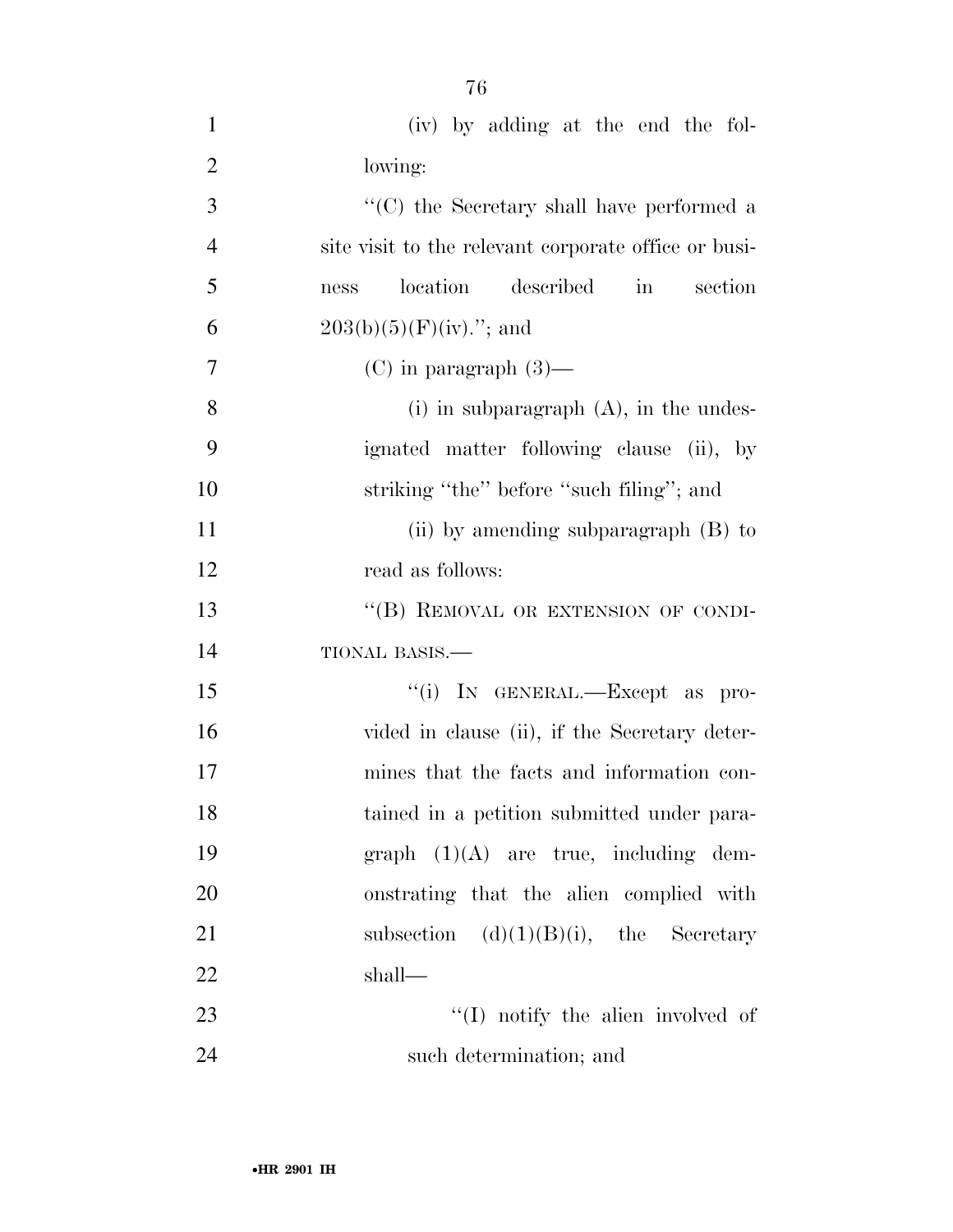| $\mathbf{1}$   | $\lq\lq$ (II) remove the conditional         |
|----------------|----------------------------------------------|
| $\overline{2}$ | basis of the alien's status effective as     |
| 3              | of the second anniversary of the             |
| $\overline{4}$ | alien's lawful admission for permanent       |
| 5              | residence.                                   |
| 6              | "(ii) EXCEPTION.—If the petition             |
| $\overline{7}$ | demonstrates that the facts and informa-     |
| 8              | tion are true and that the alien is in com-  |
| 9              | pliance with subsection $(d)(1)(B)(ii)$ —    |
| 10             | $\lq\lq$ (I) the Secretary, in the Sec-      |
| 11             | retary's discretion, may provide a 1-        |
| 12             | year extension of the alien's condi-         |
| 13             | tional status; and                           |
| 14             | $\lq\lq$ (II)(aa) if the alien files a peti- |
| 15             | tion not later than 30 days after the        |
| 16             | third anniversary of the alien's lawful      |
| 17             | admission for permanent residence            |
| 18             | demonstrating that the alien complied        |
| 19             | with subsection $(d)(1)(B)(i)$ , the Sec-    |
| 20             | retary shall remove the conditional          |
| 21             | basis of the alien's status effective as     |
| 22             | of such third anniversary; or                |
| 23             | "(bb) if the alien does not file the         |
| 24             | petition described in item (aa), the         |
|                |                                              |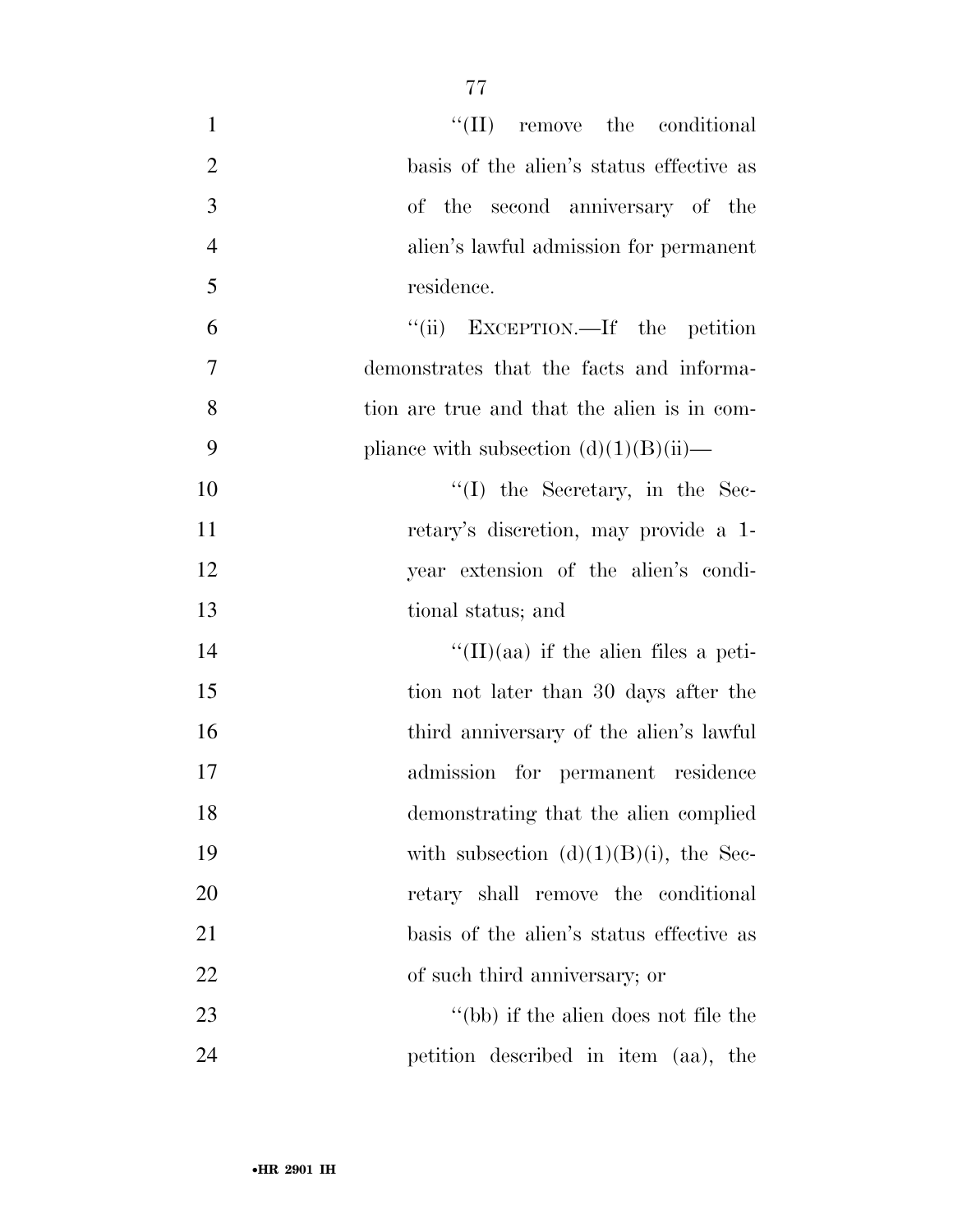| $\mathbf{1}$   | conditional status shall terminate at            |
|----------------|--------------------------------------------------|
| $\overline{2}$ | the end of such additional year.";               |
| 3              | $(6)$ in subsection $(d)$ —                      |
| $\overline{4}$ | $(A)$ in paragraph $(1)$ —                       |
| 5              | (i) by amending subparagraph $(A)$ to            |
| 6              | read as follows:                                 |
| 7              | $\lq\lq$ invested the requisite capital;";       |
| 8              | (ii) by redesignating subparagraph               |
| 9              | $(B)$ as subparagraph $(C)$ ; and                |
| 10             | (iii) by inserting after subparagraph            |
| 11             | $(A)$ the following:                             |
| 12             | "(B)(i) created the employment required          |
| 13             | under section $203(b)(5)(A)(ii)$ ; or            |
| 14             | "(ii) is actively in the process of creating     |
| 15             | employment required under section<br>the         |
| 16             | $203(b)(5)(A)(ii)$ and will create such employ-  |
| 17             | ment before the third anniversary of the alien's |
| 18             | lawful admission for permanent residence, pro-   |
| 19             | vided that such alien's capital will remain in-  |
| 20             | vested during such time; and";                   |
| 21             | $(B)$ in paragraph $(2)$ , by amending sub-      |
| 22             | paragraph $(A)$ to read as follows:              |
| 23             | "(A) NINETY-DAY PERIOD BEFORE SEC-               |
| 24             | OND ANNIVERSARY.-                                |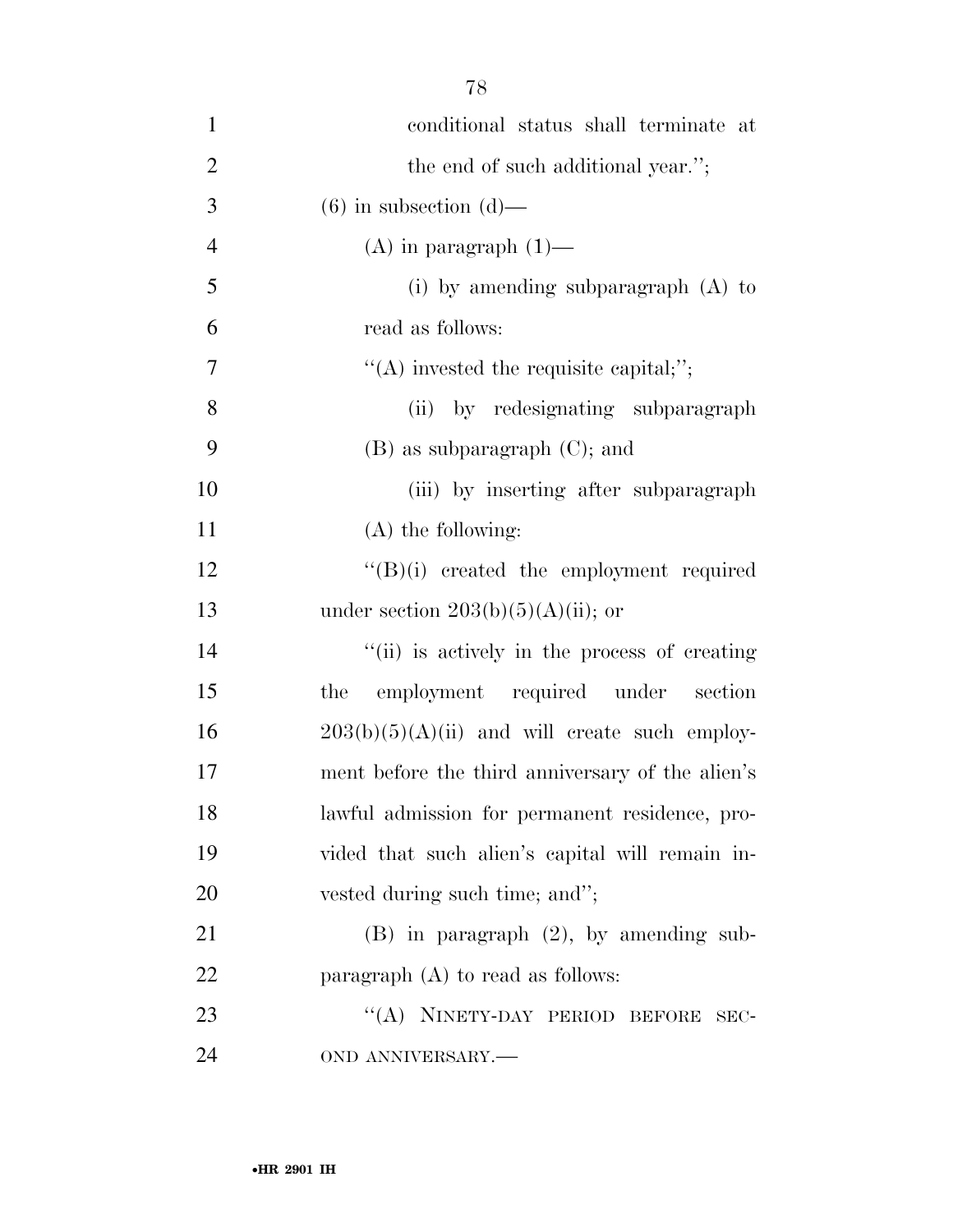| $\mathbf{1}$   | "(i) IN GENERAL.—Except as pro-                   |
|----------------|---------------------------------------------------|
| $\overline{2}$ | vided in clause (ii) and subparagraph (B),        |
| 3              | a petition under subsection $(c)(1)(A)$ shall     |
| $\overline{4}$ | be filed during the 90-day period imme-           |
| 5              | diately preceding the second anniversary of       |
| 6              | the alien investor's lawful admission for         |
| 7              | permanent residence.                              |
| 8              | "(ii) EXCEPTION.—Aliens described in              |
| 9              | subclauses $(I)(bb)$ and $(II)$ of section        |
| 10             | $203(b)(5)(M)(ii)$ shall file a petition under    |
| 11             | subsection $(c)(1)(A)$ during the 90-day pe-      |
| 12             | riod before the second anniversary of the         |
| 13             | subsequent investment."; and                      |
| 14             | $(C)$ in paragraph $(3)$ —                        |
| 15             | (i) by striking "The interview" and               |
| 16             | inserting the following:                          |
| 17             | "(A) IN GENERAL.—The interview";                  |
| 18             | (ii) by striking "Service" and insert-            |
| 19             | ing "Department of Homeland Security";            |
| 20             | and                                               |
| 21             | (iii) by striking the last sentence and           |
| 22             | inserting the following:                          |
| 23             | "(B) WAIVER.—The Secretary of Home-               |
| 24             | land Security, in the Secretary's discretion, may |
| 25             | waive the deadline for an interview under sub-    |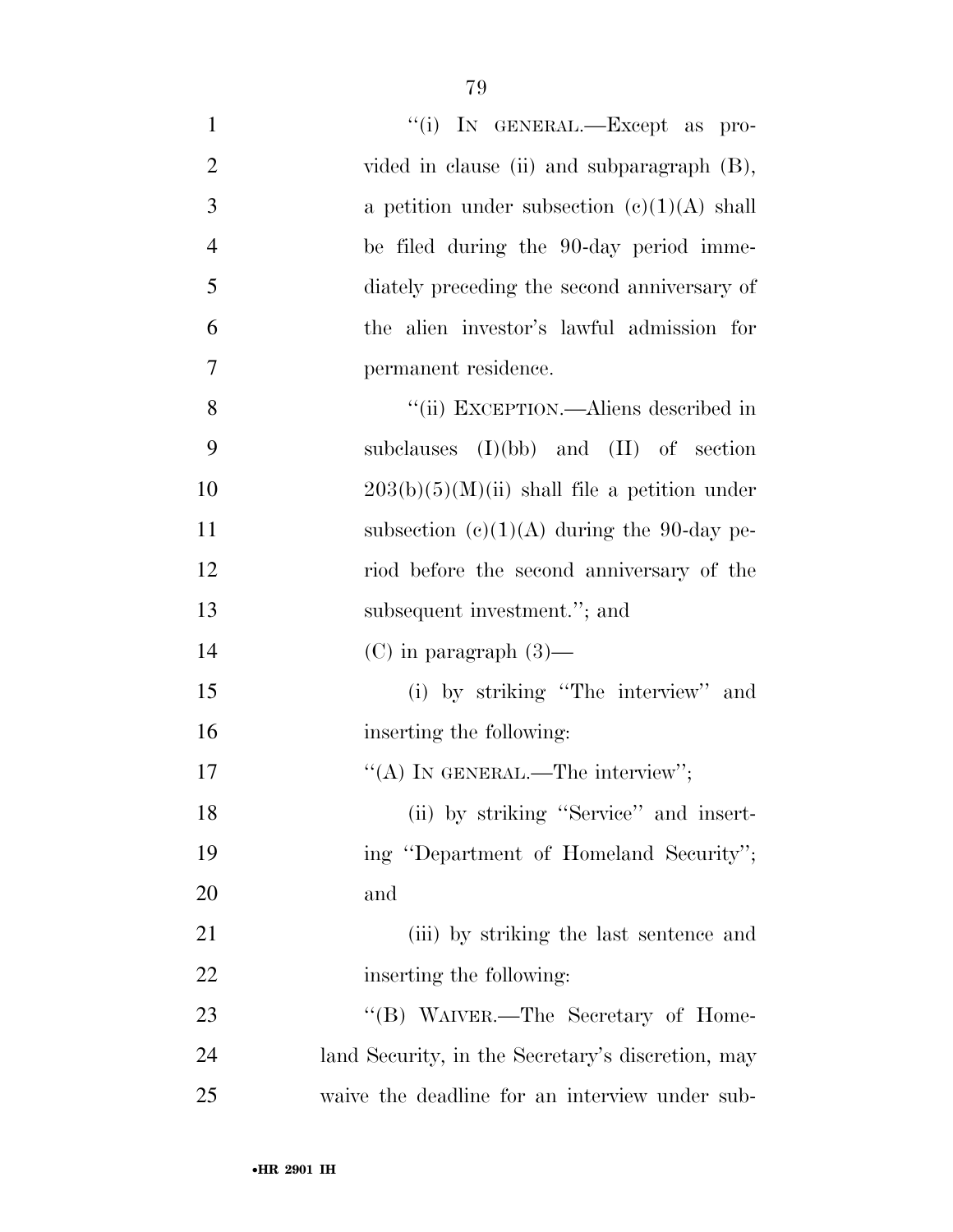1 section  $(e)(1)(B)$  or the requirement for such an interview according to criteria developed by U.S. Citizenship and Immigration Services, in consultation with its Fraud Detection and Na- tional Security Directorate and U.S. Immigra- tion and Customs Enforcement, provided that such criteria do not include a reduction of case processing times or the allocation of adjudica- tory resources. A waiver may not be granted under this subparagraph if the alien to be inter- viewed—  $\frac{1}{2}$   $\frac{1}{2}$   $\frac{1}{2}$  invested in a regional center, new commercial enterprise, or job-creating enti- ty that was sanctioned under section  $203(b)(5)$ ; or 16 ''(ii) is in a class of aliens determined by the Secretary to be threats to public 18 safety or national security."; and 19 (7) in subsection  $(f)(3)$ , by striking "a limited partnership'' and inserting ''any entity formed for the purpose of doing for-profit business''. 22 (b) EFFECTIVE DATES.— (1) IN GENERAL.—Except as provided in para-graph (2), the amendments made by subsection (a)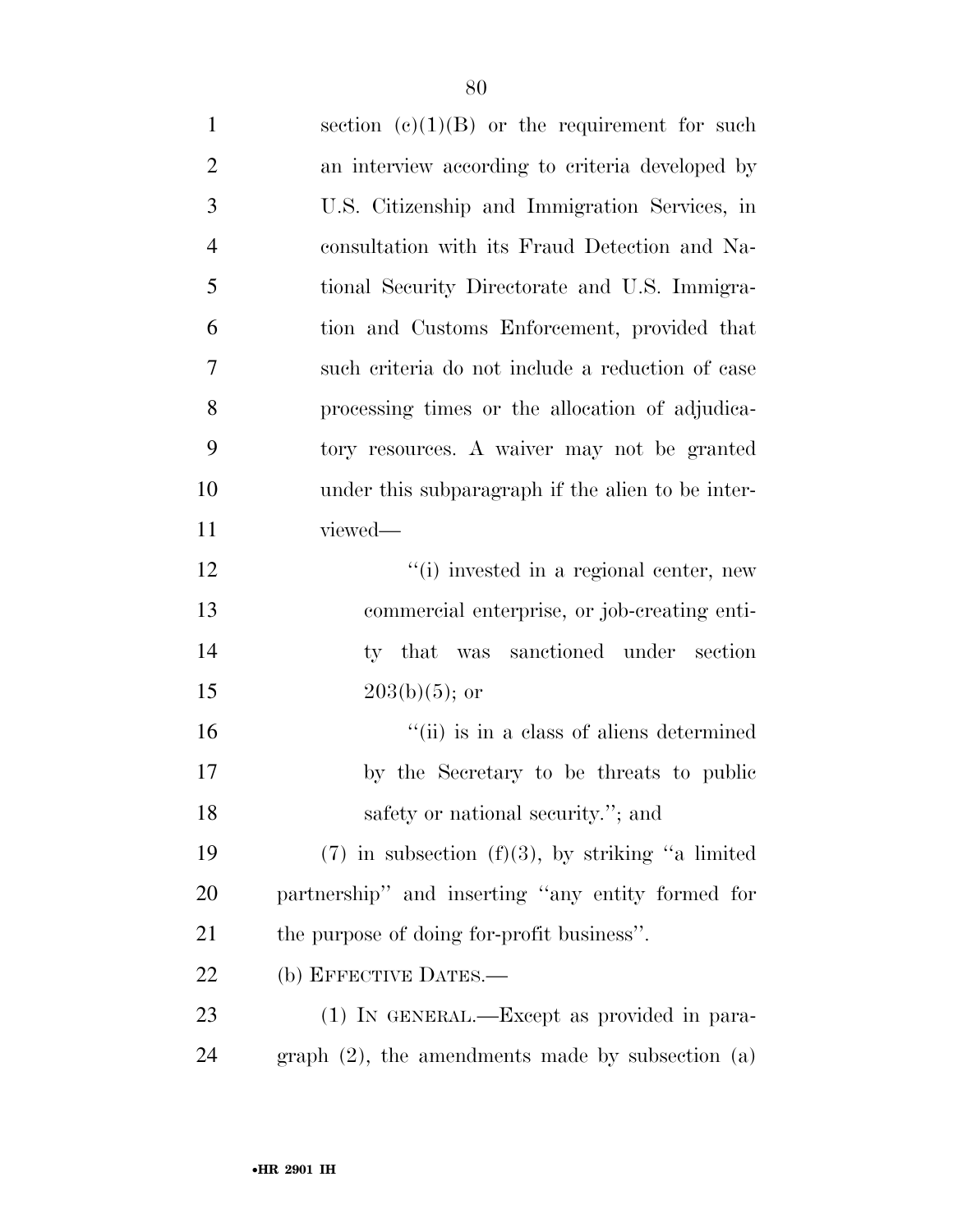(2) EXCEPTIONS.—

 (A) SITE VISITS.—The amendment made 5 by subsection  $(a)(5)(B)(iv)$  shall take effect on the date that is 2 years after the date of the enactment of this Act.

 (B) PETITION BENEFICIARIES.—The amendments made by subsection (a) shall not apply to the beneficiary of a petition that is filed under section 216A of the Immigration and Nationality Act (8 U.S.C. 1186b) if the un- derlying petition was filed under section 203(b)(5) of such Act (8 U.S.C. 1153(b)(5)) before the date of the enactment of this Act.

## **SEC. 4. EB–5 VISA REFORMS.**

17 (a) DEFINITIONS.—Section  $203(b)(5)(D)$  of the Im- migration and Nationality Act (8 U.S.C. 1153(b)(5)(D)) is amended to read as follows:

- 20 "'(D) DEFINITIONS.—In this paragraph:
- 21 "(i) AFFILIATED JOB-CREATING ENTI-22 TY.—The term 'affiliated job-creating enti-23 ty' means any job-creating entity that is controlled, managed, or owned by any of the people involved with the regional center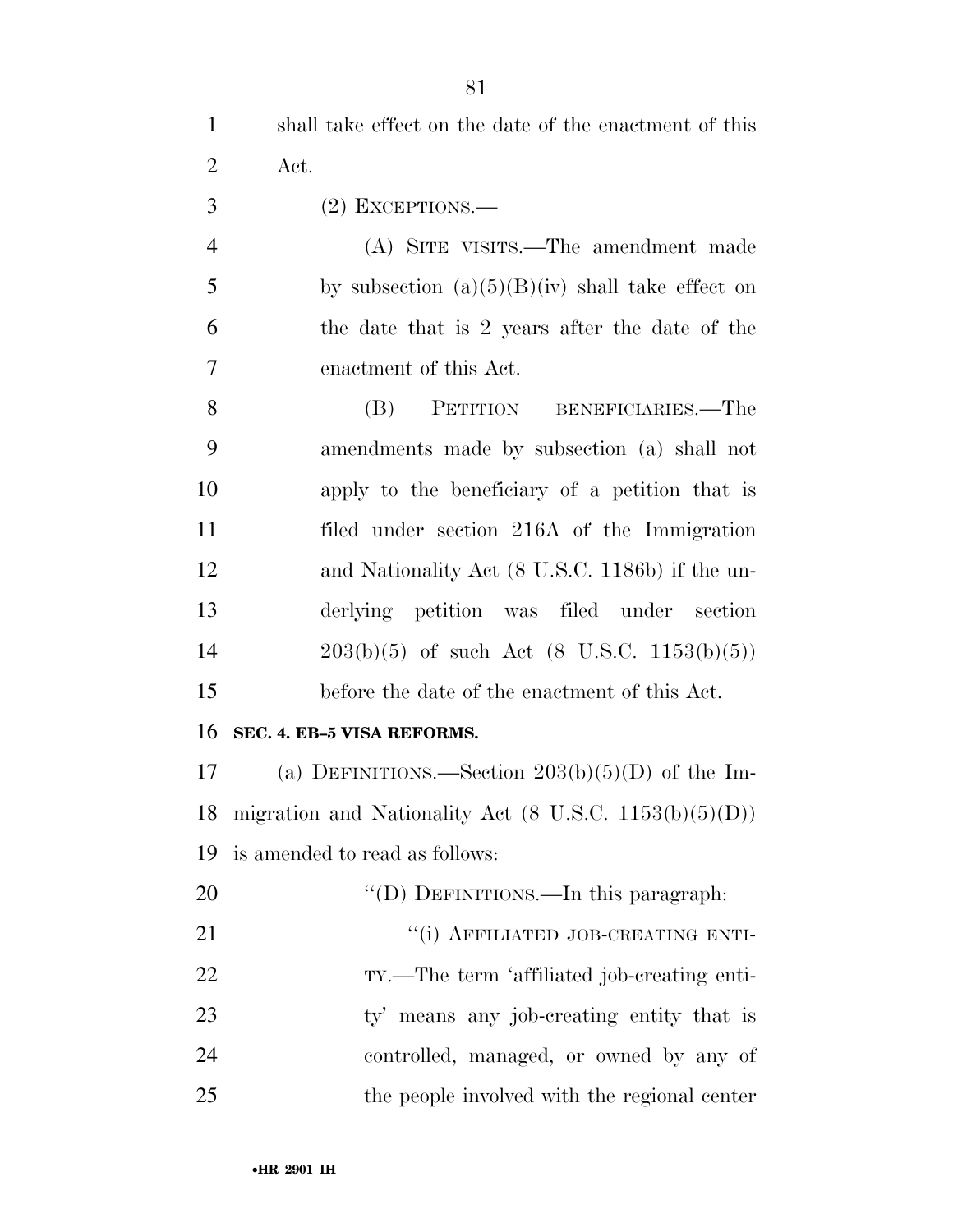| $\mathbf{1}$   | or new commercial enterprise under section |
|----------------|--------------------------------------------|
| $\overline{2}$ | 203(b)(5)(H)(v).                           |
| 3              | "(ii) CAPITAL.—The term 'capital'—         |
| $\overline{4}$ | "(I) means cash and all real, per-         |
| 5              | sonal, or mixed tangible assets owned      |
| 6              | and controlled by the alien investor,      |
| 7              | or held in trust for the benefit of the    |
| 8              | alien and to which the alien has unre-     |
| 9              | stricted access;                           |
| 10             | "(II) shall be valued at fair mar-         |
| 11             | ket value in United States dollars, in     |
| 12             | accordance with Generally Accepted         |
| 13             | Accounting Principles or other stand-      |
| 14             | ard accounting practice adopted by         |
| 15             | the Securities and Exchange Commis-        |
| 16             | sion, at the time it is invested under     |
| 17             | this paragraph;                            |
| 18             | $\lq\lq$ (III) does not include—           |
| 19             | "(aa) assets directly or indi-             |
| 20             | rectly acquired by unlawful                |
| 21             | means, including any cash pro-             |
| 22             | ceeds of indebtedness secured by           |
| 23             | such assets;                               |
| 24             | "(bb) capital invested in ex-              |
| 25             | change for a note, bond, convert-          |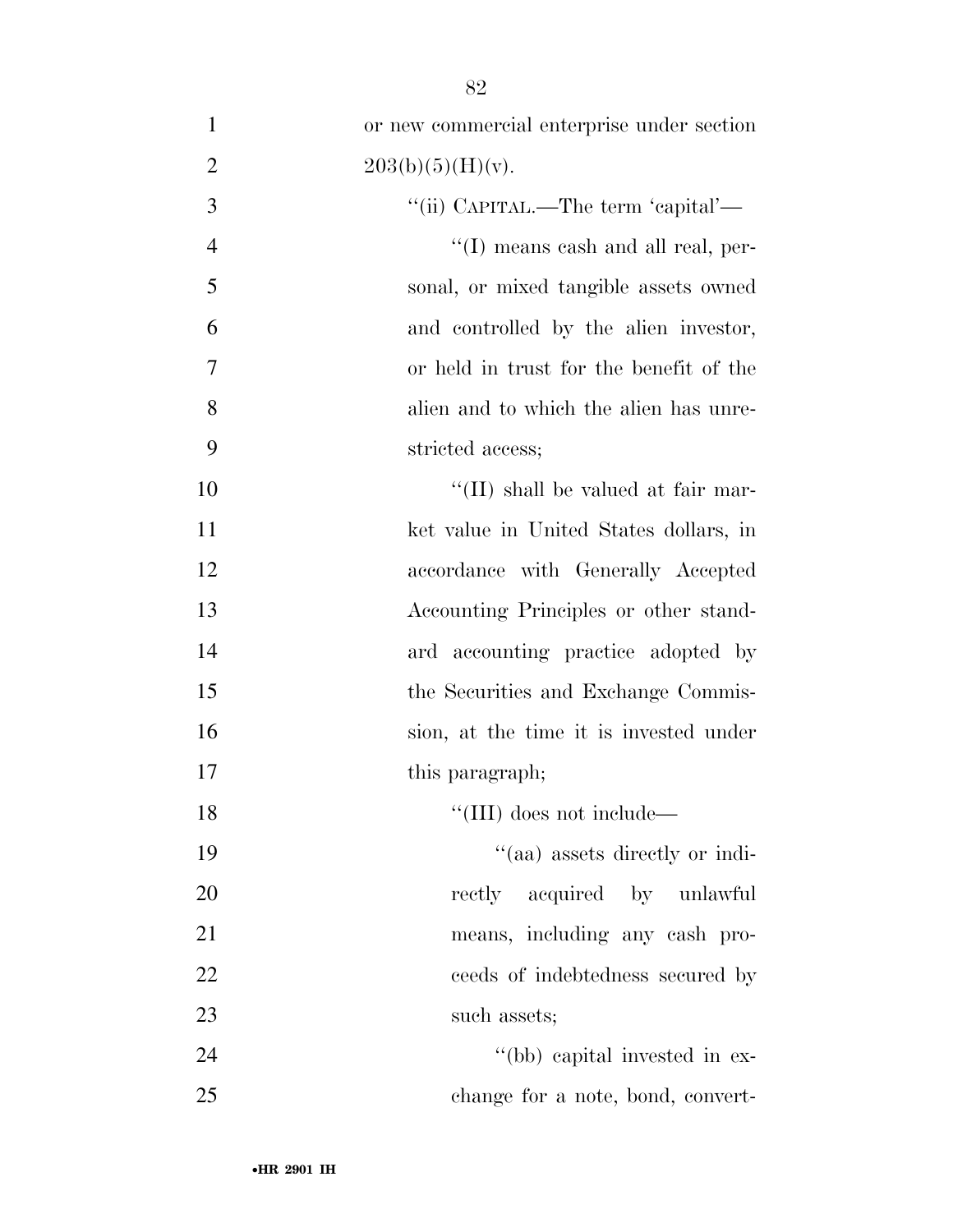| $\mathbf{1}$   | ible debt, obligation, or any other |
|----------------|-------------------------------------|
| $\overline{2}$ | debt arrangement between the        |
| 3              | alien investor and the new com-     |
| $\overline{4}$ | mercial enterprise;                 |
| 5              | "(cc) capital invested with a       |
| 6              | guaranteed rate of return on the    |
| 7              | amount invested by the alien in-    |
| 8              | vestor; or                          |
| 9              | "(dd) except as provided in         |
| 10             | subclause $(IV)$ , capital invested |
| 11             | that is subject to any agreement    |
| 12             | between the alien investor and      |
| 13             | the new commercial enterprise       |
| 14             | that provides the investor with a   |
| 15             | contractual right to repayment,     |
| 16             | such as a mandatory redemption      |
| 17             | at a certain time or upon the oc-   |
| 18             | currence of a certain event, or a   |
| 19             | put or sell-back option held by     |
| 20             | the alien investor, even if such    |
| 21             | contractual right is contingent on  |
| 22             | the success of the new commer-      |
| 23             | cial enterprise, such as having     |
| 24             | sufficient available cash flow; and |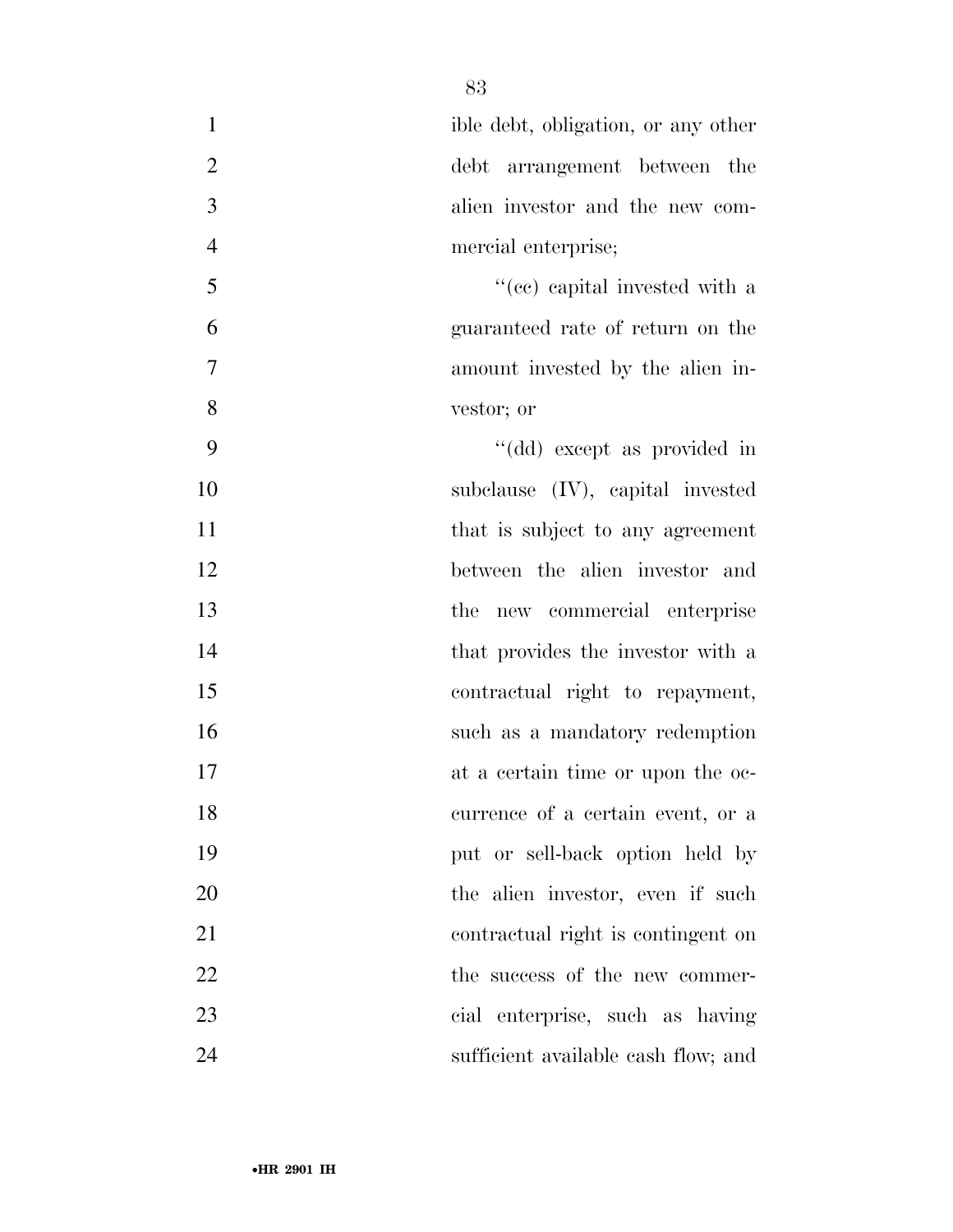| $\mathbf{1}$   | $``(IV)$ includes capital invested           |
|----------------|----------------------------------------------|
| $\overline{2}$ | that—                                        |
| 3              | "(aa) is subject to a buy                    |
| $\overline{4}$ | back option that may be exer-                |
| 5              | cised solely at the discretion of            |
| 6              | the new commercial enterprise;               |
| 7              | and                                          |
| 8              | "(bb) results in the alien in-               |
| 9              | vestor withdrawing his or her pe-            |
| 10             | tition unless the alien investor             |
| 11             | fulfilled his or<br>has<br>her               |
| 12             | sustainment period and other re-             |
| 13             | quirements under this paragraph.             |
| 14             | "(iii) CERTIFIER.—The term 'cer-             |
| 15             | tifier' means a person in a position of sub- |
| 16             | stantive authority for the management or     |
| 17             | operations of a regional center, new com-    |
| 18             | mercial enterprise, affiliated job-creating  |
| 19             | entity, or issuer of securities, such as a   |
| 20             | principal executive officer or principal fi- |
| 21             | nancial officer, with knowledge of such en-  |
| 22             | tities' policies and procedures related to   |
| 23             | compliance with the requirements under       |
| 24             | this paragraph.                              |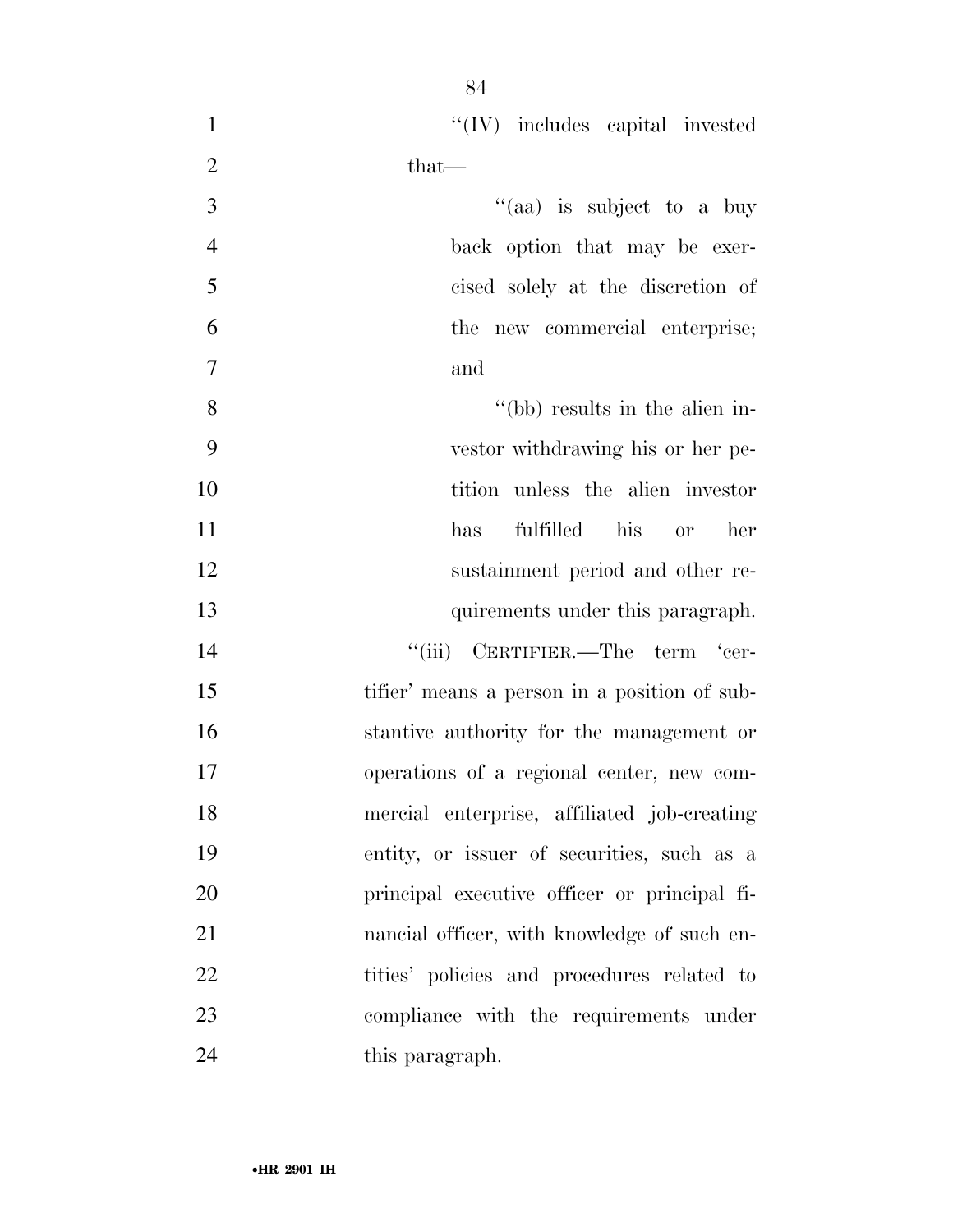| $\mathbf{1}$   | "(iv) JOB-CREATING ENTITY.—The                |
|----------------|-----------------------------------------------|
| $\overline{2}$ | term 'job-creating entity' means any orga-    |
| 3              | nization formed in the United States for      |
| $\overline{4}$ | the ongoing conduct of lawful business, in-   |
| 5              | cluding sole proprietorship, partnership      |
| 6              | (whether limited or general), corporation,    |
| 7              | limited liability company, business trust, or |
| 8              | other entity, which may be publicly or pri-   |
| 9              | vately owned, including an entity con-        |
| 10             | sisting of a holding company and its whol-    |
| 11             | ly-owned subsidiaries or affiliates (provided |
| 12             | that each subsidiary or affiliate is engaged  |
| 13             | in an activity formed for the ongoing con-    |
| 14             | duct of a lawful business) that receives, or  |
| 15             | is established to receive, capital investment |
| 16             | from alien investors or a new commercial      |
| 17             | enterprise under the regional center pro-     |
| 18             | gram described in subparagraph (E) and        |
| 19             | which is responsible for creating jobs to     |
| 20             | satisfy the requirement under subpara-        |
| 21             | graph (A)(ii).                                |
| 22             | $``(v)$ NEW COMMERCIAL<br><b>ENTER-</b>       |
| 23             | PRISE.—The term 'new commercial enter-        |
| 24             | prise' means any for-profit organization      |

formed in the United States for the ongo-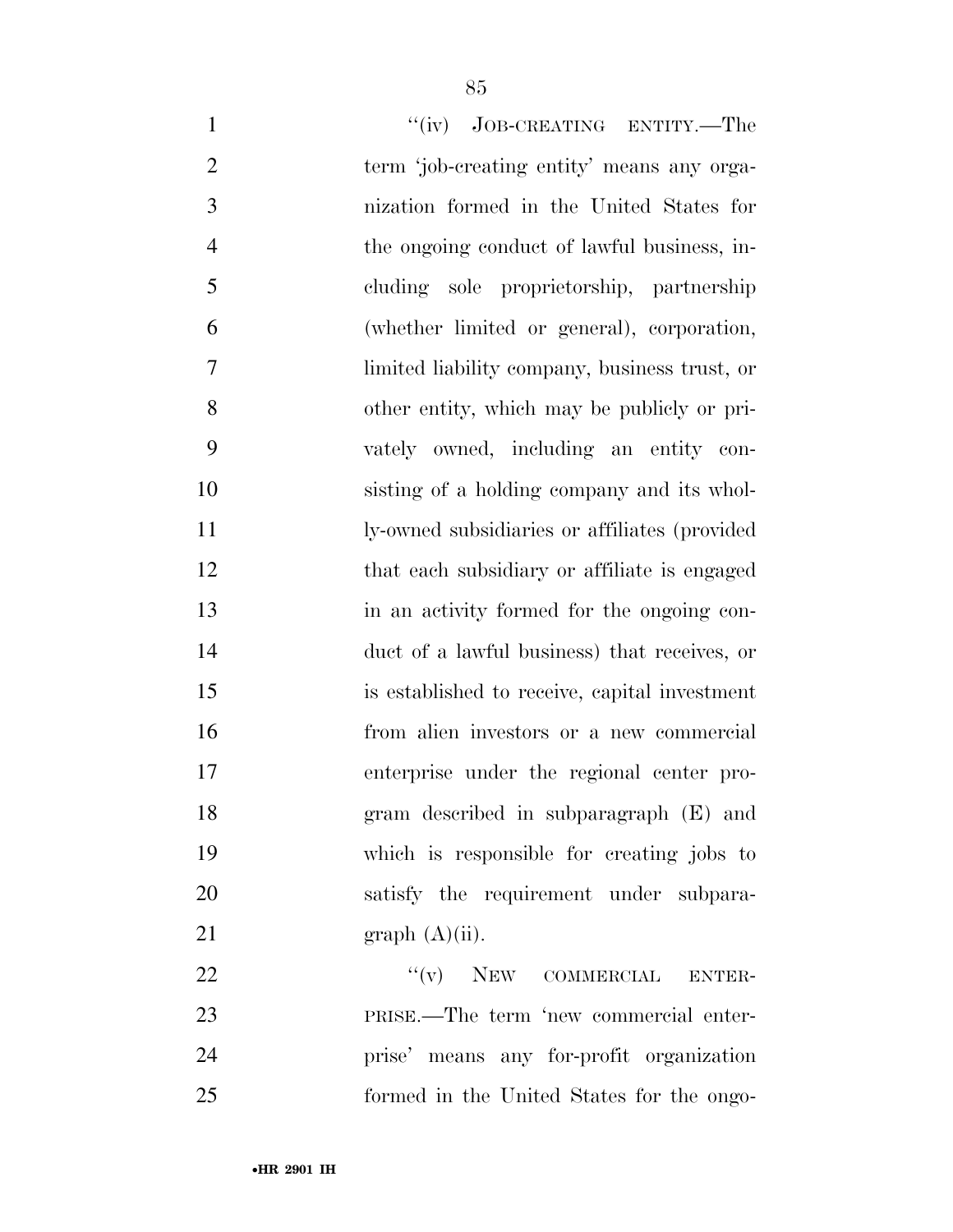1 ing conduct of lawful business, including sole proprietorship, partnership (whether limited or general), holding company and its wholly-owned subsidiaries (provided that each subsidiary is engaged in a for- profit activity formed for the ongoing con- duct of a lawful business), joint venture, corporation, business trust, limited liability company, or other entity (which may be 10 publicly or privately owned) that receives, or is established to receive, capital invest- ment from investors under this para-graph.''.

 (b) AGE DETERMINATION FOR CHILDREN OF ALIEN INVESTORS.—Section 203(h) of the Immigration and Na- tionality Act (8 U.S.C. 1153(h)) is amended by adding at the end the following:

18 "(5) AGE DETERMINATION FOR CHILDREN OF ALIEN INVESTORS.—An alien who has reached 21 years of age and has been admitted under subsection (d) as a lawful permanent resident on a conditional basis as the child of an alien lawfully admitted for permanent residence under subsection (b)(5), whose lawful permanent resident status on a conditional basis is terminated under section 216A or subsection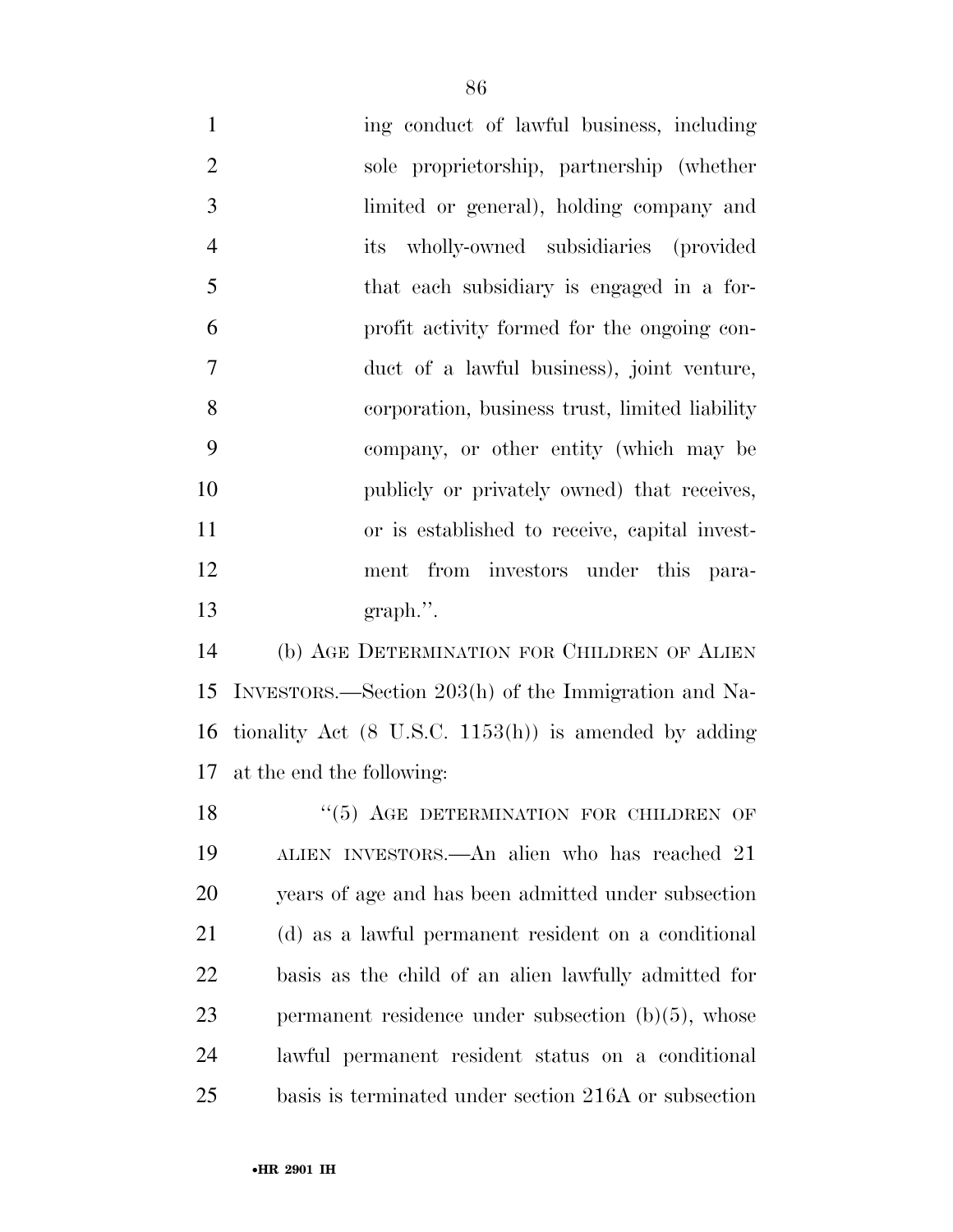(b)(5)(M), shall continue to be considered a child of the principal alien for the purpose of a subsequent immigrant petition by such alien under subsection (b)(5) if the alien remains unmarried and the subse- quent petition is filed by the principal alien not later than 1 year after the termination of conditional law- ful permanent resident status. No alien shall be con- sidered a child under this paragraph with respect to more than 1 petition filed after the alien reaches 21 years of age.''.

 (c) ENHANCED PAY SCALE FOR CERTAIN FEDERAL EMPLOYEES ADMINISTERING THE EMPLOYMENT CRE- ATION PROGRAM.—The Secretary of Homeland Security may establish, fix the compensation of, and appoint indi- viduals to designated critical, technical, and professional positions needed to administer sections 203(b)(5) and 216A of the Immigration and Nationality Act (8 U.S.C.  $1153(b)(5)$  and 1186b).

 (d) CONCURRENT FILING OF EB–5 PETITIONS AND APPLICATIONS FOR ADJUSTMENT OF STATUS.—Section 245 of the Immigration and Nationality Act (8 U.S.C. 1255) is amended—

 (1) in subsection (k), in the matter preceding paragraph (1), by striking ''or (3)'' and inserting 25  $(3)$ , or  $(5)$ "; and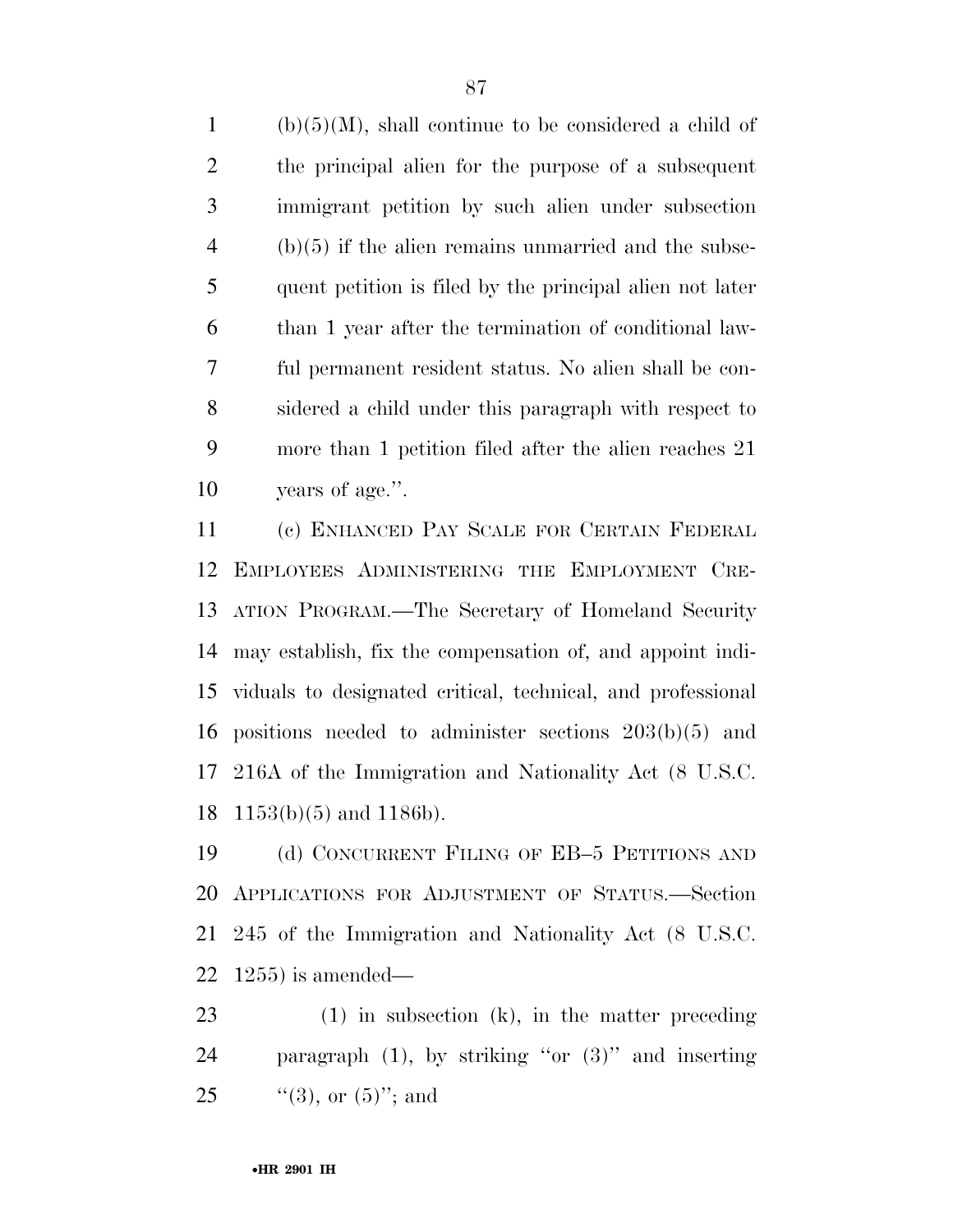(2) by adding at the end the following:

 ''(n) If the approval of a petition for classification under section 203(b)(5) would make a visa immediately available to the alien beneficiary, the alien beneficiary's application for adjustment of status under this section shall be considered to be properly filed whether the appli- cation is submitted concurrently with, or subsequent to, the visa petition.''.

9 (e) TYPE OF INVESTMENT.—Section  $203(b)(5)(A)$  of the Immigration and Nationality Act (8 U.S.C. 11 1153(b)(5)(A)), as amended by subsection (a)(2), is fur-ther amended—

13 (1) in clause (i), by striking  $C'(C)$ , and in- serting ''(C) and which is expected to remain in- vested for not less than 2 years; and''; and 16 (2) in clause (ii)— (A) by striking ''and create'' and inserting ''by creating''; and (B) by inserting '', United States nation-20 als," after "citizens".

 (f) REQUIRED CHECKS.—Section 203(b)(5) of the Immigration and Nationality Act, as amended by this sec- tion and section 2, is further amended by adding at the end the following: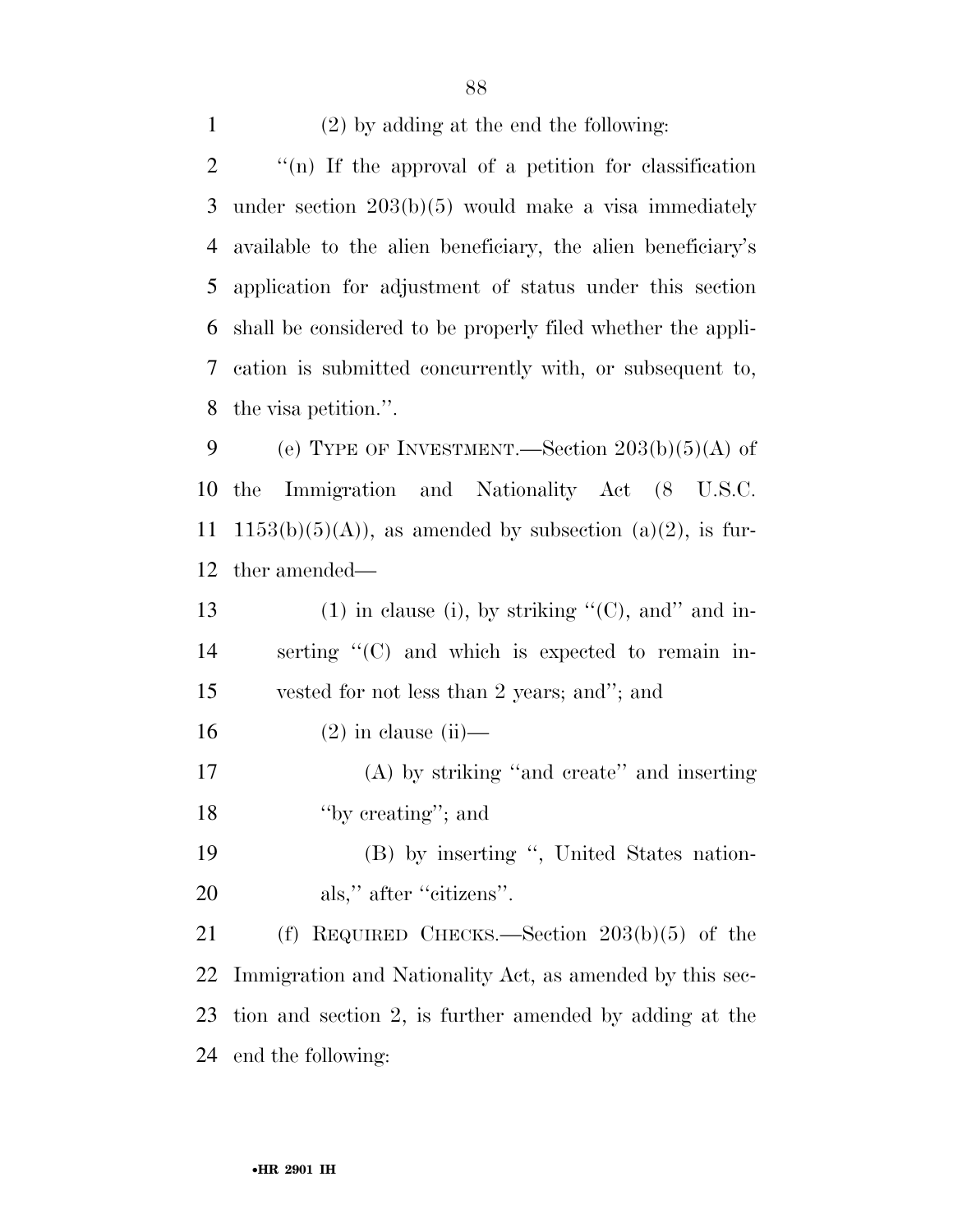1 "'(R) REQUIRED CHECKS.—Any petition 2 filed by an alien under section  $204(a)(1)(H)$  may not be approved under this paragraph un- less the Secretary of Homeland Security has searched for the alien and any associated em- ployer of such alien on the Specially Designated Nationals List of the Department of Treasury Office of Foreign Assets Control.''.

 (g) EFFECTIVE DATE.—The amendments made by this section shall take effect on the date of the enactment of this Act.

## **SEC. 5. PROCEDURE FOR GRANTING IMMIGRANT STATUS.**

 (a) FILING ORDER AND ELIGIBILITY.—Section 204(a)(1)(H) of the Immigration and Nationality Act (8 15 U.S.C.  $1154(a)(1)(H)$  is amended to read as follows:

 ''(H)(i) Any alien seeking classification under section 203(b)(5) may file a petition for such classification with the Secretary of Homeland Security. An alien seeking to pool his or her investment with 1 or more additional aliens seeking classification under section 203(b)(5) shall file for such classification in accordance with section  $22\;203(b)(5)(E)$ , or before the date of the enactment of the EB–5 Reform and Integrity Act of 2021, in accordance with section 203(b)(5). An alien petitioning for classifica-25 tion under section  $203(b)(5)(E)$  may file a petition with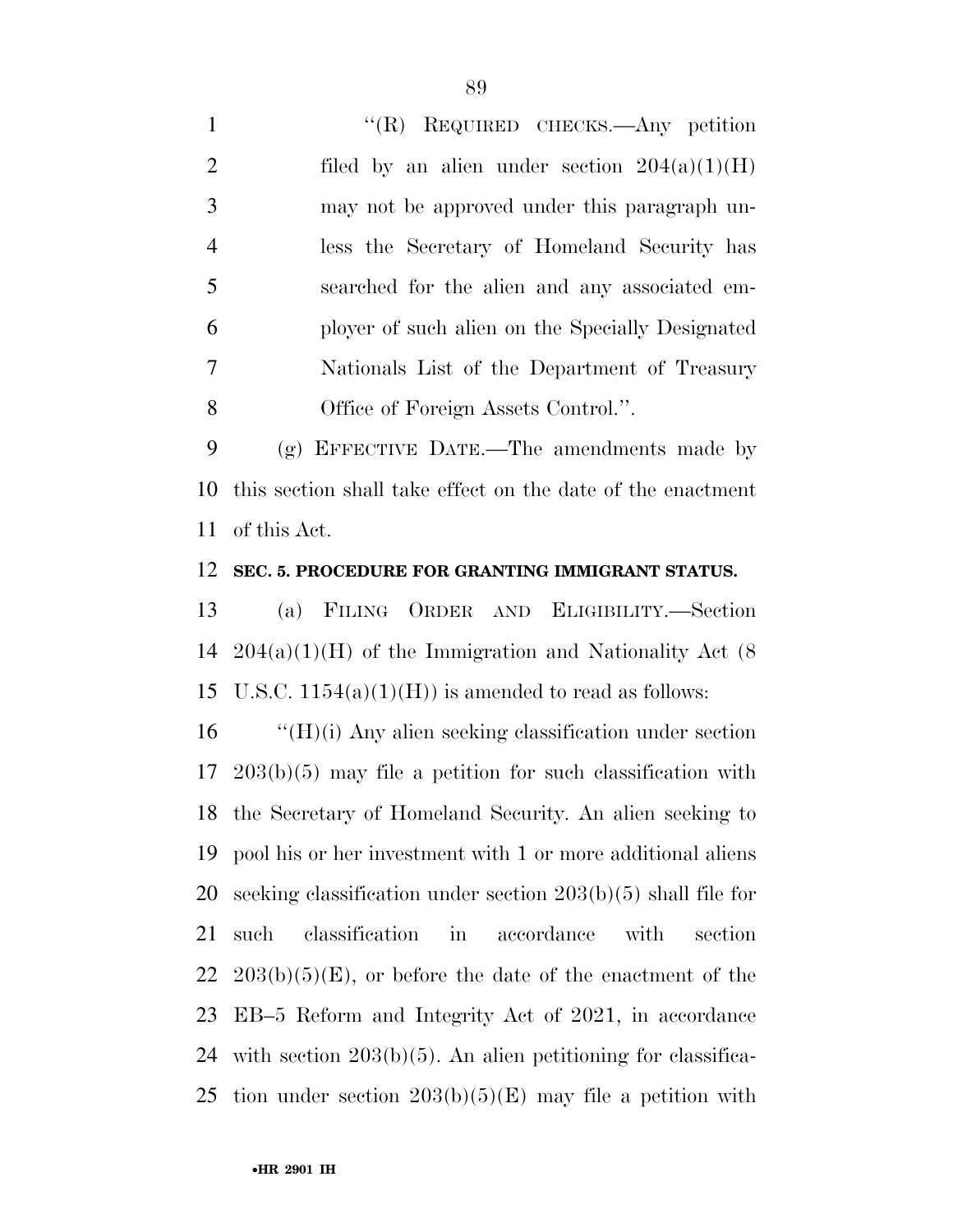the Secretary after a regional center has filed an applica- tion for approval of an investment under section 3 203(b)(5)(F).

 ''(ii) A petitioner described in clause (i) shall estab- lish eligibility at the time he or she files a petition for classification under section 203(b)(5). A petitioner who was eligible for such classification at the time of such fil- ing shall be deemed eligible for such classification at the time such petition is adjudicated, subject to the approval of the petitioner's associated application under section  $203(b)(5)(F)$ .".

(b) EFFECTIVE DATES.—

 (1) IN GENERAL.—The amendment made by subsection (a) shall take effect on the date of the en-actment of this Act.

 (2) APPLICABILITY TO PETITIONS.—Section 204(a)(1)(H)(i) of the Immigration and Nationality Act, as added by subsection (a), shall apply to any petition for classification pursuant to section  $203(b)(5)(E)$  of such Act (8 U.S.C. 1153(b)(5)(E)) that is filed with the Secretary of Homeland Secu- rity on or after the date of the enactment of this Act.

 (c) ADJUDICATION OF PETITIONS.—The Secretary of Homeland Security shall continue to adjudicate petitions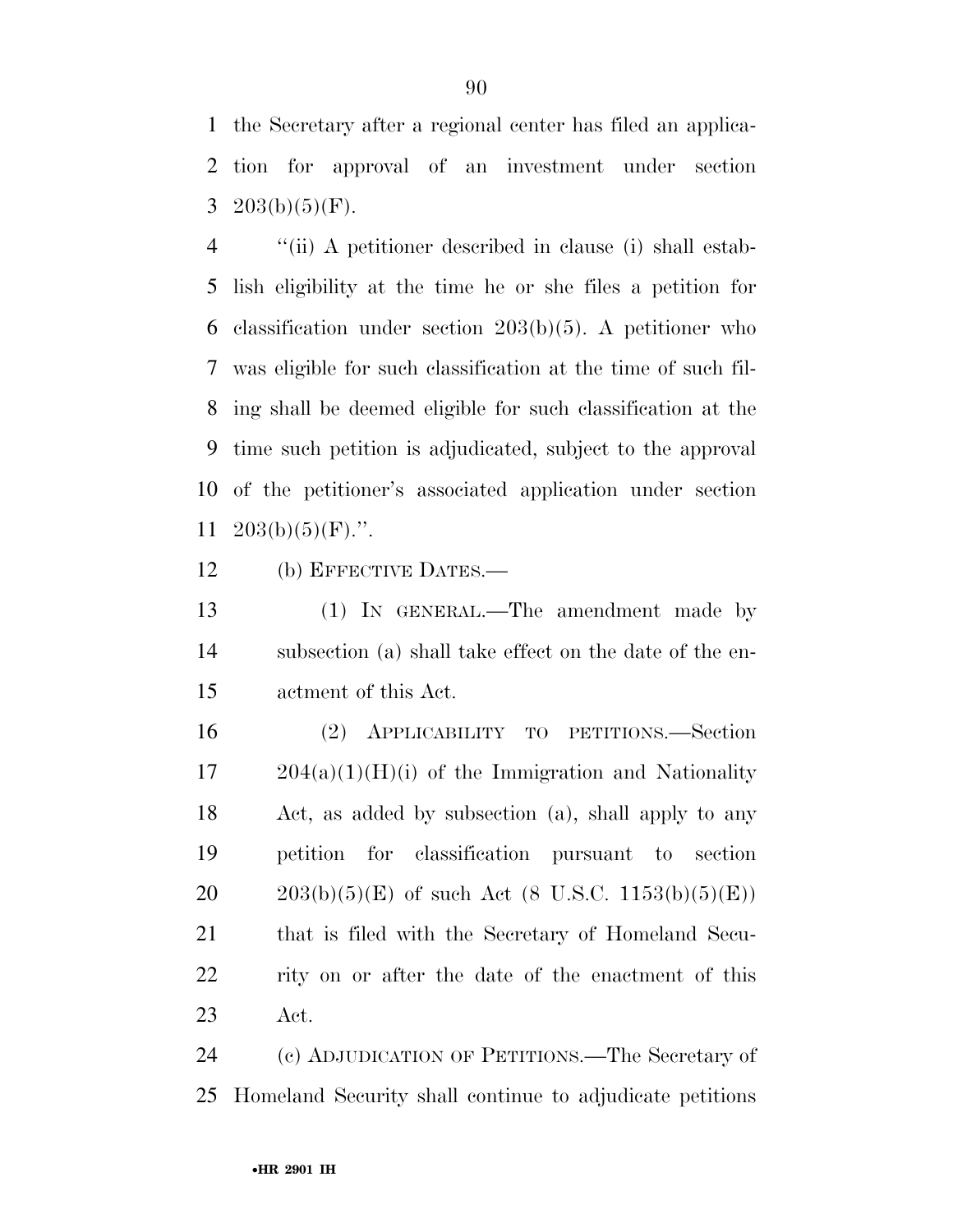and benefits under sections 203(b)(5) and 216A of the Immigration and Nationality Act (8 U.S.C. 1153(b)(5) and 1186b) during the implementation of this Act and the amendments made by this Act.

## **SEC. 6. TIMELY PROCESSING.**

 (a) FEE STUDY.—Not later than 1 year after the date of the enactment of this Act, the Director of U.S. Citizenship and Immigration Services shall complete a study of fees charged in the administration of the program described in sections 203(b)(5) and 216A of the Immigra- tion and Nationality Act (8 U.S.C. 1153(b)(5) and 1186b).

 (b) ADJUSTMENT OF FEES TO ACHIEVE EFFICIENT PROCESSING.—Notwithstanding section 286(m) of the Immigration and Nationality Act (8 U.S.C. 1356(m)), and except as provided under subsection (c), the Director, not later than 60 days after the completion of the study under subsection (a), shall set fees for services provided under sections 203(b)(5) and 216A of such Act (8 U.S.C. 1153(b)(5) and 1186b) at a level sufficient to ensure the full recovery only of the costs of providing such services, including the cost of attaining the goal of completing adju-dications, on average, not later than—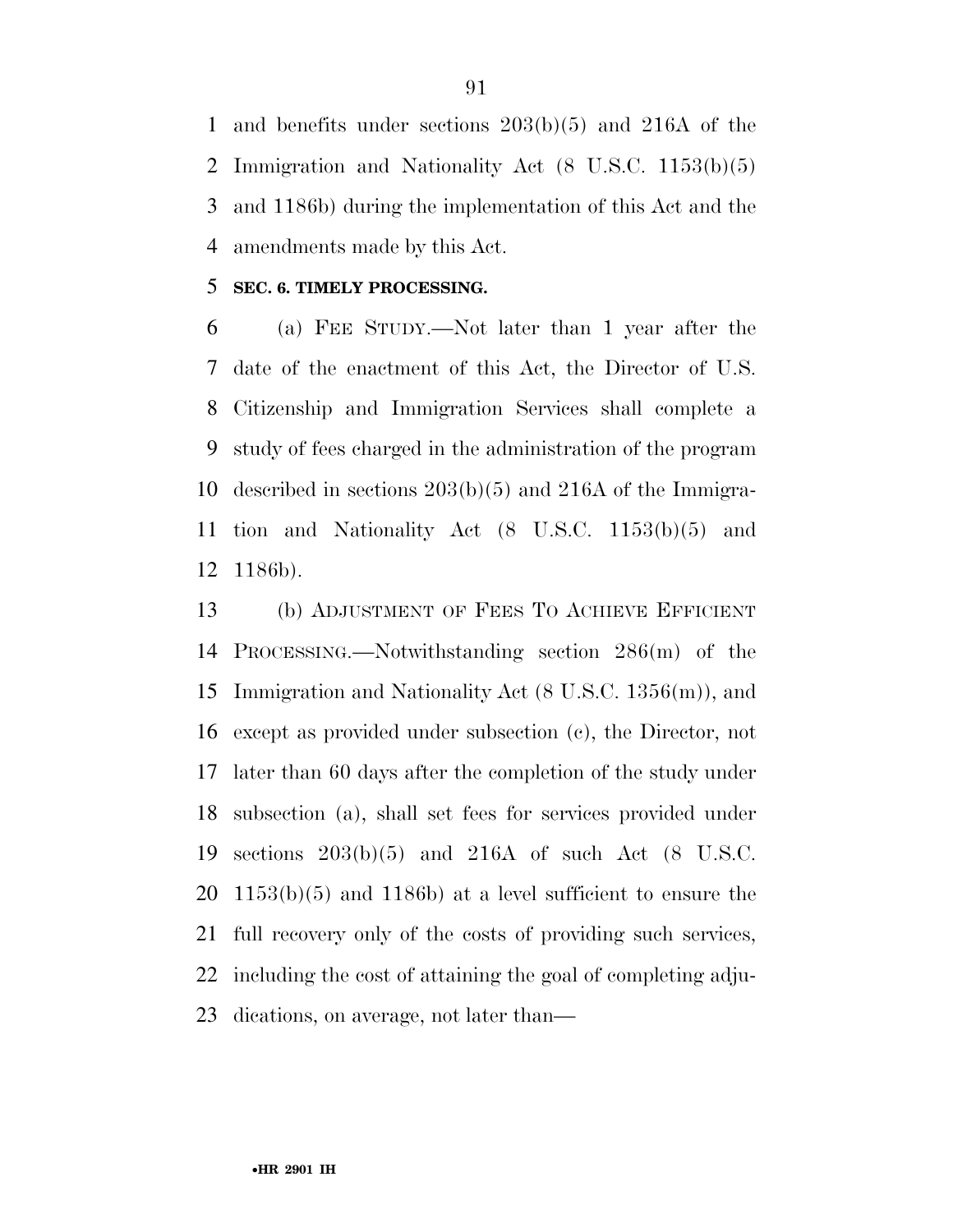| $\mathbf{1}$   | $(1)$ 180 days after receiving a proposal for the     |
|----------------|-------------------------------------------------------|
| $\overline{2}$ | establishment of a regional center described in sec-  |
| 3              | tion $203(b)(5)(E)$ of such Act;                      |
| 4              | $(2)$ 180 days after receiving an application for     |
| 5              | approval of an investment in a new commercial en-     |
| 6              | terprise described in section $203(b)(5)(F)$ of such  |
| 7              | Act;                                                  |
| 8              | $(3)$ 90 days after receiving an application for      |
| 9              | approval of an investment in a new commercial en-     |
| 10             | terprise described in section $203(b)(5)(F)$ of such  |
| 11             | Act that is located in a targeted employment area     |
| 12             | (as defined in section $203(b)(5)(B)$ of such Act);   |
| 13             | $(4)$ 240 days after receiving a petition from an     |
| 14             | desiring to be classified under section<br>alien      |
| 15             | $203(b)(5)(E)$ of such Act;                           |
| 16             | $(5)$ 120 days after receiving a petition from an     |
| 17             | desiring to<br>be classified under section<br>alien   |
| 18             | $203(b)(5)(E)$ of such Act with respect to an invest- |
| 19             | ment in a targeted employment area (as defined in     |
| 20             | section $203(b)(5)(B)$ of such Act); and              |
| 21             | $(6)$ 240 days after receiving a petition from an     |
| 22             | alien for removal of conditions described in section  |
| 23             | $216A(c)$ of such Act.                                |
| 24             | (c) ADDITIONAL FEES.—Fees in excess of the fee lev-   |
| 25             | els described in subsection (b) may be charged only—  |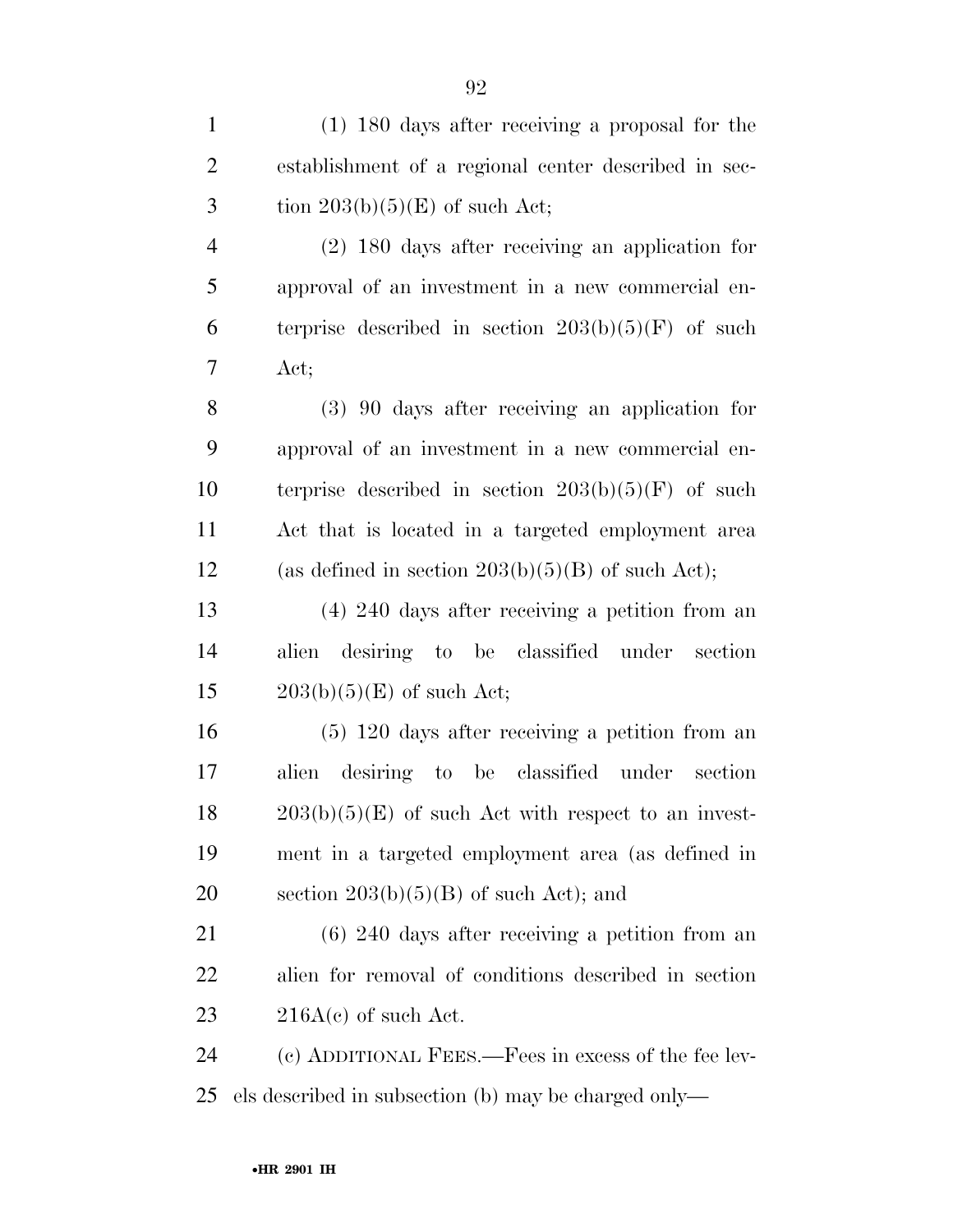(1) in an amount that is equal to the amount paid by all other classes of fee-paying applicants for immigration-related benefits, to contribute to the coverage or reduction of the costs of processing or adjudicating classes of immigration benefit applica- tions that Congress, or the Secretary of Homeland Security in the case of asylum applications, has au- thorized to be processed or adjudicated at no cost or at a reduced cost to the applicant; and

 (2) in an amount that is not greater than 1 percent of the fee for filing a petition under section 203(b)(5) of the Immigration and Nationality Act (8 U.S.C. 1153(b)(5)), to make improvements to the information technology systems used by the Sec- retary of Homeland Security to process, adjudicate, and archive applications and petitions under such section, including the conversion to electronic format of documents filed by petitioners and applicants for benefits under such section.

 (d) EXEMPTION FROM PAPERWORK REDUCTION ACT.—During the 1-year period beginning on the date of the enactment of this Act, the requirements under chapter 35 of title 44, United States Code, shall not apply to any collection of information required under this subtitle, any amendment made by this subtitle, or any rule promulgated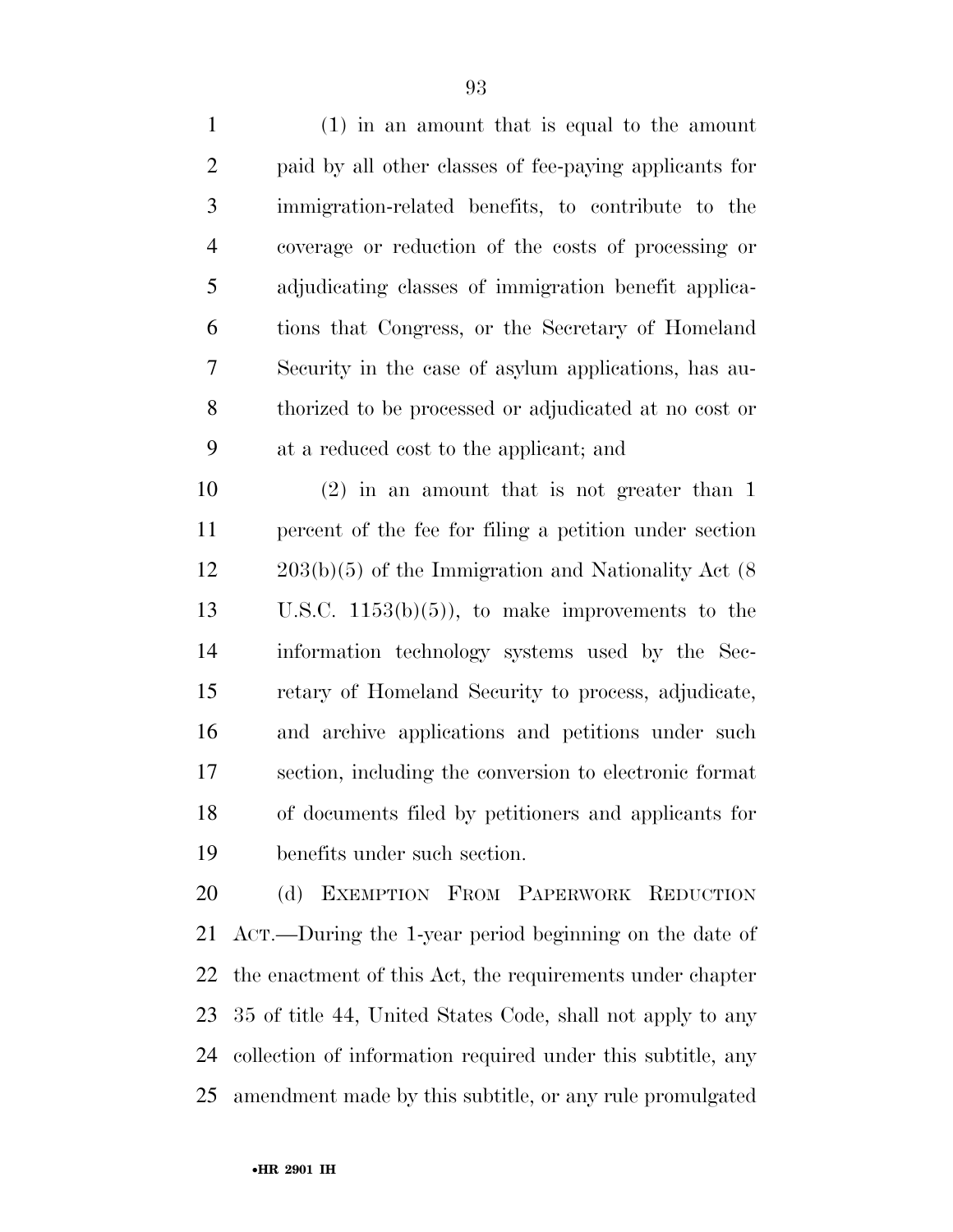by the Secretary of Homeland Security to implement this subtitle or the amendments made by this subtitle, to the extent that the Secretary determines that compliance with such requirements would impede the expeditious imple- mentation of this subtitle or the amendments made by this subtitle.

 (e) RULE OF CONSTRUCTION REGARDING ADJUDICA- TION DELAYS.—Nothing in this subtitle may be construed to limit the authority of the Secretary of Homeland Secu- rity to suspend the adjudication of any application or peti- tion under section 203(b)(5) or 216A of the Immigration and Nationality Act (8 U.S.C. 1153(b)(5) and 1186b) pending the completion of a national security or law en- forcement investigation relating to such application or pe-tition.

 (f) RULE OF CONSTRUCTION REGARDING MODIFICA- TION OF FEES.—Nothing in this section may be construed to require any modification of fees before the completion of—

 (1) the fee study described in subsection (a); or (2) regulations promulgated by the Secretary of Homeland Security, in accordance with subchapter II of chapter 5 and chapter 7 of title 5, United States Code (commonly known as the ''Administra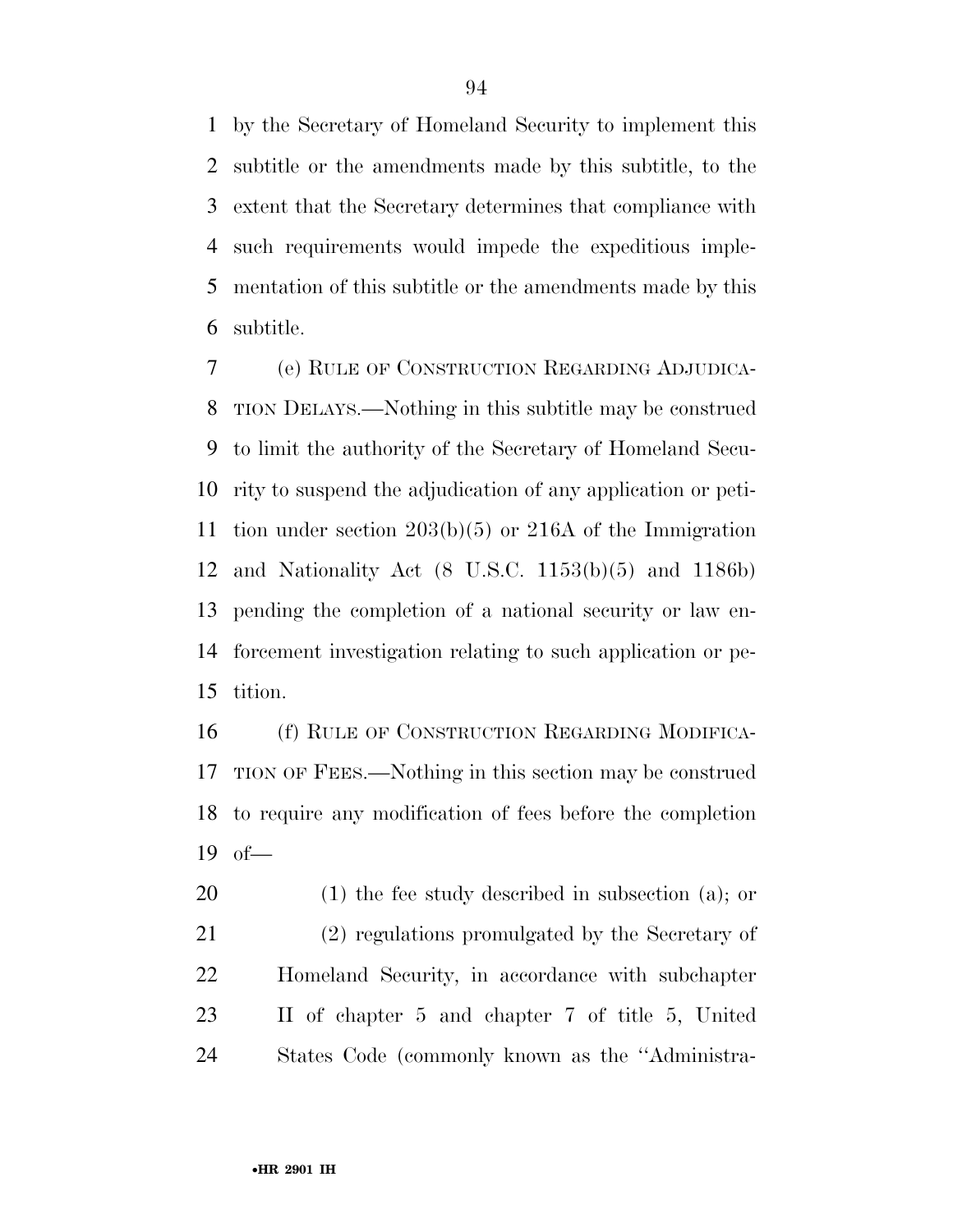tive Procedure Act''), to carry out subsections (b) and (c).

## **SEC. 7. TRANSPARENCY.**

 (a) IN GENERAL.—Employees of the Department of Homeland Security, including the Secretary of Homeland Security, the Secretary's counselors, the Assistant Sec- retary for the Private Sector, the Director of U.S. Citizen- ship and Immigration Services, counselors to such Direc- tor, and the Chief of the Immigrant Investor Programs Office (or any successor to such Office) at U.S. Citizen- ship and Immigration Services, shall act impartially and may not give preferential treatment to any entity, organi- zation, or individual in connection with any aspect of the immigrant visa program described in section 203(b)(5) of the Immigration and Nationality Act (8 U.S.C.  $1153(b)(5)$ .

 (b) IMPROPER ACTIVITIES.—Activities that con- stitute preferential treatment under subsection (a) shall include—

 (1) working on, or in any way attempting to in- fluence, in a manner not available to or accorded to all other petitioners, applicants, and seekers of bene- fits under the immigrant visa program referred to in subsection (a), the standard processing of an appli-cation, petition, or benefit for—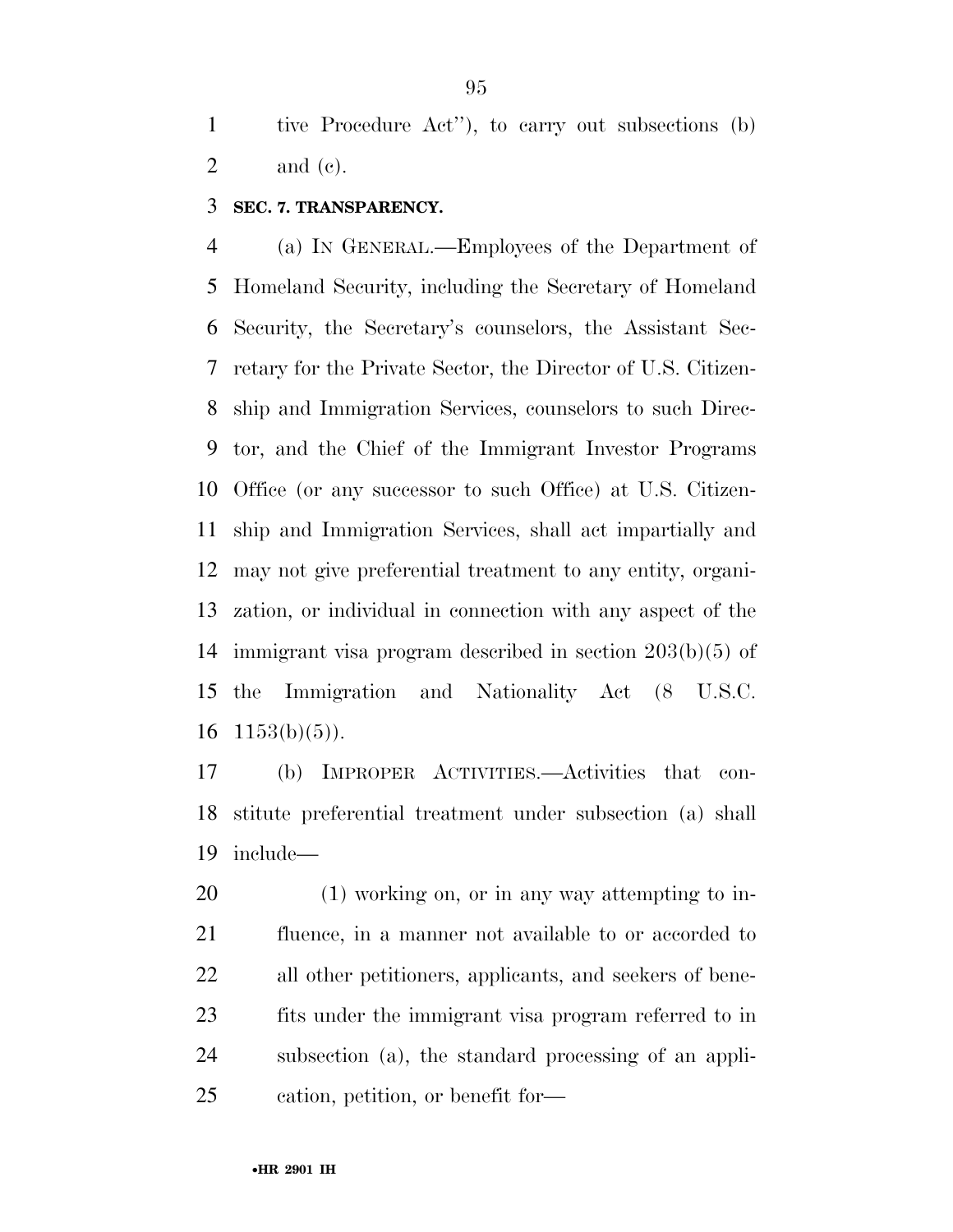| $\mathbf{1}$   | $(A)$ a regional center;                                  |
|----------------|-----------------------------------------------------------|
| $\overline{2}$ | (B) a new commercial enterprise;                          |
| 3              | (C) a job-creating entity; or                             |
| $\overline{4}$ | (D) any person or entity associated with                  |
| 5              | such regional center, new commercial enter-               |
| 6              | prise, or job-creating entity; and                        |
| 7              | (2) meeting or communicating with persons as-             |
| 8              | sociated with the entities listed in paragraph (1), at    |
| 9              | the request of such persons, in a manner not avail-       |
| 10             | able to or accorded to all other petitioners, appli-      |
| 11             | cants, and seekers of benefits under such immigrant       |
| 12             | visa program.                                             |
| 13             | (c) REPORTING OF COMMUNICATIONS.—                         |
| 14             | (1) WRITTEN COMMUNICATION.—Employees of                   |
| 15             | the Department of Homeland Security, including the        |
| 16             | officials listed in subsection (a), shall include, in the |
| 17             | record of proceeding for a case under section             |
| 18             | $203(b)(5)$ of the Immigration and Nationality Act $(8)$  |
| 19             | U.S.C. $1153(b)(5)$ , actual or electronic copies of all  |
| 20             | case-specific written communication, including e-         |
| 21             | mails from government and private accounts, with          |
| 22             | non-Department persons or entities advocating for         |
| 23             | regional center applications or individual petitions      |
| 24             | under such section that are pending on or after the       |
| 25             | date of the enactment of this Act (other than rou-        |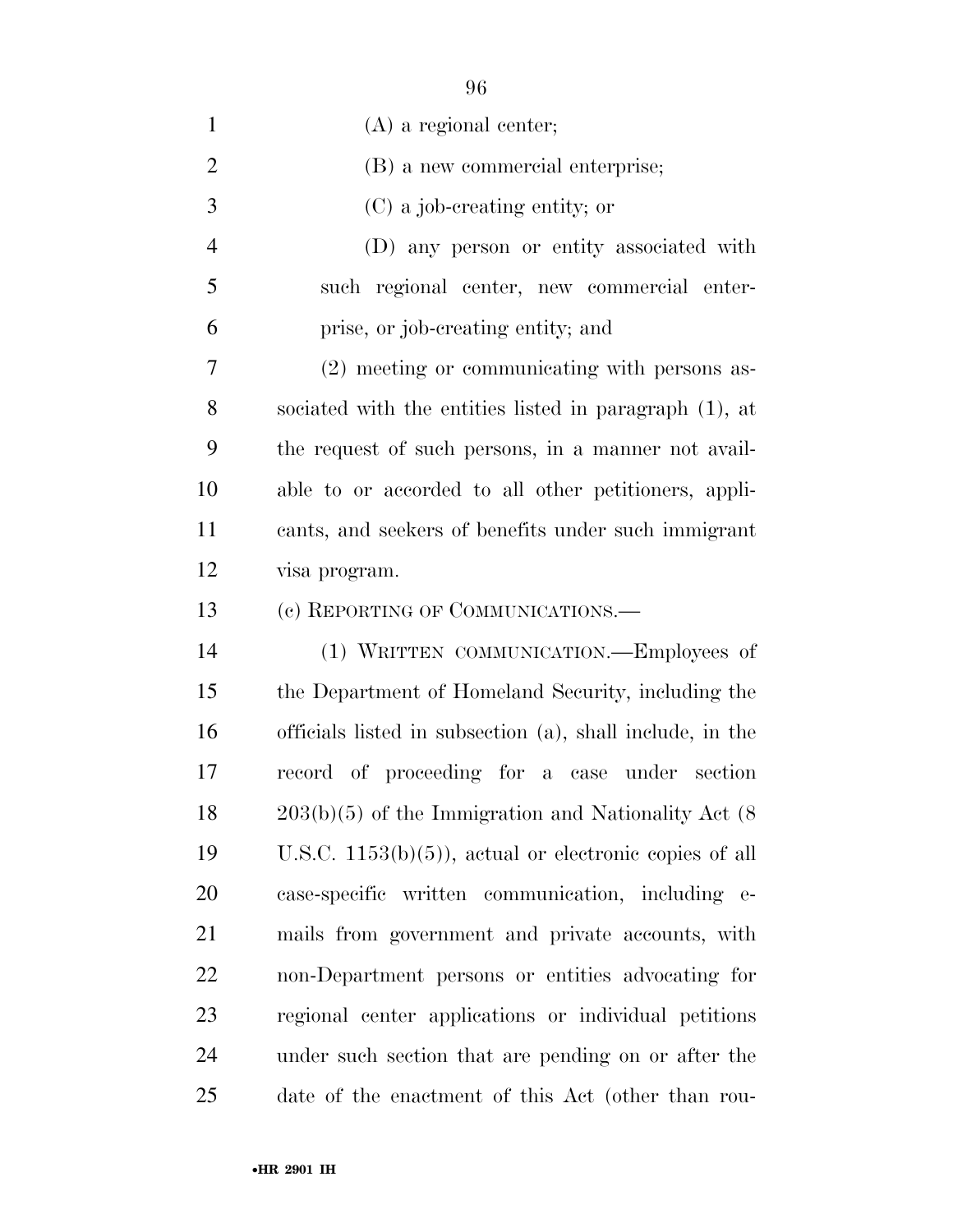tine communications with other agencies of the Fed- eral Government regarding the case, including com- munications involving background checks and litiga-tion defense).

 (2) ORAL COMMUNICATION.—If substantive oral communication, including telephonic communication, virtual communication, or in-person meetings, takes place between officials of the Department of Home- land Security and non-Department persons or enti- ties advocating for regional center applications or in- dividual petitions under section 203(b)(5) of such Act that are pending on or after the date of the en- actment of this Act (except communications exempt-ed under paragraph (1))—

 (A) the conversation shall be recorded; or (B) detailed minutes of the session shall be taken and included in the record of proceeding. 18 (3) NOTIFICATION.—

 (A) IN GENERAL.—If the Secretary, in the course of written or oral communication de- scribed in this subsection, receives evidence about a specific case from anyone other than an affected party or his or her representative (ex- cluding Federal Government or law enforcement sources), such information may not be made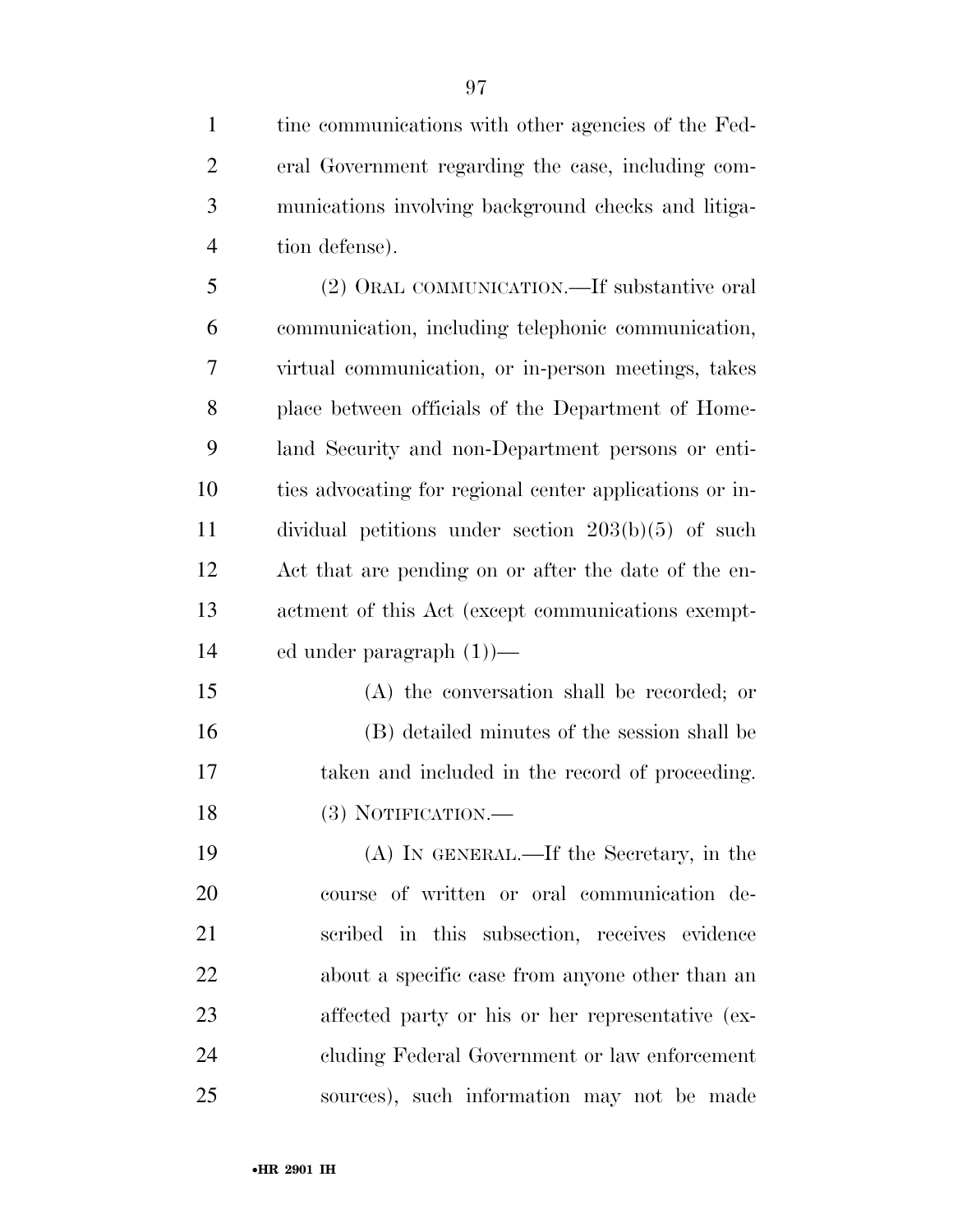| 1              | part of the record of proceeding and may not  |
|----------------|-----------------------------------------------|
| $\overline{2}$ | be considered in adjudicative proceedings un- |
| 3              | $less-$                                       |
| $\overline{4}$ | (i) the affected party has been given         |
| 5              | notice of such evidence; and                  |
| 6              | (ii) if such evidence is derogatory, the      |
| 7              | affected party has been given an oppor-       |
| 8              | tunity to respond to the evidence.            |
| 9              | (B) INFORMATION FROM LAW ENFORCE-             |
| 10             | MENT, INTELLIGENCE AGENCIES, OR<br>CON-       |
| 11             | FIDENTIAL SOURCES.-                           |
| 12             | (i) LAW ENFORCEMENT OR INTEL-                 |
| 13             | LIGENCE AGENCIES.-Evidence received           |
| 14             | from law enforcement or intelligence agen-    |
| 15             | cies may not be made part of the record of    |
| 16             | proceeding without the consent of the rel-    |
| 17             | evant agency or law enforcement entity.       |
| 18             | (ii)<br>WHISTLEBLOWERS, CONFIDEN-             |
| 19             | TIAL SOURCES, OR INTELLIGENCE AGEN-           |
| 20             | CIES.—Evidence received from whistle-         |
| 21             | blowers, other confidential sources, or the   |
| 22             | intelligence community that is included in    |
| 23             | the record of proceeding and considered in    |
| 24             | adjudicative proceedings shall be handled     |
| 25             | in a manner that does not reveal the iden-    |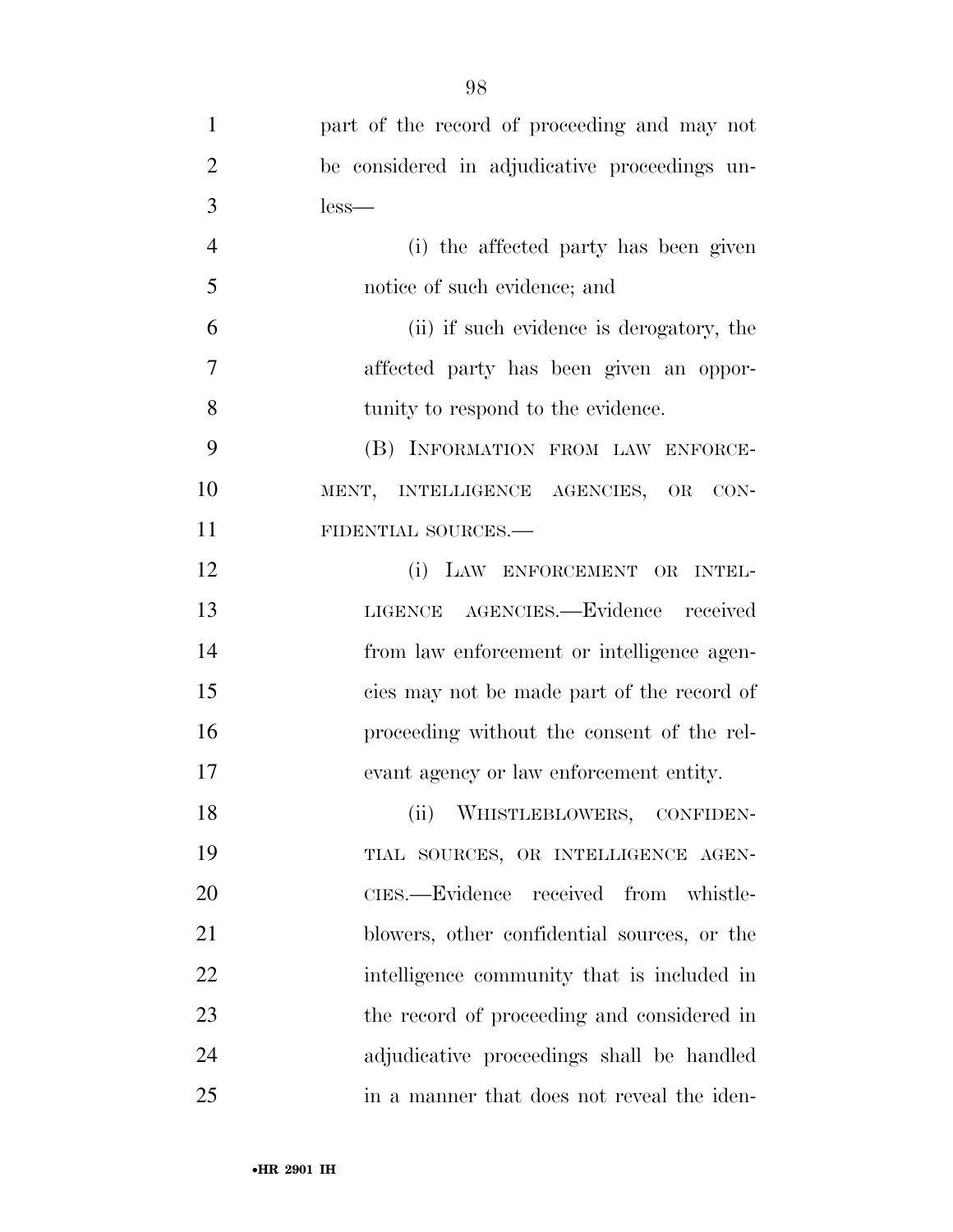| $\mathbf{1}$   | tity of the whistleblower or confidential                      |
|----------------|----------------------------------------------------------------|
| $\overline{2}$ | source, or reveal classified information.                      |
| 3              | (d) CONSIDERATION OF EVIDENCE.—                                |
| $\overline{4}$ | (1) IN GENERAL.—No case-specific communica-                    |
| 5              | tion with persons or entities that are not part of the         |
| 6              | Department of Homeland Security may be consid-                 |
| 7              | ered in the adjudication of an application or petition         |
| 8              | under section $203(b)(5)$ of the Immigration and Na-           |
| 9              | tionality Act $(8 \text{ U.S.C. } 1153(b)(5))$ unless the com- |
| 10             | munication is included in the record of proceeding of          |
| 11             | the case.                                                      |
| 12             | (2) WAIVER.—The Secretary of Homeland Se-                      |
| 13             | curity may waive the requirement under paragraph               |
| 14             | (1) only in the interests of national security or for          |
| 15             | investigative or law enforcement purposes.                     |
| 16             | (e) CHANNELS OF COMMUNICATION.—                                |
| 17             | (1) E-MAIL ADDRESS OR EQUIVALENT.—The                          |
| 18             | Director of U.S. Citizenship and Immigration Serv-             |
| 19             | ices shall maintain an e-mail account (or equivalent           |
| 20             | means of communication) for persons or entities—               |
| 21             | (A) with inquiries regarding specific peti-                    |
| 22             | tions or applications under the immigrant visa                 |
| 23             | program described in section $203(b)(5)$ of the                |
| 24             | Immigration and Nationality Act (8 U.S.C.                      |
| 25             | $1153(b)(5)$ ; or                                              |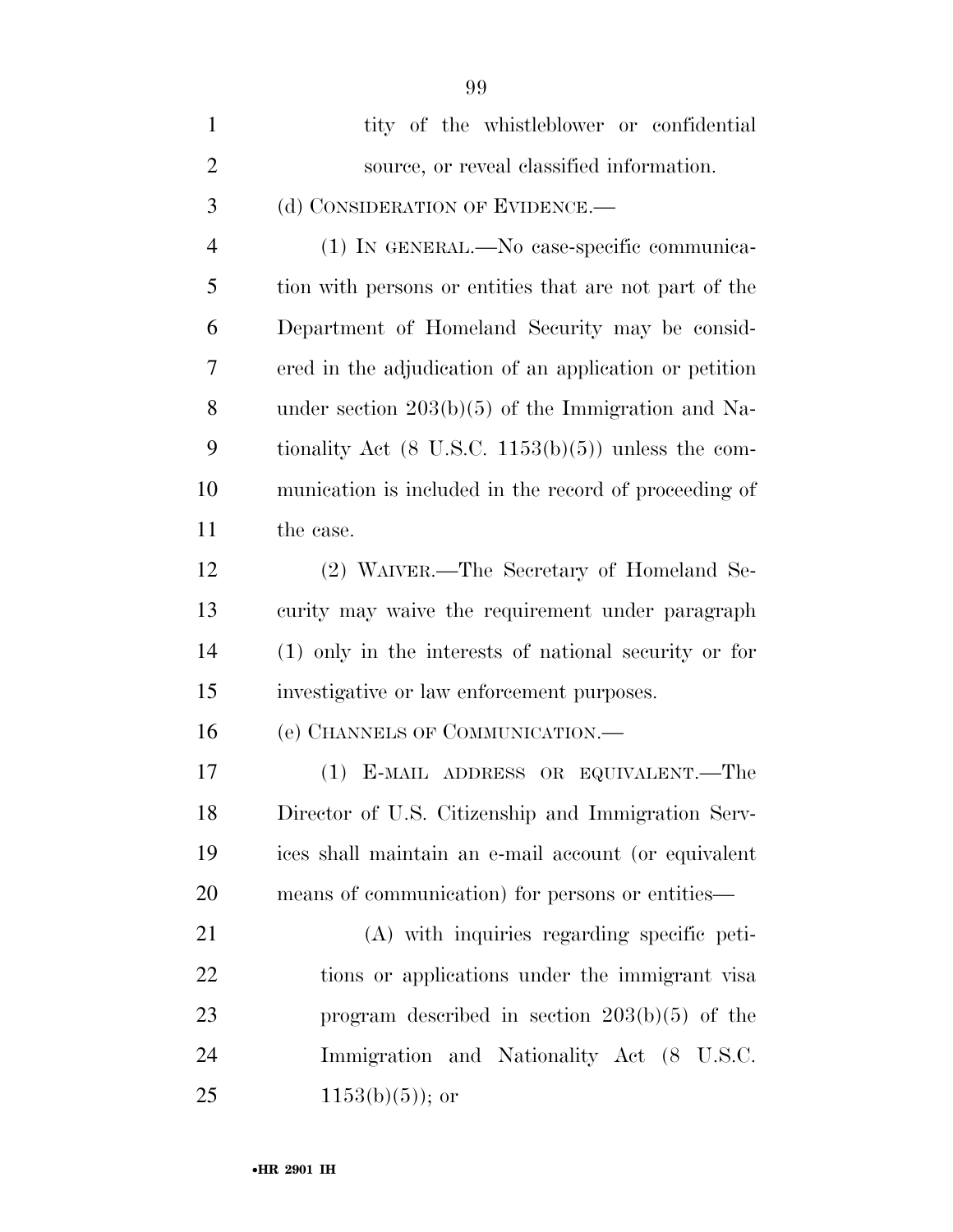| $\mathbf{1}$   | (B) seeking information that is not case-        |
|----------------|--------------------------------------------------|
| $\overline{2}$ | specific about the immigrant visa program de-    |
| 3              | scribed in such section $203(b)(5)$ .            |
| $\overline{4}$ | (2) COMMUNICATION ONLY THROUGH APPRO-            |
| 5              | PRIATE CHANNELS OR OFFICES.-                     |
| 6              | (A) ANNOUNCEMENT OF APPROPRIATE                  |
| 7              | CHANNELS OF COMMUNICATION.-Not later             |
| 8              | than 40 days after the date of the enactment of  |
| 9              | this Act, the Director of U.S. Citizenship and   |
| 10             | Immigration Services shall announce that the     |
| 11             | only channels or offices by which industry       |
| 12             | stakeholders, petitioners, applicants, and seek- |
| 13             | ers of benefits under the immigrant visa pro-    |
| 14             | gram described in section $203(b)(5)$ of the Im- |
| 15             | migration and Nationality Act (8 U.S.C.          |
| 16             | $1153(b)(5)$ may communicate with the Depart-    |
| 17             | ment of Homeland Security regarding specific     |
| 18             | cases under such section (except for commu-      |
| 19             | nication made by applicants and petitioners      |
| 20             | pursuant to regular adjudicatory procedures),    |
| 21             | or information that is not case-specific about   |
| 22             | the visa program applicable to certain cases     |
| 23             | under such section, are through—                 |
| 24             | (i) the e-mail address or equivalent             |

channel described in paragraph (1);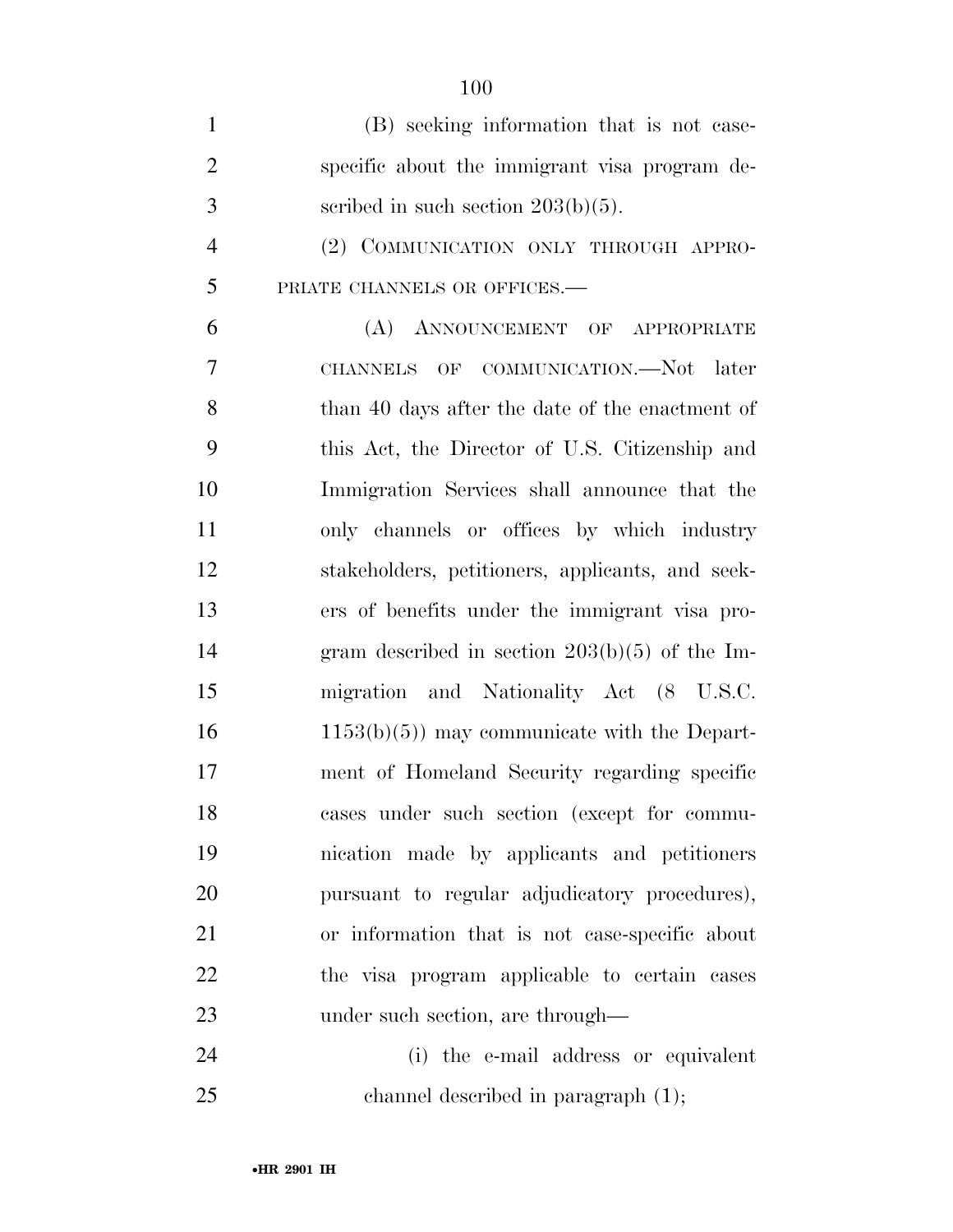| $\mathbf{1}$   | (ii) the National Customer Service            |
|----------------|-----------------------------------------------|
| $\overline{2}$ | Center, or any successor to such Center; or   |
| 3              | (iii) the Office of Public Engagement,        |
| $\overline{4}$ | Immigrant Investor Program Office, in-        |
| 5              | cluding the Stakeholder Engagement            |
| 6              | Branch, or any successors to those Offices    |
| 7              | or that Branch.                               |
| 8              | (B) DIRECTION OF INCOMING COMMUNICA-          |
| 9              | TIONS.-                                       |
| 10             | (i) IN GENERAL.—Employees of the              |
| 11             | Department of Homeland Security shall di-     |
| 12             | rect communications described in subpara-     |
| 13             | $graph(A)$ to the channels of communica-      |
| 14             | tion or offices listed in clauses (i) through |
| 15             | (iii) of subparagraph $(A)$ .                 |
| 16             | (ii) RULE OF CONSTRUCTION.—Noth-              |
| 17             | ing in this subparagraph may be construed     |
| 18             | to prevent—                                   |
| 19             | (I)<br>any person from commu-                 |
| 20             | nicating with the Ombudsman of U.S.           |
| 21             | Citizenship and Immigration Services          |
| 22             | regarding the immigrant investor pro-         |
| 23             | gram under section $203(b)(5)$ of the         |
| 24             | Immigration and Nationality Act (8)           |
| 25             | U.S.C. $1153(b)(5)$ ; or                      |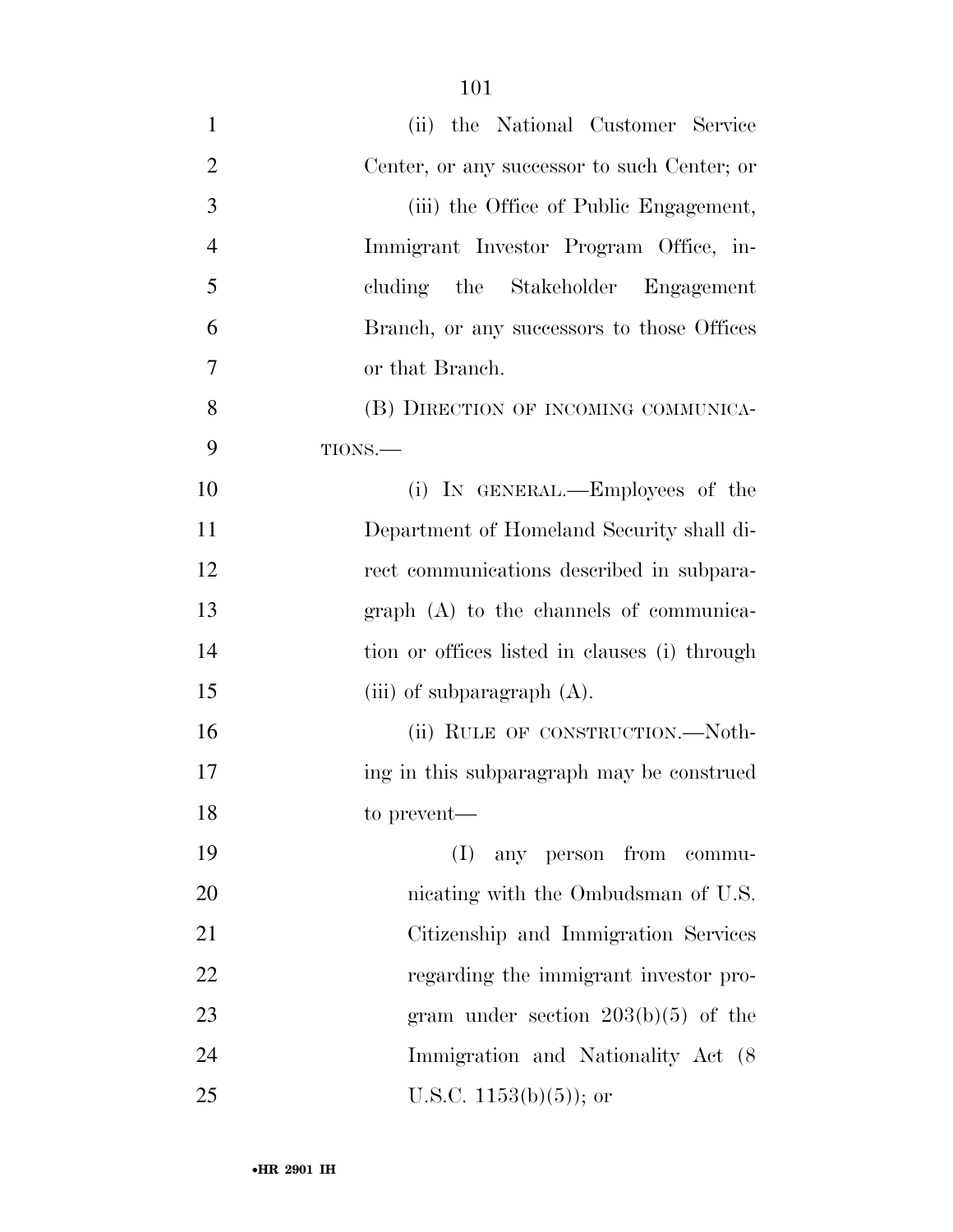| $\mathbf{1}$   | (II) the Ombudsman from resolv-            |
|----------------|--------------------------------------------|
| $\overline{2}$ | ing problems regarding such immi-          |
| 3              | grant investor program pursuant to         |
| $\overline{4}$ | the authority granted under section        |
| 5              | 452 of the Homeland Security Act of        |
| 6              | 2002 (6 U.S.C. 272).                       |
| 7              | $(C)$ Log.—                                |
| 8              | (i) IN GENERAL.—The Director of            |
| 9              | U.S. Citizenship and Immigration Services  |
| 10             | shall maintain a written or electronic log |
| 11             | $of$ —                                     |
| 12             | (I) all communications described           |
| 13             | in subparagraph (A) and communica-         |
| 14             | from members of Congress,<br>tions         |
| 15             | which shall reference the date, time,      |
| 16             | and subject of the communication,          |
| 17             | and the identity of the Department of-     |
| 18             | ficial, if any, to whom the inquiry was    |
| 19             | forwarded;                                 |
| 20             | (II) with respect to written com-          |
| 21             | munications described in subsection        |
| 22             | $(e)(1)$ , the date on which the commu-    |
| 23             | nication was received, the identities of   |
| 24             | the sender and addressee, and the          |
| 25             | subject of the communication; and          |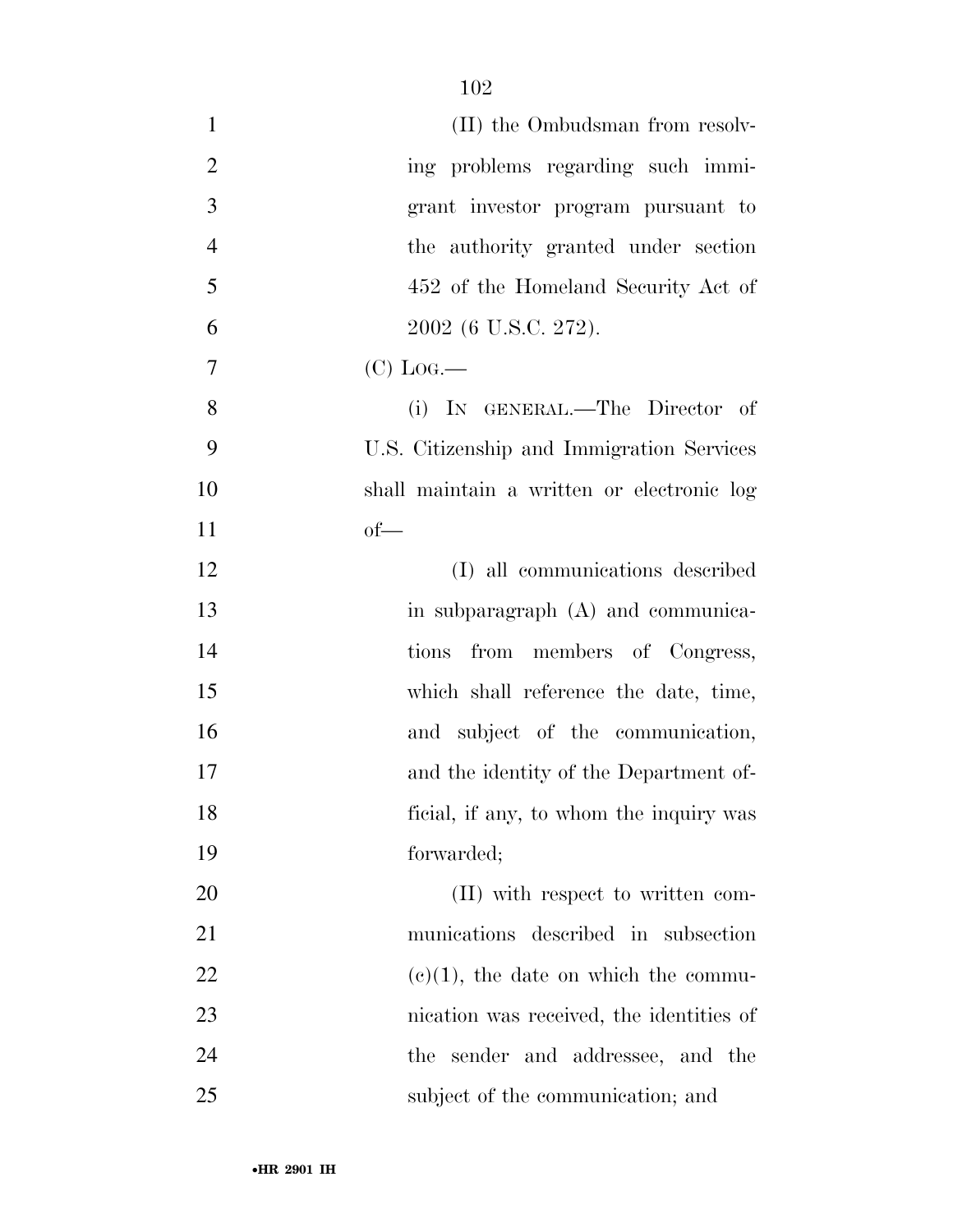| $\mathbf{1}$   | (III) with respect to oral commu-                      |
|----------------|--------------------------------------------------------|
| $\overline{2}$ | nications described in subsection                      |
| 3              | $(e)(2)$ , the date on which the commu-                |
| $\overline{4}$ | nication occurred, the participants in                 |
| 5              | the conversation or meeting, and the                   |
| 6              | subject of the communication.                          |
| 7              | (ii) TRANSPARENCY.—The log of com-                     |
| 8              | munications described in clause (i) shall be           |
| 9              | made publicly available in accordance with             |
| 10             | section 552 of title 5, United States Code             |
| 11             | (commonly known as the "Freedom of In-                 |
| 12             | formation Act").                                       |
| 13             | (3) PUBLICATION OF INFORMATION.—Not later              |
| 14             | than 30 days after a person or entity inquiring        |
| 15             | about a specific case or generally about the immi-     |
| 16             | grant visa program described in section $203(b)(5)$ of |
| 17             | the Immigration and Nationality Act (8 U.S.C.          |
| 18             | $1153(b)(5)$ receives, as a result of a communication  |
| 19             | with an official of the Department of Homeland Se-     |
| 20             | curity, generally applicable and information that is   |
| 21             | not case-specific about program requirements or ad-    |
| <u>22</u>      | ministration that has not been made publicly avail-    |
| 23             | able by the Department, the Director of U.S. Citi-     |
| 24             | zenship and Immigration Services shall publish such    |
| 25             | information on the U.S. Citizenship and Immigra-       |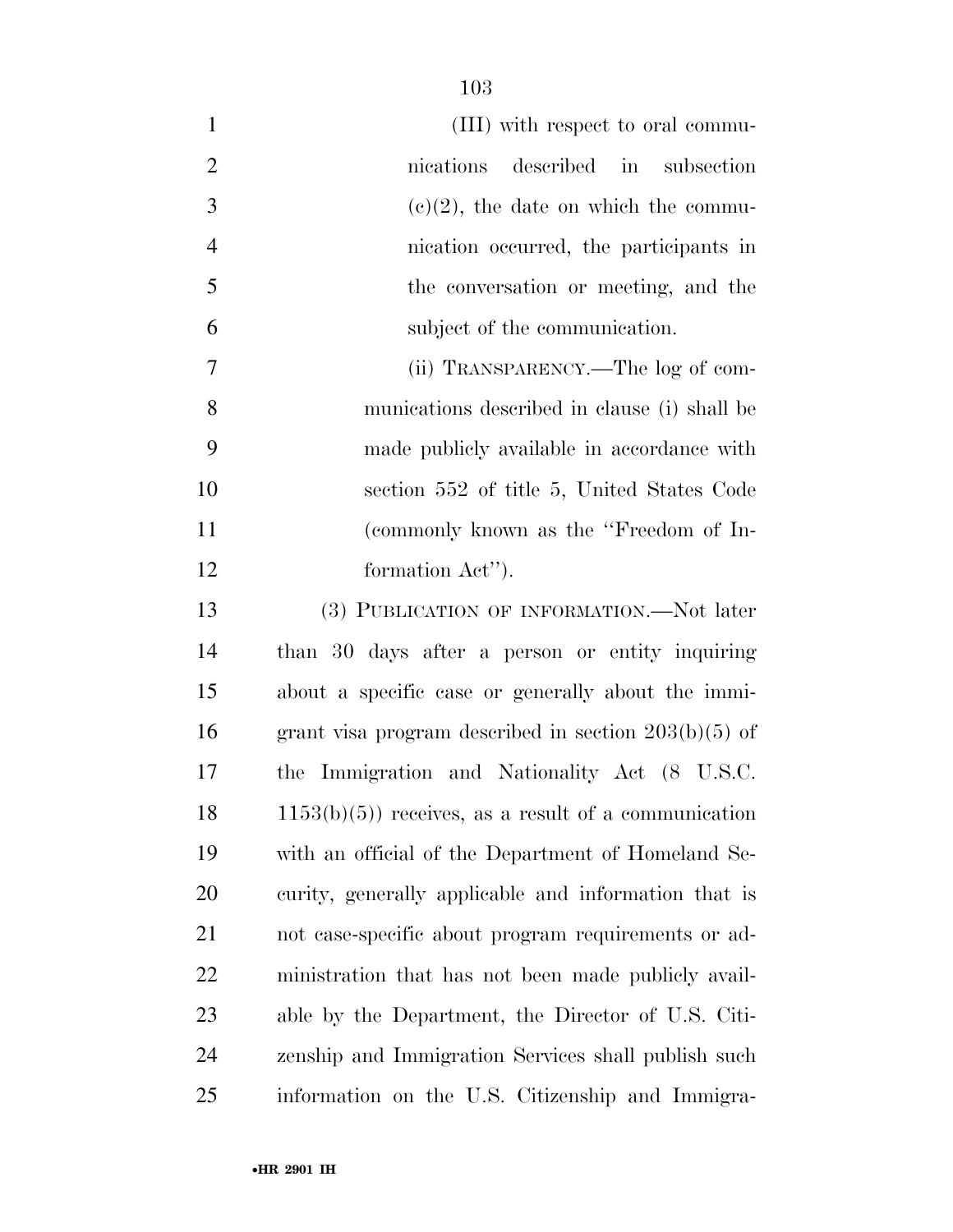tion Services website as an update to the relevant Frequently Asked Questions page or by some other comparable mechanism.

(f) PENALTY.—

 (1) IN GENERAL.—Any person who inten- tionally violates the prohibition on preferential treat- ment under this section or intentionally violates the reporting requirements under subsection (c) shall be disciplined in accordance with paragraph (2).

 (2) SANCTIONS.—Not later than 90 days after 11 the date of the enactment of this Act, the Secretary of Homeland Security shall establish a graduated set of sanctions based on the severity of the violation re- ferred to in paragraph (1), which may include, in addition to any criminal or civil penalties that may be imposed, written reprimand, suspension, demo-tion, or removal.

 (g) RULE OF CONSTRUCTION REGARDING CLASSI- FIED INFORMATION.—Nothing in this section may be con- strued to modify any law, regulation, or policy regarding the handling or disclosure of classified information.

 (h) RULE OF CONSTRUCTION REGARDING PRIVATE RIGHT OF ACTION.—Nothing in this section may be con-strued to create or authorize a private right of action to